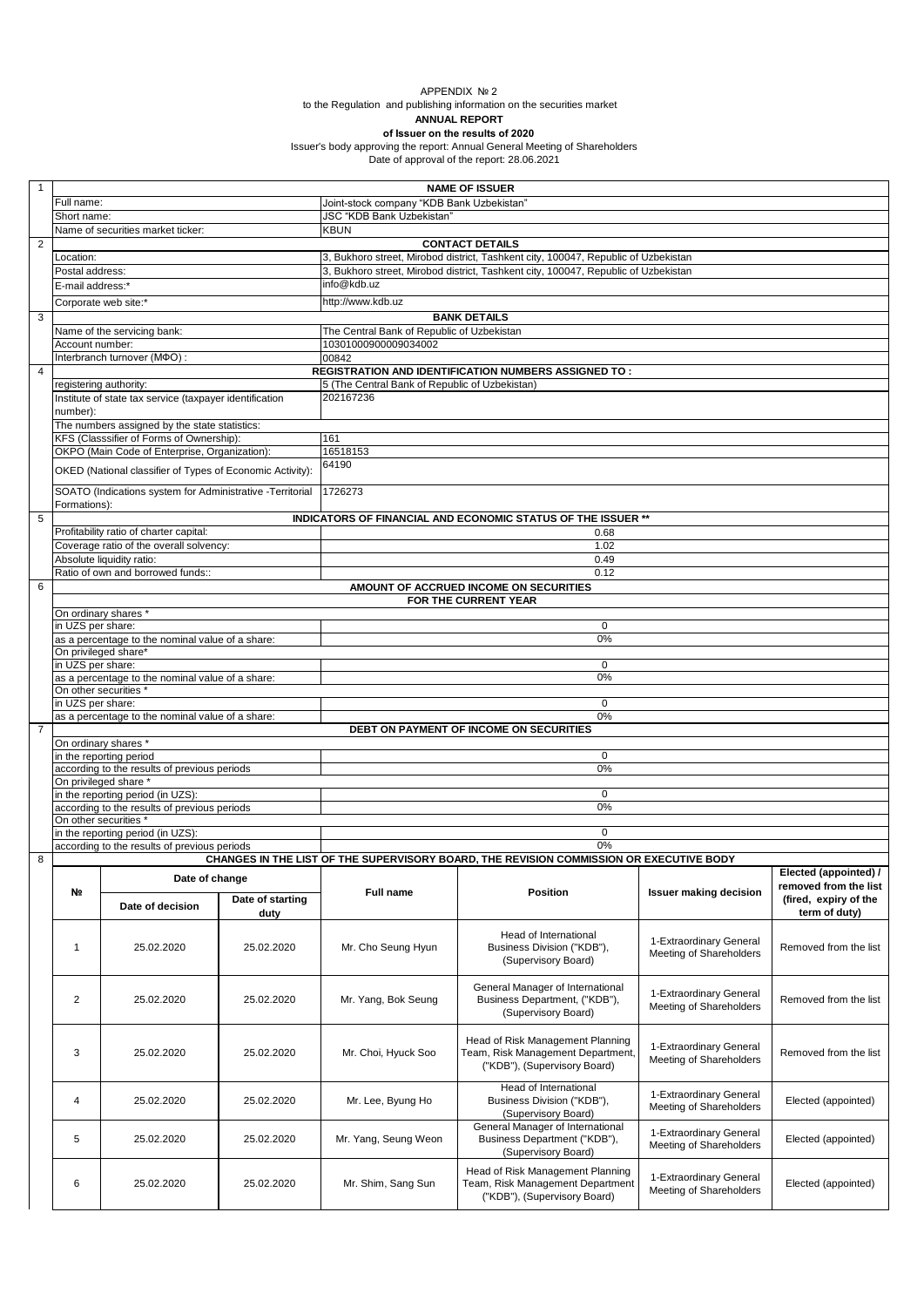|                | $\overline{7}$     | 25.02.2020                                                                                     | 25.02.2020 | Mr. Suh, Jung-il          | Head of Global Strategy Team,<br>International Business Department,<br>("KDB"), (Revision Commission)      | 1-Extraordinary General<br>Meeting of Shareholders | Removed from the list          |
|----------------|--------------------|------------------------------------------------------------------------------------------------|------------|---------------------------|------------------------------------------------------------------------------------------------------------|----------------------------------------------------|--------------------------------|
|                | 8                  | 25.02.2020                                                                                     | 25.02.2020 | Mr. Kim, Hong Suk         | Head of Global Strategy Team,<br>International Business Department,<br>("KDB"), (Revision Commission)      | 1-Extraordinary General<br>Meeting of Shareholders | Elected (appointed)            |
|                | 9                  | 04.03.2020                                                                                     | 04.03.2020 | Mr. Heung Jun Kim         | Managing Director (Executive Body)                                                                         | <b>Supervisory Board</b>                           | Removed from the list          |
|                | 10                 | 25.03.2020                                                                                     | 25.03.2020 | Mr. Park Hyun Uk          | Managing Director (Executive Body)                                                                         | Supervisory Board                                  | Removed from the list          |
|                | 11                 | 25.03.2020                                                                                     | 25.03.2020 | Mr. Park Min Su           | Managing Director (Executive Body)                                                                         | Supervisory Board                                  | Elected (appointed)            |
|                | 12                 | 25.03.2020                                                                                     | 25.03.2020 | Mr. Chun Sung Woo         | Executive Director (Executive Body)                                                                        | Supervisory Board                                  | Elected (appointed)            |
|                | 13                 | 29.06.2020                                                                                     | 29.06.2020 | Mr. Kurambaev Azamat      | Deputy Chairman of the Management<br>Board, JSC NBU FEA Ruz<br>(Supervisory Board)                         | Annual General Meeting of<br>Shareholders          | Removed from the list          |
|                | 14                 | 29.06.2020                                                                                     | 29.06.2020 | Mr. Tulyaganov Kudratilla | Deputy Chairman of the Management<br>Board, JSC NBU FEA Ruz<br>(Supervisory Board)                         | Annual General Meeting of<br>Shareholders          | Elected (appointed)            |
|                | 15                 | 18.09.2020                                                                                     | 18.09.2020 | Mr. Chun Sung Woo         | Executive Director (Executive Body)                                                                        | <b>Supervisory Board</b>                           | Removed from the list          |
|                | 16                 | 18.09.2020                                                                                     | 18.09.2020 | Mr. Kim Hyun Seok         | Executive Director (Executive Body)                                                                        | <b>Supervisory Board</b>                           | Elected (appointed)            |
|                | 17                 | 13.10.2020                                                                                     | 13.10.2020 | Mr. Jeong, Yun Cheol      | Head of Global Network Team,<br><b>International Business Department</b><br>("KDB"), (Supervisory Board)   | 2-Extraordinary General<br>Meeting of Shareholders | Removed from the list          |
|                | 18                 | 13.10.2020                                                                                     | 13.10.2020 | Mr. Kim, Dong Kyun        | Head of Global Network Team,<br><b>International Business Department</b><br>("KDB"), (Supervisory Board)   | 2-Extraordinary General<br>Meeting of Shareholders | Elected (appointed)            |
|                | 19                 | 13.10.2020                                                                                     | 13.10.2020 | Mr. Shin, Ji Hoon         | Part Leader of Global Network Team,<br>International Business Department,<br>("KDB") (Revision Commission) | 2-Extraordinary General<br>Meeting of Shareholders | Removed from the list          |
|                | 20                 | 13.10.2020                                                                                     | 13.10.2020 | Mr. Baik, Hyun Soo        | Part Leader of Global Network Team,<br>International Business Department,<br>("KDB") (Revision Commission) | 2-Extraordinary General<br>Meeting of Shareholders | Elected (appointed)            |
| $\overline{9}$ |                    |                                                                                                |            |                           | ADDITIONAL INFORMATION ABOUT ISSUED SECURITIES IN THE CURRENT YEAR***                                      |                                                    |                                |
|                |                    | Issuer body taking the decision on issue:                                                      |            |                           | $\sim$                                                                                                     |                                                    |                                |
|                | Type of security:  | Quantity and volume in soums of shares:                                                        |            |                           | $\overline{a}$                                                                                             |                                                    |                                |
|                |                    | The nominal value of one share:                                                                |            |                           | $\mathbf{r}$                                                                                               |                                                    |                                |
|                |                    |                                                                                                |            |                           |                                                                                                            |                                                    |                                |
|                |                    | State registration date:                                                                       |            |                           | $\sim$                                                                                                     |                                                    |                                |
|                |                    | Number of state registration of the issue:<br>Method of placement and term:                    |            |                           | $\overline{\phantom{a}}$<br>$\overline{\phantom{a}}$                                                       |                                                    |                                |
|                | Date of placement: |                                                                                                |            |                           | $\blacksquare$                                                                                             |                                                    |                                |
|                | End of placement:  |                                                                                                |            |                           |                                                                                                            |                                                    |                                |
| 10             | Nº                 | Name of substantial facts                                                                      |            | Number of substantial     | SUBSTANTIAL FACTS IN THE ISSUER'S ACTIVITIES FOR THE FINANCIAL YEAR<br>Date of substantial fact            |                                                    | Date of publication of         |
|                | $\mathbf{1}$       | One-time decrease in the value of assets by                                                    |            | facts<br>18               | 03.01.2020                                                                                                 |                                                    | substantial fact<br>03.01.2020 |
|                | $\overline{2}$     | more than 10 percent<br>Conclusion of a big transaction by the issuer                          |            | 20                        | 06.01.2020                                                                                                 |                                                    | 08.01.2020                     |
|                | 3                  | Conclusion of a big transaction by the issuer                                                  |            | 20                        | 07.01.2020                                                                                                 |                                                    | 08.01.2020                     |
|                | 4                  | One-time increase in the value of assets by<br>more than 10 percent                            |            | 17                        | 26.06.2019                                                                                                 |                                                    | 09.01.2020                     |
|                | 5                  | Conclusion of a big transaction by the issuer                                                  |            | 20                        | 08.01.2020                                                                                                 |                                                    | 09.01.2020                     |
|                | 6                  | Conclusion of a big transaction by the issuer                                                  |            | 20                        | 09.01.2020                                                                                                 |                                                    | 13.01.2020                     |
|                | 7<br>8             | Conclusion of a big transaction by the issuer<br>Conclusion of a big transaction by the issuer |            | 20<br>20                  | 10.01.2020<br>10.01.2020                                                                                   |                                                    | 13.01.2020<br>13.01.2020       |
|                | 9                  | Conclusion of a big transaction by the issuer                                                  |            | 20                        | 13.01.2020                                                                                                 |                                                    | 14.01.2020                     |
|                | 10                 | Conclusion of a big transaction by the issuer                                                  |            | 20                        | 14.01.2020                                                                                                 |                                                    | 15.01.2020                     |
|                | 11                 | Transactions with affiliated persons                                                           |            | 21                        | 14.01.2020                                                                                                 |                                                    | 15.01.2020                     |
|                | 12<br>13           | Conclusion of a big transaction by the issuer<br>Conclusion of a big transaction by the issuer |            | 20<br>20                  | 15.01.2020<br>15.01.2020                                                                                   |                                                    | 16.01.2020<br>16.01.2020       |
|                | 14                 | Conclusion of a big transaction by the issuer                                                  |            | 20                        | 15.01.2020                                                                                                 |                                                    | 16.01.2020                     |
|                | 15                 | Conclusion of a big transaction by the issuer                                                  |            | 20                        | 16.01.2020                                                                                                 |                                                    | 17.01.2020                     |
|                | 16                 | Conclusion of a big transaction by the issuer                                                  |            | 20                        | 17.01.2020                                                                                                 |                                                    | 20.01.2020                     |
|                | 17                 | Conclusion of a big transaction by the issuer                                                  |            | 20                        | 17.01.2020                                                                                                 |                                                    | 20.01.2020                     |
|                | 18<br>19           | Conclusion of a big transaction by the issuer<br>Transactions with affiliated persons          |            | 20<br>21                  | 17.01.2020<br>21.01.2020                                                                                   |                                                    | 20.01.2020<br>21.01.2020       |
|                | 20                 | Conclusion of a big transaction by the issuer                                                  |            | 20                        | 21.01.2020                                                                                                 |                                                    | 22.01.2020                     |
|                | 21                 | Conclusion of a big transaction by the issuer                                                  |            | 20                        | 22.01.2020                                                                                                 |                                                    | 23.01.2020                     |
|                | 22                 | Conclusion of a big transaction by the issuer                                                  |            | 20                        | 22.01.2020                                                                                                 |                                                    | 23.01.2020                     |
|                | 23                 | Conclusion of a big transaction by the issuer                                                  |            | 20                        | 22.01.2020                                                                                                 |                                                    | 23.01.2020                     |
|                | 24<br>25           | Conclusion of a big transaction by the issuer<br>Conclusion of a big transaction by the issuer |            | 20<br>20                  | 22.01.2020<br>23.01.2020                                                                                   |                                                    | 23.01.2020<br>24.01.2020       |
|                | 26                 | Conclusion of a big transaction by the issuer                                                  |            | 20                        | 23.01.2020                                                                                                 |                                                    | 24.01.2020                     |
|                | 27                 | Conclusion of a big transaction by the issuer                                                  |            | 20                        | 23.01.2020                                                                                                 |                                                    | 24.01.2020                     |
|                | 28                 | Conclusion of a big transaction by the issuer                                                  |            | 20                        | 24.01.2020                                                                                                 |                                                    | 27.01.2020                     |
|                | 29                 | Conclusion of a big transaction by the issuer                                                  |            | 20                        | 24.01.2020                                                                                                 |                                                    | 27.01.2020                     |
|                | 30<br>31           | Conclusion of a big transaction by the issuer<br>Conclusion of a big transaction by the issuer |            | 20<br>20                  | 24.01.2020<br>27.01.2020                                                                                   |                                                    | 27.01.2020<br>28.01.2020       |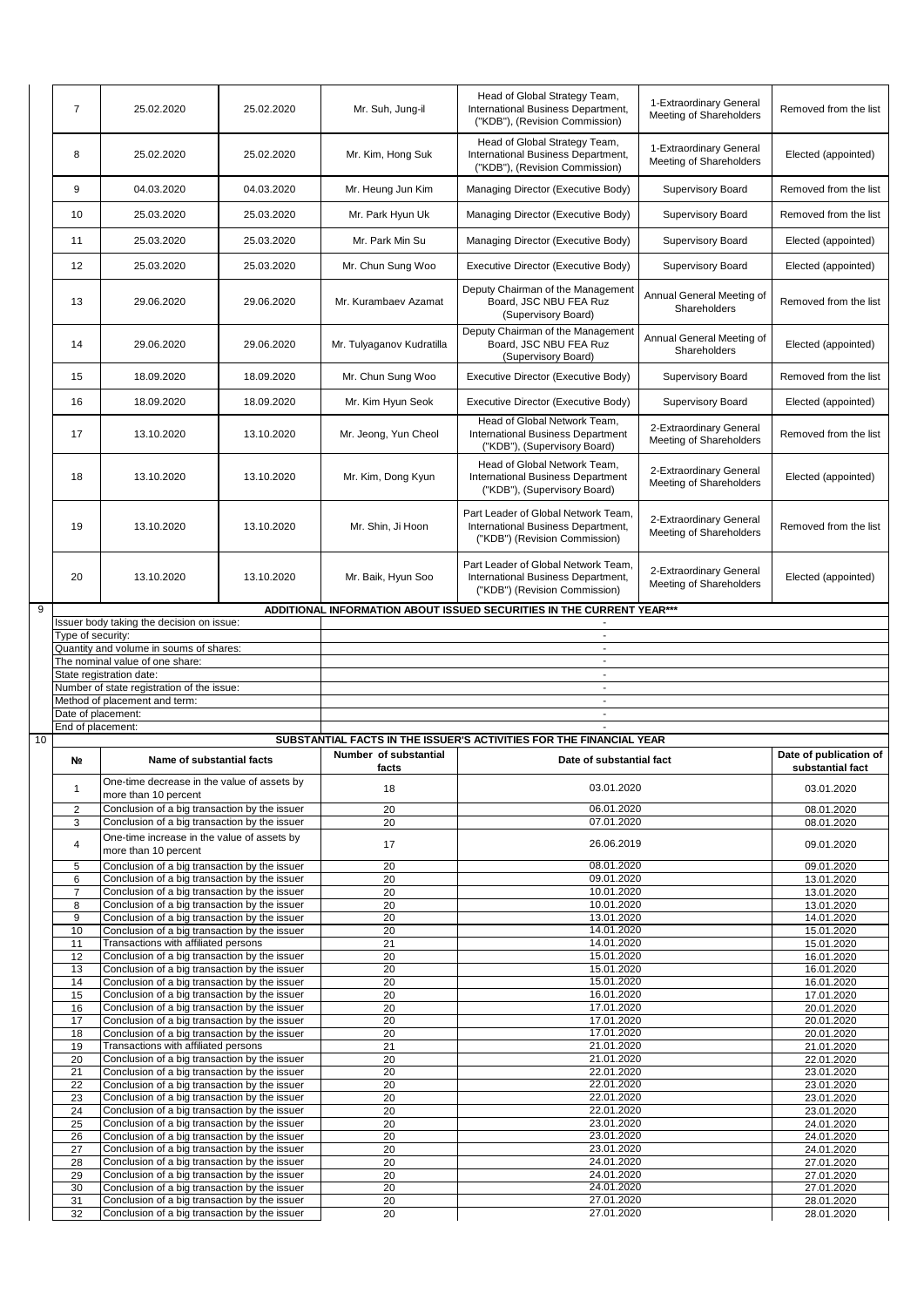| 27.01.2020<br>28.01.2020<br>27.01.2020<br>34<br>Conclusion of a big transaction by the issuer<br>20<br>28.01.2020<br>28.01.2020<br>35<br>Conclusion of a big transaction by the issuer<br>20<br>29.01.2020<br>28.01.2020<br>36<br>Conclusion of a big transaction by the issuer<br>20<br>29.01.2020<br>20<br>28.01.2020<br>37<br>Conclusion of a big transaction by the issuer<br>29.01.2020<br>29.01.2020<br>38<br>20<br>30.01.2020<br>Conclusion of a big transaction by the issuer<br>29.01.2020<br>39<br>Conclusion of a big transaction by the issuer<br>20<br>30.01.2020<br>29.01.2020<br>40<br>Conclusion of a big transaction by the issuer<br>20<br>30.01.2020<br>30.01.2020<br>Conclusion of a big transaction by the issuer<br>20<br>31.01.2020<br>41<br>30.01.2020<br>42<br>Conclusion of a big transaction by the issuer<br>20<br>31.01.2020<br>30.01.2020<br>Conclusion of a big transaction by the issuer<br>31.01.2020<br>43<br>20<br>One-time increase in the value of assets by<br>17<br>23.01.2020<br>44<br>03.02.2020<br>more than 10 percent<br>Conclusion of a big transaction by the issuer<br>31.01.2020<br>45<br>20<br>03.02.2020<br>31.01.2020<br>46<br>Conclusion of a big transaction by the issuer<br>20<br>03.02.2020<br>47<br>Conclusion of a big transaction by the issuer<br>20<br>31.01.2020<br>03.02.2020<br>20<br>03.02.2020<br>48<br>Conclusion of a big transaction by the issuer<br>04.02.2020<br>03.02.2020<br>49<br>Conclusion of a big transaction by the issuer<br>20<br>04.02.2020<br>03.02.2020<br>50<br>Conclusion of a big transaction by the issuer<br>20<br>04.02.2020<br>20<br>04.02.2020<br>51<br>Conclusion of a big transaction by the issuer<br>05.02.2020<br>04.02.2020<br>52<br>Conclusion of a big transaction by the issuer<br>20<br>05.02.2020<br>04.02.2020<br>20<br>53<br>Conclusion of a big transaction by the issuer<br>05.02.2020<br>04.02.2020<br>54<br>Conclusion of a big transaction by the issuer<br>20<br>05.02.2020<br>20<br>05.02.2020<br>55<br>Conclusion of a big transaction by the issuer<br>06.02.2020<br>20<br>05.02.2020<br>56<br>Conclusion of a big transaction by the issuer<br>06.02.2020<br>05.02.2020<br>57<br>Conclusion of a big transaction by the issuer<br>20<br>06.02.2020<br>06.02.2020<br>58<br>Conclusion of a big transaction by the issuer<br>20<br>07.02.2020<br>06.02.2020<br>59<br>Conclusion of a big transaction by the issuer<br>20<br>07.02.2020<br>07.02.2020<br>60<br>Conclusion of a big transaction by the issuer<br>20<br>10.02.2020<br>07.02.2020<br>Conclusion of a big transaction by the issuer<br>20<br>61<br>10.02.2020<br>07.02.2020<br>Conclusion of a big transaction by the issuer<br>20<br>10.02.2020<br>62<br>07.02.2020<br>63<br>Conclusion of a big transaction by the issuer<br>20<br>10.02.2020<br>10.02.2020<br>Conclusion of a big transaction by the issuer<br>20<br>64<br>11.02.2020<br>10.02.2020<br>Conclusion of a big transaction by the issuer<br>65<br>20<br>11.02.2020<br>10.02.2020<br>Conclusion of a big transaction by the issuer<br>20<br>11.02.2020<br>66<br>20<br>10.02.2020<br>67<br>Conclusion of a big transaction by the issuer<br>11.02.2020<br>68<br>Conclusion of a big transaction by the issuer<br>20<br>11.02.2020<br>12.02.2020<br>20<br>11.02.2020<br>69<br>Conclusion of a big transaction by the issuer<br>12.02.2020<br>11.02.2020<br>70<br>Conclusion of a big transaction by the issuer<br>20<br>12.02.2020<br>71<br>20<br>12.02.2020<br>Conclusion of a big transaction by the issuer<br>13.02.2020<br>12.02.2020<br>72<br>Conclusion of a big transaction by the issuer<br>20<br>13.02.2020<br>12.02.2020<br>73<br>Conclusion of a big transaction by the issuer<br>20<br>13.02.2020<br>12.02.2020<br>74<br>Conclusion of a big transaction by the issuer<br>20<br>13.02.2020<br>13.02.2020<br>75<br>Conclusion of a big transaction by the issuer<br>20<br>14.02.2020<br>20<br>13.02.2020<br>76<br>Conclusion of a big transaction by the issuer<br>14.02.2020<br>13.02.2020<br>77<br>Conclusion of a big transaction by the issuer<br>20<br>14.02.2020<br>14.02.2020<br>78<br>Conclusion of a big transaction by the issuer<br>20<br>17.02.2020<br>14.02.2020<br>79<br>Conclusion of a big transaction by the issuer<br>20<br>17.02.2020<br>14.02.2020<br>80<br>Conclusion of a big transaction by the issuer<br>20<br>17.02.2020<br>14.02.2020<br>Conclusion of a big transaction by the issuer<br>20<br>17.02.2020<br>81<br>20<br>18.02.2020<br>82<br>Conclusion of a big transaction by the issuer<br>19.02.2020<br>18.02.2020<br>Conclusion of a big transaction by the issuer<br>20<br>83<br>19.02.2020<br>19.02.2020<br>84<br>Conclusion of a big transaction by the issuer<br>20<br>20.02.2020<br>19.02.2020<br>85<br>Conclusion of a big transaction by the issuer<br>20<br>20.02.2020<br>19.02.2020<br>Conclusion of a big transaction by the issuer<br>20<br>20.02.2020<br>86<br>20.02.2020<br>Conclusion of a big transaction by the issuer<br>20<br>21.02.2020<br>87<br>Conclusion of a big transaction by the issuer<br>20.02.2020<br>20<br>21.02.2020<br>88<br>20.02.2020<br>89<br>Conclusion of a big transaction by the issuer<br>20<br>21.02.2020<br>20.02.2020<br>90<br>Conclusion of a big transaction by the issuer<br>20<br>21.02.2020<br>21.02.2020<br>91<br>Conclusion of a big transaction by the issuer<br>20<br>24.02.2020<br>92<br>20<br>21.02.2020<br>24.02.2020<br>Conclusion of a big transaction by the issuer<br>21.02.2020<br>93<br>Conclusion of a big transaction by the issuer<br>20<br>24.02.2020<br>94<br>24.02.2020<br>Conclusion of a big transaction by the issuer<br>20<br>24.02.2020<br>24.02.2020<br>95<br>Conclusion of a big transaction by the issuer<br>20<br>24.02.2020<br>24.02.2020<br>Conclusion of a big transaction by the issuer<br>20<br>25.02.2020<br>96<br>06.01.2020<br>97<br>Conclusion of a big transaction by the issuer<br>20<br>25.02.2020<br>07.01.2020<br>98<br>Conclusion of a big transaction by the issuer<br>20<br>25.02.2020<br>08.01.2020<br>99<br>Conclusion of a big transaction by the issuer<br>20<br>25.02.2020<br>25.02.2020<br>Conclusion of a big transaction by the issuer<br>20<br>26.02.2020<br>100<br>25.02.2020<br>101<br>Conclusion of a big transaction by the issuer<br>20<br>26.02.2020<br>25.02.2020<br>102<br>Conclusion of a big transaction by the issuer<br>20<br>26.02.2020<br>25.02.2020<br>103<br>Conclusion of a big transaction by the issuer<br>20<br>26.02.2020<br>26.02.2020<br>104<br>Conclusion of a big transaction by the issuer<br>20<br>27.02.2020<br>26.02.2020<br>105<br>Conclusion of a big transaction by the issuer<br>20<br>27.02.2020<br>26.02.2020<br>Conclusion of a big transaction by the issuer<br>20<br>27.02.2020<br>106<br>26.02.2020<br>Conclusion of a big transaction by the issuer<br>107<br>20<br>27.02.2020<br>Decisions taken by the supreme governing<br>25.02.2020<br>108<br>6<br>28.02.2020<br>body of the issuer<br>Changes in Supervisory Board, Revision<br>25.02.2020<br>109<br>8<br>28.02.2020<br><b>Commission and Executive Body</b><br>Changes in Supervisory Board, Revision<br>110<br>8<br>25.02.2020<br>28.02.2020<br>Commission and Executive Body<br>Conclusion of a big transaction by the issuer<br>27.02.2020<br>111<br>20<br>28.02.2020<br>Conclusion of a big transaction by the issuer<br>27.02.2020<br>20<br>28.02.2020<br>112<br>27.02.2020<br>113<br>Conclusion of a big transaction by the issuer<br>20<br>28.02.2020<br>27.02.2020<br>20<br>28.02.2020<br>114<br>Conclusion of a big transaction by the issuer |    |                                               |    |
|-------------------------------------------------------------------------------------------------------------------------------------------------------------------------------------------------------------------------------------------------------------------------------------------------------------------------------------------------------------------------------------------------------------------------------------------------------------------------------------------------------------------------------------------------------------------------------------------------------------------------------------------------------------------------------------------------------------------------------------------------------------------------------------------------------------------------------------------------------------------------------------------------------------------------------------------------------------------------------------------------------------------------------------------------------------------------------------------------------------------------------------------------------------------------------------------------------------------------------------------------------------------------------------------------------------------------------------------------------------------------------------------------------------------------------------------------------------------------------------------------------------------------------------------------------------------------------------------------------------------------------------------------------------------------------------------------------------------------------------------------------------------------------------------------------------------------------------------------------------------------------------------------------------------------------------------------------------------------------------------------------------------------------------------------------------------------------------------------------------------------------------------------------------------------------------------------------------------------------------------------------------------------------------------------------------------------------------------------------------------------------------------------------------------------------------------------------------------------------------------------------------------------------------------------------------------------------------------------------------------------------------------------------------------------------------------------------------------------------------------------------------------------------------------------------------------------------------------------------------------------------------------------------------------------------------------------------------------------------------------------------------------------------------------------------------------------------------------------------------------------------------------------------------------------------------------------------------------------------------------------------------------------------------------------------------------------------------------------------------------------------------------------------------------------------------------------------------------------------------------------------------------------------------------------------------------------------------------------------------------------------------------------------------------------------------------------------------------------------------------------------------------------------------------------------------------------------------------------------------------------------------------------------------------------------------------------------------------------------------------------------------------------------------------------------------------------------------------------------------------------------------------------------------------------------------------------------------------------------------------------------------------------------------------------------------------------------------------------------------------------------------------------------------------------------------------------------------------------------------------------------------------------------------------------------------------------------------------------------------------------------------------------------------------------------------------------------------------------------------------------------------------------------------------------------------------------------------------------------------------------------------------------------------------------------------------------------------------------------------------------------------------------------------------------------------------------------------------------------------------------------------------------------------------------------------------------------------------------------------------------------------------------------------------------------------------------------------------------------------------------------------------------------------------------------------------------------------------------------------------------------------------------------------------------------------------------------------------------------------------------------------------------------------------------------------------------------------------------------------------------------------------------------------------------------------------------------------------------------------------------------------------------------------------------------------------------------------------------------------------------------------------------------------------------------------------------------------------------------------------------------------------------------------------------------------------------------------------------------------------------------------------------------------------------------------------------------------------------------------------------------------------------------------------------------------------------------------------------------------------------------------------------------------------------------------------------------------------------------------------------------------------------------------------------------------------------------------------------------------------------------------------------------------------------------------------------------------------------------------------------------------------------------------------------------------------------------------------------------------------------------------------------------------------------------------------------------------------------------------------------------------------------------------------------------------------------------------------------------------------------------------------------------------------------------------------------------------------------------------------------------------------------------------------------------------------------------------------------------------------------------------------------------------------------------------------------------------------------------------------------------------------------|----|-----------------------------------------------|----|
|                                                                                                                                                                                                                                                                                                                                                                                                                                                                                                                                                                                                                                                                                                                                                                                                                                                                                                                                                                                                                                                                                                                                                                                                                                                                                                                                                                                                                                                                                                                                                                                                                                                                                                                                                                                                                                                                                                                                                                                                                                                                                                                                                                                                                                                                                                                                                                                                                                                                                                                                                                                                                                                                                                                                                                                                                                                                                                                                                                                                                                                                                                                                                                                                                                                                                                                                                                                                                                                                                                                                                                                                                                                                                                                                                                                                                                                                                                                                                                                                                                                                                                                                                                                                                                                                                                                                                                                                                                                                                                                                                                                                                                                                                                                                                                                                                                                                                                                                                                                                                                                                                                                                                                                                                                                                                                                                                                                                                                                                                                                                                                                                                                                                                                                                                                                                                                                                                                                                                                                                                                                                                                                                                                                                                                                                                                                                                                                                                                                                                                                                                                                                                                                                                                                                                                                                                                                                                                                                                                                                                                                                                                                                                                                                                                                                                                                                                                                                                                                                                                                                                                                                                                                 | 33 | Conclusion of a big transaction by the issuer | 20 |
|                                                                                                                                                                                                                                                                                                                                                                                                                                                                                                                                                                                                                                                                                                                                                                                                                                                                                                                                                                                                                                                                                                                                                                                                                                                                                                                                                                                                                                                                                                                                                                                                                                                                                                                                                                                                                                                                                                                                                                                                                                                                                                                                                                                                                                                                                                                                                                                                                                                                                                                                                                                                                                                                                                                                                                                                                                                                                                                                                                                                                                                                                                                                                                                                                                                                                                                                                                                                                                                                                                                                                                                                                                                                                                                                                                                                                                                                                                                                                                                                                                                                                                                                                                                                                                                                                                                                                                                                                                                                                                                                                                                                                                                                                                                                                                                                                                                                                                                                                                                                                                                                                                                                                                                                                                                                                                                                                                                                                                                                                                                                                                                                                                                                                                                                                                                                                                                                                                                                                                                                                                                                                                                                                                                                                                                                                                                                                                                                                                                                                                                                                                                                                                                                                                                                                                                                                                                                                                                                                                                                                                                                                                                                                                                                                                                                                                                                                                                                                                                                                                                                                                                                                                                 |    |                                               |    |
|                                                                                                                                                                                                                                                                                                                                                                                                                                                                                                                                                                                                                                                                                                                                                                                                                                                                                                                                                                                                                                                                                                                                                                                                                                                                                                                                                                                                                                                                                                                                                                                                                                                                                                                                                                                                                                                                                                                                                                                                                                                                                                                                                                                                                                                                                                                                                                                                                                                                                                                                                                                                                                                                                                                                                                                                                                                                                                                                                                                                                                                                                                                                                                                                                                                                                                                                                                                                                                                                                                                                                                                                                                                                                                                                                                                                                                                                                                                                                                                                                                                                                                                                                                                                                                                                                                                                                                                                                                                                                                                                                                                                                                                                                                                                                                                                                                                                                                                                                                                                                                                                                                                                                                                                                                                                                                                                                                                                                                                                                                                                                                                                                                                                                                                                                                                                                                                                                                                                                                                                                                                                                                                                                                                                                                                                                                                                                                                                                                                                                                                                                                                                                                                                                                                                                                                                                                                                                                                                                                                                                                                                                                                                                                                                                                                                                                                                                                                                                                                                                                                                                                                                                                                 |    |                                               |    |
|                                                                                                                                                                                                                                                                                                                                                                                                                                                                                                                                                                                                                                                                                                                                                                                                                                                                                                                                                                                                                                                                                                                                                                                                                                                                                                                                                                                                                                                                                                                                                                                                                                                                                                                                                                                                                                                                                                                                                                                                                                                                                                                                                                                                                                                                                                                                                                                                                                                                                                                                                                                                                                                                                                                                                                                                                                                                                                                                                                                                                                                                                                                                                                                                                                                                                                                                                                                                                                                                                                                                                                                                                                                                                                                                                                                                                                                                                                                                                                                                                                                                                                                                                                                                                                                                                                                                                                                                                                                                                                                                                                                                                                                                                                                                                                                                                                                                                                                                                                                                                                                                                                                                                                                                                                                                                                                                                                                                                                                                                                                                                                                                                                                                                                                                                                                                                                                                                                                                                                                                                                                                                                                                                                                                                                                                                                                                                                                                                                                                                                                                                                                                                                                                                                                                                                                                                                                                                                                                                                                                                                                                                                                                                                                                                                                                                                                                                                                                                                                                                                                                                                                                                                                 |    |                                               |    |
|                                                                                                                                                                                                                                                                                                                                                                                                                                                                                                                                                                                                                                                                                                                                                                                                                                                                                                                                                                                                                                                                                                                                                                                                                                                                                                                                                                                                                                                                                                                                                                                                                                                                                                                                                                                                                                                                                                                                                                                                                                                                                                                                                                                                                                                                                                                                                                                                                                                                                                                                                                                                                                                                                                                                                                                                                                                                                                                                                                                                                                                                                                                                                                                                                                                                                                                                                                                                                                                                                                                                                                                                                                                                                                                                                                                                                                                                                                                                                                                                                                                                                                                                                                                                                                                                                                                                                                                                                                                                                                                                                                                                                                                                                                                                                                                                                                                                                                                                                                                                                                                                                                                                                                                                                                                                                                                                                                                                                                                                                                                                                                                                                                                                                                                                                                                                                                                                                                                                                                                                                                                                                                                                                                                                                                                                                                                                                                                                                                                                                                                                                                                                                                                                                                                                                                                                                                                                                                                                                                                                                                                                                                                                                                                                                                                                                                                                                                                                                                                                                                                                                                                                                                                 |    |                                               |    |
|                                                                                                                                                                                                                                                                                                                                                                                                                                                                                                                                                                                                                                                                                                                                                                                                                                                                                                                                                                                                                                                                                                                                                                                                                                                                                                                                                                                                                                                                                                                                                                                                                                                                                                                                                                                                                                                                                                                                                                                                                                                                                                                                                                                                                                                                                                                                                                                                                                                                                                                                                                                                                                                                                                                                                                                                                                                                                                                                                                                                                                                                                                                                                                                                                                                                                                                                                                                                                                                                                                                                                                                                                                                                                                                                                                                                                                                                                                                                                                                                                                                                                                                                                                                                                                                                                                                                                                                                                                                                                                                                                                                                                                                                                                                                                                                                                                                                                                                                                                                                                                                                                                                                                                                                                                                                                                                                                                                                                                                                                                                                                                                                                                                                                                                                                                                                                                                                                                                                                                                                                                                                                                                                                                                                                                                                                                                                                                                                                                                                                                                                                                                                                                                                                                                                                                                                                                                                                                                                                                                                                                                                                                                                                                                                                                                                                                                                                                                                                                                                                                                                                                                                                                                 |    |                                               |    |
|                                                                                                                                                                                                                                                                                                                                                                                                                                                                                                                                                                                                                                                                                                                                                                                                                                                                                                                                                                                                                                                                                                                                                                                                                                                                                                                                                                                                                                                                                                                                                                                                                                                                                                                                                                                                                                                                                                                                                                                                                                                                                                                                                                                                                                                                                                                                                                                                                                                                                                                                                                                                                                                                                                                                                                                                                                                                                                                                                                                                                                                                                                                                                                                                                                                                                                                                                                                                                                                                                                                                                                                                                                                                                                                                                                                                                                                                                                                                                                                                                                                                                                                                                                                                                                                                                                                                                                                                                                                                                                                                                                                                                                                                                                                                                                                                                                                                                                                                                                                                                                                                                                                                                                                                                                                                                                                                                                                                                                                                                                                                                                                                                                                                                                                                                                                                                                                                                                                                                                                                                                                                                                                                                                                                                                                                                                                                                                                                                                                                                                                                                                                                                                                                                                                                                                                                                                                                                                                                                                                                                                                                                                                                                                                                                                                                                                                                                                                                                                                                                                                                                                                                                                                 |    |                                               |    |
|                                                                                                                                                                                                                                                                                                                                                                                                                                                                                                                                                                                                                                                                                                                                                                                                                                                                                                                                                                                                                                                                                                                                                                                                                                                                                                                                                                                                                                                                                                                                                                                                                                                                                                                                                                                                                                                                                                                                                                                                                                                                                                                                                                                                                                                                                                                                                                                                                                                                                                                                                                                                                                                                                                                                                                                                                                                                                                                                                                                                                                                                                                                                                                                                                                                                                                                                                                                                                                                                                                                                                                                                                                                                                                                                                                                                                                                                                                                                                                                                                                                                                                                                                                                                                                                                                                                                                                                                                                                                                                                                                                                                                                                                                                                                                                                                                                                                                                                                                                                                                                                                                                                                                                                                                                                                                                                                                                                                                                                                                                                                                                                                                                                                                                                                                                                                                                                                                                                                                                                                                                                                                                                                                                                                                                                                                                                                                                                                                                                                                                                                                                                                                                                                                                                                                                                                                                                                                                                                                                                                                                                                                                                                                                                                                                                                                                                                                                                                                                                                                                                                                                                                                                                 |    |                                               |    |
|                                                                                                                                                                                                                                                                                                                                                                                                                                                                                                                                                                                                                                                                                                                                                                                                                                                                                                                                                                                                                                                                                                                                                                                                                                                                                                                                                                                                                                                                                                                                                                                                                                                                                                                                                                                                                                                                                                                                                                                                                                                                                                                                                                                                                                                                                                                                                                                                                                                                                                                                                                                                                                                                                                                                                                                                                                                                                                                                                                                                                                                                                                                                                                                                                                                                                                                                                                                                                                                                                                                                                                                                                                                                                                                                                                                                                                                                                                                                                                                                                                                                                                                                                                                                                                                                                                                                                                                                                                                                                                                                                                                                                                                                                                                                                                                                                                                                                                                                                                                                                                                                                                                                                                                                                                                                                                                                                                                                                                                                                                                                                                                                                                                                                                                                                                                                                                                                                                                                                                                                                                                                                                                                                                                                                                                                                                                                                                                                                                                                                                                                                                                                                                                                                                                                                                                                                                                                                                                                                                                                                                                                                                                                                                                                                                                                                                                                                                                                                                                                                                                                                                                                                                                 |    |                                               |    |
|                                                                                                                                                                                                                                                                                                                                                                                                                                                                                                                                                                                                                                                                                                                                                                                                                                                                                                                                                                                                                                                                                                                                                                                                                                                                                                                                                                                                                                                                                                                                                                                                                                                                                                                                                                                                                                                                                                                                                                                                                                                                                                                                                                                                                                                                                                                                                                                                                                                                                                                                                                                                                                                                                                                                                                                                                                                                                                                                                                                                                                                                                                                                                                                                                                                                                                                                                                                                                                                                                                                                                                                                                                                                                                                                                                                                                                                                                                                                                                                                                                                                                                                                                                                                                                                                                                                                                                                                                                                                                                                                                                                                                                                                                                                                                                                                                                                                                                                                                                                                                                                                                                                                                                                                                                                                                                                                                                                                                                                                                                                                                                                                                                                                                                                                                                                                                                                                                                                                                                                                                                                                                                                                                                                                                                                                                                                                                                                                                                                                                                                                                                                                                                                                                                                                                                                                                                                                                                                                                                                                                                                                                                                                                                                                                                                                                                                                                                                                                                                                                                                                                                                                                                                 |    |                                               |    |
|                                                                                                                                                                                                                                                                                                                                                                                                                                                                                                                                                                                                                                                                                                                                                                                                                                                                                                                                                                                                                                                                                                                                                                                                                                                                                                                                                                                                                                                                                                                                                                                                                                                                                                                                                                                                                                                                                                                                                                                                                                                                                                                                                                                                                                                                                                                                                                                                                                                                                                                                                                                                                                                                                                                                                                                                                                                                                                                                                                                                                                                                                                                                                                                                                                                                                                                                                                                                                                                                                                                                                                                                                                                                                                                                                                                                                                                                                                                                                                                                                                                                                                                                                                                                                                                                                                                                                                                                                                                                                                                                                                                                                                                                                                                                                                                                                                                                                                                                                                                                                                                                                                                                                                                                                                                                                                                                                                                                                                                                                                                                                                                                                                                                                                                                                                                                                                                                                                                                                                                                                                                                                                                                                                                                                                                                                                                                                                                                                                                                                                                                                                                                                                                                                                                                                                                                                                                                                                                                                                                                                                                                                                                                                                                                                                                                                                                                                                                                                                                                                                                                                                                                                                                 |    |                                               |    |
|                                                                                                                                                                                                                                                                                                                                                                                                                                                                                                                                                                                                                                                                                                                                                                                                                                                                                                                                                                                                                                                                                                                                                                                                                                                                                                                                                                                                                                                                                                                                                                                                                                                                                                                                                                                                                                                                                                                                                                                                                                                                                                                                                                                                                                                                                                                                                                                                                                                                                                                                                                                                                                                                                                                                                                                                                                                                                                                                                                                                                                                                                                                                                                                                                                                                                                                                                                                                                                                                                                                                                                                                                                                                                                                                                                                                                                                                                                                                                                                                                                                                                                                                                                                                                                                                                                                                                                                                                                                                                                                                                                                                                                                                                                                                                                                                                                                                                                                                                                                                                                                                                                                                                                                                                                                                                                                                                                                                                                                                                                                                                                                                                                                                                                                                                                                                                                                                                                                                                                                                                                                                                                                                                                                                                                                                                                                                                                                                                                                                                                                                                                                                                                                                                                                                                                                                                                                                                                                                                                                                                                                                                                                                                                                                                                                                                                                                                                                                                                                                                                                                                                                                                                                 |    |                                               |    |
|                                                                                                                                                                                                                                                                                                                                                                                                                                                                                                                                                                                                                                                                                                                                                                                                                                                                                                                                                                                                                                                                                                                                                                                                                                                                                                                                                                                                                                                                                                                                                                                                                                                                                                                                                                                                                                                                                                                                                                                                                                                                                                                                                                                                                                                                                                                                                                                                                                                                                                                                                                                                                                                                                                                                                                                                                                                                                                                                                                                                                                                                                                                                                                                                                                                                                                                                                                                                                                                                                                                                                                                                                                                                                                                                                                                                                                                                                                                                                                                                                                                                                                                                                                                                                                                                                                                                                                                                                                                                                                                                                                                                                                                                                                                                                                                                                                                                                                                                                                                                                                                                                                                                                                                                                                                                                                                                                                                                                                                                                                                                                                                                                                                                                                                                                                                                                                                                                                                                                                                                                                                                                                                                                                                                                                                                                                                                                                                                                                                                                                                                                                                                                                                                                                                                                                                                                                                                                                                                                                                                                                                                                                                                                                                                                                                                                                                                                                                                                                                                                                                                                                                                                                                 |    |                                               |    |
|                                                                                                                                                                                                                                                                                                                                                                                                                                                                                                                                                                                                                                                                                                                                                                                                                                                                                                                                                                                                                                                                                                                                                                                                                                                                                                                                                                                                                                                                                                                                                                                                                                                                                                                                                                                                                                                                                                                                                                                                                                                                                                                                                                                                                                                                                                                                                                                                                                                                                                                                                                                                                                                                                                                                                                                                                                                                                                                                                                                                                                                                                                                                                                                                                                                                                                                                                                                                                                                                                                                                                                                                                                                                                                                                                                                                                                                                                                                                                                                                                                                                                                                                                                                                                                                                                                                                                                                                                                                                                                                                                                                                                                                                                                                                                                                                                                                                                                                                                                                                                                                                                                                                                                                                                                                                                                                                                                                                                                                                                                                                                                                                                                                                                                                                                                                                                                                                                                                                                                                                                                                                                                                                                                                                                                                                                                                                                                                                                                                                                                                                                                                                                                                                                                                                                                                                                                                                                                                                                                                                                                                                                                                                                                                                                                                                                                                                                                                                                                                                                                                                                                                                                                                 |    |                                               |    |
|                                                                                                                                                                                                                                                                                                                                                                                                                                                                                                                                                                                                                                                                                                                                                                                                                                                                                                                                                                                                                                                                                                                                                                                                                                                                                                                                                                                                                                                                                                                                                                                                                                                                                                                                                                                                                                                                                                                                                                                                                                                                                                                                                                                                                                                                                                                                                                                                                                                                                                                                                                                                                                                                                                                                                                                                                                                                                                                                                                                                                                                                                                                                                                                                                                                                                                                                                                                                                                                                                                                                                                                                                                                                                                                                                                                                                                                                                                                                                                                                                                                                                                                                                                                                                                                                                                                                                                                                                                                                                                                                                                                                                                                                                                                                                                                                                                                                                                                                                                                                                                                                                                                                                                                                                                                                                                                                                                                                                                                                                                                                                                                                                                                                                                                                                                                                                                                                                                                                                                                                                                                                                                                                                                                                                                                                                                                                                                                                                                                                                                                                                                                                                                                                                                                                                                                                                                                                                                                                                                                                                                                                                                                                                                                                                                                                                                                                                                                                                                                                                                                                                                                                                                                 |    |                                               |    |
|                                                                                                                                                                                                                                                                                                                                                                                                                                                                                                                                                                                                                                                                                                                                                                                                                                                                                                                                                                                                                                                                                                                                                                                                                                                                                                                                                                                                                                                                                                                                                                                                                                                                                                                                                                                                                                                                                                                                                                                                                                                                                                                                                                                                                                                                                                                                                                                                                                                                                                                                                                                                                                                                                                                                                                                                                                                                                                                                                                                                                                                                                                                                                                                                                                                                                                                                                                                                                                                                                                                                                                                                                                                                                                                                                                                                                                                                                                                                                                                                                                                                                                                                                                                                                                                                                                                                                                                                                                                                                                                                                                                                                                                                                                                                                                                                                                                                                                                                                                                                                                                                                                                                                                                                                                                                                                                                                                                                                                                                                                                                                                                                                                                                                                                                                                                                                                                                                                                                                                                                                                                                                                                                                                                                                                                                                                                                                                                                                                                                                                                                                                                                                                                                                                                                                                                                                                                                                                                                                                                                                                                                                                                                                                                                                                                                                                                                                                                                                                                                                                                                                                                                                                                 |    |                                               |    |
|                                                                                                                                                                                                                                                                                                                                                                                                                                                                                                                                                                                                                                                                                                                                                                                                                                                                                                                                                                                                                                                                                                                                                                                                                                                                                                                                                                                                                                                                                                                                                                                                                                                                                                                                                                                                                                                                                                                                                                                                                                                                                                                                                                                                                                                                                                                                                                                                                                                                                                                                                                                                                                                                                                                                                                                                                                                                                                                                                                                                                                                                                                                                                                                                                                                                                                                                                                                                                                                                                                                                                                                                                                                                                                                                                                                                                                                                                                                                                                                                                                                                                                                                                                                                                                                                                                                                                                                                                                                                                                                                                                                                                                                                                                                                                                                                                                                                                                                                                                                                                                                                                                                                                                                                                                                                                                                                                                                                                                                                                                                                                                                                                                                                                                                                                                                                                                                                                                                                                                                                                                                                                                                                                                                                                                                                                                                                                                                                                                                                                                                                                                                                                                                                                                                                                                                                                                                                                                                                                                                                                                                                                                                                                                                                                                                                                                                                                                                                                                                                                                                                                                                                                                                 |    |                                               |    |
|                                                                                                                                                                                                                                                                                                                                                                                                                                                                                                                                                                                                                                                                                                                                                                                                                                                                                                                                                                                                                                                                                                                                                                                                                                                                                                                                                                                                                                                                                                                                                                                                                                                                                                                                                                                                                                                                                                                                                                                                                                                                                                                                                                                                                                                                                                                                                                                                                                                                                                                                                                                                                                                                                                                                                                                                                                                                                                                                                                                                                                                                                                                                                                                                                                                                                                                                                                                                                                                                                                                                                                                                                                                                                                                                                                                                                                                                                                                                                                                                                                                                                                                                                                                                                                                                                                                                                                                                                                                                                                                                                                                                                                                                                                                                                                                                                                                                                                                                                                                                                                                                                                                                                                                                                                                                                                                                                                                                                                                                                                                                                                                                                                                                                                                                                                                                                                                                                                                                                                                                                                                                                                                                                                                                                                                                                                                                                                                                                                                                                                                                                                                                                                                                                                                                                                                                                                                                                                                                                                                                                                                                                                                                                                                                                                                                                                                                                                                                                                                                                                                                                                                                                                                 |    |                                               |    |
|                                                                                                                                                                                                                                                                                                                                                                                                                                                                                                                                                                                                                                                                                                                                                                                                                                                                                                                                                                                                                                                                                                                                                                                                                                                                                                                                                                                                                                                                                                                                                                                                                                                                                                                                                                                                                                                                                                                                                                                                                                                                                                                                                                                                                                                                                                                                                                                                                                                                                                                                                                                                                                                                                                                                                                                                                                                                                                                                                                                                                                                                                                                                                                                                                                                                                                                                                                                                                                                                                                                                                                                                                                                                                                                                                                                                                                                                                                                                                                                                                                                                                                                                                                                                                                                                                                                                                                                                                                                                                                                                                                                                                                                                                                                                                                                                                                                                                                                                                                                                                                                                                                                                                                                                                                                                                                                                                                                                                                                                                                                                                                                                                                                                                                                                                                                                                                                                                                                                                                                                                                                                                                                                                                                                                                                                                                                                                                                                                                                                                                                                                                                                                                                                                                                                                                                                                                                                                                                                                                                                                                                                                                                                                                                                                                                                                                                                                                                                                                                                                                                                                                                                                                                 |    |                                               |    |
|                                                                                                                                                                                                                                                                                                                                                                                                                                                                                                                                                                                                                                                                                                                                                                                                                                                                                                                                                                                                                                                                                                                                                                                                                                                                                                                                                                                                                                                                                                                                                                                                                                                                                                                                                                                                                                                                                                                                                                                                                                                                                                                                                                                                                                                                                                                                                                                                                                                                                                                                                                                                                                                                                                                                                                                                                                                                                                                                                                                                                                                                                                                                                                                                                                                                                                                                                                                                                                                                                                                                                                                                                                                                                                                                                                                                                                                                                                                                                                                                                                                                                                                                                                                                                                                                                                                                                                                                                                                                                                                                                                                                                                                                                                                                                                                                                                                                                                                                                                                                                                                                                                                                                                                                                                                                                                                                                                                                                                                                                                                                                                                                                                                                                                                                                                                                                                                                                                                                                                                                                                                                                                                                                                                                                                                                                                                                                                                                                                                                                                                                                                                                                                                                                                                                                                                                                                                                                                                                                                                                                                                                                                                                                                                                                                                                                                                                                                                                                                                                                                                                                                                                                                                 |    |                                               |    |
|                                                                                                                                                                                                                                                                                                                                                                                                                                                                                                                                                                                                                                                                                                                                                                                                                                                                                                                                                                                                                                                                                                                                                                                                                                                                                                                                                                                                                                                                                                                                                                                                                                                                                                                                                                                                                                                                                                                                                                                                                                                                                                                                                                                                                                                                                                                                                                                                                                                                                                                                                                                                                                                                                                                                                                                                                                                                                                                                                                                                                                                                                                                                                                                                                                                                                                                                                                                                                                                                                                                                                                                                                                                                                                                                                                                                                                                                                                                                                                                                                                                                                                                                                                                                                                                                                                                                                                                                                                                                                                                                                                                                                                                                                                                                                                                                                                                                                                                                                                                                                                                                                                                                                                                                                                                                                                                                                                                                                                                                                                                                                                                                                                                                                                                                                                                                                                                                                                                                                                                                                                                                                                                                                                                                                                                                                                                                                                                                                                                                                                                                                                                                                                                                                                                                                                                                                                                                                                                                                                                                                                                                                                                                                                                                                                                                                                                                                                                                                                                                                                                                                                                                                                                 |    |                                               |    |
|                                                                                                                                                                                                                                                                                                                                                                                                                                                                                                                                                                                                                                                                                                                                                                                                                                                                                                                                                                                                                                                                                                                                                                                                                                                                                                                                                                                                                                                                                                                                                                                                                                                                                                                                                                                                                                                                                                                                                                                                                                                                                                                                                                                                                                                                                                                                                                                                                                                                                                                                                                                                                                                                                                                                                                                                                                                                                                                                                                                                                                                                                                                                                                                                                                                                                                                                                                                                                                                                                                                                                                                                                                                                                                                                                                                                                                                                                                                                                                                                                                                                                                                                                                                                                                                                                                                                                                                                                                                                                                                                                                                                                                                                                                                                                                                                                                                                                                                                                                                                                                                                                                                                                                                                                                                                                                                                                                                                                                                                                                                                                                                                                                                                                                                                                                                                                                                                                                                                                                                                                                                                                                                                                                                                                                                                                                                                                                                                                                                                                                                                                                                                                                                                                                                                                                                                                                                                                                                                                                                                                                                                                                                                                                                                                                                                                                                                                                                                                                                                                                                                                                                                                                                 |    |                                               |    |
|                                                                                                                                                                                                                                                                                                                                                                                                                                                                                                                                                                                                                                                                                                                                                                                                                                                                                                                                                                                                                                                                                                                                                                                                                                                                                                                                                                                                                                                                                                                                                                                                                                                                                                                                                                                                                                                                                                                                                                                                                                                                                                                                                                                                                                                                                                                                                                                                                                                                                                                                                                                                                                                                                                                                                                                                                                                                                                                                                                                                                                                                                                                                                                                                                                                                                                                                                                                                                                                                                                                                                                                                                                                                                                                                                                                                                                                                                                                                                                                                                                                                                                                                                                                                                                                                                                                                                                                                                                                                                                                                                                                                                                                                                                                                                                                                                                                                                                                                                                                                                                                                                                                                                                                                                                                                                                                                                                                                                                                                                                                                                                                                                                                                                                                                                                                                                                                                                                                                                                                                                                                                                                                                                                                                                                                                                                                                                                                                                                                                                                                                                                                                                                                                                                                                                                                                                                                                                                                                                                                                                                                                                                                                                                                                                                                                                                                                                                                                                                                                                                                                                                                                                                                 |    |                                               |    |
|                                                                                                                                                                                                                                                                                                                                                                                                                                                                                                                                                                                                                                                                                                                                                                                                                                                                                                                                                                                                                                                                                                                                                                                                                                                                                                                                                                                                                                                                                                                                                                                                                                                                                                                                                                                                                                                                                                                                                                                                                                                                                                                                                                                                                                                                                                                                                                                                                                                                                                                                                                                                                                                                                                                                                                                                                                                                                                                                                                                                                                                                                                                                                                                                                                                                                                                                                                                                                                                                                                                                                                                                                                                                                                                                                                                                                                                                                                                                                                                                                                                                                                                                                                                                                                                                                                                                                                                                                                                                                                                                                                                                                                                                                                                                                                                                                                                                                                                                                                                                                                                                                                                                                                                                                                                                                                                                                                                                                                                                                                                                                                                                                                                                                                                                                                                                                                                                                                                                                                                                                                                                                                                                                                                                                                                                                                                                                                                                                                                                                                                                                                                                                                                                                                                                                                                                                                                                                                                                                                                                                                                                                                                                                                                                                                                                                                                                                                                                                                                                                                                                                                                                                                                 |    |                                               |    |
|                                                                                                                                                                                                                                                                                                                                                                                                                                                                                                                                                                                                                                                                                                                                                                                                                                                                                                                                                                                                                                                                                                                                                                                                                                                                                                                                                                                                                                                                                                                                                                                                                                                                                                                                                                                                                                                                                                                                                                                                                                                                                                                                                                                                                                                                                                                                                                                                                                                                                                                                                                                                                                                                                                                                                                                                                                                                                                                                                                                                                                                                                                                                                                                                                                                                                                                                                                                                                                                                                                                                                                                                                                                                                                                                                                                                                                                                                                                                                                                                                                                                                                                                                                                                                                                                                                                                                                                                                                                                                                                                                                                                                                                                                                                                                                                                                                                                                                                                                                                                                                                                                                                                                                                                                                                                                                                                                                                                                                                                                                                                                                                                                                                                                                                                                                                                                                                                                                                                                                                                                                                                                                                                                                                                                                                                                                                                                                                                                                                                                                                                                                                                                                                                                                                                                                                                                                                                                                                                                                                                                                                                                                                                                                                                                                                                                                                                                                                                                                                                                                                                                                                                                                                 |    |                                               |    |
|                                                                                                                                                                                                                                                                                                                                                                                                                                                                                                                                                                                                                                                                                                                                                                                                                                                                                                                                                                                                                                                                                                                                                                                                                                                                                                                                                                                                                                                                                                                                                                                                                                                                                                                                                                                                                                                                                                                                                                                                                                                                                                                                                                                                                                                                                                                                                                                                                                                                                                                                                                                                                                                                                                                                                                                                                                                                                                                                                                                                                                                                                                                                                                                                                                                                                                                                                                                                                                                                                                                                                                                                                                                                                                                                                                                                                                                                                                                                                                                                                                                                                                                                                                                                                                                                                                                                                                                                                                                                                                                                                                                                                                                                                                                                                                                                                                                                                                                                                                                                                                                                                                                                                                                                                                                                                                                                                                                                                                                                                                                                                                                                                                                                                                                                                                                                                                                                                                                                                                                                                                                                                                                                                                                                                                                                                                                                                                                                                                                                                                                                                                                                                                                                                                                                                                                                                                                                                                                                                                                                                                                                                                                                                                                                                                                                                                                                                                                                                                                                                                                                                                                                                                                 |    |                                               |    |
|                                                                                                                                                                                                                                                                                                                                                                                                                                                                                                                                                                                                                                                                                                                                                                                                                                                                                                                                                                                                                                                                                                                                                                                                                                                                                                                                                                                                                                                                                                                                                                                                                                                                                                                                                                                                                                                                                                                                                                                                                                                                                                                                                                                                                                                                                                                                                                                                                                                                                                                                                                                                                                                                                                                                                                                                                                                                                                                                                                                                                                                                                                                                                                                                                                                                                                                                                                                                                                                                                                                                                                                                                                                                                                                                                                                                                                                                                                                                                                                                                                                                                                                                                                                                                                                                                                                                                                                                                                                                                                                                                                                                                                                                                                                                                                                                                                                                                                                                                                                                                                                                                                                                                                                                                                                                                                                                                                                                                                                                                                                                                                                                                                                                                                                                                                                                                                                                                                                                                                                                                                                                                                                                                                                                                                                                                                                                                                                                                                                                                                                                                                                                                                                                                                                                                                                                                                                                                                                                                                                                                                                                                                                                                                                                                                                                                                                                                                                                                                                                                                                                                                                                                                                 |    |                                               |    |
|                                                                                                                                                                                                                                                                                                                                                                                                                                                                                                                                                                                                                                                                                                                                                                                                                                                                                                                                                                                                                                                                                                                                                                                                                                                                                                                                                                                                                                                                                                                                                                                                                                                                                                                                                                                                                                                                                                                                                                                                                                                                                                                                                                                                                                                                                                                                                                                                                                                                                                                                                                                                                                                                                                                                                                                                                                                                                                                                                                                                                                                                                                                                                                                                                                                                                                                                                                                                                                                                                                                                                                                                                                                                                                                                                                                                                                                                                                                                                                                                                                                                                                                                                                                                                                                                                                                                                                                                                                                                                                                                                                                                                                                                                                                                                                                                                                                                                                                                                                                                                                                                                                                                                                                                                                                                                                                                                                                                                                                                                                                                                                                                                                                                                                                                                                                                                                                                                                                                                                                                                                                                                                                                                                                                                                                                                                                                                                                                                                                                                                                                                                                                                                                                                                                                                                                                                                                                                                                                                                                                                                                                                                                                                                                                                                                                                                                                                                                                                                                                                                                                                                                                                                                 |    |                                               |    |
|                                                                                                                                                                                                                                                                                                                                                                                                                                                                                                                                                                                                                                                                                                                                                                                                                                                                                                                                                                                                                                                                                                                                                                                                                                                                                                                                                                                                                                                                                                                                                                                                                                                                                                                                                                                                                                                                                                                                                                                                                                                                                                                                                                                                                                                                                                                                                                                                                                                                                                                                                                                                                                                                                                                                                                                                                                                                                                                                                                                                                                                                                                                                                                                                                                                                                                                                                                                                                                                                                                                                                                                                                                                                                                                                                                                                                                                                                                                                                                                                                                                                                                                                                                                                                                                                                                                                                                                                                                                                                                                                                                                                                                                                                                                                                                                                                                                                                                                                                                                                                                                                                                                                                                                                                                                                                                                                                                                                                                                                                                                                                                                                                                                                                                                                                                                                                                                                                                                                                                                                                                                                                                                                                                                                                                                                                                                                                                                                                                                                                                                                                                                                                                                                                                                                                                                                                                                                                                                                                                                                                                                                                                                                                                                                                                                                                                                                                                                                                                                                                                                                                                                                                                                 |    |                                               |    |
|                                                                                                                                                                                                                                                                                                                                                                                                                                                                                                                                                                                                                                                                                                                                                                                                                                                                                                                                                                                                                                                                                                                                                                                                                                                                                                                                                                                                                                                                                                                                                                                                                                                                                                                                                                                                                                                                                                                                                                                                                                                                                                                                                                                                                                                                                                                                                                                                                                                                                                                                                                                                                                                                                                                                                                                                                                                                                                                                                                                                                                                                                                                                                                                                                                                                                                                                                                                                                                                                                                                                                                                                                                                                                                                                                                                                                                                                                                                                                                                                                                                                                                                                                                                                                                                                                                                                                                                                                                                                                                                                                                                                                                                                                                                                                                                                                                                                                                                                                                                                                                                                                                                                                                                                                                                                                                                                                                                                                                                                                                                                                                                                                                                                                                                                                                                                                                                                                                                                                                                                                                                                                                                                                                                                                                                                                                                                                                                                                                                                                                                                                                                                                                                                                                                                                                                                                                                                                                                                                                                                                                                                                                                                                                                                                                                                                                                                                                                                                                                                                                                                                                                                                                                 |    |                                               |    |
|                                                                                                                                                                                                                                                                                                                                                                                                                                                                                                                                                                                                                                                                                                                                                                                                                                                                                                                                                                                                                                                                                                                                                                                                                                                                                                                                                                                                                                                                                                                                                                                                                                                                                                                                                                                                                                                                                                                                                                                                                                                                                                                                                                                                                                                                                                                                                                                                                                                                                                                                                                                                                                                                                                                                                                                                                                                                                                                                                                                                                                                                                                                                                                                                                                                                                                                                                                                                                                                                                                                                                                                                                                                                                                                                                                                                                                                                                                                                                                                                                                                                                                                                                                                                                                                                                                                                                                                                                                                                                                                                                                                                                                                                                                                                                                                                                                                                                                                                                                                                                                                                                                                                                                                                                                                                                                                                                                                                                                                                                                                                                                                                                                                                                                                                                                                                                                                                                                                                                                                                                                                                                                                                                                                                                                                                                                                                                                                                                                                                                                                                                                                                                                                                                                                                                                                                                                                                                                                                                                                                                                                                                                                                                                                                                                                                                                                                                                                                                                                                                                                                                                                                                                                 |    |                                               |    |
|                                                                                                                                                                                                                                                                                                                                                                                                                                                                                                                                                                                                                                                                                                                                                                                                                                                                                                                                                                                                                                                                                                                                                                                                                                                                                                                                                                                                                                                                                                                                                                                                                                                                                                                                                                                                                                                                                                                                                                                                                                                                                                                                                                                                                                                                                                                                                                                                                                                                                                                                                                                                                                                                                                                                                                                                                                                                                                                                                                                                                                                                                                                                                                                                                                                                                                                                                                                                                                                                                                                                                                                                                                                                                                                                                                                                                                                                                                                                                                                                                                                                                                                                                                                                                                                                                                                                                                                                                                                                                                                                                                                                                                                                                                                                                                                                                                                                                                                                                                                                                                                                                                                                                                                                                                                                                                                                                                                                                                                                                                                                                                                                                                                                                                                                                                                                                                                                                                                                                                                                                                                                                                                                                                                                                                                                                                                                                                                                                                                                                                                                                                                                                                                                                                                                                                                                                                                                                                                                                                                                                                                                                                                                                                                                                                                                                                                                                                                                                                                                                                                                                                                                                                                 |    |                                               |    |
|                                                                                                                                                                                                                                                                                                                                                                                                                                                                                                                                                                                                                                                                                                                                                                                                                                                                                                                                                                                                                                                                                                                                                                                                                                                                                                                                                                                                                                                                                                                                                                                                                                                                                                                                                                                                                                                                                                                                                                                                                                                                                                                                                                                                                                                                                                                                                                                                                                                                                                                                                                                                                                                                                                                                                                                                                                                                                                                                                                                                                                                                                                                                                                                                                                                                                                                                                                                                                                                                                                                                                                                                                                                                                                                                                                                                                                                                                                                                                                                                                                                                                                                                                                                                                                                                                                                                                                                                                                                                                                                                                                                                                                                                                                                                                                                                                                                                                                                                                                                                                                                                                                                                                                                                                                                                                                                                                                                                                                                                                                                                                                                                                                                                                                                                                                                                                                                                                                                                                                                                                                                                                                                                                                                                                                                                                                                                                                                                                                                                                                                                                                                                                                                                                                                                                                                                                                                                                                                                                                                                                                                                                                                                                                                                                                                                                                                                                                                                                                                                                                                                                                                                                                                 |    |                                               |    |
|                                                                                                                                                                                                                                                                                                                                                                                                                                                                                                                                                                                                                                                                                                                                                                                                                                                                                                                                                                                                                                                                                                                                                                                                                                                                                                                                                                                                                                                                                                                                                                                                                                                                                                                                                                                                                                                                                                                                                                                                                                                                                                                                                                                                                                                                                                                                                                                                                                                                                                                                                                                                                                                                                                                                                                                                                                                                                                                                                                                                                                                                                                                                                                                                                                                                                                                                                                                                                                                                                                                                                                                                                                                                                                                                                                                                                                                                                                                                                                                                                                                                                                                                                                                                                                                                                                                                                                                                                                                                                                                                                                                                                                                                                                                                                                                                                                                                                                                                                                                                                                                                                                                                                                                                                                                                                                                                                                                                                                                                                                                                                                                                                                                                                                                                                                                                                                                                                                                                                                                                                                                                                                                                                                                                                                                                                                                                                                                                                                                                                                                                                                                                                                                                                                                                                                                                                                                                                                                                                                                                                                                                                                                                                                                                                                                                                                                                                                                                                                                                                                                                                                                                                                                 |    |                                               |    |
|                                                                                                                                                                                                                                                                                                                                                                                                                                                                                                                                                                                                                                                                                                                                                                                                                                                                                                                                                                                                                                                                                                                                                                                                                                                                                                                                                                                                                                                                                                                                                                                                                                                                                                                                                                                                                                                                                                                                                                                                                                                                                                                                                                                                                                                                                                                                                                                                                                                                                                                                                                                                                                                                                                                                                                                                                                                                                                                                                                                                                                                                                                                                                                                                                                                                                                                                                                                                                                                                                                                                                                                                                                                                                                                                                                                                                                                                                                                                                                                                                                                                                                                                                                                                                                                                                                                                                                                                                                                                                                                                                                                                                                                                                                                                                                                                                                                                                                                                                                                                                                                                                                                                                                                                                                                                                                                                                                                                                                                                                                                                                                                                                                                                                                                                                                                                                                                                                                                                                                                                                                                                                                                                                                                                                                                                                                                                                                                                                                                                                                                                                                                                                                                                                                                                                                                                                                                                                                                                                                                                                                                                                                                                                                                                                                                                                                                                                                                                                                                                                                                                                                                                                                                 |    |                                               |    |
|                                                                                                                                                                                                                                                                                                                                                                                                                                                                                                                                                                                                                                                                                                                                                                                                                                                                                                                                                                                                                                                                                                                                                                                                                                                                                                                                                                                                                                                                                                                                                                                                                                                                                                                                                                                                                                                                                                                                                                                                                                                                                                                                                                                                                                                                                                                                                                                                                                                                                                                                                                                                                                                                                                                                                                                                                                                                                                                                                                                                                                                                                                                                                                                                                                                                                                                                                                                                                                                                                                                                                                                                                                                                                                                                                                                                                                                                                                                                                                                                                                                                                                                                                                                                                                                                                                                                                                                                                                                                                                                                                                                                                                                                                                                                                                                                                                                                                                                                                                                                                                                                                                                                                                                                                                                                                                                                                                                                                                                                                                                                                                                                                                                                                                                                                                                                                                                                                                                                                                                                                                                                                                                                                                                                                                                                                                                                                                                                                                                                                                                                                                                                                                                                                                                                                                                                                                                                                                                                                                                                                                                                                                                                                                                                                                                                                                                                                                                                                                                                                                                                                                                                                                                 |    |                                               |    |
|                                                                                                                                                                                                                                                                                                                                                                                                                                                                                                                                                                                                                                                                                                                                                                                                                                                                                                                                                                                                                                                                                                                                                                                                                                                                                                                                                                                                                                                                                                                                                                                                                                                                                                                                                                                                                                                                                                                                                                                                                                                                                                                                                                                                                                                                                                                                                                                                                                                                                                                                                                                                                                                                                                                                                                                                                                                                                                                                                                                                                                                                                                                                                                                                                                                                                                                                                                                                                                                                                                                                                                                                                                                                                                                                                                                                                                                                                                                                                                                                                                                                                                                                                                                                                                                                                                                                                                                                                                                                                                                                                                                                                                                                                                                                                                                                                                                                                                                                                                                                                                                                                                                                                                                                                                                                                                                                                                                                                                                                                                                                                                                                                                                                                                                                                                                                                                                                                                                                                                                                                                                                                                                                                                                                                                                                                                                                                                                                                                                                                                                                                                                                                                                                                                                                                                                                                                                                                                                                                                                                                                                                                                                                                                                                                                                                                                                                                                                                                                                                                                                                                                                                                                                 |    |                                               |    |
|                                                                                                                                                                                                                                                                                                                                                                                                                                                                                                                                                                                                                                                                                                                                                                                                                                                                                                                                                                                                                                                                                                                                                                                                                                                                                                                                                                                                                                                                                                                                                                                                                                                                                                                                                                                                                                                                                                                                                                                                                                                                                                                                                                                                                                                                                                                                                                                                                                                                                                                                                                                                                                                                                                                                                                                                                                                                                                                                                                                                                                                                                                                                                                                                                                                                                                                                                                                                                                                                                                                                                                                                                                                                                                                                                                                                                                                                                                                                                                                                                                                                                                                                                                                                                                                                                                                                                                                                                                                                                                                                                                                                                                                                                                                                                                                                                                                                                                                                                                                                                                                                                                                                                                                                                                                                                                                                                                                                                                                                                                                                                                                                                                                                                                                                                                                                                                                                                                                                                                                                                                                                                                                                                                                                                                                                                                                                                                                                                                                                                                                                                                                                                                                                                                                                                                                                                                                                                                                                                                                                                                                                                                                                                                                                                                                                                                                                                                                                                                                                                                                                                                                                                                                 |    |                                               |    |
|                                                                                                                                                                                                                                                                                                                                                                                                                                                                                                                                                                                                                                                                                                                                                                                                                                                                                                                                                                                                                                                                                                                                                                                                                                                                                                                                                                                                                                                                                                                                                                                                                                                                                                                                                                                                                                                                                                                                                                                                                                                                                                                                                                                                                                                                                                                                                                                                                                                                                                                                                                                                                                                                                                                                                                                                                                                                                                                                                                                                                                                                                                                                                                                                                                                                                                                                                                                                                                                                                                                                                                                                                                                                                                                                                                                                                                                                                                                                                                                                                                                                                                                                                                                                                                                                                                                                                                                                                                                                                                                                                                                                                                                                                                                                                                                                                                                                                                                                                                                                                                                                                                                                                                                                                                                                                                                                                                                                                                                                                                                                                                                                                                                                                                                                                                                                                                                                                                                                                                                                                                                                                                                                                                                                                                                                                                                                                                                                                                                                                                                                                                                                                                                                                                                                                                                                                                                                                                                                                                                                                                                                                                                                                                                                                                                                                                                                                                                                                                                                                                                                                                                                                                                 |    |                                               |    |
|                                                                                                                                                                                                                                                                                                                                                                                                                                                                                                                                                                                                                                                                                                                                                                                                                                                                                                                                                                                                                                                                                                                                                                                                                                                                                                                                                                                                                                                                                                                                                                                                                                                                                                                                                                                                                                                                                                                                                                                                                                                                                                                                                                                                                                                                                                                                                                                                                                                                                                                                                                                                                                                                                                                                                                                                                                                                                                                                                                                                                                                                                                                                                                                                                                                                                                                                                                                                                                                                                                                                                                                                                                                                                                                                                                                                                                                                                                                                                                                                                                                                                                                                                                                                                                                                                                                                                                                                                                                                                                                                                                                                                                                                                                                                                                                                                                                                                                                                                                                                                                                                                                                                                                                                                                                                                                                                                                                                                                                                                                                                                                                                                                                                                                                                                                                                                                                                                                                                                                                                                                                                                                                                                                                                                                                                                                                                                                                                                                                                                                                                                                                                                                                                                                                                                                                                                                                                                                                                                                                                                                                                                                                                                                                                                                                                                                                                                                                                                                                                                                                                                                                                                                                 |    |                                               |    |
|                                                                                                                                                                                                                                                                                                                                                                                                                                                                                                                                                                                                                                                                                                                                                                                                                                                                                                                                                                                                                                                                                                                                                                                                                                                                                                                                                                                                                                                                                                                                                                                                                                                                                                                                                                                                                                                                                                                                                                                                                                                                                                                                                                                                                                                                                                                                                                                                                                                                                                                                                                                                                                                                                                                                                                                                                                                                                                                                                                                                                                                                                                                                                                                                                                                                                                                                                                                                                                                                                                                                                                                                                                                                                                                                                                                                                                                                                                                                                                                                                                                                                                                                                                                                                                                                                                                                                                                                                                                                                                                                                                                                                                                                                                                                                                                                                                                                                                                                                                                                                                                                                                                                                                                                                                                                                                                                                                                                                                                                                                                                                                                                                                                                                                                                                                                                                                                                                                                                                                                                                                                                                                                                                                                                                                                                                                                                                                                                                                                                                                                                                                                                                                                                                                                                                                                                                                                                                                                                                                                                                                                                                                                                                                                                                                                                                                                                                                                                                                                                                                                                                                                                                                                 |    |                                               |    |
|                                                                                                                                                                                                                                                                                                                                                                                                                                                                                                                                                                                                                                                                                                                                                                                                                                                                                                                                                                                                                                                                                                                                                                                                                                                                                                                                                                                                                                                                                                                                                                                                                                                                                                                                                                                                                                                                                                                                                                                                                                                                                                                                                                                                                                                                                                                                                                                                                                                                                                                                                                                                                                                                                                                                                                                                                                                                                                                                                                                                                                                                                                                                                                                                                                                                                                                                                                                                                                                                                                                                                                                                                                                                                                                                                                                                                                                                                                                                                                                                                                                                                                                                                                                                                                                                                                                                                                                                                                                                                                                                                                                                                                                                                                                                                                                                                                                                                                                                                                                                                                                                                                                                                                                                                                                                                                                                                                                                                                                                                                                                                                                                                                                                                                                                                                                                                                                                                                                                                                                                                                                                                                                                                                                                                                                                                                                                                                                                                                                                                                                                                                                                                                                                                                                                                                                                                                                                                                                                                                                                                                                                                                                                                                                                                                                                                                                                                                                                                                                                                                                                                                                                                                                 |    |                                               |    |
|                                                                                                                                                                                                                                                                                                                                                                                                                                                                                                                                                                                                                                                                                                                                                                                                                                                                                                                                                                                                                                                                                                                                                                                                                                                                                                                                                                                                                                                                                                                                                                                                                                                                                                                                                                                                                                                                                                                                                                                                                                                                                                                                                                                                                                                                                                                                                                                                                                                                                                                                                                                                                                                                                                                                                                                                                                                                                                                                                                                                                                                                                                                                                                                                                                                                                                                                                                                                                                                                                                                                                                                                                                                                                                                                                                                                                                                                                                                                                                                                                                                                                                                                                                                                                                                                                                                                                                                                                                                                                                                                                                                                                                                                                                                                                                                                                                                                                                                                                                                                                                                                                                                                                                                                                                                                                                                                                                                                                                                                                                                                                                                                                                                                                                                                                                                                                                                                                                                                                                                                                                                                                                                                                                                                                                                                                                                                                                                                                                                                                                                                                                                                                                                                                                                                                                                                                                                                                                                                                                                                                                                                                                                                                                                                                                                                                                                                                                                                                                                                                                                                                                                                                                                 |    |                                               |    |
|                                                                                                                                                                                                                                                                                                                                                                                                                                                                                                                                                                                                                                                                                                                                                                                                                                                                                                                                                                                                                                                                                                                                                                                                                                                                                                                                                                                                                                                                                                                                                                                                                                                                                                                                                                                                                                                                                                                                                                                                                                                                                                                                                                                                                                                                                                                                                                                                                                                                                                                                                                                                                                                                                                                                                                                                                                                                                                                                                                                                                                                                                                                                                                                                                                                                                                                                                                                                                                                                                                                                                                                                                                                                                                                                                                                                                                                                                                                                                                                                                                                                                                                                                                                                                                                                                                                                                                                                                                                                                                                                                                                                                                                                                                                                                                                                                                                                                                                                                                                                                                                                                                                                                                                                                                                                                                                                                                                                                                                                                                                                                                                                                                                                                                                                                                                                                                                                                                                                                                                                                                                                                                                                                                                                                                                                                                                                                                                                                                                                                                                                                                                                                                                                                                                                                                                                                                                                                                                                                                                                                                                                                                                                                                                                                                                                                                                                                                                                                                                                                                                                                                                                                                                 |    |                                               |    |
|                                                                                                                                                                                                                                                                                                                                                                                                                                                                                                                                                                                                                                                                                                                                                                                                                                                                                                                                                                                                                                                                                                                                                                                                                                                                                                                                                                                                                                                                                                                                                                                                                                                                                                                                                                                                                                                                                                                                                                                                                                                                                                                                                                                                                                                                                                                                                                                                                                                                                                                                                                                                                                                                                                                                                                                                                                                                                                                                                                                                                                                                                                                                                                                                                                                                                                                                                                                                                                                                                                                                                                                                                                                                                                                                                                                                                                                                                                                                                                                                                                                                                                                                                                                                                                                                                                                                                                                                                                                                                                                                                                                                                                                                                                                                                                                                                                                                                                                                                                                                                                                                                                                                                                                                                                                                                                                                                                                                                                                                                                                                                                                                                                                                                                                                                                                                                                                                                                                                                                                                                                                                                                                                                                                                                                                                                                                                                                                                                                                                                                                                                                                                                                                                                                                                                                                                                                                                                                                                                                                                                                                                                                                                                                                                                                                                                                                                                                                                                                                                                                                                                                                                                                                 |    |                                               |    |
|                                                                                                                                                                                                                                                                                                                                                                                                                                                                                                                                                                                                                                                                                                                                                                                                                                                                                                                                                                                                                                                                                                                                                                                                                                                                                                                                                                                                                                                                                                                                                                                                                                                                                                                                                                                                                                                                                                                                                                                                                                                                                                                                                                                                                                                                                                                                                                                                                                                                                                                                                                                                                                                                                                                                                                                                                                                                                                                                                                                                                                                                                                                                                                                                                                                                                                                                                                                                                                                                                                                                                                                                                                                                                                                                                                                                                                                                                                                                                                                                                                                                                                                                                                                                                                                                                                                                                                                                                                                                                                                                                                                                                                                                                                                                                                                                                                                                                                                                                                                                                                                                                                                                                                                                                                                                                                                                                                                                                                                                                                                                                                                                                                                                                                                                                                                                                                                                                                                                                                                                                                                                                                                                                                                                                                                                                                                                                                                                                                                                                                                                                                                                                                                                                                                                                                                                                                                                                                                                                                                                                                                                                                                                                                                                                                                                                                                                                                                                                                                                                                                                                                                                                                                 |    |                                               |    |
|                                                                                                                                                                                                                                                                                                                                                                                                                                                                                                                                                                                                                                                                                                                                                                                                                                                                                                                                                                                                                                                                                                                                                                                                                                                                                                                                                                                                                                                                                                                                                                                                                                                                                                                                                                                                                                                                                                                                                                                                                                                                                                                                                                                                                                                                                                                                                                                                                                                                                                                                                                                                                                                                                                                                                                                                                                                                                                                                                                                                                                                                                                                                                                                                                                                                                                                                                                                                                                                                                                                                                                                                                                                                                                                                                                                                                                                                                                                                                                                                                                                                                                                                                                                                                                                                                                                                                                                                                                                                                                                                                                                                                                                                                                                                                                                                                                                                                                                                                                                                                                                                                                                                                                                                                                                                                                                                                                                                                                                                                                                                                                                                                                                                                                                                                                                                                                                                                                                                                                                                                                                                                                                                                                                                                                                                                                                                                                                                                                                                                                                                                                                                                                                                                                                                                                                                                                                                                                                                                                                                                                                                                                                                                                                                                                                                                                                                                                                                                                                                                                                                                                                                                                                 |    |                                               |    |
|                                                                                                                                                                                                                                                                                                                                                                                                                                                                                                                                                                                                                                                                                                                                                                                                                                                                                                                                                                                                                                                                                                                                                                                                                                                                                                                                                                                                                                                                                                                                                                                                                                                                                                                                                                                                                                                                                                                                                                                                                                                                                                                                                                                                                                                                                                                                                                                                                                                                                                                                                                                                                                                                                                                                                                                                                                                                                                                                                                                                                                                                                                                                                                                                                                                                                                                                                                                                                                                                                                                                                                                                                                                                                                                                                                                                                                                                                                                                                                                                                                                                                                                                                                                                                                                                                                                                                                                                                                                                                                                                                                                                                                                                                                                                                                                                                                                                                                                                                                                                                                                                                                                                                                                                                                                                                                                                                                                                                                                                                                                                                                                                                                                                                                                                                                                                                                                                                                                                                                                                                                                                                                                                                                                                                                                                                                                                                                                                                                                                                                                                                                                                                                                                                                                                                                                                                                                                                                                                                                                                                                                                                                                                                                                                                                                                                                                                                                                                                                                                                                                                                                                                                                                 |    |                                               |    |
|                                                                                                                                                                                                                                                                                                                                                                                                                                                                                                                                                                                                                                                                                                                                                                                                                                                                                                                                                                                                                                                                                                                                                                                                                                                                                                                                                                                                                                                                                                                                                                                                                                                                                                                                                                                                                                                                                                                                                                                                                                                                                                                                                                                                                                                                                                                                                                                                                                                                                                                                                                                                                                                                                                                                                                                                                                                                                                                                                                                                                                                                                                                                                                                                                                                                                                                                                                                                                                                                                                                                                                                                                                                                                                                                                                                                                                                                                                                                                                                                                                                                                                                                                                                                                                                                                                                                                                                                                                                                                                                                                                                                                                                                                                                                                                                                                                                                                                                                                                                                                                                                                                                                                                                                                                                                                                                                                                                                                                                                                                                                                                                                                                                                                                                                                                                                                                                                                                                                                                                                                                                                                                                                                                                                                                                                                                                                                                                                                                                                                                                                                                                                                                                                                                                                                                                                                                                                                                                                                                                                                                                                                                                                                                                                                                                                                                                                                                                                                                                                                                                                                                                                                                                 |    |                                               |    |
|                                                                                                                                                                                                                                                                                                                                                                                                                                                                                                                                                                                                                                                                                                                                                                                                                                                                                                                                                                                                                                                                                                                                                                                                                                                                                                                                                                                                                                                                                                                                                                                                                                                                                                                                                                                                                                                                                                                                                                                                                                                                                                                                                                                                                                                                                                                                                                                                                                                                                                                                                                                                                                                                                                                                                                                                                                                                                                                                                                                                                                                                                                                                                                                                                                                                                                                                                                                                                                                                                                                                                                                                                                                                                                                                                                                                                                                                                                                                                                                                                                                                                                                                                                                                                                                                                                                                                                                                                                                                                                                                                                                                                                                                                                                                                                                                                                                                                                                                                                                                                                                                                                                                                                                                                                                                                                                                                                                                                                                                                                                                                                                                                                                                                                                                                                                                                                                                                                                                                                                                                                                                                                                                                                                                                                                                                                                                                                                                                                                                                                                                                                                                                                                                                                                                                                                                                                                                                                                                                                                                                                                                                                                                                                                                                                                                                                                                                                                                                                                                                                                                                                                                                                                 |    |                                               |    |
|                                                                                                                                                                                                                                                                                                                                                                                                                                                                                                                                                                                                                                                                                                                                                                                                                                                                                                                                                                                                                                                                                                                                                                                                                                                                                                                                                                                                                                                                                                                                                                                                                                                                                                                                                                                                                                                                                                                                                                                                                                                                                                                                                                                                                                                                                                                                                                                                                                                                                                                                                                                                                                                                                                                                                                                                                                                                                                                                                                                                                                                                                                                                                                                                                                                                                                                                                                                                                                                                                                                                                                                                                                                                                                                                                                                                                                                                                                                                                                                                                                                                                                                                                                                                                                                                                                                                                                                                                                                                                                                                                                                                                                                                                                                                                                                                                                                                                                                                                                                                                                                                                                                                                                                                                                                                                                                                                                                                                                                                                                                                                                                                                                                                                                                                                                                                                                                                                                                                                                                                                                                                                                                                                                                                                                                                                                                                                                                                                                                                                                                                                                                                                                                                                                                                                                                                                                                                                                                                                                                                                                                                                                                                                                                                                                                                                                                                                                                                                                                                                                                                                                                                                                                 |    |                                               |    |
|                                                                                                                                                                                                                                                                                                                                                                                                                                                                                                                                                                                                                                                                                                                                                                                                                                                                                                                                                                                                                                                                                                                                                                                                                                                                                                                                                                                                                                                                                                                                                                                                                                                                                                                                                                                                                                                                                                                                                                                                                                                                                                                                                                                                                                                                                                                                                                                                                                                                                                                                                                                                                                                                                                                                                                                                                                                                                                                                                                                                                                                                                                                                                                                                                                                                                                                                                                                                                                                                                                                                                                                                                                                                                                                                                                                                                                                                                                                                                                                                                                                                                                                                                                                                                                                                                                                                                                                                                                                                                                                                                                                                                                                                                                                                                                                                                                                                                                                                                                                                                                                                                                                                                                                                                                                                                                                                                                                                                                                                                                                                                                                                                                                                                                                                                                                                                                                                                                                                                                                                                                                                                                                                                                                                                                                                                                                                                                                                                                                                                                                                                                                                                                                                                                                                                                                                                                                                                                                                                                                                                                                                                                                                                                                                                                                                                                                                                                                                                                                                                                                                                                                                                                                 |    |                                               |    |
|                                                                                                                                                                                                                                                                                                                                                                                                                                                                                                                                                                                                                                                                                                                                                                                                                                                                                                                                                                                                                                                                                                                                                                                                                                                                                                                                                                                                                                                                                                                                                                                                                                                                                                                                                                                                                                                                                                                                                                                                                                                                                                                                                                                                                                                                                                                                                                                                                                                                                                                                                                                                                                                                                                                                                                                                                                                                                                                                                                                                                                                                                                                                                                                                                                                                                                                                                                                                                                                                                                                                                                                                                                                                                                                                                                                                                                                                                                                                                                                                                                                                                                                                                                                                                                                                                                                                                                                                                                                                                                                                                                                                                                                                                                                                                                                                                                                                                                                                                                                                                                                                                                                                                                                                                                                                                                                                                                                                                                                                                                                                                                                                                                                                                                                                                                                                                                                                                                                                                                                                                                                                                                                                                                                                                                                                                                                                                                                                                                                                                                                                                                                                                                                                                                                                                                                                                                                                                                                                                                                                                                                                                                                                                                                                                                                                                                                                                                                                                                                                                                                                                                                                                                                 |    |                                               |    |
|                                                                                                                                                                                                                                                                                                                                                                                                                                                                                                                                                                                                                                                                                                                                                                                                                                                                                                                                                                                                                                                                                                                                                                                                                                                                                                                                                                                                                                                                                                                                                                                                                                                                                                                                                                                                                                                                                                                                                                                                                                                                                                                                                                                                                                                                                                                                                                                                                                                                                                                                                                                                                                                                                                                                                                                                                                                                                                                                                                                                                                                                                                                                                                                                                                                                                                                                                                                                                                                                                                                                                                                                                                                                                                                                                                                                                                                                                                                                                                                                                                                                                                                                                                                                                                                                                                                                                                                                                                                                                                                                                                                                                                                                                                                                                                                                                                                                                                                                                                                                                                                                                                                                                                                                                                                                                                                                                                                                                                                                                                                                                                                                                                                                                                                                                                                                                                                                                                                                                                                                                                                                                                                                                                                                                                                                                                                                                                                                                                                                                                                                                                                                                                                                                                                                                                                                                                                                                                                                                                                                                                                                                                                                                                                                                                                                                                                                                                                                                                                                                                                                                                                                                                                 |    |                                               |    |
|                                                                                                                                                                                                                                                                                                                                                                                                                                                                                                                                                                                                                                                                                                                                                                                                                                                                                                                                                                                                                                                                                                                                                                                                                                                                                                                                                                                                                                                                                                                                                                                                                                                                                                                                                                                                                                                                                                                                                                                                                                                                                                                                                                                                                                                                                                                                                                                                                                                                                                                                                                                                                                                                                                                                                                                                                                                                                                                                                                                                                                                                                                                                                                                                                                                                                                                                                                                                                                                                                                                                                                                                                                                                                                                                                                                                                                                                                                                                                                                                                                                                                                                                                                                                                                                                                                                                                                                                                                                                                                                                                                                                                                                                                                                                                                                                                                                                                                                                                                                                                                                                                                                                                                                                                                                                                                                                                                                                                                                                                                                                                                                                                                                                                                                                                                                                                                                                                                                                                                                                                                                                                                                                                                                                                                                                                                                                                                                                                                                                                                                                                                                                                                                                                                                                                                                                                                                                                                                                                                                                                                                                                                                                                                                                                                                                                                                                                                                                                                                                                                                                                                                                                                                 |    |                                               |    |
|                                                                                                                                                                                                                                                                                                                                                                                                                                                                                                                                                                                                                                                                                                                                                                                                                                                                                                                                                                                                                                                                                                                                                                                                                                                                                                                                                                                                                                                                                                                                                                                                                                                                                                                                                                                                                                                                                                                                                                                                                                                                                                                                                                                                                                                                                                                                                                                                                                                                                                                                                                                                                                                                                                                                                                                                                                                                                                                                                                                                                                                                                                                                                                                                                                                                                                                                                                                                                                                                                                                                                                                                                                                                                                                                                                                                                                                                                                                                                                                                                                                                                                                                                                                                                                                                                                                                                                                                                                                                                                                                                                                                                                                                                                                                                                                                                                                                                                                                                                                                                                                                                                                                                                                                                                                                                                                                                                                                                                                                                                                                                                                                                                                                                                                                                                                                                                                                                                                                                                                                                                                                                                                                                                                                                                                                                                                                                                                                                                                                                                                                                                                                                                                                                                                                                                                                                                                                                                                                                                                                                                                                                                                                                                                                                                                                                                                                                                                                                                                                                                                                                                                                                                                 |    |                                               |    |
|                                                                                                                                                                                                                                                                                                                                                                                                                                                                                                                                                                                                                                                                                                                                                                                                                                                                                                                                                                                                                                                                                                                                                                                                                                                                                                                                                                                                                                                                                                                                                                                                                                                                                                                                                                                                                                                                                                                                                                                                                                                                                                                                                                                                                                                                                                                                                                                                                                                                                                                                                                                                                                                                                                                                                                                                                                                                                                                                                                                                                                                                                                                                                                                                                                                                                                                                                                                                                                                                                                                                                                                                                                                                                                                                                                                                                                                                                                                                                                                                                                                                                                                                                                                                                                                                                                                                                                                                                                                                                                                                                                                                                                                                                                                                                                                                                                                                                                                                                                                                                                                                                                                                                                                                                                                                                                                                                                                                                                                                                                                                                                                                                                                                                                                                                                                                                                                                                                                                                                                                                                                                                                                                                                                                                                                                                                                                                                                                                                                                                                                                                                                                                                                                                                                                                                                                                                                                                                                                                                                                                                                                                                                                                                                                                                                                                                                                                                                                                                                                                                                                                                                                                                                 |    |                                               |    |
|                                                                                                                                                                                                                                                                                                                                                                                                                                                                                                                                                                                                                                                                                                                                                                                                                                                                                                                                                                                                                                                                                                                                                                                                                                                                                                                                                                                                                                                                                                                                                                                                                                                                                                                                                                                                                                                                                                                                                                                                                                                                                                                                                                                                                                                                                                                                                                                                                                                                                                                                                                                                                                                                                                                                                                                                                                                                                                                                                                                                                                                                                                                                                                                                                                                                                                                                                                                                                                                                                                                                                                                                                                                                                                                                                                                                                                                                                                                                                                                                                                                                                                                                                                                                                                                                                                                                                                                                                                                                                                                                                                                                                                                                                                                                                                                                                                                                                                                                                                                                                                                                                                                                                                                                                                                                                                                                                                                                                                                                                                                                                                                                                                                                                                                                                                                                                                                                                                                                                                                                                                                                                                                                                                                                                                                                                                                                                                                                                                                                                                                                                                                                                                                                                                                                                                                                                                                                                                                                                                                                                                                                                                                                                                                                                                                                                                                                                                                                                                                                                                                                                                                                                                                 |    |                                               |    |
|                                                                                                                                                                                                                                                                                                                                                                                                                                                                                                                                                                                                                                                                                                                                                                                                                                                                                                                                                                                                                                                                                                                                                                                                                                                                                                                                                                                                                                                                                                                                                                                                                                                                                                                                                                                                                                                                                                                                                                                                                                                                                                                                                                                                                                                                                                                                                                                                                                                                                                                                                                                                                                                                                                                                                                                                                                                                                                                                                                                                                                                                                                                                                                                                                                                                                                                                                                                                                                                                                                                                                                                                                                                                                                                                                                                                                                                                                                                                                                                                                                                                                                                                                                                                                                                                                                                                                                                                                                                                                                                                                                                                                                                                                                                                                                                                                                                                                                                                                                                                                                                                                                                                                                                                                                                                                                                                                                                                                                                                                                                                                                                                                                                                                                                                                                                                                                                                                                                                                                                                                                                                                                                                                                                                                                                                                                                                                                                                                                                                                                                                                                                                                                                                                                                                                                                                                                                                                                                                                                                                                                                                                                                                                                                                                                                                                                                                                                                                                                                                                                                                                                                                                                                 |    |                                               |    |
|                                                                                                                                                                                                                                                                                                                                                                                                                                                                                                                                                                                                                                                                                                                                                                                                                                                                                                                                                                                                                                                                                                                                                                                                                                                                                                                                                                                                                                                                                                                                                                                                                                                                                                                                                                                                                                                                                                                                                                                                                                                                                                                                                                                                                                                                                                                                                                                                                                                                                                                                                                                                                                                                                                                                                                                                                                                                                                                                                                                                                                                                                                                                                                                                                                                                                                                                                                                                                                                                                                                                                                                                                                                                                                                                                                                                                                                                                                                                                                                                                                                                                                                                                                                                                                                                                                                                                                                                                                                                                                                                                                                                                                                                                                                                                                                                                                                                                                                                                                                                                                                                                                                                                                                                                                                                                                                                                                                                                                                                                                                                                                                                                                                                                                                                                                                                                                                                                                                                                                                                                                                                                                                                                                                                                                                                                                                                                                                                                                                                                                                                                                                                                                                                                                                                                                                                                                                                                                                                                                                                                                                                                                                                                                                                                                                                                                                                                                                                                                                                                                                                                                                                                                                 |    |                                               |    |
|                                                                                                                                                                                                                                                                                                                                                                                                                                                                                                                                                                                                                                                                                                                                                                                                                                                                                                                                                                                                                                                                                                                                                                                                                                                                                                                                                                                                                                                                                                                                                                                                                                                                                                                                                                                                                                                                                                                                                                                                                                                                                                                                                                                                                                                                                                                                                                                                                                                                                                                                                                                                                                                                                                                                                                                                                                                                                                                                                                                                                                                                                                                                                                                                                                                                                                                                                                                                                                                                                                                                                                                                                                                                                                                                                                                                                                                                                                                                                                                                                                                                                                                                                                                                                                                                                                                                                                                                                                                                                                                                                                                                                                                                                                                                                                                                                                                                                                                                                                                                                                                                                                                                                                                                                                                                                                                                                                                                                                                                                                                                                                                                                                                                                                                                                                                                                                                                                                                                                                                                                                                                                                                                                                                                                                                                                                                                                                                                                                                                                                                                                                                                                                                                                                                                                                                                                                                                                                                                                                                                                                                                                                                                                                                                                                                                                                                                                                                                                                                                                                                                                                                                                                                 |    |                                               |    |
|                                                                                                                                                                                                                                                                                                                                                                                                                                                                                                                                                                                                                                                                                                                                                                                                                                                                                                                                                                                                                                                                                                                                                                                                                                                                                                                                                                                                                                                                                                                                                                                                                                                                                                                                                                                                                                                                                                                                                                                                                                                                                                                                                                                                                                                                                                                                                                                                                                                                                                                                                                                                                                                                                                                                                                                                                                                                                                                                                                                                                                                                                                                                                                                                                                                                                                                                                                                                                                                                                                                                                                                                                                                                                                                                                                                                                                                                                                                                                                                                                                                                                                                                                                                                                                                                                                                                                                                                                                                                                                                                                                                                                                                                                                                                                                                                                                                                                                                                                                                                                                                                                                                                                                                                                                                                                                                                                                                                                                                                                                                                                                                                                                                                                                                                                                                                                                                                                                                                                                                                                                                                                                                                                                                                                                                                                                                                                                                                                                                                                                                                                                                                                                                                                                                                                                                                                                                                                                                                                                                                                                                                                                                                                                                                                                                                                                                                                                                                                                                                                                                                                                                                                                                 |    |                                               |    |
|                                                                                                                                                                                                                                                                                                                                                                                                                                                                                                                                                                                                                                                                                                                                                                                                                                                                                                                                                                                                                                                                                                                                                                                                                                                                                                                                                                                                                                                                                                                                                                                                                                                                                                                                                                                                                                                                                                                                                                                                                                                                                                                                                                                                                                                                                                                                                                                                                                                                                                                                                                                                                                                                                                                                                                                                                                                                                                                                                                                                                                                                                                                                                                                                                                                                                                                                                                                                                                                                                                                                                                                                                                                                                                                                                                                                                                                                                                                                                                                                                                                                                                                                                                                                                                                                                                                                                                                                                                                                                                                                                                                                                                                                                                                                                                                                                                                                                                                                                                                                                                                                                                                                                                                                                                                                                                                                                                                                                                                                                                                                                                                                                                                                                                                                                                                                                                                                                                                                                                                                                                                                                                                                                                                                                                                                                                                                                                                                                                                                                                                                                                                                                                                                                                                                                                                                                                                                                                                                                                                                                                                                                                                                                                                                                                                                                                                                                                                                                                                                                                                                                                                                                                                 |    |                                               |    |
|                                                                                                                                                                                                                                                                                                                                                                                                                                                                                                                                                                                                                                                                                                                                                                                                                                                                                                                                                                                                                                                                                                                                                                                                                                                                                                                                                                                                                                                                                                                                                                                                                                                                                                                                                                                                                                                                                                                                                                                                                                                                                                                                                                                                                                                                                                                                                                                                                                                                                                                                                                                                                                                                                                                                                                                                                                                                                                                                                                                                                                                                                                                                                                                                                                                                                                                                                                                                                                                                                                                                                                                                                                                                                                                                                                                                                                                                                                                                                                                                                                                                                                                                                                                                                                                                                                                                                                                                                                                                                                                                                                                                                                                                                                                                                                                                                                                                                                                                                                                                                                                                                                                                                                                                                                                                                                                                                                                                                                                                                                                                                                                                                                                                                                                                                                                                                                                                                                                                                                                                                                                                                                                                                                                                                                                                                                                                                                                                                                                                                                                                                                                                                                                                                                                                                                                                                                                                                                                                                                                                                                                                                                                                                                                                                                                                                                                                                                                                                                                                                                                                                                                                                                                 |    |                                               |    |
|                                                                                                                                                                                                                                                                                                                                                                                                                                                                                                                                                                                                                                                                                                                                                                                                                                                                                                                                                                                                                                                                                                                                                                                                                                                                                                                                                                                                                                                                                                                                                                                                                                                                                                                                                                                                                                                                                                                                                                                                                                                                                                                                                                                                                                                                                                                                                                                                                                                                                                                                                                                                                                                                                                                                                                                                                                                                                                                                                                                                                                                                                                                                                                                                                                                                                                                                                                                                                                                                                                                                                                                                                                                                                                                                                                                                                                                                                                                                                                                                                                                                                                                                                                                                                                                                                                                                                                                                                                                                                                                                                                                                                                                                                                                                                                                                                                                                                                                                                                                                                                                                                                                                                                                                                                                                                                                                                                                                                                                                                                                                                                                                                                                                                                                                                                                                                                                                                                                                                                                                                                                                                                                                                                                                                                                                                                                                                                                                                                                                                                                                                                                                                                                                                                                                                                                                                                                                                                                                                                                                                                                                                                                                                                                                                                                                                                                                                                                                                                                                                                                                                                                                                                                 |    |                                               |    |
|                                                                                                                                                                                                                                                                                                                                                                                                                                                                                                                                                                                                                                                                                                                                                                                                                                                                                                                                                                                                                                                                                                                                                                                                                                                                                                                                                                                                                                                                                                                                                                                                                                                                                                                                                                                                                                                                                                                                                                                                                                                                                                                                                                                                                                                                                                                                                                                                                                                                                                                                                                                                                                                                                                                                                                                                                                                                                                                                                                                                                                                                                                                                                                                                                                                                                                                                                                                                                                                                                                                                                                                                                                                                                                                                                                                                                                                                                                                                                                                                                                                                                                                                                                                                                                                                                                                                                                                                                                                                                                                                                                                                                                                                                                                                                                                                                                                                                                                                                                                                                                                                                                                                                                                                                                                                                                                                                                                                                                                                                                                                                                                                                                                                                                                                                                                                                                                                                                                                                                                                                                                                                                                                                                                                                                                                                                                                                                                                                                                                                                                                                                                                                                                                                                                                                                                                                                                                                                                                                                                                                                                                                                                                                                                                                                                                                                                                                                                                                                                                                                                                                                                                                                                 |    |                                               |    |
|                                                                                                                                                                                                                                                                                                                                                                                                                                                                                                                                                                                                                                                                                                                                                                                                                                                                                                                                                                                                                                                                                                                                                                                                                                                                                                                                                                                                                                                                                                                                                                                                                                                                                                                                                                                                                                                                                                                                                                                                                                                                                                                                                                                                                                                                                                                                                                                                                                                                                                                                                                                                                                                                                                                                                                                                                                                                                                                                                                                                                                                                                                                                                                                                                                                                                                                                                                                                                                                                                                                                                                                                                                                                                                                                                                                                                                                                                                                                                                                                                                                                                                                                                                                                                                                                                                                                                                                                                                                                                                                                                                                                                                                                                                                                                                                                                                                                                                                                                                                                                                                                                                                                                                                                                                                                                                                                                                                                                                                                                                                                                                                                                                                                                                                                                                                                                                                                                                                                                                                                                                                                                                                                                                                                                                                                                                                                                                                                                                                                                                                                                                                                                                                                                                                                                                                                                                                                                                                                                                                                                                                                                                                                                                                                                                                                                                                                                                                                                                                                                                                                                                                                                                                 |    |                                               |    |
|                                                                                                                                                                                                                                                                                                                                                                                                                                                                                                                                                                                                                                                                                                                                                                                                                                                                                                                                                                                                                                                                                                                                                                                                                                                                                                                                                                                                                                                                                                                                                                                                                                                                                                                                                                                                                                                                                                                                                                                                                                                                                                                                                                                                                                                                                                                                                                                                                                                                                                                                                                                                                                                                                                                                                                                                                                                                                                                                                                                                                                                                                                                                                                                                                                                                                                                                                                                                                                                                                                                                                                                                                                                                                                                                                                                                                                                                                                                                                                                                                                                                                                                                                                                                                                                                                                                                                                                                                                                                                                                                                                                                                                                                                                                                                                                                                                                                                                                                                                                                                                                                                                                                                                                                                                                                                                                                                                                                                                                                                                                                                                                                                                                                                                                                                                                                                                                                                                                                                                                                                                                                                                                                                                                                                                                                                                                                                                                                                                                                                                                                                                                                                                                                                                                                                                                                                                                                                                                                                                                                                                                                                                                                                                                                                                                                                                                                                                                                                                                                                                                                                                                                                                                 |    |                                               |    |
|                                                                                                                                                                                                                                                                                                                                                                                                                                                                                                                                                                                                                                                                                                                                                                                                                                                                                                                                                                                                                                                                                                                                                                                                                                                                                                                                                                                                                                                                                                                                                                                                                                                                                                                                                                                                                                                                                                                                                                                                                                                                                                                                                                                                                                                                                                                                                                                                                                                                                                                                                                                                                                                                                                                                                                                                                                                                                                                                                                                                                                                                                                                                                                                                                                                                                                                                                                                                                                                                                                                                                                                                                                                                                                                                                                                                                                                                                                                                                                                                                                                                                                                                                                                                                                                                                                                                                                                                                                                                                                                                                                                                                                                                                                                                                                                                                                                                                                                                                                                                                                                                                                                                                                                                                                                                                                                                                                                                                                                                                                                                                                                                                                                                                                                                                                                                                                                                                                                                                                                                                                                                                                                                                                                                                                                                                                                                                                                                                                                                                                                                                                                                                                                                                                                                                                                                                                                                                                                                                                                                                                                                                                                                                                                                                                                                                                                                                                                                                                                                                                                                                                                                                                                 |    |                                               |    |
|                                                                                                                                                                                                                                                                                                                                                                                                                                                                                                                                                                                                                                                                                                                                                                                                                                                                                                                                                                                                                                                                                                                                                                                                                                                                                                                                                                                                                                                                                                                                                                                                                                                                                                                                                                                                                                                                                                                                                                                                                                                                                                                                                                                                                                                                                                                                                                                                                                                                                                                                                                                                                                                                                                                                                                                                                                                                                                                                                                                                                                                                                                                                                                                                                                                                                                                                                                                                                                                                                                                                                                                                                                                                                                                                                                                                                                                                                                                                                                                                                                                                                                                                                                                                                                                                                                                                                                                                                                                                                                                                                                                                                                                                                                                                                                                                                                                                                                                                                                                                                                                                                                                                                                                                                                                                                                                                                                                                                                                                                                                                                                                                                                                                                                                                                                                                                                                                                                                                                                                                                                                                                                                                                                                                                                                                                                                                                                                                                                                                                                                                                                                                                                                                                                                                                                                                                                                                                                                                                                                                                                                                                                                                                                                                                                                                                                                                                                                                                                                                                                                                                                                                                                                 |    |                                               |    |
|                                                                                                                                                                                                                                                                                                                                                                                                                                                                                                                                                                                                                                                                                                                                                                                                                                                                                                                                                                                                                                                                                                                                                                                                                                                                                                                                                                                                                                                                                                                                                                                                                                                                                                                                                                                                                                                                                                                                                                                                                                                                                                                                                                                                                                                                                                                                                                                                                                                                                                                                                                                                                                                                                                                                                                                                                                                                                                                                                                                                                                                                                                                                                                                                                                                                                                                                                                                                                                                                                                                                                                                                                                                                                                                                                                                                                                                                                                                                                                                                                                                                                                                                                                                                                                                                                                                                                                                                                                                                                                                                                                                                                                                                                                                                                                                                                                                                                                                                                                                                                                                                                                                                                                                                                                                                                                                                                                                                                                                                                                                                                                                                                                                                                                                                                                                                                                                                                                                                                                                                                                                                                                                                                                                                                                                                                                                                                                                                                                                                                                                                                                                                                                                                                                                                                                                                                                                                                                                                                                                                                                                                                                                                                                                                                                                                                                                                                                                                                                                                                                                                                                                                                                                 |    |                                               |    |
|                                                                                                                                                                                                                                                                                                                                                                                                                                                                                                                                                                                                                                                                                                                                                                                                                                                                                                                                                                                                                                                                                                                                                                                                                                                                                                                                                                                                                                                                                                                                                                                                                                                                                                                                                                                                                                                                                                                                                                                                                                                                                                                                                                                                                                                                                                                                                                                                                                                                                                                                                                                                                                                                                                                                                                                                                                                                                                                                                                                                                                                                                                                                                                                                                                                                                                                                                                                                                                                                                                                                                                                                                                                                                                                                                                                                                                                                                                                                                                                                                                                                                                                                                                                                                                                                                                                                                                                                                                                                                                                                                                                                                                                                                                                                                                                                                                                                                                                                                                                                                                                                                                                                                                                                                                                                                                                                                                                                                                                                                                                                                                                                                                                                                                                                                                                                                                                                                                                                                                                                                                                                                                                                                                                                                                                                                                                                                                                                                                                                                                                                                                                                                                                                                                                                                                                                                                                                                                                                                                                                                                                                                                                                                                                                                                                                                                                                                                                                                                                                                                                                                                                                                                                 |    |                                               |    |
|                                                                                                                                                                                                                                                                                                                                                                                                                                                                                                                                                                                                                                                                                                                                                                                                                                                                                                                                                                                                                                                                                                                                                                                                                                                                                                                                                                                                                                                                                                                                                                                                                                                                                                                                                                                                                                                                                                                                                                                                                                                                                                                                                                                                                                                                                                                                                                                                                                                                                                                                                                                                                                                                                                                                                                                                                                                                                                                                                                                                                                                                                                                                                                                                                                                                                                                                                                                                                                                                                                                                                                                                                                                                                                                                                                                                                                                                                                                                                                                                                                                                                                                                                                                                                                                                                                                                                                                                                                                                                                                                                                                                                                                                                                                                                                                                                                                                                                                                                                                                                                                                                                                                                                                                                                                                                                                                                                                                                                                                                                                                                                                                                                                                                                                                                                                                                                                                                                                                                                                                                                                                                                                                                                                                                                                                                                                                                                                                                                                                                                                                                                                                                                                                                                                                                                                                                                                                                                                                                                                                                                                                                                                                                                                                                                                                                                                                                                                                                                                                                                                                                                                                                                                 |    |                                               |    |
|                                                                                                                                                                                                                                                                                                                                                                                                                                                                                                                                                                                                                                                                                                                                                                                                                                                                                                                                                                                                                                                                                                                                                                                                                                                                                                                                                                                                                                                                                                                                                                                                                                                                                                                                                                                                                                                                                                                                                                                                                                                                                                                                                                                                                                                                                                                                                                                                                                                                                                                                                                                                                                                                                                                                                                                                                                                                                                                                                                                                                                                                                                                                                                                                                                                                                                                                                                                                                                                                                                                                                                                                                                                                                                                                                                                                                                                                                                                                                                                                                                                                                                                                                                                                                                                                                                                                                                                                                                                                                                                                                                                                                                                                                                                                                                                                                                                                                                                                                                                                                                                                                                                                                                                                                                                                                                                                                                                                                                                                                                                                                                                                                                                                                                                                                                                                                                                                                                                                                                                                                                                                                                                                                                                                                                                                                                                                                                                                                                                                                                                                                                                                                                                                                                                                                                                                                                                                                                                                                                                                                                                                                                                                                                                                                                                                                                                                                                                                                                                                                                                                                                                                                                                 |    |                                               |    |
|                                                                                                                                                                                                                                                                                                                                                                                                                                                                                                                                                                                                                                                                                                                                                                                                                                                                                                                                                                                                                                                                                                                                                                                                                                                                                                                                                                                                                                                                                                                                                                                                                                                                                                                                                                                                                                                                                                                                                                                                                                                                                                                                                                                                                                                                                                                                                                                                                                                                                                                                                                                                                                                                                                                                                                                                                                                                                                                                                                                                                                                                                                                                                                                                                                                                                                                                                                                                                                                                                                                                                                                                                                                                                                                                                                                                                                                                                                                                                                                                                                                                                                                                                                                                                                                                                                                                                                                                                                                                                                                                                                                                                                                                                                                                                                                                                                                                                                                                                                                                                                                                                                                                                                                                                                                                                                                                                                                                                                                                                                                                                                                                                                                                                                                                                                                                                                                                                                                                                                                                                                                                                                                                                                                                                                                                                                                                                                                                                                                                                                                                                                                                                                                                                                                                                                                                                                                                                                                                                                                                                                                                                                                                                                                                                                                                                                                                                                                                                                                                                                                                                                                                                                                 |    |                                               |    |
|                                                                                                                                                                                                                                                                                                                                                                                                                                                                                                                                                                                                                                                                                                                                                                                                                                                                                                                                                                                                                                                                                                                                                                                                                                                                                                                                                                                                                                                                                                                                                                                                                                                                                                                                                                                                                                                                                                                                                                                                                                                                                                                                                                                                                                                                                                                                                                                                                                                                                                                                                                                                                                                                                                                                                                                                                                                                                                                                                                                                                                                                                                                                                                                                                                                                                                                                                                                                                                                                                                                                                                                                                                                                                                                                                                                                                                                                                                                                                                                                                                                                                                                                                                                                                                                                                                                                                                                                                                                                                                                                                                                                                                                                                                                                                                                                                                                                                                                                                                                                                                                                                                                                                                                                                                                                                                                                                                                                                                                                                                                                                                                                                                                                                                                                                                                                                                                                                                                                                                                                                                                                                                                                                                                                                                                                                                                                                                                                                                                                                                                                                                                                                                                                                                                                                                                                                                                                                                                                                                                                                                                                                                                                                                                                                                                                                                                                                                                                                                                                                                                                                                                                                                                 |    |                                               |    |
|                                                                                                                                                                                                                                                                                                                                                                                                                                                                                                                                                                                                                                                                                                                                                                                                                                                                                                                                                                                                                                                                                                                                                                                                                                                                                                                                                                                                                                                                                                                                                                                                                                                                                                                                                                                                                                                                                                                                                                                                                                                                                                                                                                                                                                                                                                                                                                                                                                                                                                                                                                                                                                                                                                                                                                                                                                                                                                                                                                                                                                                                                                                                                                                                                                                                                                                                                                                                                                                                                                                                                                                                                                                                                                                                                                                                                                                                                                                                                                                                                                                                                                                                                                                                                                                                                                                                                                                                                                                                                                                                                                                                                                                                                                                                                                                                                                                                                                                                                                                                                                                                                                                                                                                                                                                                                                                                                                                                                                                                                                                                                                                                                                                                                                                                                                                                                                                                                                                                                                                                                                                                                                                                                                                                                                                                                                                                                                                                                                                                                                                                                                                                                                                                                                                                                                                                                                                                                                                                                                                                                                                                                                                                                                                                                                                                                                                                                                                                                                                                                                                                                                                                                                                 |    |                                               |    |
|                                                                                                                                                                                                                                                                                                                                                                                                                                                                                                                                                                                                                                                                                                                                                                                                                                                                                                                                                                                                                                                                                                                                                                                                                                                                                                                                                                                                                                                                                                                                                                                                                                                                                                                                                                                                                                                                                                                                                                                                                                                                                                                                                                                                                                                                                                                                                                                                                                                                                                                                                                                                                                                                                                                                                                                                                                                                                                                                                                                                                                                                                                                                                                                                                                                                                                                                                                                                                                                                                                                                                                                                                                                                                                                                                                                                                                                                                                                                                                                                                                                                                                                                                                                                                                                                                                                                                                                                                                                                                                                                                                                                                                                                                                                                                                                                                                                                                                                                                                                                                                                                                                                                                                                                                                                                                                                                                                                                                                                                                                                                                                                                                                                                                                                                                                                                                                                                                                                                                                                                                                                                                                                                                                                                                                                                                                                                                                                                                                                                                                                                                                                                                                                                                                                                                                                                                                                                                                                                                                                                                                                                                                                                                                                                                                                                                                                                                                                                                                                                                                                                                                                                                                                 |    |                                               |    |
|                                                                                                                                                                                                                                                                                                                                                                                                                                                                                                                                                                                                                                                                                                                                                                                                                                                                                                                                                                                                                                                                                                                                                                                                                                                                                                                                                                                                                                                                                                                                                                                                                                                                                                                                                                                                                                                                                                                                                                                                                                                                                                                                                                                                                                                                                                                                                                                                                                                                                                                                                                                                                                                                                                                                                                                                                                                                                                                                                                                                                                                                                                                                                                                                                                                                                                                                                                                                                                                                                                                                                                                                                                                                                                                                                                                                                                                                                                                                                                                                                                                                                                                                                                                                                                                                                                                                                                                                                                                                                                                                                                                                                                                                                                                                                                                                                                                                                                                                                                                                                                                                                                                                                                                                                                                                                                                                                                                                                                                                                                                                                                                                                                                                                                                                                                                                                                                                                                                                                                                                                                                                                                                                                                                                                                                                                                                                                                                                                                                                                                                                                                                                                                                                                                                                                                                                                                                                                                                                                                                                                                                                                                                                                                                                                                                                                                                                                                                                                                                                                                                                                                                                                                                 |    |                                               |    |
|                                                                                                                                                                                                                                                                                                                                                                                                                                                                                                                                                                                                                                                                                                                                                                                                                                                                                                                                                                                                                                                                                                                                                                                                                                                                                                                                                                                                                                                                                                                                                                                                                                                                                                                                                                                                                                                                                                                                                                                                                                                                                                                                                                                                                                                                                                                                                                                                                                                                                                                                                                                                                                                                                                                                                                                                                                                                                                                                                                                                                                                                                                                                                                                                                                                                                                                                                                                                                                                                                                                                                                                                                                                                                                                                                                                                                                                                                                                                                                                                                                                                                                                                                                                                                                                                                                                                                                                                                                                                                                                                                                                                                                                                                                                                                                                                                                                                                                                                                                                                                                                                                                                                                                                                                                                                                                                                                                                                                                                                                                                                                                                                                                                                                                                                                                                                                                                                                                                                                                                                                                                                                                                                                                                                                                                                                                                                                                                                                                                                                                                                                                                                                                                                                                                                                                                                                                                                                                                                                                                                                                                                                                                                                                                                                                                                                                                                                                                                                                                                                                                                                                                                                                                 |    |                                               |    |
|                                                                                                                                                                                                                                                                                                                                                                                                                                                                                                                                                                                                                                                                                                                                                                                                                                                                                                                                                                                                                                                                                                                                                                                                                                                                                                                                                                                                                                                                                                                                                                                                                                                                                                                                                                                                                                                                                                                                                                                                                                                                                                                                                                                                                                                                                                                                                                                                                                                                                                                                                                                                                                                                                                                                                                                                                                                                                                                                                                                                                                                                                                                                                                                                                                                                                                                                                                                                                                                                                                                                                                                                                                                                                                                                                                                                                                                                                                                                                                                                                                                                                                                                                                                                                                                                                                                                                                                                                                                                                                                                                                                                                                                                                                                                                                                                                                                                                                                                                                                                                                                                                                                                                                                                                                                                                                                                                                                                                                                                                                                                                                                                                                                                                                                                                                                                                                                                                                                                                                                                                                                                                                                                                                                                                                                                                                                                                                                                                                                                                                                                                                                                                                                                                                                                                                                                                                                                                                                                                                                                                                                                                                                                                                                                                                                                                                                                                                                                                                                                                                                                                                                                                                                 |    |                                               |    |
|                                                                                                                                                                                                                                                                                                                                                                                                                                                                                                                                                                                                                                                                                                                                                                                                                                                                                                                                                                                                                                                                                                                                                                                                                                                                                                                                                                                                                                                                                                                                                                                                                                                                                                                                                                                                                                                                                                                                                                                                                                                                                                                                                                                                                                                                                                                                                                                                                                                                                                                                                                                                                                                                                                                                                                                                                                                                                                                                                                                                                                                                                                                                                                                                                                                                                                                                                                                                                                                                                                                                                                                                                                                                                                                                                                                                                                                                                                                                                                                                                                                                                                                                                                                                                                                                                                                                                                                                                                                                                                                                                                                                                                                                                                                                                                                                                                                                                                                                                                                                                                                                                                                                                                                                                                                                                                                                                                                                                                                                                                                                                                                                                                                                                                                                                                                                                                                                                                                                                                                                                                                                                                                                                                                                                                                                                                                                                                                                                                                                                                                                                                                                                                                                                                                                                                                                                                                                                                                                                                                                                                                                                                                                                                                                                                                                                                                                                                                                                                                                                                                                                                                                                                                 |    |                                               |    |
|                                                                                                                                                                                                                                                                                                                                                                                                                                                                                                                                                                                                                                                                                                                                                                                                                                                                                                                                                                                                                                                                                                                                                                                                                                                                                                                                                                                                                                                                                                                                                                                                                                                                                                                                                                                                                                                                                                                                                                                                                                                                                                                                                                                                                                                                                                                                                                                                                                                                                                                                                                                                                                                                                                                                                                                                                                                                                                                                                                                                                                                                                                                                                                                                                                                                                                                                                                                                                                                                                                                                                                                                                                                                                                                                                                                                                                                                                                                                                                                                                                                                                                                                                                                                                                                                                                                                                                                                                                                                                                                                                                                                                                                                                                                                                                                                                                                                                                                                                                                                                                                                                                                                                                                                                                                                                                                                                                                                                                                                                                                                                                                                                                                                                                                                                                                                                                                                                                                                                                                                                                                                                                                                                                                                                                                                                                                                                                                                                                                                                                                                                                                                                                                                                                                                                                                                                                                                                                                                                                                                                                                                                                                                                                                                                                                                                                                                                                                                                                                                                                                                                                                                                                                 |    |                                               |    |
|                                                                                                                                                                                                                                                                                                                                                                                                                                                                                                                                                                                                                                                                                                                                                                                                                                                                                                                                                                                                                                                                                                                                                                                                                                                                                                                                                                                                                                                                                                                                                                                                                                                                                                                                                                                                                                                                                                                                                                                                                                                                                                                                                                                                                                                                                                                                                                                                                                                                                                                                                                                                                                                                                                                                                                                                                                                                                                                                                                                                                                                                                                                                                                                                                                                                                                                                                                                                                                                                                                                                                                                                                                                                                                                                                                                                                                                                                                                                                                                                                                                                                                                                                                                                                                                                                                                                                                                                                                                                                                                                                                                                                                                                                                                                                                                                                                                                                                                                                                                                                                                                                                                                                                                                                                                                                                                                                                                                                                                                                                                                                                                                                                                                                                                                                                                                                                                                                                                                                                                                                                                                                                                                                                                                                                                                                                                                                                                                                                                                                                                                                                                                                                                                                                                                                                                                                                                                                                                                                                                                                                                                                                                                                                                                                                                                                                                                                                                                                                                                                                                                                                                                                                                 |    |                                               |    |
|                                                                                                                                                                                                                                                                                                                                                                                                                                                                                                                                                                                                                                                                                                                                                                                                                                                                                                                                                                                                                                                                                                                                                                                                                                                                                                                                                                                                                                                                                                                                                                                                                                                                                                                                                                                                                                                                                                                                                                                                                                                                                                                                                                                                                                                                                                                                                                                                                                                                                                                                                                                                                                                                                                                                                                                                                                                                                                                                                                                                                                                                                                                                                                                                                                                                                                                                                                                                                                                                                                                                                                                                                                                                                                                                                                                                                                                                                                                                                                                                                                                                                                                                                                                                                                                                                                                                                                                                                                                                                                                                                                                                                                                                                                                                                                                                                                                                                                                                                                                                                                                                                                                                                                                                                                                                                                                                                                                                                                                                                                                                                                                                                                                                                                                                                                                                                                                                                                                                                                                                                                                                                                                                                                                                                                                                                                                                                                                                                                                                                                                                                                                                                                                                                                                                                                                                                                                                                                                                                                                                                                                                                                                                                                                                                                                                                                                                                                                                                                                                                                                                                                                                                                                 |    |                                               |    |
|                                                                                                                                                                                                                                                                                                                                                                                                                                                                                                                                                                                                                                                                                                                                                                                                                                                                                                                                                                                                                                                                                                                                                                                                                                                                                                                                                                                                                                                                                                                                                                                                                                                                                                                                                                                                                                                                                                                                                                                                                                                                                                                                                                                                                                                                                                                                                                                                                                                                                                                                                                                                                                                                                                                                                                                                                                                                                                                                                                                                                                                                                                                                                                                                                                                                                                                                                                                                                                                                                                                                                                                                                                                                                                                                                                                                                                                                                                                                                                                                                                                                                                                                                                                                                                                                                                                                                                                                                                                                                                                                                                                                                                                                                                                                                                                                                                                                                                                                                                                                                                                                                                                                                                                                                                                                                                                                                                                                                                                                                                                                                                                                                                                                                                                                                                                                                                                                                                                                                                                                                                                                                                                                                                                                                                                                                                                                                                                                                                                                                                                                                                                                                                                                                                                                                                                                                                                                                                                                                                                                                                                                                                                                                                                                                                                                                                                                                                                                                                                                                                                                                                                                                                                 |    |                                               |    |
|                                                                                                                                                                                                                                                                                                                                                                                                                                                                                                                                                                                                                                                                                                                                                                                                                                                                                                                                                                                                                                                                                                                                                                                                                                                                                                                                                                                                                                                                                                                                                                                                                                                                                                                                                                                                                                                                                                                                                                                                                                                                                                                                                                                                                                                                                                                                                                                                                                                                                                                                                                                                                                                                                                                                                                                                                                                                                                                                                                                                                                                                                                                                                                                                                                                                                                                                                                                                                                                                                                                                                                                                                                                                                                                                                                                                                                                                                                                                                                                                                                                                                                                                                                                                                                                                                                                                                                                                                                                                                                                                                                                                                                                                                                                                                                                                                                                                                                                                                                                                                                                                                                                                                                                                                                                                                                                                                                                                                                                                                                                                                                                                                                                                                                                                                                                                                                                                                                                                                                                                                                                                                                                                                                                                                                                                                                                                                                                                                                                                                                                                                                                                                                                                                                                                                                                                                                                                                                                                                                                                                                                                                                                                                                                                                                                                                                                                                                                                                                                                                                                                                                                                                                                 |    |                                               |    |
|                                                                                                                                                                                                                                                                                                                                                                                                                                                                                                                                                                                                                                                                                                                                                                                                                                                                                                                                                                                                                                                                                                                                                                                                                                                                                                                                                                                                                                                                                                                                                                                                                                                                                                                                                                                                                                                                                                                                                                                                                                                                                                                                                                                                                                                                                                                                                                                                                                                                                                                                                                                                                                                                                                                                                                                                                                                                                                                                                                                                                                                                                                                                                                                                                                                                                                                                                                                                                                                                                                                                                                                                                                                                                                                                                                                                                                                                                                                                                                                                                                                                                                                                                                                                                                                                                                                                                                                                                                                                                                                                                                                                                                                                                                                                                                                                                                                                                                                                                                                                                                                                                                                                                                                                                                                                                                                                                                                                                                                                                                                                                                                                                                                                                                                                                                                                                                                                                                                                                                                                                                                                                                                                                                                                                                                                                                                                                                                                                                                                                                                                                                                                                                                                                                                                                                                                                                                                                                                                                                                                                                                                                                                                                                                                                                                                                                                                                                                                                                                                                                                                                                                                                                                 |    |                                               |    |
|                                                                                                                                                                                                                                                                                                                                                                                                                                                                                                                                                                                                                                                                                                                                                                                                                                                                                                                                                                                                                                                                                                                                                                                                                                                                                                                                                                                                                                                                                                                                                                                                                                                                                                                                                                                                                                                                                                                                                                                                                                                                                                                                                                                                                                                                                                                                                                                                                                                                                                                                                                                                                                                                                                                                                                                                                                                                                                                                                                                                                                                                                                                                                                                                                                                                                                                                                                                                                                                                                                                                                                                                                                                                                                                                                                                                                                                                                                                                                                                                                                                                                                                                                                                                                                                                                                                                                                                                                                                                                                                                                                                                                                                                                                                                                                                                                                                                                                                                                                                                                                                                                                                                                                                                                                                                                                                                                                                                                                                                                                                                                                                                                                                                                                                                                                                                                                                                                                                                                                                                                                                                                                                                                                                                                                                                                                                                                                                                                                                                                                                                                                                                                                                                                                                                                                                                                                                                                                                                                                                                                                                                                                                                                                                                                                                                                                                                                                                                                                                                                                                                                                                                                                                 |    |                                               |    |
|                                                                                                                                                                                                                                                                                                                                                                                                                                                                                                                                                                                                                                                                                                                                                                                                                                                                                                                                                                                                                                                                                                                                                                                                                                                                                                                                                                                                                                                                                                                                                                                                                                                                                                                                                                                                                                                                                                                                                                                                                                                                                                                                                                                                                                                                                                                                                                                                                                                                                                                                                                                                                                                                                                                                                                                                                                                                                                                                                                                                                                                                                                                                                                                                                                                                                                                                                                                                                                                                                                                                                                                                                                                                                                                                                                                                                                                                                                                                                                                                                                                                                                                                                                                                                                                                                                                                                                                                                                                                                                                                                                                                                                                                                                                                                                                                                                                                                                                                                                                                                                                                                                                                                                                                                                                                                                                                                                                                                                                                                                                                                                                                                                                                                                                                                                                                                                                                                                                                                                                                                                                                                                                                                                                                                                                                                                                                                                                                                                                                                                                                                                                                                                                                                                                                                                                                                                                                                                                                                                                                                                                                                                                                                                                                                                                                                                                                                                                                                                                                                                                                                                                                                                                 |    |                                               |    |
|                                                                                                                                                                                                                                                                                                                                                                                                                                                                                                                                                                                                                                                                                                                                                                                                                                                                                                                                                                                                                                                                                                                                                                                                                                                                                                                                                                                                                                                                                                                                                                                                                                                                                                                                                                                                                                                                                                                                                                                                                                                                                                                                                                                                                                                                                                                                                                                                                                                                                                                                                                                                                                                                                                                                                                                                                                                                                                                                                                                                                                                                                                                                                                                                                                                                                                                                                                                                                                                                                                                                                                                                                                                                                                                                                                                                                                                                                                                                                                                                                                                                                                                                                                                                                                                                                                                                                                                                                                                                                                                                                                                                                                                                                                                                                                                                                                                                                                                                                                                                                                                                                                                                                                                                                                                                                                                                                                                                                                                                                                                                                                                                                                                                                                                                                                                                                                                                                                                                                                                                                                                                                                                                                                                                                                                                                                                                                                                                                                                                                                                                                                                                                                                                                                                                                                                                                                                                                                                                                                                                                                                                                                                                                                                                                                                                                                                                                                                                                                                                                                                                                                                                                                                 |    |                                               |    |
|                                                                                                                                                                                                                                                                                                                                                                                                                                                                                                                                                                                                                                                                                                                                                                                                                                                                                                                                                                                                                                                                                                                                                                                                                                                                                                                                                                                                                                                                                                                                                                                                                                                                                                                                                                                                                                                                                                                                                                                                                                                                                                                                                                                                                                                                                                                                                                                                                                                                                                                                                                                                                                                                                                                                                                                                                                                                                                                                                                                                                                                                                                                                                                                                                                                                                                                                                                                                                                                                                                                                                                                                                                                                                                                                                                                                                                                                                                                                                                                                                                                                                                                                                                                                                                                                                                                                                                                                                                                                                                                                                                                                                                                                                                                                                                                                                                                                                                                                                                                                                                                                                                                                                                                                                                                                                                                                                                                                                                                                                                                                                                                                                                                                                                                                                                                                                                                                                                                                                                                                                                                                                                                                                                                                                                                                                                                                                                                                                                                                                                                                                                                                                                                                                                                                                                                                                                                                                                                                                                                                                                                                                                                                                                                                                                                                                                                                                                                                                                                                                                                                                                                                                                                 |    |                                               |    |
|                                                                                                                                                                                                                                                                                                                                                                                                                                                                                                                                                                                                                                                                                                                                                                                                                                                                                                                                                                                                                                                                                                                                                                                                                                                                                                                                                                                                                                                                                                                                                                                                                                                                                                                                                                                                                                                                                                                                                                                                                                                                                                                                                                                                                                                                                                                                                                                                                                                                                                                                                                                                                                                                                                                                                                                                                                                                                                                                                                                                                                                                                                                                                                                                                                                                                                                                                                                                                                                                                                                                                                                                                                                                                                                                                                                                                                                                                                                                                                                                                                                                                                                                                                                                                                                                                                                                                                                                                                                                                                                                                                                                                                                                                                                                                                                                                                                                                                                                                                                                                                                                                                                                                                                                                                                                                                                                                                                                                                                                                                                                                                                                                                                                                                                                                                                                                                                                                                                                                                                                                                                                                                                                                                                                                                                                                                                                                                                                                                                                                                                                                                                                                                                                                                                                                                                                                                                                                                                                                                                                                                                                                                                                                                                                                                                                                                                                                                                                                                                                                                                                                                                                                                                 |    |                                               |    |
|                                                                                                                                                                                                                                                                                                                                                                                                                                                                                                                                                                                                                                                                                                                                                                                                                                                                                                                                                                                                                                                                                                                                                                                                                                                                                                                                                                                                                                                                                                                                                                                                                                                                                                                                                                                                                                                                                                                                                                                                                                                                                                                                                                                                                                                                                                                                                                                                                                                                                                                                                                                                                                                                                                                                                                                                                                                                                                                                                                                                                                                                                                                                                                                                                                                                                                                                                                                                                                                                                                                                                                                                                                                                                                                                                                                                                                                                                                                                                                                                                                                                                                                                                                                                                                                                                                                                                                                                                                                                                                                                                                                                                                                                                                                                                                                                                                                                                                                                                                                                                                                                                                                                                                                                                                                                                                                                                                                                                                                                                                                                                                                                                                                                                                                                                                                                                                                                                                                                                                                                                                                                                                                                                                                                                                                                                                                                                                                                                                                                                                                                                                                                                                                                                                                                                                                                                                                                                                                                                                                                                                                                                                                                                                                                                                                                                                                                                                                                                                                                                                                                                                                                                                                 |    |                                               |    |
|                                                                                                                                                                                                                                                                                                                                                                                                                                                                                                                                                                                                                                                                                                                                                                                                                                                                                                                                                                                                                                                                                                                                                                                                                                                                                                                                                                                                                                                                                                                                                                                                                                                                                                                                                                                                                                                                                                                                                                                                                                                                                                                                                                                                                                                                                                                                                                                                                                                                                                                                                                                                                                                                                                                                                                                                                                                                                                                                                                                                                                                                                                                                                                                                                                                                                                                                                                                                                                                                                                                                                                                                                                                                                                                                                                                                                                                                                                                                                                                                                                                                                                                                                                                                                                                                                                                                                                                                                                                                                                                                                                                                                                                                                                                                                                                                                                                                                                                                                                                                                                                                                                                                                                                                                                                                                                                                                                                                                                                                                                                                                                                                                                                                                                                                                                                                                                                                                                                                                                                                                                                                                                                                                                                                                                                                                                                                                                                                                                                                                                                                                                                                                                                                                                                                                                                                                                                                                                                                                                                                                                                                                                                                                                                                                                                                                                                                                                                                                                                                                                                                                                                                                                                 |    |                                               |    |
|                                                                                                                                                                                                                                                                                                                                                                                                                                                                                                                                                                                                                                                                                                                                                                                                                                                                                                                                                                                                                                                                                                                                                                                                                                                                                                                                                                                                                                                                                                                                                                                                                                                                                                                                                                                                                                                                                                                                                                                                                                                                                                                                                                                                                                                                                                                                                                                                                                                                                                                                                                                                                                                                                                                                                                                                                                                                                                                                                                                                                                                                                                                                                                                                                                                                                                                                                                                                                                                                                                                                                                                                                                                                                                                                                                                                                                                                                                                                                                                                                                                                                                                                                                                                                                                                                                                                                                                                                                                                                                                                                                                                                                                                                                                                                                                                                                                                                                                                                                                                                                                                                                                                                                                                                                                                                                                                                                                                                                                                                                                                                                                                                                                                                                                                                                                                                                                                                                                                                                                                                                                                                                                                                                                                                                                                                                                                                                                                                                                                                                                                                                                                                                                                                                                                                                                                                                                                                                                                                                                                                                                                                                                                                                                                                                                                                                                                                                                                                                                                                                                                                                                                                                                 |    |                                               |    |
|                                                                                                                                                                                                                                                                                                                                                                                                                                                                                                                                                                                                                                                                                                                                                                                                                                                                                                                                                                                                                                                                                                                                                                                                                                                                                                                                                                                                                                                                                                                                                                                                                                                                                                                                                                                                                                                                                                                                                                                                                                                                                                                                                                                                                                                                                                                                                                                                                                                                                                                                                                                                                                                                                                                                                                                                                                                                                                                                                                                                                                                                                                                                                                                                                                                                                                                                                                                                                                                                                                                                                                                                                                                                                                                                                                                                                                                                                                                                                                                                                                                                                                                                                                                                                                                                                                                                                                                                                                                                                                                                                                                                                                                                                                                                                                                                                                                                                                                                                                                                                                                                                                                                                                                                                                                                                                                                                                                                                                                                                                                                                                                                                                                                                                                                                                                                                                                                                                                                                                                                                                                                                                                                                                                                                                                                                                                                                                                                                                                                                                                                                                                                                                                                                                                                                                                                                                                                                                                                                                                                                                                                                                                                                                                                                                                                                                                                                                                                                                                                                                                                                                                                                                                 |    |                                               |    |
|                                                                                                                                                                                                                                                                                                                                                                                                                                                                                                                                                                                                                                                                                                                                                                                                                                                                                                                                                                                                                                                                                                                                                                                                                                                                                                                                                                                                                                                                                                                                                                                                                                                                                                                                                                                                                                                                                                                                                                                                                                                                                                                                                                                                                                                                                                                                                                                                                                                                                                                                                                                                                                                                                                                                                                                                                                                                                                                                                                                                                                                                                                                                                                                                                                                                                                                                                                                                                                                                                                                                                                                                                                                                                                                                                                                                                                                                                                                                                                                                                                                                                                                                                                                                                                                                                                                                                                                                                                                                                                                                                                                                                                                                                                                                                                                                                                                                                                                                                                                                                                                                                                                                                                                                                                                                                                                                                                                                                                                                                                                                                                                                                                                                                                                                                                                                                                                                                                                                                                                                                                                                                                                                                                                                                                                                                                                                                                                                                                                                                                                                                                                                                                                                                                                                                                                                                                                                                                                                                                                                                                                                                                                                                                                                                                                                                                                                                                                                                                                                                                                                                                                                                                                 |    |                                               |    |
|                                                                                                                                                                                                                                                                                                                                                                                                                                                                                                                                                                                                                                                                                                                                                                                                                                                                                                                                                                                                                                                                                                                                                                                                                                                                                                                                                                                                                                                                                                                                                                                                                                                                                                                                                                                                                                                                                                                                                                                                                                                                                                                                                                                                                                                                                                                                                                                                                                                                                                                                                                                                                                                                                                                                                                                                                                                                                                                                                                                                                                                                                                                                                                                                                                                                                                                                                                                                                                                                                                                                                                                                                                                                                                                                                                                                                                                                                                                                                                                                                                                                                                                                                                                                                                                                                                                                                                                                                                                                                                                                                                                                                                                                                                                                                                                                                                                                                                                                                                                                                                                                                                                                                                                                                                                                                                                                                                                                                                                                                                                                                                                                                                                                                                                                                                                                                                                                                                                                                                                                                                                                                                                                                                                                                                                                                                                                                                                                                                                                                                                                                                                                                                                                                                                                                                                                                                                                                                                                                                                                                                                                                                                                                                                                                                                                                                                                                                                                                                                                                                                                                                                                                                                 |    |                                               |    |
|                                                                                                                                                                                                                                                                                                                                                                                                                                                                                                                                                                                                                                                                                                                                                                                                                                                                                                                                                                                                                                                                                                                                                                                                                                                                                                                                                                                                                                                                                                                                                                                                                                                                                                                                                                                                                                                                                                                                                                                                                                                                                                                                                                                                                                                                                                                                                                                                                                                                                                                                                                                                                                                                                                                                                                                                                                                                                                                                                                                                                                                                                                                                                                                                                                                                                                                                                                                                                                                                                                                                                                                                                                                                                                                                                                                                                                                                                                                                                                                                                                                                                                                                                                                                                                                                                                                                                                                                                                                                                                                                                                                                                                                                                                                                                                                                                                                                                                                                                                                                                                                                                                                                                                                                                                                                                                                                                                                                                                                                                                                                                                                                                                                                                                                                                                                                                                                                                                                                                                                                                                                                                                                                                                                                                                                                                                                                                                                                                                                                                                                                                                                                                                                                                                                                                                                                                                                                                                                                                                                                                                                                                                                                                                                                                                                                                                                                                                                                                                                                                                                                                                                                                                                 |    |                                               |    |
|                                                                                                                                                                                                                                                                                                                                                                                                                                                                                                                                                                                                                                                                                                                                                                                                                                                                                                                                                                                                                                                                                                                                                                                                                                                                                                                                                                                                                                                                                                                                                                                                                                                                                                                                                                                                                                                                                                                                                                                                                                                                                                                                                                                                                                                                                                                                                                                                                                                                                                                                                                                                                                                                                                                                                                                                                                                                                                                                                                                                                                                                                                                                                                                                                                                                                                                                                                                                                                                                                                                                                                                                                                                                                                                                                                                                                                                                                                                                                                                                                                                                                                                                                                                                                                                                                                                                                                                                                                                                                                                                                                                                                                                                                                                                                                                                                                                                                                                                                                                                                                                                                                                                                                                                                                                                                                                                                                                                                                                                                                                                                                                                                                                                                                                                                                                                                                                                                                                                                                                                                                                                                                                                                                                                                                                                                                                                                                                                                                                                                                                                                                                                                                                                                                                                                                                                                                                                                                                                                                                                                                                                                                                                                                                                                                                                                                                                                                                                                                                                                                                                                                                                                                                 |    |                                               |    |
|                                                                                                                                                                                                                                                                                                                                                                                                                                                                                                                                                                                                                                                                                                                                                                                                                                                                                                                                                                                                                                                                                                                                                                                                                                                                                                                                                                                                                                                                                                                                                                                                                                                                                                                                                                                                                                                                                                                                                                                                                                                                                                                                                                                                                                                                                                                                                                                                                                                                                                                                                                                                                                                                                                                                                                                                                                                                                                                                                                                                                                                                                                                                                                                                                                                                                                                                                                                                                                                                                                                                                                                                                                                                                                                                                                                                                                                                                                                                                                                                                                                                                                                                                                                                                                                                                                                                                                                                                                                                                                                                                                                                                                                                                                                                                                                                                                                                                                                                                                                                                                                                                                                                                                                                                                                                                                                                                                                                                                                                                                                                                                                                                                                                                                                                                                                                                                                                                                                                                                                                                                                                                                                                                                                                                                                                                                                                                                                                                                                                                                                                                                                                                                                                                                                                                                                                                                                                                                                                                                                                                                                                                                                                                                                                                                                                                                                                                                                                                                                                                                                                                                                                                                                 |    |                                               |    |
|                                                                                                                                                                                                                                                                                                                                                                                                                                                                                                                                                                                                                                                                                                                                                                                                                                                                                                                                                                                                                                                                                                                                                                                                                                                                                                                                                                                                                                                                                                                                                                                                                                                                                                                                                                                                                                                                                                                                                                                                                                                                                                                                                                                                                                                                                                                                                                                                                                                                                                                                                                                                                                                                                                                                                                                                                                                                                                                                                                                                                                                                                                                                                                                                                                                                                                                                                                                                                                                                                                                                                                                                                                                                                                                                                                                                                                                                                                                                                                                                                                                                                                                                                                                                                                                                                                                                                                                                                                                                                                                                                                                                                                                                                                                                                                                                                                                                                                                                                                                                                                                                                                                                                                                                                                                                                                                                                                                                                                                                                                                                                                                                                                                                                                                                                                                                                                                                                                                                                                                                                                                                                                                                                                                                                                                                                                                                                                                                                                                                                                                                                                                                                                                                                                                                                                                                                                                                                                                                                                                                                                                                                                                                                                                                                                                                                                                                                                                                                                                                                                                                                                                                                                                 |    |                                               |    |
|                                                                                                                                                                                                                                                                                                                                                                                                                                                                                                                                                                                                                                                                                                                                                                                                                                                                                                                                                                                                                                                                                                                                                                                                                                                                                                                                                                                                                                                                                                                                                                                                                                                                                                                                                                                                                                                                                                                                                                                                                                                                                                                                                                                                                                                                                                                                                                                                                                                                                                                                                                                                                                                                                                                                                                                                                                                                                                                                                                                                                                                                                                                                                                                                                                                                                                                                                                                                                                                                                                                                                                                                                                                                                                                                                                                                                                                                                                                                                                                                                                                                                                                                                                                                                                                                                                                                                                                                                                                                                                                                                                                                                                                                                                                                                                                                                                                                                                                                                                                                                                                                                                                                                                                                                                                                                                                                                                                                                                                                                                                                                                                                                                                                                                                                                                                                                                                                                                                                                                                                                                                                                                                                                                                                                                                                                                                                                                                                                                                                                                                                                                                                                                                                                                                                                                                                                                                                                                                                                                                                                                                                                                                                                                                                                                                                                                                                                                                                                                                                                                                                                                                                                                                 |    |                                               |    |
|                                                                                                                                                                                                                                                                                                                                                                                                                                                                                                                                                                                                                                                                                                                                                                                                                                                                                                                                                                                                                                                                                                                                                                                                                                                                                                                                                                                                                                                                                                                                                                                                                                                                                                                                                                                                                                                                                                                                                                                                                                                                                                                                                                                                                                                                                                                                                                                                                                                                                                                                                                                                                                                                                                                                                                                                                                                                                                                                                                                                                                                                                                                                                                                                                                                                                                                                                                                                                                                                                                                                                                                                                                                                                                                                                                                                                                                                                                                                                                                                                                                                                                                                                                                                                                                                                                                                                                                                                                                                                                                                                                                                                                                                                                                                                                                                                                                                                                                                                                                                                                                                                                                                                                                                                                                                                                                                                                                                                                                                                                                                                                                                                                                                                                                                                                                                                                                                                                                                                                                                                                                                                                                                                                                                                                                                                                                                                                                                                                                                                                                                                                                                                                                                                                                                                                                                                                                                                                                                                                                                                                                                                                                                                                                                                                                                                                                                                                                                                                                                                                                                                                                                                                                 |    |                                               |    |
|                                                                                                                                                                                                                                                                                                                                                                                                                                                                                                                                                                                                                                                                                                                                                                                                                                                                                                                                                                                                                                                                                                                                                                                                                                                                                                                                                                                                                                                                                                                                                                                                                                                                                                                                                                                                                                                                                                                                                                                                                                                                                                                                                                                                                                                                                                                                                                                                                                                                                                                                                                                                                                                                                                                                                                                                                                                                                                                                                                                                                                                                                                                                                                                                                                                                                                                                                                                                                                                                                                                                                                                                                                                                                                                                                                                                                                                                                                                                                                                                                                                                                                                                                                                                                                                                                                                                                                                                                                                                                                                                                                                                                                                                                                                                                                                                                                                                                                                                                                                                                                                                                                                                                                                                                                                                                                                                                                                                                                                                                                                                                                                                                                                                                                                                                                                                                                                                                                                                                                                                                                                                                                                                                                                                                                                                                                                                                                                                                                                                                                                                                                                                                                                                                                                                                                                                                                                                                                                                                                                                                                                                                                                                                                                                                                                                                                                                                                                                                                                                                                                                                                                                                                                 |    |                                               |    |
|                                                                                                                                                                                                                                                                                                                                                                                                                                                                                                                                                                                                                                                                                                                                                                                                                                                                                                                                                                                                                                                                                                                                                                                                                                                                                                                                                                                                                                                                                                                                                                                                                                                                                                                                                                                                                                                                                                                                                                                                                                                                                                                                                                                                                                                                                                                                                                                                                                                                                                                                                                                                                                                                                                                                                                                                                                                                                                                                                                                                                                                                                                                                                                                                                                                                                                                                                                                                                                                                                                                                                                                                                                                                                                                                                                                                                                                                                                                                                                                                                                                                                                                                                                                                                                                                                                                                                                                                                                                                                                                                                                                                                                                                                                                                                                                                                                                                                                                                                                                                                                                                                                                                                                                                                                                                                                                                                                                                                                                                                                                                                                                                                                                                                                                                                                                                                                                                                                                                                                                                                                                                                                                                                                                                                                                                                                                                                                                                                                                                                                                                                                                                                                                                                                                                                                                                                                                                                                                                                                                                                                                                                                                                                                                                                                                                                                                                                                                                                                                                                                                                                                                                                                                 |    |                                               |    |
|                                                                                                                                                                                                                                                                                                                                                                                                                                                                                                                                                                                                                                                                                                                                                                                                                                                                                                                                                                                                                                                                                                                                                                                                                                                                                                                                                                                                                                                                                                                                                                                                                                                                                                                                                                                                                                                                                                                                                                                                                                                                                                                                                                                                                                                                                                                                                                                                                                                                                                                                                                                                                                                                                                                                                                                                                                                                                                                                                                                                                                                                                                                                                                                                                                                                                                                                                                                                                                                                                                                                                                                                                                                                                                                                                                                                                                                                                                                                                                                                                                                                                                                                                                                                                                                                                                                                                                                                                                                                                                                                                                                                                                                                                                                                                                                                                                                                                                                                                                                                                                                                                                                                                                                                                                                                                                                                                                                                                                                                                                                                                                                                                                                                                                                                                                                                                                                                                                                                                                                                                                                                                                                                                                                                                                                                                                                                                                                                                                                                                                                                                                                                                                                                                                                                                                                                                                                                                                                                                                                                                                                                                                                                                                                                                                                                                                                                                                                                                                                                                                                                                                                                                                                 |    |                                               |    |
|                                                                                                                                                                                                                                                                                                                                                                                                                                                                                                                                                                                                                                                                                                                                                                                                                                                                                                                                                                                                                                                                                                                                                                                                                                                                                                                                                                                                                                                                                                                                                                                                                                                                                                                                                                                                                                                                                                                                                                                                                                                                                                                                                                                                                                                                                                                                                                                                                                                                                                                                                                                                                                                                                                                                                                                                                                                                                                                                                                                                                                                                                                                                                                                                                                                                                                                                                                                                                                                                                                                                                                                                                                                                                                                                                                                                                                                                                                                                                                                                                                                                                                                                                                                                                                                                                                                                                                                                                                                                                                                                                                                                                                                                                                                                                                                                                                                                                                                                                                                                                                                                                                                                                                                                                                                                                                                                                                                                                                                                                                                                                                                                                                                                                                                                                                                                                                                                                                                                                                                                                                                                                                                                                                                                                                                                                                                                                                                                                                                                                                                                                                                                                                                                                                                                                                                                                                                                                                                                                                                                                                                                                                                                                                                                                                                                                                                                                                                                                                                                                                                                                                                                                                                 |    |                                               |    |
|                                                                                                                                                                                                                                                                                                                                                                                                                                                                                                                                                                                                                                                                                                                                                                                                                                                                                                                                                                                                                                                                                                                                                                                                                                                                                                                                                                                                                                                                                                                                                                                                                                                                                                                                                                                                                                                                                                                                                                                                                                                                                                                                                                                                                                                                                                                                                                                                                                                                                                                                                                                                                                                                                                                                                                                                                                                                                                                                                                                                                                                                                                                                                                                                                                                                                                                                                                                                                                                                                                                                                                                                                                                                                                                                                                                                                                                                                                                                                                                                                                                                                                                                                                                                                                                                                                                                                                                                                                                                                                                                                                                                                                                                                                                                                                                                                                                                                                                                                                                                                                                                                                                                                                                                                                                                                                                                                                                                                                                                                                                                                                                                                                                                                                                                                                                                                                                                                                                                                                                                                                                                                                                                                                                                                                                                                                                                                                                                                                                                                                                                                                                                                                                                                                                                                                                                                                                                                                                                                                                                                                                                                                                                                                                                                                                                                                                                                                                                                                                                                                                                                                                                                                                 |    |                                               |    |
|                                                                                                                                                                                                                                                                                                                                                                                                                                                                                                                                                                                                                                                                                                                                                                                                                                                                                                                                                                                                                                                                                                                                                                                                                                                                                                                                                                                                                                                                                                                                                                                                                                                                                                                                                                                                                                                                                                                                                                                                                                                                                                                                                                                                                                                                                                                                                                                                                                                                                                                                                                                                                                                                                                                                                                                                                                                                                                                                                                                                                                                                                                                                                                                                                                                                                                                                                                                                                                                                                                                                                                                                                                                                                                                                                                                                                                                                                                                                                                                                                                                                                                                                                                                                                                                                                                                                                                                                                                                                                                                                                                                                                                                                                                                                                                                                                                                                                                                                                                                                                                                                                                                                                                                                                                                                                                                                                                                                                                                                                                                                                                                                                                                                                                                                                                                                                                                                                                                                                                                                                                                                                                                                                                                                                                                                                                                                                                                                                                                                                                                                                                                                                                                                                                                                                                                                                                                                                                                                                                                                                                                                                                                                                                                                                                                                                                                                                                                                                                                                                                                                                                                                                                                 |    |                                               |    |
|                                                                                                                                                                                                                                                                                                                                                                                                                                                                                                                                                                                                                                                                                                                                                                                                                                                                                                                                                                                                                                                                                                                                                                                                                                                                                                                                                                                                                                                                                                                                                                                                                                                                                                                                                                                                                                                                                                                                                                                                                                                                                                                                                                                                                                                                                                                                                                                                                                                                                                                                                                                                                                                                                                                                                                                                                                                                                                                                                                                                                                                                                                                                                                                                                                                                                                                                                                                                                                                                                                                                                                                                                                                                                                                                                                                                                                                                                                                                                                                                                                                                                                                                                                                                                                                                                                                                                                                                                                                                                                                                                                                                                                                                                                                                                                                                                                                                                                                                                                                                                                                                                                                                                                                                                                                                                                                                                                                                                                                                                                                                                                                                                                                                                                                                                                                                                                                                                                                                                                                                                                                                                                                                                                                                                                                                                                                                                                                                                                                                                                                                                                                                                                                                                                                                                                                                                                                                                                                                                                                                                                                                                                                                                                                                                                                                                                                                                                                                                                                                                                                                                                                                                                                 |    |                                               |    |
|                                                                                                                                                                                                                                                                                                                                                                                                                                                                                                                                                                                                                                                                                                                                                                                                                                                                                                                                                                                                                                                                                                                                                                                                                                                                                                                                                                                                                                                                                                                                                                                                                                                                                                                                                                                                                                                                                                                                                                                                                                                                                                                                                                                                                                                                                                                                                                                                                                                                                                                                                                                                                                                                                                                                                                                                                                                                                                                                                                                                                                                                                                                                                                                                                                                                                                                                                                                                                                                                                                                                                                                                                                                                                                                                                                                                                                                                                                                                                                                                                                                                                                                                                                                                                                                                                                                                                                                                                                                                                                                                                                                                                                                                                                                                                                                                                                                                                                                                                                                                                                                                                                                                                                                                                                                                                                                                                                                                                                                                                                                                                                                                                                                                                                                                                                                                                                                                                                                                                                                                                                                                                                                                                                                                                                                                                                                                                                                                                                                                                                                                                                                                                                                                                                                                                                                                                                                                                                                                                                                                                                                                                                                                                                                                                                                                                                                                                                                                                                                                                                                                                                                                                                                 |    |                                               |    |
|                                                                                                                                                                                                                                                                                                                                                                                                                                                                                                                                                                                                                                                                                                                                                                                                                                                                                                                                                                                                                                                                                                                                                                                                                                                                                                                                                                                                                                                                                                                                                                                                                                                                                                                                                                                                                                                                                                                                                                                                                                                                                                                                                                                                                                                                                                                                                                                                                                                                                                                                                                                                                                                                                                                                                                                                                                                                                                                                                                                                                                                                                                                                                                                                                                                                                                                                                                                                                                                                                                                                                                                                                                                                                                                                                                                                                                                                                                                                                                                                                                                                                                                                                                                                                                                                                                                                                                                                                                                                                                                                                                                                                                                                                                                                                                                                                                                                                                                                                                                                                                                                                                                                                                                                                                                                                                                                                                                                                                                                                                                                                                                                                                                                                                                                                                                                                                                                                                                                                                                                                                                                                                                                                                                                                                                                                                                                                                                                                                                                                                                                                                                                                                                                                                                                                                                                                                                                                                                                                                                                                                                                                                                                                                                                                                                                                                                                                                                                                                                                                                                                                                                                                                                 |    |                                               |    |
|                                                                                                                                                                                                                                                                                                                                                                                                                                                                                                                                                                                                                                                                                                                                                                                                                                                                                                                                                                                                                                                                                                                                                                                                                                                                                                                                                                                                                                                                                                                                                                                                                                                                                                                                                                                                                                                                                                                                                                                                                                                                                                                                                                                                                                                                                                                                                                                                                                                                                                                                                                                                                                                                                                                                                                                                                                                                                                                                                                                                                                                                                                                                                                                                                                                                                                                                                                                                                                                                                                                                                                                                                                                                                                                                                                                                                                                                                                                                                                                                                                                                                                                                                                                                                                                                                                                                                                                                                                                                                                                                                                                                                                                                                                                                                                                                                                                                                                                                                                                                                                                                                                                                                                                                                                                                                                                                                                                                                                                                                                                                                                                                                                                                                                                                                                                                                                                                                                                                                                                                                                                                                                                                                                                                                                                                                                                                                                                                                                                                                                                                                                                                                                                                                                                                                                                                                                                                                                                                                                                                                                                                                                                                                                                                                                                                                                                                                                                                                                                                                                                                                                                                                                                 |    |                                               |    |
|                                                                                                                                                                                                                                                                                                                                                                                                                                                                                                                                                                                                                                                                                                                                                                                                                                                                                                                                                                                                                                                                                                                                                                                                                                                                                                                                                                                                                                                                                                                                                                                                                                                                                                                                                                                                                                                                                                                                                                                                                                                                                                                                                                                                                                                                                                                                                                                                                                                                                                                                                                                                                                                                                                                                                                                                                                                                                                                                                                                                                                                                                                                                                                                                                                                                                                                                                                                                                                                                                                                                                                                                                                                                                                                                                                                                                                                                                                                                                                                                                                                                                                                                                                                                                                                                                                                                                                                                                                                                                                                                                                                                                                                                                                                                                                                                                                                                                                                                                                                                                                                                                                                                                                                                                                                                                                                                                                                                                                                                                                                                                                                                                                                                                                                                                                                                                                                                                                                                                                                                                                                                                                                                                                                                                                                                                                                                                                                                                                                                                                                                                                                                                                                                                                                                                                                                                                                                                                                                                                                                                                                                                                                                                                                                                                                                                                                                                                                                                                                                                                                                                                                                                                                 |    |                                               |    |
|                                                                                                                                                                                                                                                                                                                                                                                                                                                                                                                                                                                                                                                                                                                                                                                                                                                                                                                                                                                                                                                                                                                                                                                                                                                                                                                                                                                                                                                                                                                                                                                                                                                                                                                                                                                                                                                                                                                                                                                                                                                                                                                                                                                                                                                                                                                                                                                                                                                                                                                                                                                                                                                                                                                                                                                                                                                                                                                                                                                                                                                                                                                                                                                                                                                                                                                                                                                                                                                                                                                                                                                                                                                                                                                                                                                                                                                                                                                                                                                                                                                                                                                                                                                                                                                                                                                                                                                                                                                                                                                                                                                                                                                                                                                                                                                                                                                                                                                                                                                                                                                                                                                                                                                                                                                                                                                                                                                                                                                                                                                                                                                                                                                                                                                                                                                                                                                                                                                                                                                                                                                                                                                                                                                                                                                                                                                                                                                                                                                                                                                                                                                                                                                                                                                                                                                                                                                                                                                                                                                                                                                                                                                                                                                                                                                                                                                                                                                                                                                                                                                                                                                                                                                 |    |                                               |    |
|                                                                                                                                                                                                                                                                                                                                                                                                                                                                                                                                                                                                                                                                                                                                                                                                                                                                                                                                                                                                                                                                                                                                                                                                                                                                                                                                                                                                                                                                                                                                                                                                                                                                                                                                                                                                                                                                                                                                                                                                                                                                                                                                                                                                                                                                                                                                                                                                                                                                                                                                                                                                                                                                                                                                                                                                                                                                                                                                                                                                                                                                                                                                                                                                                                                                                                                                                                                                                                                                                                                                                                                                                                                                                                                                                                                                                                                                                                                                                                                                                                                                                                                                                                                                                                                                                                                                                                                                                                                                                                                                                                                                                                                                                                                                                                                                                                                                                                                                                                                                                                                                                                                                                                                                                                                                                                                                                                                                                                                                                                                                                                                                                                                                                                                                                                                                                                                                                                                                                                                                                                                                                                                                                                                                                                                                                                                                                                                                                                                                                                                                                                                                                                                                                                                                                                                                                                                                                                                                                                                                                                                                                                                                                                                                                                                                                                                                                                                                                                                                                                                                                                                                                                                 |    |                                               |    |
|                                                                                                                                                                                                                                                                                                                                                                                                                                                                                                                                                                                                                                                                                                                                                                                                                                                                                                                                                                                                                                                                                                                                                                                                                                                                                                                                                                                                                                                                                                                                                                                                                                                                                                                                                                                                                                                                                                                                                                                                                                                                                                                                                                                                                                                                                                                                                                                                                                                                                                                                                                                                                                                                                                                                                                                                                                                                                                                                                                                                                                                                                                                                                                                                                                                                                                                                                                                                                                                                                                                                                                                                                                                                                                                                                                                                                                                                                                                                                                                                                                                                                                                                                                                                                                                                                                                                                                                                                                                                                                                                                                                                                                                                                                                                                                                                                                                                                                                                                                                                                                                                                                                                                                                                                                                                                                                                                                                                                                                                                                                                                                                                                                                                                                                                                                                                                                                                                                                                                                                                                                                                                                                                                                                                                                                                                                                                                                                                                                                                                                                                                                                                                                                                                                                                                                                                                                                                                                                                                                                                                                                                                                                                                                                                                                                                                                                                                                                                                                                                                                                                                                                                                                                 |    |                                               |    |
|                                                                                                                                                                                                                                                                                                                                                                                                                                                                                                                                                                                                                                                                                                                                                                                                                                                                                                                                                                                                                                                                                                                                                                                                                                                                                                                                                                                                                                                                                                                                                                                                                                                                                                                                                                                                                                                                                                                                                                                                                                                                                                                                                                                                                                                                                                                                                                                                                                                                                                                                                                                                                                                                                                                                                                                                                                                                                                                                                                                                                                                                                                                                                                                                                                                                                                                                                                                                                                                                                                                                                                                                                                                                                                                                                                                                                                                                                                                                                                                                                                                                                                                                                                                                                                                                                                                                                                                                                                                                                                                                                                                                                                                                                                                                                                                                                                                                                                                                                                                                                                                                                                                                                                                                                                                                                                                                                                                                                                                                                                                                                                                                                                                                                                                                                                                                                                                                                                                                                                                                                                                                                                                                                                                                                                                                                                                                                                                                                                                                                                                                                                                                                                                                                                                                                                                                                                                                                                                                                                                                                                                                                                                                                                                                                                                                                                                                                                                                                                                                                                                                                                                                                                                 |    |                                               |    |
|                                                                                                                                                                                                                                                                                                                                                                                                                                                                                                                                                                                                                                                                                                                                                                                                                                                                                                                                                                                                                                                                                                                                                                                                                                                                                                                                                                                                                                                                                                                                                                                                                                                                                                                                                                                                                                                                                                                                                                                                                                                                                                                                                                                                                                                                                                                                                                                                                                                                                                                                                                                                                                                                                                                                                                                                                                                                                                                                                                                                                                                                                                                                                                                                                                                                                                                                                                                                                                                                                                                                                                                                                                                                                                                                                                                                                                                                                                                                                                                                                                                                                                                                                                                                                                                                                                                                                                                                                                                                                                                                                                                                                                                                                                                                                                                                                                                                                                                                                                                                                                                                                                                                                                                                                                                                                                                                                                                                                                                                                                                                                                                                                                                                                                                                                                                                                                                                                                                                                                                                                                                                                                                                                                                                                                                                                                                                                                                                                                                                                                                                                                                                                                                                                                                                                                                                                                                                                                                                                                                                                                                                                                                                                                                                                                                                                                                                                                                                                                                                                                                                                                                                                                                 |    |                                               |    |
|                                                                                                                                                                                                                                                                                                                                                                                                                                                                                                                                                                                                                                                                                                                                                                                                                                                                                                                                                                                                                                                                                                                                                                                                                                                                                                                                                                                                                                                                                                                                                                                                                                                                                                                                                                                                                                                                                                                                                                                                                                                                                                                                                                                                                                                                                                                                                                                                                                                                                                                                                                                                                                                                                                                                                                                                                                                                                                                                                                                                                                                                                                                                                                                                                                                                                                                                                                                                                                                                                                                                                                                                                                                                                                                                                                                                                                                                                                                                                                                                                                                                                                                                                                                                                                                                                                                                                                                                                                                                                                                                                                                                                                                                                                                                                                                                                                                                                                                                                                                                                                                                                                                                                                                                                                                                                                                                                                                                                                                                                                                                                                                                                                                                                                                                                                                                                                                                                                                                                                                                                                                                                                                                                                                                                                                                                                                                                                                                                                                                                                                                                                                                                                                                                                                                                                                                                                                                                                                                                                                                                                                                                                                                                                                                                                                                                                                                                                                                                                                                                                                                                                                                                                                 |    |                                               |    |
|                                                                                                                                                                                                                                                                                                                                                                                                                                                                                                                                                                                                                                                                                                                                                                                                                                                                                                                                                                                                                                                                                                                                                                                                                                                                                                                                                                                                                                                                                                                                                                                                                                                                                                                                                                                                                                                                                                                                                                                                                                                                                                                                                                                                                                                                                                                                                                                                                                                                                                                                                                                                                                                                                                                                                                                                                                                                                                                                                                                                                                                                                                                                                                                                                                                                                                                                                                                                                                                                                                                                                                                                                                                                                                                                                                                                                                                                                                                                                                                                                                                                                                                                                                                                                                                                                                                                                                                                                                                                                                                                                                                                                                                                                                                                                                                                                                                                                                                                                                                                                                                                                                                                                                                                                                                                                                                                                                                                                                                                                                                                                                                                                                                                                                                                                                                                                                                                                                                                                                                                                                                                                                                                                                                                                                                                                                                                                                                                                                                                                                                                                                                                                                                                                                                                                                                                                                                                                                                                                                                                                                                                                                                                                                                                                                                                                                                                                                                                                                                                                                                                                                                                                                                 |    |                                               |    |
|                                                                                                                                                                                                                                                                                                                                                                                                                                                                                                                                                                                                                                                                                                                                                                                                                                                                                                                                                                                                                                                                                                                                                                                                                                                                                                                                                                                                                                                                                                                                                                                                                                                                                                                                                                                                                                                                                                                                                                                                                                                                                                                                                                                                                                                                                                                                                                                                                                                                                                                                                                                                                                                                                                                                                                                                                                                                                                                                                                                                                                                                                                                                                                                                                                                                                                                                                                                                                                                                                                                                                                                                                                                                                                                                                                                                                                                                                                                                                                                                                                                                                                                                                                                                                                                                                                                                                                                                                                                                                                                                                                                                                                                                                                                                                                                                                                                                                                                                                                                                                                                                                                                                                                                                                                                                                                                                                                                                                                                                                                                                                                                                                                                                                                                                                                                                                                                                                                                                                                                                                                                                                                                                                                                                                                                                                                                                                                                                                                                                                                                                                                                                                                                                                                                                                                                                                                                                                                                                                                                                                                                                                                                                                                                                                                                                                                                                                                                                                                                                                                                                                                                                                                                 |    |                                               |    |
|                                                                                                                                                                                                                                                                                                                                                                                                                                                                                                                                                                                                                                                                                                                                                                                                                                                                                                                                                                                                                                                                                                                                                                                                                                                                                                                                                                                                                                                                                                                                                                                                                                                                                                                                                                                                                                                                                                                                                                                                                                                                                                                                                                                                                                                                                                                                                                                                                                                                                                                                                                                                                                                                                                                                                                                                                                                                                                                                                                                                                                                                                                                                                                                                                                                                                                                                                                                                                                                                                                                                                                                                                                                                                                                                                                                                                                                                                                                                                                                                                                                                                                                                                                                                                                                                                                                                                                                                                                                                                                                                                                                                                                                                                                                                                                                                                                                                                                                                                                                                                                                                                                                                                                                                                                                                                                                                                                                                                                                                                                                                                                                                                                                                                                                                                                                                                                                                                                                                                                                                                                                                                                                                                                                                                                                                                                                                                                                                                                                                                                                                                                                                                                                                                                                                                                                                                                                                                                                                                                                                                                                                                                                                                                                                                                                                                                                                                                                                                                                                                                                                                                                                                                                 |    |                                               |    |
|                                                                                                                                                                                                                                                                                                                                                                                                                                                                                                                                                                                                                                                                                                                                                                                                                                                                                                                                                                                                                                                                                                                                                                                                                                                                                                                                                                                                                                                                                                                                                                                                                                                                                                                                                                                                                                                                                                                                                                                                                                                                                                                                                                                                                                                                                                                                                                                                                                                                                                                                                                                                                                                                                                                                                                                                                                                                                                                                                                                                                                                                                                                                                                                                                                                                                                                                                                                                                                                                                                                                                                                                                                                                                                                                                                                                                                                                                                                                                                                                                                                                                                                                                                                                                                                                                                                                                                                                                                                                                                                                                                                                                                                                                                                                                                                                                                                                                                                                                                                                                                                                                                                                                                                                                                                                                                                                                                                                                                                                                                                                                                                                                                                                                                                                                                                                                                                                                                                                                                                                                                                                                                                                                                                                                                                                                                                                                                                                                                                                                                                                                                                                                                                                                                                                                                                                                                                                                                                                                                                                                                                                                                                                                                                                                                                                                                                                                                                                                                                                                                                                                                                                                                                 |    |                                               |    |
|                                                                                                                                                                                                                                                                                                                                                                                                                                                                                                                                                                                                                                                                                                                                                                                                                                                                                                                                                                                                                                                                                                                                                                                                                                                                                                                                                                                                                                                                                                                                                                                                                                                                                                                                                                                                                                                                                                                                                                                                                                                                                                                                                                                                                                                                                                                                                                                                                                                                                                                                                                                                                                                                                                                                                                                                                                                                                                                                                                                                                                                                                                                                                                                                                                                                                                                                                                                                                                                                                                                                                                                                                                                                                                                                                                                                                                                                                                                                                                                                                                                                                                                                                                                                                                                                                                                                                                                                                                                                                                                                                                                                                                                                                                                                                                                                                                                                                                                                                                                                                                                                                                                                                                                                                                                                                                                                                                                                                                                                                                                                                                                                                                                                                                                                                                                                                                                                                                                                                                                                                                                                                                                                                                                                                                                                                                                                                                                                                                                                                                                                                                                                                                                                                                                                                                                                                                                                                                                                                                                                                                                                                                                                                                                                                                                                                                                                                                                                                                                                                                                                                                                                                                                 |    |                                               |    |
|                                                                                                                                                                                                                                                                                                                                                                                                                                                                                                                                                                                                                                                                                                                                                                                                                                                                                                                                                                                                                                                                                                                                                                                                                                                                                                                                                                                                                                                                                                                                                                                                                                                                                                                                                                                                                                                                                                                                                                                                                                                                                                                                                                                                                                                                                                                                                                                                                                                                                                                                                                                                                                                                                                                                                                                                                                                                                                                                                                                                                                                                                                                                                                                                                                                                                                                                                                                                                                                                                                                                                                                                                                                                                                                                                                                                                                                                                                                                                                                                                                                                                                                                                                                                                                                                                                                                                                                                                                                                                                                                                                                                                                                                                                                                                                                                                                                                                                                                                                                                                                                                                                                                                                                                                                                                                                                                                                                                                                                                                                                                                                                                                                                                                                                                                                                                                                                                                                                                                                                                                                                                                                                                                                                                                                                                                                                                                                                                                                                                                                                                                                                                                                                                                                                                                                                                                                                                                                                                                                                                                                                                                                                                                                                                                                                                                                                                                                                                                                                                                                                                                                                                                                                 |    |                                               |    |
|                                                                                                                                                                                                                                                                                                                                                                                                                                                                                                                                                                                                                                                                                                                                                                                                                                                                                                                                                                                                                                                                                                                                                                                                                                                                                                                                                                                                                                                                                                                                                                                                                                                                                                                                                                                                                                                                                                                                                                                                                                                                                                                                                                                                                                                                                                                                                                                                                                                                                                                                                                                                                                                                                                                                                                                                                                                                                                                                                                                                                                                                                                                                                                                                                                                                                                                                                                                                                                                                                                                                                                                                                                                                                                                                                                                                                                                                                                                                                                                                                                                                                                                                                                                                                                                                                                                                                                                                                                                                                                                                                                                                                                                                                                                                                                                                                                                                                                                                                                                                                                                                                                                                                                                                                                                                                                                                                                                                                                                                                                                                                                                                                                                                                                                                                                                                                                                                                                                                                                                                                                                                                                                                                                                                                                                                                                                                                                                                                                                                                                                                                                                                                                                                                                                                                                                                                                                                                                                                                                                                                                                                                                                                                                                                                                                                                                                                                                                                                                                                                                                                                                                                                                                 |    |                                               |    |
|                                                                                                                                                                                                                                                                                                                                                                                                                                                                                                                                                                                                                                                                                                                                                                                                                                                                                                                                                                                                                                                                                                                                                                                                                                                                                                                                                                                                                                                                                                                                                                                                                                                                                                                                                                                                                                                                                                                                                                                                                                                                                                                                                                                                                                                                                                                                                                                                                                                                                                                                                                                                                                                                                                                                                                                                                                                                                                                                                                                                                                                                                                                                                                                                                                                                                                                                                                                                                                                                                                                                                                                                                                                                                                                                                                                                                                                                                                                                                                                                                                                                                                                                                                                                                                                                                                                                                                                                                                                                                                                                                                                                                                                                                                                                                                                                                                                                                                                                                                                                                                                                                                                                                                                                                                                                                                                                                                                                                                                                                                                                                                                                                                                                                                                                                                                                                                                                                                                                                                                                                                                                                                                                                                                                                                                                                                                                                                                                                                                                                                                                                                                                                                                                                                                                                                                                                                                                                                                                                                                                                                                                                                                                                                                                                                                                                                                                                                                                                                                                                                                                                                                                                                                 |    |                                               |    |
|                                                                                                                                                                                                                                                                                                                                                                                                                                                                                                                                                                                                                                                                                                                                                                                                                                                                                                                                                                                                                                                                                                                                                                                                                                                                                                                                                                                                                                                                                                                                                                                                                                                                                                                                                                                                                                                                                                                                                                                                                                                                                                                                                                                                                                                                                                                                                                                                                                                                                                                                                                                                                                                                                                                                                                                                                                                                                                                                                                                                                                                                                                                                                                                                                                                                                                                                                                                                                                                                                                                                                                                                                                                                                                                                                                                                                                                                                                                                                                                                                                                                                                                                                                                                                                                                                                                                                                                                                                                                                                                                                                                                                                                                                                                                                                                                                                                                                                                                                                                                                                                                                                                                                                                                                                                                                                                                                                                                                                                                                                                                                                                                                                                                                                                                                                                                                                                                                                                                                                                                                                                                                                                                                                                                                                                                                                                                                                                                                                                                                                                                                                                                                                                                                                                                                                                                                                                                                                                                                                                                                                                                                                                                                                                                                                                                                                                                                                                                                                                                                                                                                                                                                                                 |    |                                               |    |
|                                                                                                                                                                                                                                                                                                                                                                                                                                                                                                                                                                                                                                                                                                                                                                                                                                                                                                                                                                                                                                                                                                                                                                                                                                                                                                                                                                                                                                                                                                                                                                                                                                                                                                                                                                                                                                                                                                                                                                                                                                                                                                                                                                                                                                                                                                                                                                                                                                                                                                                                                                                                                                                                                                                                                                                                                                                                                                                                                                                                                                                                                                                                                                                                                                                                                                                                                                                                                                                                                                                                                                                                                                                                                                                                                                                                                                                                                                                                                                                                                                                                                                                                                                                                                                                                                                                                                                                                                                                                                                                                                                                                                                                                                                                                                                                                                                                                                                                                                                                                                                                                                                                                                                                                                                                                                                                                                                                                                                                                                                                                                                                                                                                                                                                                                                                                                                                                                                                                                                                                                                                                                                                                                                                                                                                                                                                                                                                                                                                                                                                                                                                                                                                                                                                                                                                                                                                                                                                                                                                                                                                                                                                                                                                                                                                                                                                                                                                                                                                                                                                                                                                                                                                 |    |                                               |    |
|                                                                                                                                                                                                                                                                                                                                                                                                                                                                                                                                                                                                                                                                                                                                                                                                                                                                                                                                                                                                                                                                                                                                                                                                                                                                                                                                                                                                                                                                                                                                                                                                                                                                                                                                                                                                                                                                                                                                                                                                                                                                                                                                                                                                                                                                                                                                                                                                                                                                                                                                                                                                                                                                                                                                                                                                                                                                                                                                                                                                                                                                                                                                                                                                                                                                                                                                                                                                                                                                                                                                                                                                                                                                                                                                                                                                                                                                                                                                                                                                                                                                                                                                                                                                                                                                                                                                                                                                                                                                                                                                                                                                                                                                                                                                                                                                                                                                                                                                                                                                                                                                                                                                                                                                                                                                                                                                                                                                                                                                                                                                                                                                                                                                                                                                                                                                                                                                                                                                                                                                                                                                                                                                                                                                                                                                                                                                                                                                                                                                                                                                                                                                                                                                                                                                                                                                                                                                                                                                                                                                                                                                                                                                                                                                                                                                                                                                                                                                                                                                                                                                                                                                                                                 |    |                                               |    |
|                                                                                                                                                                                                                                                                                                                                                                                                                                                                                                                                                                                                                                                                                                                                                                                                                                                                                                                                                                                                                                                                                                                                                                                                                                                                                                                                                                                                                                                                                                                                                                                                                                                                                                                                                                                                                                                                                                                                                                                                                                                                                                                                                                                                                                                                                                                                                                                                                                                                                                                                                                                                                                                                                                                                                                                                                                                                                                                                                                                                                                                                                                                                                                                                                                                                                                                                                                                                                                                                                                                                                                                                                                                                                                                                                                                                                                                                                                                                                                                                                                                                                                                                                                                                                                                                                                                                                                                                                                                                                                                                                                                                                                                                                                                                                                                                                                                                                                                                                                                                                                                                                                                                                                                                                                                                                                                                                                                                                                                                                                                                                                                                                                                                                                                                                                                                                                                                                                                                                                                                                                                                                                                                                                                                                                                                                                                                                                                                                                                                                                                                                                                                                                                                                                                                                                                                                                                                                                                                                                                                                                                                                                                                                                                                                                                                                                                                                                                                                                                                                                                                                                                                                                                 |    |                                               |    |
|                                                                                                                                                                                                                                                                                                                                                                                                                                                                                                                                                                                                                                                                                                                                                                                                                                                                                                                                                                                                                                                                                                                                                                                                                                                                                                                                                                                                                                                                                                                                                                                                                                                                                                                                                                                                                                                                                                                                                                                                                                                                                                                                                                                                                                                                                                                                                                                                                                                                                                                                                                                                                                                                                                                                                                                                                                                                                                                                                                                                                                                                                                                                                                                                                                                                                                                                                                                                                                                                                                                                                                                                                                                                                                                                                                                                                                                                                                                                                                                                                                                                                                                                                                                                                                                                                                                                                                                                                                                                                                                                                                                                                                                                                                                                                                                                                                                                                                                                                                                                                                                                                                                                                                                                                                                                                                                                                                                                                                                                                                                                                                                                                                                                                                                                                                                                                                                                                                                                                                                                                                                                                                                                                                                                                                                                                                                                                                                                                                                                                                                                                                                                                                                                                                                                                                                                                                                                                                                                                                                                                                                                                                                                                                                                                                                                                                                                                                                                                                                                                                                                                                                                                                                 |    |                                               |    |
|                                                                                                                                                                                                                                                                                                                                                                                                                                                                                                                                                                                                                                                                                                                                                                                                                                                                                                                                                                                                                                                                                                                                                                                                                                                                                                                                                                                                                                                                                                                                                                                                                                                                                                                                                                                                                                                                                                                                                                                                                                                                                                                                                                                                                                                                                                                                                                                                                                                                                                                                                                                                                                                                                                                                                                                                                                                                                                                                                                                                                                                                                                                                                                                                                                                                                                                                                                                                                                                                                                                                                                                                                                                                                                                                                                                                                                                                                                                                                                                                                                                                                                                                                                                                                                                                                                                                                                                                                                                                                                                                                                                                                                                                                                                                                                                                                                                                                                                                                                                                                                                                                                                                                                                                                                                                                                                                                                                                                                                                                                                                                                                                                                                                                                                                                                                                                                                                                                                                                                                                                                                                                                                                                                                                                                                                                                                                                                                                                                                                                                                                                                                                                                                                                                                                                                                                                                                                                                                                                                                                                                                                                                                                                                                                                                                                                                                                                                                                                                                                                                                                                                                                                                                 |    |                                               |    |
|                                                                                                                                                                                                                                                                                                                                                                                                                                                                                                                                                                                                                                                                                                                                                                                                                                                                                                                                                                                                                                                                                                                                                                                                                                                                                                                                                                                                                                                                                                                                                                                                                                                                                                                                                                                                                                                                                                                                                                                                                                                                                                                                                                                                                                                                                                                                                                                                                                                                                                                                                                                                                                                                                                                                                                                                                                                                                                                                                                                                                                                                                                                                                                                                                                                                                                                                                                                                                                                                                                                                                                                                                                                                                                                                                                                                                                                                                                                                                                                                                                                                                                                                                                                                                                                                                                                                                                                                                                                                                                                                                                                                                                                                                                                                                                                                                                                                                                                                                                                                                                                                                                                                                                                                                                                                                                                                                                                                                                                                                                                                                                                                                                                                                                                                                                                                                                                                                                                                                                                                                                                                                                                                                                                                                                                                                                                                                                                                                                                                                                                                                                                                                                                                                                                                                                                                                                                                                                                                                                                                                                                                                                                                                                                                                                                                                                                                                                                                                                                                                                                                                                                                                                                 |    |                                               |    |
|                                                                                                                                                                                                                                                                                                                                                                                                                                                                                                                                                                                                                                                                                                                                                                                                                                                                                                                                                                                                                                                                                                                                                                                                                                                                                                                                                                                                                                                                                                                                                                                                                                                                                                                                                                                                                                                                                                                                                                                                                                                                                                                                                                                                                                                                                                                                                                                                                                                                                                                                                                                                                                                                                                                                                                                                                                                                                                                                                                                                                                                                                                                                                                                                                                                                                                                                                                                                                                                                                                                                                                                                                                                                                                                                                                                                                                                                                                                                                                                                                                                                                                                                                                                                                                                                                                                                                                                                                                                                                                                                                                                                                                                                                                                                                                                                                                                                                                                                                                                                                                                                                                                                                                                                                                                                                                                                                                                                                                                                                                                                                                                                                                                                                                                                                                                                                                                                                                                                                                                                                                                                                                                                                                                                                                                                                                                                                                                                                                                                                                                                                                                                                                                                                                                                                                                                                                                                                                                                                                                                                                                                                                                                                                                                                                                                                                                                                                                                                                                                                                                                                                                                                                                 |    |                                               |    |
|                                                                                                                                                                                                                                                                                                                                                                                                                                                                                                                                                                                                                                                                                                                                                                                                                                                                                                                                                                                                                                                                                                                                                                                                                                                                                                                                                                                                                                                                                                                                                                                                                                                                                                                                                                                                                                                                                                                                                                                                                                                                                                                                                                                                                                                                                                                                                                                                                                                                                                                                                                                                                                                                                                                                                                                                                                                                                                                                                                                                                                                                                                                                                                                                                                                                                                                                                                                                                                                                                                                                                                                                                                                                                                                                                                                                                                                                                                                                                                                                                                                                                                                                                                                                                                                                                                                                                                                                                                                                                                                                                                                                                                                                                                                                                                                                                                                                                                                                                                                                                                                                                                                                                                                                                                                                                                                                                                                                                                                                                                                                                                                                                                                                                                                                                                                                                                                                                                                                                                                                                                                                                                                                                                                                                                                                                                                                                                                                                                                                                                                                                                                                                                                                                                                                                                                                                                                                                                                                                                                                                                                                                                                                                                                                                                                                                                                                                                                                                                                                                                                                                                                                                                                 |    |                                               |    |
|                                                                                                                                                                                                                                                                                                                                                                                                                                                                                                                                                                                                                                                                                                                                                                                                                                                                                                                                                                                                                                                                                                                                                                                                                                                                                                                                                                                                                                                                                                                                                                                                                                                                                                                                                                                                                                                                                                                                                                                                                                                                                                                                                                                                                                                                                                                                                                                                                                                                                                                                                                                                                                                                                                                                                                                                                                                                                                                                                                                                                                                                                                                                                                                                                                                                                                                                                                                                                                                                                                                                                                                                                                                                                                                                                                                                                                                                                                                                                                                                                                                                                                                                                                                                                                                                                                                                                                                                                                                                                                                                                                                                                                                                                                                                                                                                                                                                                                                                                                                                                                                                                                                                                                                                                                                                                                                                                                                                                                                                                                                                                                                                                                                                                                                                                                                                                                                                                                                                                                                                                                                                                                                                                                                                                                                                                                                                                                                                                                                                                                                                                                                                                                                                                                                                                                                                                                                                                                                                                                                                                                                                                                                                                                                                                                                                                                                                                                                                                                                                                                                                                                                                                                                 |    |                                               |    |
|                                                                                                                                                                                                                                                                                                                                                                                                                                                                                                                                                                                                                                                                                                                                                                                                                                                                                                                                                                                                                                                                                                                                                                                                                                                                                                                                                                                                                                                                                                                                                                                                                                                                                                                                                                                                                                                                                                                                                                                                                                                                                                                                                                                                                                                                                                                                                                                                                                                                                                                                                                                                                                                                                                                                                                                                                                                                                                                                                                                                                                                                                                                                                                                                                                                                                                                                                                                                                                                                                                                                                                                                                                                                                                                                                                                                                                                                                                                                                                                                                                                                                                                                                                                                                                                                                                                                                                                                                                                                                                                                                                                                                                                                                                                                                                                                                                                                                                                                                                                                                                                                                                                                                                                                                                                                                                                                                                                                                                                                                                                                                                                                                                                                                                                                                                                                                                                                                                                                                                                                                                                                                                                                                                                                                                                                                                                                                                                                                                                                                                                                                                                                                                                                                                                                                                                                                                                                                                                                                                                                                                                                                                                                                                                                                                                                                                                                                                                                                                                                                                                                                                                                                                                 |    |                                               |    |
|                                                                                                                                                                                                                                                                                                                                                                                                                                                                                                                                                                                                                                                                                                                                                                                                                                                                                                                                                                                                                                                                                                                                                                                                                                                                                                                                                                                                                                                                                                                                                                                                                                                                                                                                                                                                                                                                                                                                                                                                                                                                                                                                                                                                                                                                                                                                                                                                                                                                                                                                                                                                                                                                                                                                                                                                                                                                                                                                                                                                                                                                                                                                                                                                                                                                                                                                                                                                                                                                                                                                                                                                                                                                                                                                                                                                                                                                                                                                                                                                                                                                                                                                                                                                                                                                                                                                                                                                                                                                                                                                                                                                                                                                                                                                                                                                                                                                                                                                                                                                                                                                                                                                                                                                                                                                                                                                                                                                                                                                                                                                                                                                                                                                                                                                                                                                                                                                                                                                                                                                                                                                                                                                                                                                                                                                                                                                                                                                                                                                                                                                                                                                                                                                                                                                                                                                                                                                                                                                                                                                                                                                                                                                                                                                                                                                                                                                                                                                                                                                                                                                                                                                                                                 |    |                                               |    |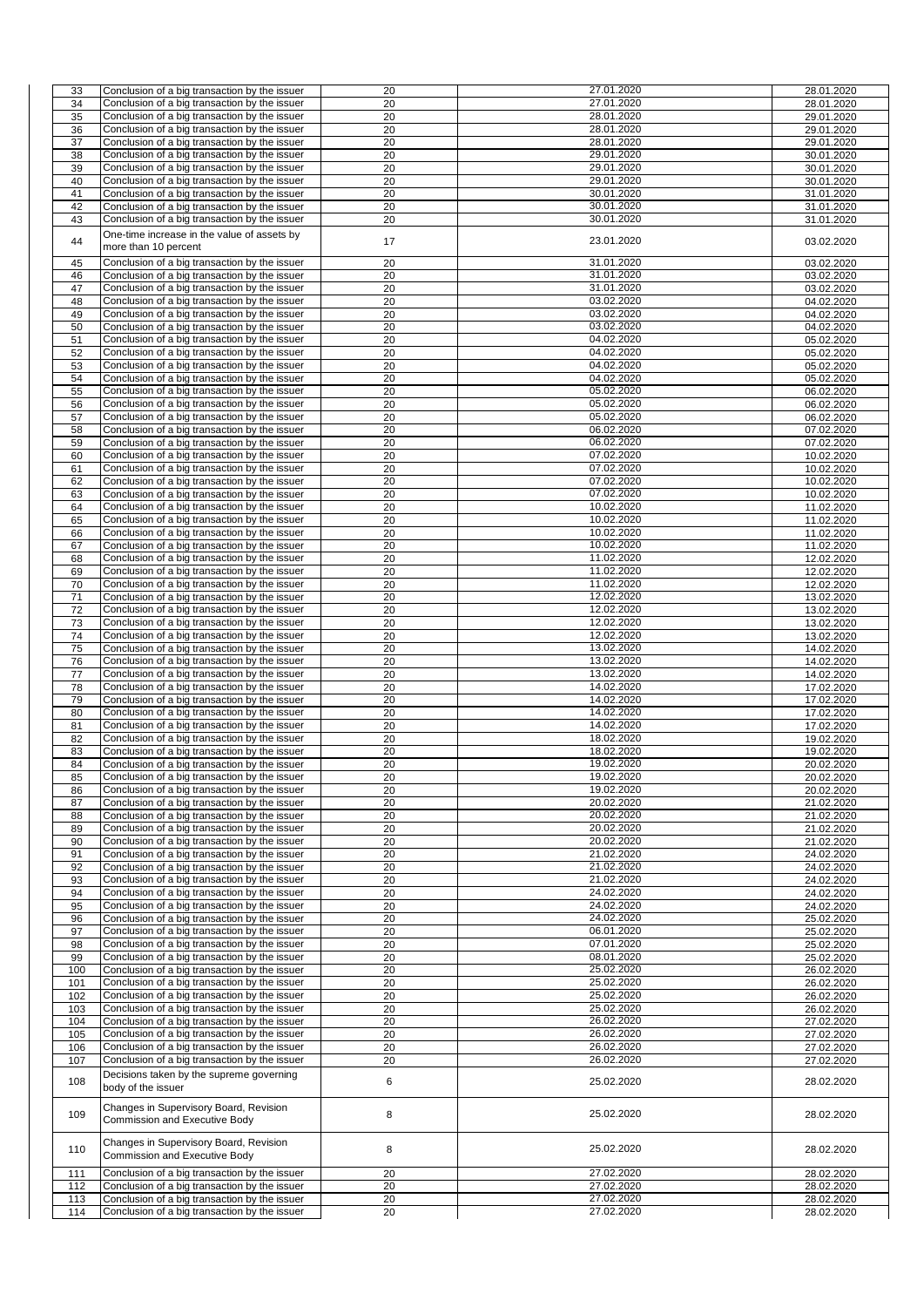| 115 | Changes to the list of affiliates             | 36 | 25.02.2020 | 28.02.2020 |
|-----|-----------------------------------------------|----|------------|------------|
| 116 | Conclusion of a big transaction by the issuer | 20 | 28.02.2020 | 02.03.2020 |
| 117 | Conclusion of a big transaction by the issuer | 20 | 28.02.2020 | 02.03.2020 |
|     | Conclusion of a big transaction by the issuer | 20 | 28.02.2020 |            |
| 118 |                                               |    |            | 02.03.2020 |
| 119 | Conclusion of a big transaction by the issuer | 20 | 28.02.2020 | 02.03.2020 |
| 120 | Conclusion of a big transaction by the issuer | 20 | 28.02.2020 | 02.03.2020 |
| 121 | Conclusion of a big transaction by the issuer | 20 | 28.02.2020 | 02.03.2020 |
| 122 | Conclusion of a big transaction by the issuer | 20 | 02.03.2020 | 03.03.2020 |
| 123 | Conclusion of a big transaction by the issuer | 20 | 02.03.2020 | 03.03.2020 |
| 124 | Conclusion of a big transaction by the issuer | 20 | 02.03.2020 | 03.03.2020 |
| 125 | Conclusion of a big transaction by the issuer | 20 | 03.03.2020 | 04.03.2020 |
| 126 | Conclusion of a big transaction by the issuer | 20 | 03.03.2020 | 04.03.2020 |
| 127 | Conclusion of a big transaction by the issuer | 20 | 04.03.2020 | 05.03.2020 |
| 128 | Conclusion of a big transaction by the issuer | 20 | 04.03.2020 | 05.03.2020 |
| 129 | Conclusion of a big transaction by the issuer | 20 | 04.03.2020 | 05.03.2020 |
| 130 | Conclusion of a big transaction by the issuer | 20 | 04.03.2020 | 05.03.2020 |
| 131 | Conclusion of a big transaction by the issuer | 20 | 05.03.2020 | 06.03.2020 |
|     |                                               | 20 | 05.03.2020 |            |
| 132 | Conclusion of a big transaction by the issuer |    | 05.03.2020 | 06.03.2020 |
| 133 | Conclusion of a big transaction by the issuer | 20 |            | 06.03.2020 |
| 134 | Conclusion of a big transaction by the issuer | 20 | 05.03.2020 | 06.03.2020 |
| 135 | Conclusion of a big transaction by the issuer | 20 | 06.03.2020 | 09.03.2020 |
| 136 | Conclusion of a big transaction by the issuer | 20 | 06.03.2020 | 09.03.2020 |
| 137 | Changes in Supervisory Board, Revision        | 8  | 04.03.2020 | 10.03.2020 |
|     | Commission and Executive Body                 |    |            |            |
| 138 | Conclusion of a big transaction by the issuer | 20 | 09.03.2020 | 10.03.2020 |
| 139 | Conclusion of a big transaction by the issuer | 20 | 09.03.2020 | 10.03.2020 |
| 140 | Conclusion of a big transaction by the issuer | 20 | 09.03.2020 | 10.03.2020 |
| 141 | Changes to the list of affiliates             | 36 | 10.03.2020 | 10.03.2020 |
| 142 | Conclusion of a big transaction by the issuer | 20 | 10.03.2020 | 11.03.2020 |
| 143 | Conclusion of a big transaction by the issuer | 20 | 10.03.2020 | 11.03.2020 |
| 144 | Conclusion of a big transaction by the issuer | 20 | 10.03.2020 | 11.03.2020 |
| 145 | Conclusion of a big transaction by the issuer | 20 | 11.03.2020 | 12.03.2020 |
|     |                                               |    |            |            |
| 146 | Conclusion of a big transaction by the issuer | 20 | 11.03.2020 | 12.03.2020 |
| 147 | Conclusion of a big transaction by the issuer | 20 | 11.03.2020 | 12.03.2020 |
| 148 | Conclusion of a big transaction by the issuer | 20 | 12.03.2020 | 13.03.2020 |
| 149 | Conclusion of a big transaction by the issuer | 20 | 12.03.2020 | 13.03.2020 |
| 150 | Conclusion of a big transaction by the issuer | 20 | 13.03.2020 | 16.03.2020 |
| 151 | Conclusion of a big transaction by the issuer | 20 | 13.03.2020 | 16.03.2020 |
| 152 | Conclusion of a big transaction by the issuer | 20 | 13.03.2020 | 16.03.2020 |
| 153 | Conclusion of a big transaction by the issuer | 20 | 13.03.2020 | 16.03.2020 |
| 154 | Conclusion of a big transaction by the issuer | 20 | 16.03.2020 | 17.03.2020 |
| 155 | Conclusion of a big transaction by the issuer | 20 | 16.03.2020 | 17.03.2020 |
| 156 | Conclusion of a big transaction by the issuer | 20 | 16.03.2020 | 17.03.2020 |
| 157 | Transactions with affiliated persons          | 21 | 16.03.2020 | 17.03.2020 |
| 158 | Conclusion of a big transaction by the issuer | 20 | 17.03.2020 | 18.03.2020 |
| 159 | Conclusion of a big transaction by the issuer | 20 | 17.03.2020 | 18.03.2020 |
| 160 | Conclusion of a big transaction by the issuer | 20 | 17.03.2020 | 18.03.2020 |
|     |                                               |    | 17.03.2020 |            |
| 161 | Conclusion of a big transaction by the issuer | 20 |            | 18.03.2020 |
| 162 | Conclusion of a big transaction by the issuer | 20 | 18.03.2020 | 19.03.2020 |
| 163 | Conclusion of a big transaction by the issuer | 20 | 18.03.2020 | 19.03.2020 |
| 164 | Conclusion of a big transaction by the issuer | 20 | 18.03.2020 | 19.03.2020 |
| 165 | Transactions with affiliated persons          | 21 | 18.03.2020 | 19.03.2020 |
| 166 | Conclusion of a big transaction by the issuer | 20 | 19.03.2020 | 20.03.2020 |
| 167 | Conclusion of a big transaction by the issuer | 20 | 20.03.2020 | 24 03 2020 |
| 168 | Conclusion of a big transaction by the issuer | 20 | 20.03.2020 | 24.03.2020 |
| 169 | Conclusion of a big transaction by the issuer | 20 | 20.03.2020 | 24.03.2020 |
| 170 | Conclusion of a big transaction by the issuer | 20 | 20.03.2020 | 24.03.2020 |
| 171 | Conclusion of a big transaction by the issuer | 20 | 20.03.2020 | 24.03.2020 |
| 172 | Conclusion of a big transaction by the issuer | 20 | 24.03.2020 | 25.03.2020 |
| 173 | Conclusion of a big transaction by the issuer | 20 | 24.03.2020 | 25.03.2020 |
| 174 | Conclusion of a big transaction by the issuer | 20 | 24.03.2020 | 25.03.2020 |
|     | Changes in Supervisory Board, Revision        |    |            |            |
| 175 | Commission and Executive Body                 | 8  | 25.03.2020 | 26.03.2020 |
| 176 | Conclusion of a big transaction by the issuer | 20 | 25.03.2020 | 26.03.2020 |
| 177 | Changes to the list of affiliates             | 36 | 25.03.2020 | 26.03.2020 |
| 178 | Conclusion of a big transaction by the issuer | 20 | 26.03.2020 | 27.03.2020 |
| 179 | Conclusion of a big transaction by the issuer |    | 26.03.2020 |            |
|     |                                               | 20 |            | 27.03.2020 |
| 180 | Conclusion of a big transaction by the issuer | 20 | 26.03.2020 | 27.03.2020 |
| 181 | Conclusion of a big transaction by the issuer | 20 | 27.03.2020 | 30.03.2020 |
| 182 | Conclusion of a big transaction by the issuer | 20 | 27.03.2020 | 30.03.2020 |
| 183 | Conclusion of a big transaction by the issuer | 20 | 27.03.2020 | 31.03.2020 |
| 184 | Conclusion of a big transaction by the issuer | 20 | 27.03.2020 | 31.03.2020 |
| 185 | Conclusion of a big transaction by the issuer | 20 | 27.03.2020 | 31.03.2020 |
| 186 | Conclusion of a big transaction by the issuer | 20 | 31.03.2020 | 01.04.2020 |
| 187 | Conclusion of a big transaction by the issuer | 20 | 31.03.2020 | 01.04.2020 |
| 188 | Conclusion of a big transaction by the issuer | 20 | 01.04.2020 | 02.04.2020 |
| 189 | Conclusion of a big transaction by the issuer | 20 | 02.04.2020 | 03.04.2020 |
| 190 | Conclusion of a big transaction by the issuer | 20 | 02.04.2020 | 03.04.2020 |
| 191 | Conclusion of a big transaction by the issuer | 20 | 02.04.2020 | 03.04.2020 |
| 192 | Conclusion of a big transaction by the issuer | 20 | 02.04.2020 | 03.04.2020 |
| 193 | Conclusion of a big transaction by the issuer | 20 | 03.04.2020 | 06.04.2020 |
| 194 | Conclusion of a big transaction by the issuer | 20 | 03.04.2020 | 06.04.2020 |
| 195 | Conclusion of a big transaction by the issuer | 20 | 06.04.2020 | 07.04.2020 |
|     | Conclusion of a big transaction by the issuer | 20 | 07.04.2020 |            |
| 196 |                                               |    | 07.04.2020 | 08.04.2020 |
| 197 | Conclusion of a big transaction by the issuer | 20 |            | 08.04.2020 |
| 198 | Conclusion of a big transaction by the issuer | 20 | 07.04.2020 | 08.04.2020 |
| 199 | Conclusion of a big transaction by the issuer | 20 | 07.04.2020 | 08.04.2020 |
| 200 | Conclusion of a big transaction by the issuer | 20 | 08.04.2020 | 09.04.2020 |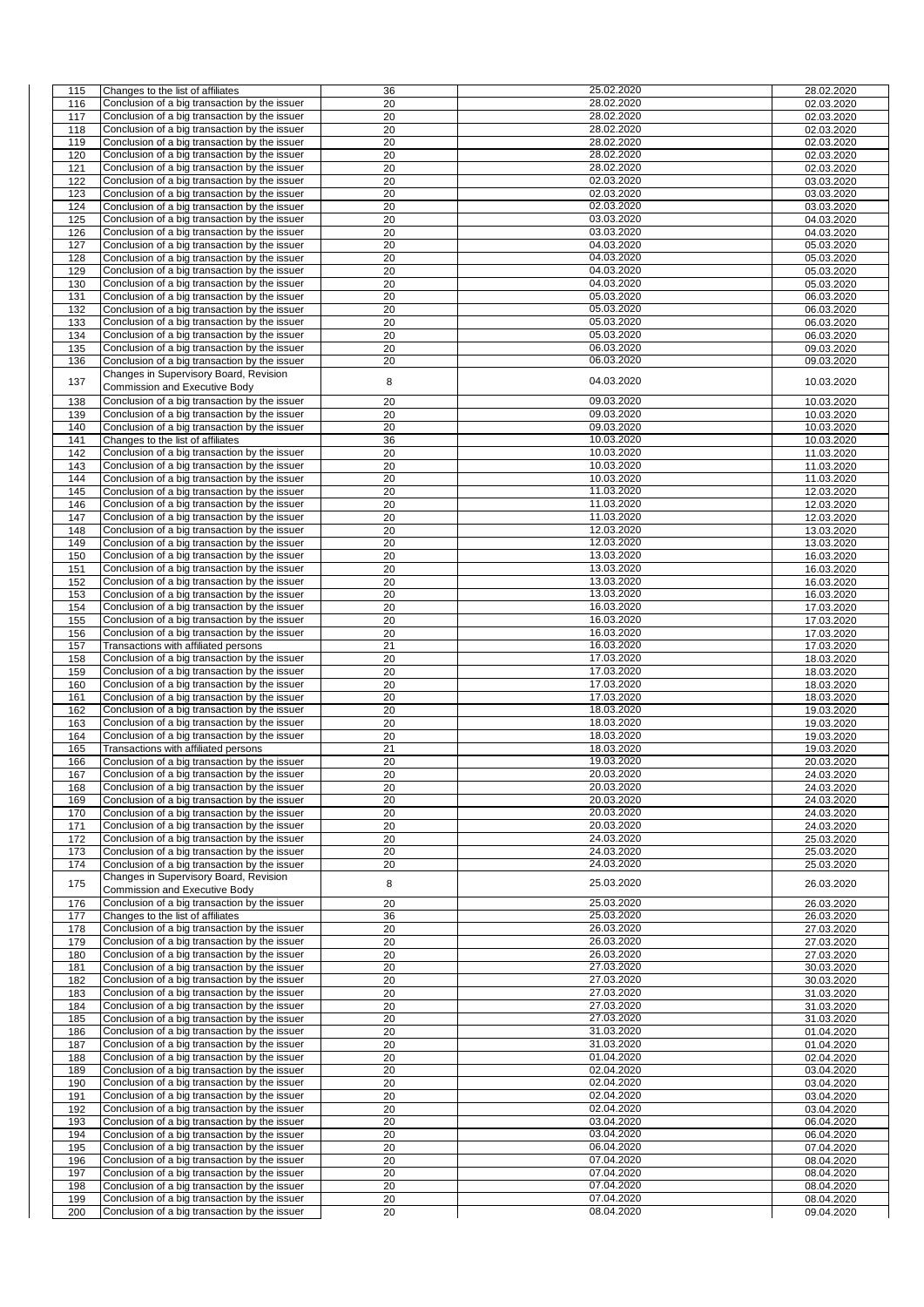| 201        |                                                                                    |          |                          |                          |
|------------|------------------------------------------------------------------------------------|----------|--------------------------|--------------------------|
|            | Conclusion of a big transaction by the issuer                                      | 20       | 08.04.2020               | 09.04.2020               |
| 202        | Conclusion of a big transaction by the issuer                                      | 20       | 09.04.2020               | 10.04.2020               |
| 203        | Conclusion of a big transaction by the issuer                                      | 20       | 09.04.2020               |                          |
|            |                                                                                    |          |                          | 10.04.2020               |
| 204        | Conclusion of a big transaction by the issuer                                      | 20       | 10.04.2020               | 12.04.2020               |
| 205        | Conclusion of a big transaction by the issuer                                      | 20       | 14.04.2020               | 15.04.2020               |
|            |                                                                                    |          |                          |                          |
| 206        | Conclusion of a big transaction by the issuer                                      | 20       | 14.04.2020               | 15.04.2020               |
| 207        | Conclusion of a big transaction by the issuer                                      | 20       | 15.04.2020               | 16.04.2020               |
|            |                                                                                    |          |                          |                          |
| 208        | Conclusion of a big transaction by the issuer                                      | 20       | 15.04.2020               | 16.04.2020               |
| 209        | Conclusion of a big transaction by the issuer                                      | 20       | 16.04.2020               | 17.04.2020               |
|            |                                                                                    |          |                          |                          |
| 210        | Transactions with affiliated persons                                               | 21       | 17.04.2020               | 18.04.2020               |
| 211        | Conclusion of a big transaction by the issuer                                      | 20       | 17.04.2020               | 20.04.2020               |
|            |                                                                                    |          |                          |                          |
| 212        | Conclusion of a big transaction by the issuer                                      | 20       | 17.04.2020               | 20.04.2020               |
| 213        | Conclusion of a big transaction by the issuer                                      | 20       | 20.04.2020               | 22.04.2020               |
|            |                                                                                    |          | 22.04.2020               |                          |
| 214        | Conclusion of a big transaction by the issuer                                      | 20       |                          | 23.04.2020               |
| 215        | Conclusion of a big transaction by the issuer                                      | 20       | 22.04.2020               | 23.04.2020               |
| 216        | Transactions with affiliated persons                                               | 21       | 21.04.2020               | 23.04.2020               |
|            |                                                                                    |          |                          |                          |
| 217        | Conclusion of a big transaction by the issuer                                      | 20       | 23.04.2020               | 24.04.2020               |
| 218        | Conclusion of a big transaction by the issuer                                      | 20       | 23.04.2020               | 24.04.2020               |
|            |                                                                                    |          |                          |                          |
| 219        | Conclusion of a big transaction by the issuer                                      | 20       | 24.04.2020               | 26.04.2020               |
| 220        | Conclusion of a big transaction by the issuer                                      | 20       | 24.04.2020               | 26.04.2020               |
|            |                                                                                    |          |                          |                          |
| 221        | Conclusion of a big transaction by the issuer                                      | 20       | 27.04.2020               | 27.04.2020               |
| 222        | Conclusion of a big transaction by the issuer                                      | 20       | 27.04.2020               | 27.04.2020               |
|            |                                                                                    |          |                          |                          |
| 223        | Conclusion of a big transaction by the issuer                                      | 20       | 27.04.2020               | 27.04.2020               |
| 224        | Conclusion of a big transaction by the issuer                                      | 20       | 28.04.2020               | 28.04.2020               |
|            |                                                                                    |          |                          |                          |
| 225        | One-time increase in the value of assets by                                        | 17       | 26.03.2020               |                          |
|            | more than 10 percent                                                               |          |                          | 29.04.2020               |
|            |                                                                                    |          |                          |                          |
|            | One-time decrease in the value of assets by                                        |          |                          |                          |
| 226        |                                                                                    | 18       | 19.03.2020               | 29.04.2020               |
|            | more than 10 percent                                                               |          |                          |                          |
|            |                                                                                    |          | 29.04.2020               |                          |
| 227        | Conclusion of a big transaction by the issuer                                      | 20       |                          | 29.04.2020               |
| 228        | Conclusion of a big transaction by the issuer                                      | 20       | 30.04.2020               | 30.04.2020               |
| 229        | Conclusion of a big transaction by the issuer                                      | 20       | 30.04.2020               |                          |
|            |                                                                                    |          |                          | 30.04.2020               |
| 230        | Conclusion of a big transaction by the issuer                                      | 20       | 04.05.2020               | 04.05.2020               |
| 231        | Conclusion of a big transaction by the issuer                                      | 20       | 04.05.2020               | 04.05.2020               |
|            |                                                                                    |          |                          |                          |
| 232        | Conclusion of a big transaction by the issuer                                      | 20       | 04.05.2020               | 04.05.2020               |
| 233        | Conclusion of a big transaction by the issuer                                      | 20       | 05.05.2020               | 06.05.2020               |
|            |                                                                                    |          |                          |                          |
| 234        | Conclusion of a big transaction by the issuer                                      | 20       | 05.05.2020               | 06.05.2020               |
| 235        | Conclusion of a big transaction by the issuer                                      | 20       | 05.05.2020               | 06.05.2020               |
|            |                                                                                    |          | 06.05.2020               |                          |
| 236        | Conclusion of a big transaction by the issuer                                      | 20       |                          | 07.05.2020               |
| 237        | Conclusion of a big transaction by the issuer                                      | 20       | 06.05.2020               | 07.05.2020               |
|            |                                                                                    |          | 06.05.2020               |                          |
| 238        | Conclusion of a big transaction by the issuer                                      | 20       |                          | 07.05.2020               |
| 239        | Conclusion of a big transaction by the issuer                                      | 20       | 07.05.2020               | 11.05.2020               |
| 240        | Conclusion of a big transaction by the issuer                                      | 20       | 07.05.2020               | 11.05.2020               |
|            |                                                                                    |          |                          |                          |
| 241        | Conclusion of a big transaction by the issuer                                      | 20       | 08.05.2020               | 11.05.2020               |
| 242        | Conclusion of a big transaction by the issuer                                      | 20       | 08.05.2020               | 11.05.2020               |
|            |                                                                                    |          |                          |                          |
| 243        | Conclusion of a big transaction by the issuer                                      | 20       | 11.05.2020               | 12.05.2020               |
| 244        | Conclusion of a big transaction by the issuer                                      | 20       | 11.05.2020               | 12.05.2020               |
| 245        | Conclusion of a big transaction by the issuer                                      | 20       | 12.05.2020               |                          |
|            |                                                                                    |          |                          | 13.05.2020               |
| 246        | Conclusion of a big transaction by the issuer                                      | 20       | 12.05.2020               | 13.05.2020               |
| 247        | Conclusion of a big transaction by the issuer                                      | 20       | 13.05.2020               | 14.05.2020               |
|            |                                                                                    |          |                          |                          |
| 248        | Conclusion of a big transaction by the issuer                                      | 20       | 13.05.2020               | 14.05.2020               |
| 249        | Conclusion of a big transaction by the issuer                                      | 20       | 14.05.2020               | 15.05.2020               |
|            | Conclusion of a big transaction by the issuer                                      | 20       |                          |                          |
| 250        |                                                                                    |          | 14.05.2020               |                          |
|            |                                                                                    |          |                          | 15.05.2020               |
| 251        | Conclusion of a big transaction by the issuer                                      | 20       | 15.05.2020               | 17.05.2020               |
|            |                                                                                    |          |                          |                          |
| 252        | Conclusion of a big transaction by the issuer                                      | 20       | 15.05.2020               | 17.05.2020               |
| 253        | Conclusion of a big transaction by the issuer                                      | 20       | 18.05.2020               | 18.05.2020               |
|            |                                                                                    |          |                          |                          |
| 254        | Conclusion of a big transaction by the issuer                                      | 20       | 18.05.2020               | 18.05.2020               |
| 255        | Transactions with affiliated persons                                               | 21       | 18.05.2020               | 18.05.2020               |
|            |                                                                                    |          |                          |                          |
| 256        | Conclusion of a big transaction by the issuer                                      | 20       | 19.05.2020               | 20.05.2020               |
| 257        | Conclusion of a big transaction by the issuer                                      | 20       | 20.05.2020               | 21.05.2020               |
| 258        | Conclusion of a big transaction by the issuer                                      | 20       | 20.05.2020               | 21.05.2020               |
|            |                                                                                    |          |                          |                          |
| 259        | Conclusion of a big transaction by the issuer                                      | 20       | 20.05.2020               | 21.05.2020               |
| 260        | Conclusion of a big transaction by the issuer                                      | 20       | 21.05.2020               | 22.05.2020               |
|            |                                                                                    |          |                          |                          |
| 261        | Conclusion of a big transaction by the issuer                                      | 20       | 22.05.2020               | 23.05.2020               |
| 262        | Conclusion of a big transaction by the issuer                                      | 20       | 26.05.2020               | 27.05.2020               |
| 263        | Conclusion of a big transaction by the issuer                                      |          | 26.05.2020               |                          |
|            |                                                                                    | 20       |                          | 27.05.2020               |
| 264        | Conclusion of a big transaction by the issuer                                      | 20       | 26.05.2020               | 27.05.2020               |
| 265        | Conclusion of a big transaction by the issuer                                      | 20       | 28.05.2020               | 28.05.2020               |
|            |                                                                                    |          |                          |                          |
| 266        | Conclusion of a big transaction by the issuer                                      | 20       | 29.05.2020               | 29.05.2020               |
| 267        | Conclusion of a big transaction by the issuer                                      | 20       | 02.06.2020               | 02.06.2020               |
|            |                                                                                    |          |                          |                          |
| 268        | Conclusion of a big transaction by the issuer                                      | 20       | 02.06.2020               | 02.06.2020               |
| 269        | Conclusion of a big transaction by the issuer                                      | 20       | 02.06.2020               | 02.06.2020               |
|            |                                                                                    |          |                          |                          |
| 270        | Conclusion of a big transaction by the issuer                                      | 20       | 03.06.2020               | 03.06.2020               |
| 271        | Conclusion of a big transaction by the issuer                                      | 20       | 03.06.2020               | 03.06.2020               |
|            |                                                                                    |          | 04.06.2020               |                          |
| 272        | Conclusion of a big transaction by the issuer                                      | 20       |                          | 04.06.2020               |
| 273        | Conclusion of a big transaction by the issuer                                      | 20       | 04.06.2020               | 04.06.2020               |
| 274        | Conclusion of a big transaction by the issuer                                      | 20       | 05.06.2020               | 07.06.2020               |
|            |                                                                                    |          |                          |                          |
| 275        | Conclusion of a big transaction by the issuer                                      | 20       | 08.06.2020               | 09.06.2020               |
| 276        | Conclusion of a big transaction by the issuer                                      | 20       | 10.06.2020               | 11.06.2020               |
|            |                                                                                    |          |                          |                          |
| 277        | Conclusion of a big transaction by the issuer                                      | 20       | 10.06.2020               | 11.06.2020               |
| 278        | Conclusion of a big transaction by the issuer                                      | 20       | 10.06.2020               | 11.06.2020               |
|            |                                                                                    |          | 11.06.2020               |                          |
| 279        | Conclusion of a big transaction by the issuer                                      | 20       |                          | 12.06.2020               |
| 280        | Conclusion of a big transaction by the issuer                                      | 20       | 11.06.2020               | 12.06.2020               |
| 281        | Conclusion of a big transaction by the issuer                                      | 20       | 11.06.2020               |                          |
|            |                                                                                    |          |                          | 12.06.2020               |
| 282        | Conclusion of a big transaction by the issuer                                      | 20       | 11.06.2020               | 12.06.2020               |
| 283        | Conclusion of a big transaction by the issuer                                      | 20       | 12.06.2020               | 15.06.2020               |
|            |                                                                                    |          |                          |                          |
| 284<br>285 | Changes to the list of affiliates<br>Conclusion of a big transaction by the issuer | 36<br>20 | 15.06.2020<br>17.06.2020 | 15.06.2020<br>18.06.2020 |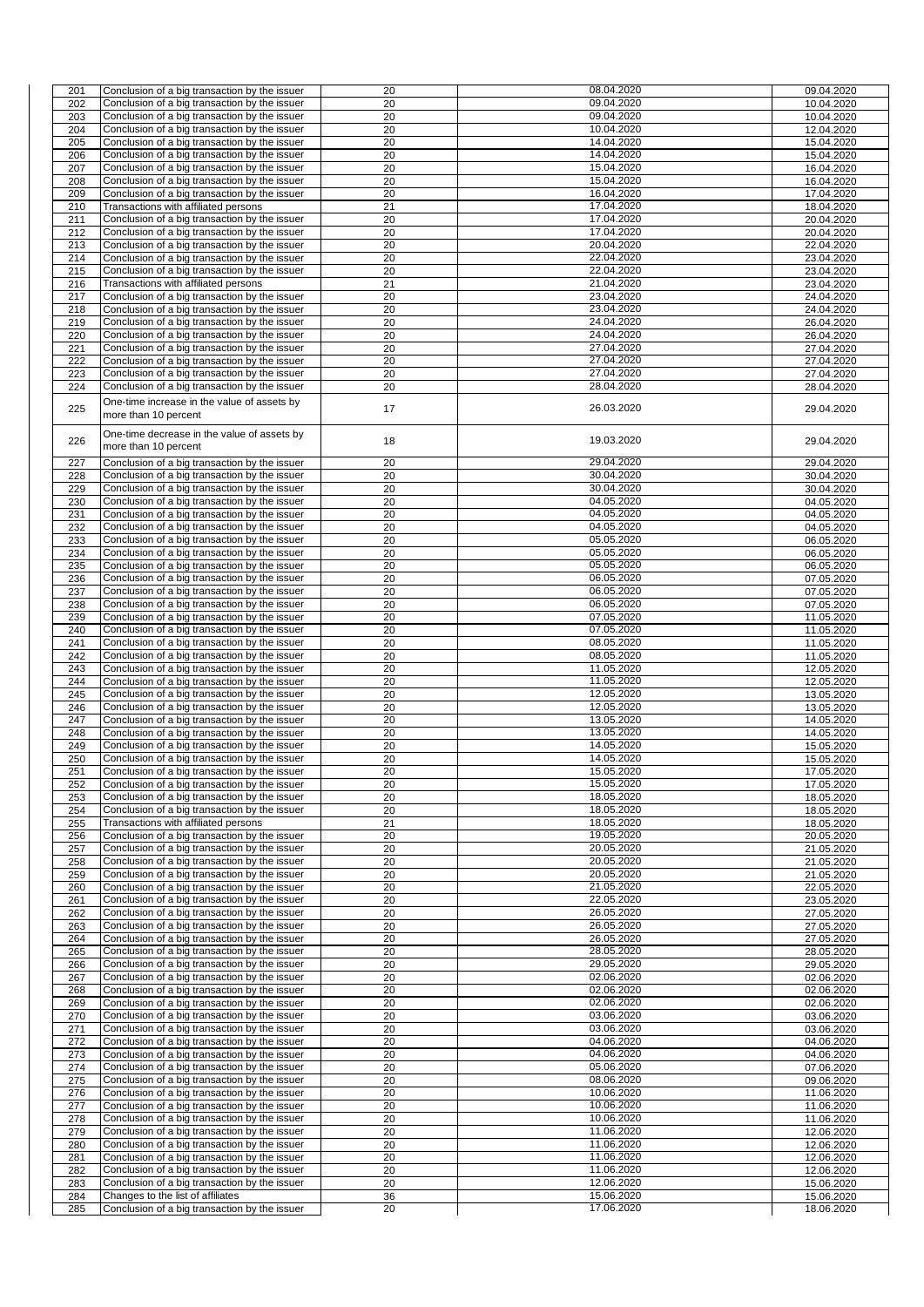| 286        | Transactions with affiliated persons                                                           | 21       | 18.06.2020               | 19.06.2020               |
|------------|------------------------------------------------------------------------------------------------|----------|--------------------------|--------------------------|
|            |                                                                                                |          |                          |                          |
| 287        | Conclusion of a big transaction by the issuer                                                  | 20       | 19.06.2020               | 23.06.2020               |
| 288        | Conclusion of a big transaction by the issuer                                                  | 20       | 19.06.2020               | 23.06.2020               |
| 289        | Conclusion of a big transaction by the issuer                                                  | 20       | 22.06.2020               | 24.06.2020               |
|            |                                                                                                | 20       | 23.06.2020               |                          |
| 290        | Conclusion of a big transaction by the issuer                                                  |          |                          | 24.06.2020               |
| 291        | Conclusion of a big transaction by the issuer                                                  | 20       | 23.06.2020               | 24.06.2020               |
| 292        | Conclusion of a big transaction by the issuer                                                  | 20       | 23.06.2020               | 24.06.2020               |
| 293        | Transactions with affiliated persons                                                           | 21       | 22.06.2020               | 24.06.2020               |
|            |                                                                                                |          |                          |                          |
| 294        | Conclusion of a big transaction by the issuer                                                  | 20       | 24.06.2020               | 25.06.2020               |
| 295        | Conclusion of a big transaction by the issuer                                                  | 20       | 25.06.2020               | 26.06.2020               |
|            |                                                                                                |          | 26.06.2020               |                          |
| 296        | Conclusion of a big transaction by the issuer                                                  | 20       |                          | 29.06.2020               |
| 297        | Conclusion of a big transaction by the issuer                                                  | 20       | 29.06.2020               | 30.06.2020               |
| 298        | Conclusion of a big transaction by the issuer                                                  | 20       | 30.06.2020               | 01.07.2020               |
|            |                                                                                                |          |                          |                          |
| 299        | Conclusion of a big transaction by the issuer                                                  | 20       | 30.06.2020               | 01.07.2020               |
| 300        | Conclusion of a big transaction by the issuer                                                  | 20       | 30.06.2020               | 01.07.2020               |
| 301        | Conclusion of a big transaction by the issuer                                                  | 20       | 30.06.2020               | 01.07.2020               |
|            |                                                                                                |          | 01.07.2020               |                          |
| 302        | Conclusion of a big transaction by the issuer                                                  | 20       |                          | 02.07.2020               |
| 303        | Conclusion of a big transaction by the issuer                                                  | 20       | 01.07.2020               | 02.07.2020               |
| 304        | Conclusion of a big transaction by the issuer                                                  | 20       | 01.07.2020               | 02.07.2020               |
|            |                                                                                                |          |                          |                          |
| 305        | Conclusion of a big transaction by the issuer                                                  | 20       | 02.07.2020               | 03.07.2020               |
| 306        | Conclusion of a big transaction by the issuer                                                  | 20       | 03.07.2020               | 03.07.2020               |
| 307        | Conclusion of a big transaction by the issuer                                                  | 20       | 03.07.2020               | 03.07.2020               |
|            |                                                                                                |          |                          |                          |
| 308        | One-time decrease in the value of assets by                                                    | 18       | 19.06.2020               | 06.07.2020               |
| 309        | Conclusion of a big transaction by the issuer                                                  | 20       | 06.07.2020               | 07.07.2020               |
| 310        | Conclusion of a big transaction by the issuer                                                  | 20       | 06.07.2020               | 07.07.2020               |
|            |                                                                                                |          |                          |                          |
| 311        | Conclusion of a big transaction by the issuer                                                  | 20       | 07.07.2020               | 08.07.2020               |
| 312        | Conclusion of a big transaction by the issuer                                                  | 20       | 07.07.2020               | 08.07.2020               |
|            |                                                                                                |          |                          |                          |
| 313        | Decisions taken by the supreme governing                                                       | 6        | 29.06.2020               | 09.07.2020               |
|            | body of the issuer                                                                             |          |                          |                          |
|            |                                                                                                |          |                          |                          |
| 314        | Changes in Supervisory Board, Revision                                                         | 8        | 29.06.2020               | 09.07.2020               |
|            | Commission and Executive Body                                                                  |          |                          |                          |
|            |                                                                                                |          |                          |                          |
| 315        | Changes to the list of affiliates                                                              | 36       | 29.06.2020               | 09.07.2020               |
| 316        | Conclusion of a big transaction by the issuer                                                  | 20       | 08.07.2020               | 10.07.2020               |
| 317        | Conclusion of a big transaction by the issuer                                                  | 20       | 08.07.2020               | 10.07.2020               |
|            |                                                                                                |          |                          |                          |
| 318        | Conclusion of a big transaction by the issuer                                                  | 20       | 08.07.2020               | 10.07.2020               |
| 319        | Conclusion of a big transaction by the issuer                                                  | 20       | 09.07.2020               | 10.07.2020               |
| 320        | Conclusion of a big transaction by the issuer                                                  | 20       | 09.07.2020               | 10.07.2020               |
|            |                                                                                                |          |                          |                          |
| 321        | Conclusion of a big transaction by the issuer                                                  | 20       | 09.07.2020               | 10.07.2020               |
| 322        | Conclusion of a big transaction by the issuer                                                  | 20       | 09.07.2020               | 10.07.2020               |
|            |                                                                                                |          |                          |                          |
| 323        | Conclusion of a big transaction by the issuer                                                  | 20       | 10.07.2020               | 10.07.2020               |
| 324        | Conclusion of a big transaction by the issuer                                                  | 20       | 13.07.2020               | 14.07.2020               |
| 325        | Conclusion of a big transaction by the issuer                                                  | 20       | 14.07.2020               | 15.07.2020               |
|            |                                                                                                |          |                          |                          |
| 326        | Conclusion of a big transaction by the issuer                                                  | 20       | 20.07.2020               | 21.07.2020               |
| 327        | Conclusion of a big transaction by the issuer                                                  | 20       | 20.07.2020               | 21.07.2020               |
| 328        | Transactions with affiliated persons                                                           | 21       | 21.07.2020               | 21.07.2020               |
|            |                                                                                                |          |                          |                          |
| 329        | Conclusion of a big transaction by the issuer                                                  | 20       | 21.07.2020               | 22.07.2020               |
| 330        | Conclusion of a big transaction by the issuer                                                  | 20       | 22.07.2020               | 23.07.2020               |
| 331        | Transactions with affiliated persons                                                           | 21       | 22.07.2020               | 23.07.2020               |
|            |                                                                                                |          |                          |                          |
| 332        | Conclusion of a big transaction by the issuer                                                  | 20       | 23.07.2020               | 24.07.2020               |
| 333        | Conclusion of a big transaction by the issuer                                                  | 20       | 24.07.2020               | 24.07.2020               |
| 334        | Conclusion of a big transaction by the issuer                                                  | 20       | 27.07.2020               | 28.07.2020               |
|            |                                                                                                |          |                          |                          |
| 335        | Conclusion of a big transaction by the issuer                                                  | 20       | 27.07.2020               | 28.07.2020               |
| 336        | Conclusion of a big transaction by the issuer                                                  | 20       | 27.07.2020               | 28.07.2020               |
|            |                                                                                                |          |                          |                          |
| 337        | Changes to the list of affiliates                                                              | 36       | 28.07.2020               | 28.07.2020               |
| 338        | Conclusion of a big transaction by the issuer                                                  | 20       | 28.07.2020               | 29.07.2020               |
| 339        | Conclusion of a big transaction by the issuer                                                  | 20       | 29.07.2020               | 30.07.2020               |
| 340        | Conclusion of a big transaction by the issuer                                                  | 20       | 30.07.2020               | 31.07.2020               |
|            |                                                                                                |          |                          |                          |
| 341        | Conclusion of a big transaction by the issuer                                                  | 20       | 07.08.2020               | 10.08.2020               |
| 342        | Conclusion of a big transaction by the issuer                                                  | 20       | 10.08.2020               | 11.08.2020               |
| 343        | Conclusion of a big transaction by the issuer                                                  | 20       | 13.08.2020               | 14.08.2020               |
|            |                                                                                                |          | 14.08.2020               |                          |
| 344        | Conclusion of a big transaction by the issuer                                                  | 20       |                          | 15.08.2020               |
| 345        | Conclusion of a big transaction by the issuer                                                  | 20       | 14.08.2020               | 15.08.2020               |
| 346        | Conclusion of a big transaction by the issuer                                                  | 20       | 17.08.2020               | 18.08.2020               |
|            |                                                                                                |          | 17.08.2020               |                          |
| 347        | Conclusion of a big transaction by the issuer                                                  | 20       |                          | 18.08.2020               |
| 348        | Conclusion of a big transaction by the issuer                                                  | 20       | 18.08.2020               | 19.08.2020               |
| 349        | Conclusion of a big transaction by the issuer                                                  | 20       | 18.08.2020               | 19.08.2020               |
|            |                                                                                                |          | 19.08.2020               |                          |
| 350        | Conclusion of a big transaction by the issuer                                                  | 20       |                          | 20.08.2020               |
| 351        | Conclusion of a big transaction by the issuer                                                  | 20       | 20.08.2020               | 21.08.2020               |
| 352        | Transactions with affiliated persons                                                           | 21       | 20.08.2020               | 21.08.2020               |
| 353        | Conclusion of a big transaction by the issuer                                                  | 20       | 21.08.2020               | 24.08.2020               |
|            |                                                                                                |          |                          |                          |
| 354        | Conclusion of a big transaction by the issuer                                                  | 20       | 21.08.2020               | 24.08.2020               |
| 355        | Transactions with affiliated persons                                                           | 21       | 21.08.2020               | 24.08.2020               |
| 356        | Conclusion of a big transaction by the issuer                                                  | 20       | 24.08.2020               | 25.08.2020               |
|            |                                                                                                |          |                          |                          |
| 357        | Conclusion of a big transaction by the issuer                                                  | 20       | 24.08.2020               | 25.08.2020               |
| 358        | Conclusion of a big transaction by the issuer                                                  | 20       | 25.08.2020               | 26.08.2020               |
| 359        | Conclusion of a big transaction by the issuer                                                  | 20       | 25.08.2020               | 26.08.2020               |
|            |                                                                                                |          |                          |                          |
| 360        | Conclusion of a big transaction by the issuer                                                  | 20       | 26.08.2020               | 27.08.2020               |
| 361        | Conclusion of a big transaction by the issuer                                                  | 20       | 26.08.2020               | 27.08.2020               |
| 362        | Conclusion of a big transaction by the issuer                                                  | 20       | 27.08.2020               | 28.08.2020               |
|            |                                                                                                |          |                          |                          |
| 363        | Conclusion of a big transaction by the issuer                                                  | 20       | 27.08.2020               | 28.08.2020               |
| 364        | Conclusion of a big transaction by the issuer                                                  | 20       | 28.08.2020               | 29.08.2020               |
|            | Conclusion of a big transaction by the issuer                                                  | 20       | 28.08.2020               | 29.08.2020               |
|            |                                                                                                |          |                          |                          |
| 365        |                                                                                                |          |                          |                          |
| 366        | Conclusion of a big transaction by the issuer                                                  | 20       | 28.08.2020               | 29.08.2020               |
| 367        | Conclusion of a big transaction by the issuer                                                  | 20       | 02.09.2020               |                          |
|            |                                                                                                |          |                          | 03.09.2020               |
| 368        | Conclusion of a big transaction by the issuer                                                  | 20       | 02.09.2020               | 03.09.2020               |
| 369<br>370 | Conclusion of a big transaction by the issuer<br>Conclusion of a big transaction by the issuer | 20<br>20 | 02.09.2020<br>03.09.2020 | 03.09.2020<br>04.09.2020 |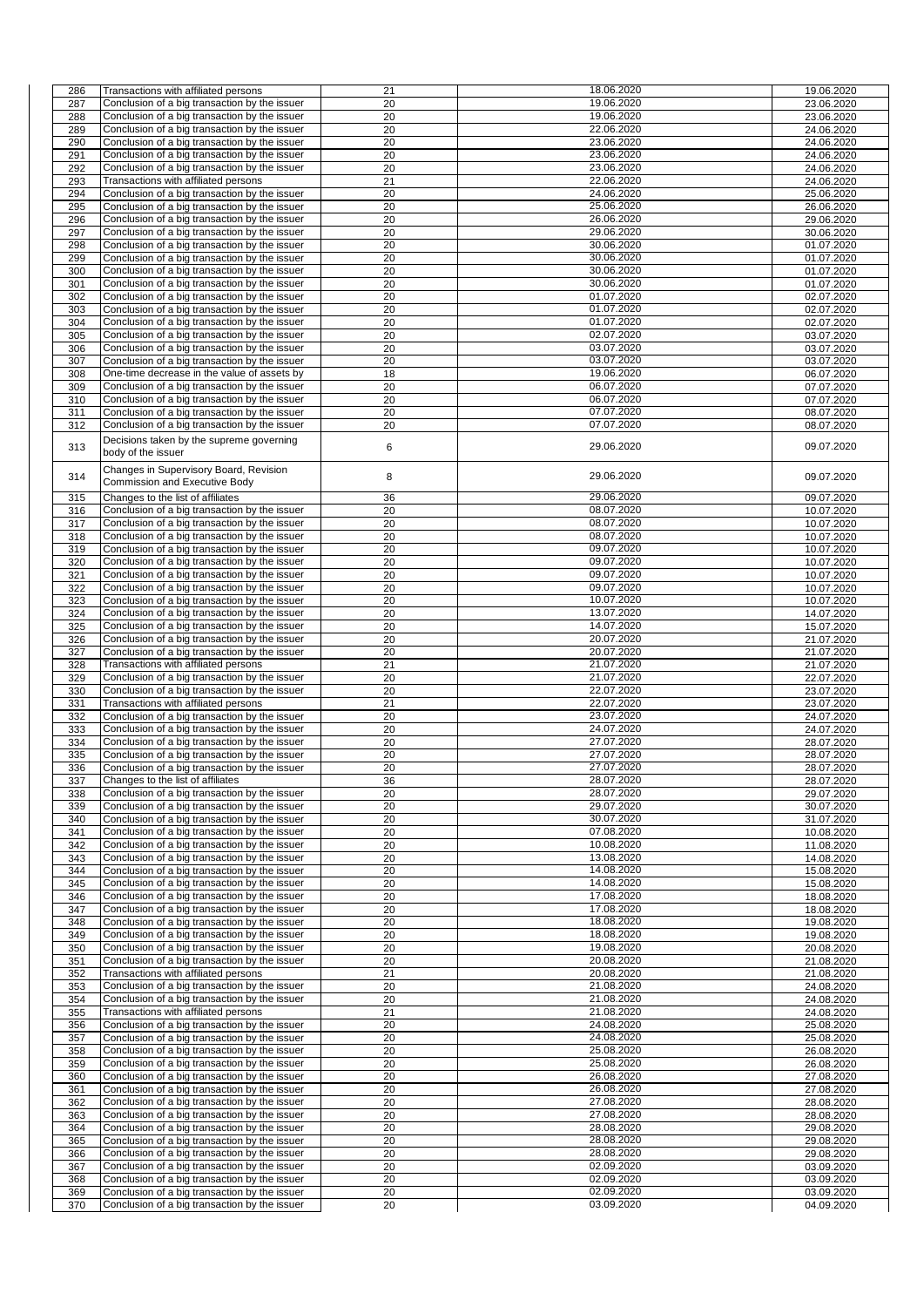| 371 |                                               |    |            |            |
|-----|-----------------------------------------------|----|------------|------------|
|     | Conclusion of a big transaction by the issuer | 20 | 04.09.2020 | 07.09.2020 |
| 372 | Conclusion of a big transaction by the issuer | 20 | 04.09.2020 | 07.09.2020 |
|     |                                               |    |            |            |
| 373 | Conclusion of a big transaction by the issuer | 20 | 08.09.2020 | 09.09.2020 |
|     |                                               |    | 08.09.2020 |            |
| 374 | Conclusion of a big transaction by the issuer | 20 |            | 09.09.2020 |
| 375 | Conclusion of a big transaction by the issuer | 20 | 09.09.2020 | 10.09.2020 |
|     |                                               |    |            |            |
| 376 | Conclusion of a big transaction by the issuer | 20 | 09.09.2020 | 10.09.2020 |
| 377 | Conclusion of a big transaction by the issuer | 20 | 09.09.2020 | 10.09.2020 |
|     |                                               |    |            |            |
| 378 | Conclusion of a big transaction by the issuer | 20 | 10.09.2020 | 11.09.2020 |
|     |                                               |    | 11.09.2020 |            |
| 379 | Conclusion of a big transaction by the issuer | 20 |            | 14.09.2020 |
| 380 | Conclusion of a big transaction by the issuer | 20 | 11.09.2020 | 14.09.2020 |
|     |                                               |    |            |            |
| 381 | Conclusion of a big transaction by the issuer | 20 | 14.09.2020 | 15.09.2020 |
| 382 | Conclusion of a big transaction by the issuer | 20 | 14.09.2020 | 15.09.2020 |
|     |                                               |    |            |            |
| 383 | Conclusion of a big transaction by the issuer | 20 | 15.09.2020 | 16.09.2020 |
|     |                                               |    |            |            |
| 384 | Conclusion of a big transaction by the issuer | 20 | 16.09.2020 | 17.09.2020 |
| 385 | Conclusion of a big transaction by the issuer | 20 | 16.09.2020 | 17.09.2020 |
|     |                                               |    |            |            |
| 386 | Conclusion of a big transaction by the issuer | 20 | 17.09.2020 | 18.09.2020 |
|     | Changes in Supervisory Board, Revision        |    |            |            |
| 387 |                                               | 8  | 18.09.2020 | 30.09.2020 |
|     | <b>Commission and Executive Body</b>          |    |            |            |
|     |                                               |    |            |            |
| 388 | Conclusion of a big transaction by the issuer | 20 | 18.09.2020 | 21.09.2020 |
| 389 | Conclusion of a big transaction by the issuer | 20 | 18.09.2020 | 21.09.2020 |
|     |                                               |    |            |            |
| 390 | Conclusion of a big transaction by the issuer | 20 | 18.09.2020 | 21.09.2020 |
| 391 | Conclusion of a big transaction by the issuer | 20 | 18.09.2020 | 21.09.2020 |
|     |                                               |    |            |            |
|     | One-time decrease in the value of assets by   |    |            |            |
| 392 |                                               | 18 | 18.09.2020 | 09.10.2020 |
|     | more than 10 percent                          |    |            |            |
| 393 | Conclusion of a big transaction by the issuer | 20 | 21.09.2020 | 22.09.2020 |
|     |                                               |    |            |            |
| 394 | Transactions with affiliated persons          | 21 | 21.09.2020 | 22.09.2020 |
| 395 | Conclusion of a big transaction by the issuer | 20 | 22.09.2020 | 23.09.2020 |
|     |                                               |    |            |            |
| 396 | Transactions with affiliated persons          | 21 | 22.09.2020 | 23.09.2020 |
| 397 | Conclusion of a big transaction by the issuer | 20 | 23.09.2020 | 24.09.2020 |
|     |                                               |    |            |            |
| 398 | Conclusion of a big transaction by the issuer | 20 | 23.09.2020 | 24.09.2020 |
|     |                                               |    |            |            |
| 399 | Conclusion of a big transaction by the issuer | 20 | 24.09.2020 | 25.09.2020 |
| 400 | Conclusion of a big transaction by the issuer | 20 | 25.09.2020 | 28.09.2020 |
|     |                                               |    |            |            |
| 401 | Conclusion of a big transaction by the issuer | 20 | 25.09.2020 | 28.09.2020 |
|     |                                               |    | 28.09.2020 |            |
| 402 | Conclusion of a big transaction by the issuer | 20 |            | 29.09.2020 |
| 403 | Conclusion of a big transaction by the issuer | 20 | 28.09.2020 | 29.09.2020 |
|     |                                               |    |            |            |
|     | One-time increase in the value of assets by   |    |            |            |
| 404 |                                               | 17 | 28.09.2020 | 09.10.2020 |
|     | more than 10 percent                          |    |            |            |
|     |                                               |    | 29.09.2020 |            |
| 405 | Conclusion of a big transaction by the issuer | 20 |            | 04.10.2020 |
| 406 | Conclusion of a big transaction by the issuer | 20 | 29.09.2020 | 04.10.2020 |
|     |                                               |    |            |            |
| 407 | Conclusion of a big transaction by the issuer | 20 | 30.09.2020 | 04.10.2020 |
| 408 | Conclusion of a big transaction by the issuer | 20 | 30.09.2020 | 04.10.2020 |
|     |                                               |    |            |            |
| 409 | Conclusion of a big transaction by the issuer | 20 | 30.09.2020 | 04.10.2020 |
| 410 |                                               | 20 | 30.09.2020 |            |
|     | Conclusion of a big transaction by the issuer |    |            | 04.10.2020 |
| 411 | Conclusion of a big transaction by the issuer | 20 | 05.10.2020 | 06.10.2020 |
|     |                                               |    |            |            |
| 412 | Conclusion of a big transaction by the issuer | 20 | 07.10.2020 | 08.10.2020 |
| 413 | Conclusion of a big transaction by the issuer | 20 | 07.10.2020 | 08.10.2020 |
|     |                                               |    |            |            |
| 414 | Conclusion of a big transaction by the issuer | 20 | 07.10.2020 | 08.10.2020 |
| 415 | Conclusion of a big transaction by the issuer | 20 | 08.10.2020 | 09.10.2020 |
|     |                                               |    |            |            |
| 416 | Conclusion of a big transaction by the issuer | 20 | 09.10.2020 | 12.10.2020 |
| 417 | Conclusion of a big transaction by the issuer | 20 | 09.10.2020 |            |
|     |                                               |    |            | 12.10.2020 |
| 418 | Conclusion of a big transaction by the issuer | 20 | 12.10.2020 | 15.10.2020 |
|     |                                               |    |            |            |
| 419 | Conclusion of a big transaction by the issuer | 20 | 12.10.2020 | 15.10.2020 |
|     | Changes in Supervisory Board, Revision        |    |            |            |
| 420 |                                               | 8  | 13.10.2020 | 26.10.2020 |
|     | Commission and Executive Body                 |    |            |            |
|     | Changes in Supervisory Board, Revision        |    |            |            |
| 421 |                                               | 8  | 13.10.2020 | 26.10.2020 |
|     | Commission and Executive Body                 |    |            |            |
|     |                                               |    |            |            |
| 422 | Conclusion of a big transaction by the issuer | 20 | 13.10.2020 |            |
| 423 | Conclusion of a big transaction by the issuer |    |            | 15.10.2020 |
|     |                                               |    |            |            |
|     |                                               | 20 | 13.10.2020 | 15.10.2020 |
| 424 | Decisions taken by the supreme governing      |    |            |            |
|     |                                               | 6  | 13.10.2020 | 27.10.2020 |
|     | body of the issuer                            |    |            |            |
| 425 | Changes to the list of affiliates             | 36 | 13.10.2020 | 20.11.2020 |
|     |                                               |    |            |            |
| 426 | Conclusion of a big transaction by the issuer | 20 | 14.10.2020 | 15.10.2020 |
| 427 | Conclusion of a big transaction by the issuer |    | 14.10.2020 |            |
|     |                                               | 20 |            | 15.10.2020 |
| 428 | Conclusion of a big transaction by the issuer | 20 | 15.10.2020 | 16.10.2020 |
|     |                                               |    |            |            |
| 429 | Conclusion of a big transaction by the issuer | 20 | 15.10.2020 | 16.10.2020 |
| 430 | Conclusion of a big transaction by the issuer | 20 | 16.10.2020 | 20.10.2020 |
|     |                                               |    |            |            |
| 431 | Conclusion of a big transaction by the issuer | 20 | 19.10.2020 | 20.10.2020 |
| 432 | Conclusion of a big transaction by the issuer | 20 | 19.10.2020 | 20.10.2020 |
|     |                                               |    |            |            |
| 433 | Conclusion of a big transaction by the issuer | 20 | 19.10.2020 | 20.10.2020 |
| 434 | Conclusion of a big transaction by the issuer | 20 | 20.10.2020 | 21.10.2020 |
|     |                                               |    |            |            |
| 435 | Conclusion of a big transaction by the issuer | 20 | 20.10.2020 | 21.10.2020 |
|     |                                               |    |            |            |
| 436 | Conclusion of a big transaction by the issuer | 20 | 20.10.2020 | 21.10.2020 |
| 437 | Conclusion of a big transaction by the issuer | 20 | 21.10.2020 | 22.10.2020 |
|     |                                               |    |            |            |
| 438 | Conclusion of a big transaction by the issuer | 20 | 21.10.2020 | 22.10.2020 |
| 439 | Conclusion of a big transaction by the issuer | 20 | 22.10.2020 | 23.10.2020 |
|     |                                               |    |            |            |
| 440 | Conclusion of a big transaction by the issuer | 20 | 22.10.2020 | 23.10.2020 |
|     |                                               |    |            |            |
| 441 | Conclusion of a big transaction by the issuer | 20 | 22.10.2020 | 23.10.2020 |
| 442 | Conclusion of a big transaction by the issuer | 20 | 23.10.2020 | 26.10.2020 |
|     |                                               |    |            |            |
| 443 | Conclusion of a big transaction by the issuer | 20 | 23.10.2020 | 26.10.2020 |
| 444 | Conclusion of a big transaction by the issuer |    | 26.10.2020 |            |
|     |                                               | 20 |            | 27.10.2020 |
| 445 | Conclusion of a big transaction by the issuer | 20 | 26.10.2020 | 27.10.2020 |
|     |                                               |    |            |            |
| 446 | Conclusion of a big transaction by the issuer | 20 | 27.10.2020 | 28.10.2020 |
| 447 | Conclusion of a big transaction by the issuer | 20 | 27.10.2020 | 28.10.2020 |
|     |                                               |    |            |            |
| 448 | Conclusion of a big transaction by the issuer | 20 | 27.10.2020 | 28.10.2020 |
| 449 | Transactions with affiliated persons          |    | 27.10.2020 |            |
|     |                                               | 21 |            | 28.10.2020 |
| 450 | Transactions with affiliated persons          | 21 | 28.10.2020 | 29.10.2020 |
| 451 | Conclusion of a big transaction by the issuer | 20 | 28.10.2020 | 29.10.2020 |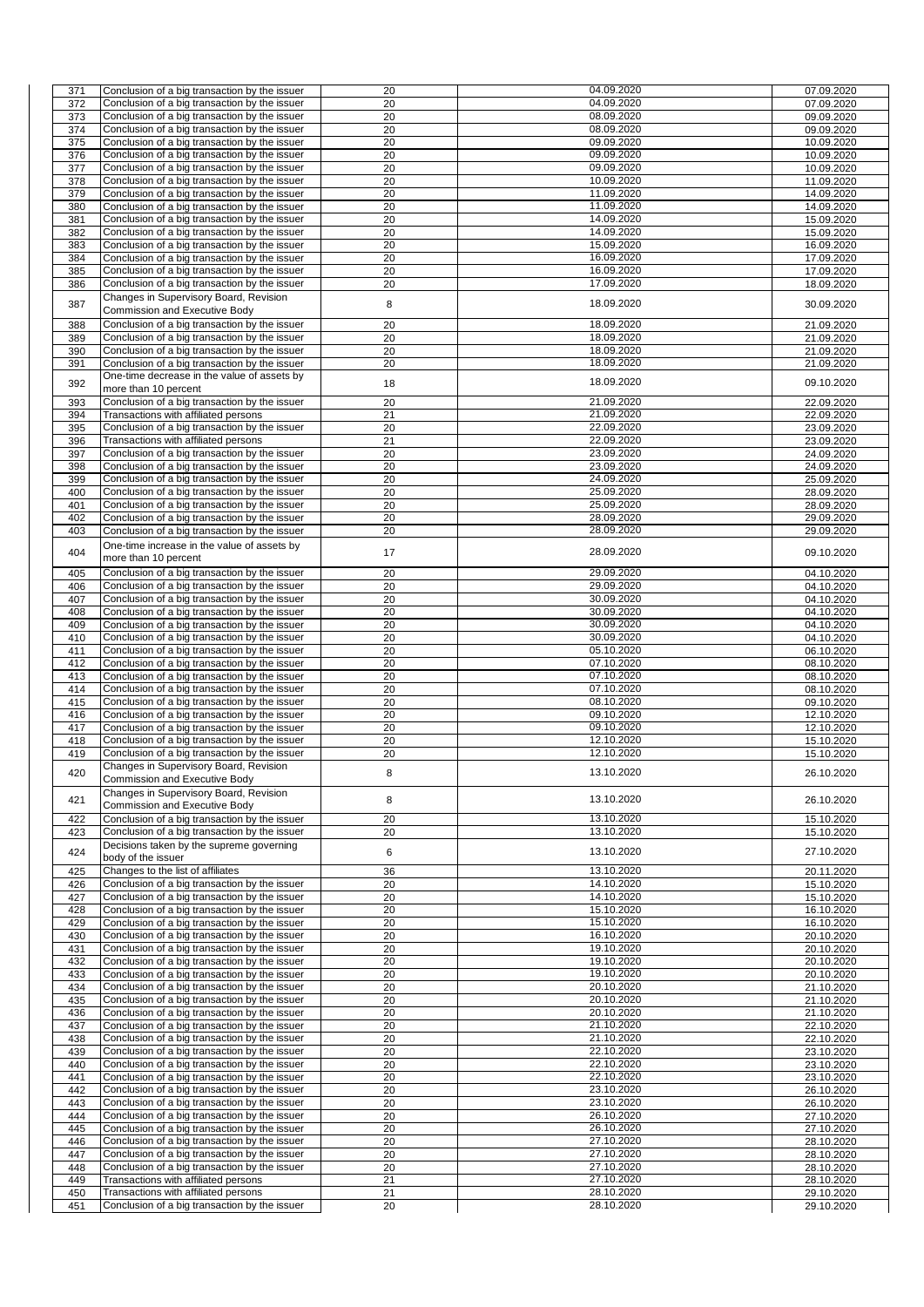| 452                                         | Conclusion of a big transaction by the issuer |    | 29.10.2020 |            |
|---------------------------------------------|-----------------------------------------------|----|------------|------------|
|                                             |                                               | 20 |            | 30.10.2020 |
| 453                                         | Conclusion of a big transaction by the issuer | 20 | 29.10.2020 | 30.10.2020 |
| 454                                         | Conclusion of a big transaction by the issuer | 20 | 29.10.2020 | 30.10.2020 |
| 455                                         | Conclusion of a big transaction by the issuer | 20 | 30.10.2020 | 02.11.2020 |
|                                             |                                               |    | 30.10.2020 |            |
| 456                                         | Conclusion of a big transaction by the issuer | 20 |            | 02.11.2020 |
| 457                                         | Conclusion of a big transaction by the issuer | 20 | 02.11.2020 | 03.11.2020 |
| 458                                         | Conclusion of a big transaction by the issuer | 20 | 02.11.2020 | 03.11.2020 |
| 459                                         | Conclusion of a big transaction by the issuer | 20 | 03.11.2020 | 04.11.2020 |
|                                             |                                               |    |            |            |
| 460                                         | Conclusion of a big transaction by the issuer | 20 | 04.11.2020 | 05.11.2020 |
| 461                                         | Conclusion of a big transaction by the issuer | 20 | 04.11.2020 | 05.11.2020 |
| 462                                         | Conclusion of a big transaction by the issuer | 20 | 04.11.2020 | 05.11.2020 |
|                                             |                                               |    |            |            |
| 463                                         | Conclusion of a big transaction by the issuer | 20 | 05.11.2020 | 06.11.2020 |
| 464                                         | Conclusion of a big transaction by the issuer | 20 | 05.11.2020 | 06.11.2020 |
| 465                                         | Conclusion of a big transaction by the issuer | 20 | 06.11.2020 | 09.11.2020 |
|                                             |                                               |    |            |            |
| 466                                         | Conclusion of a big transaction by the issuer | 20 | 06.11.2020 | 09.11.2020 |
| 467                                         | Conclusion of a big transaction by the issuer | 20 | 09.11.2020 | 10.11.2020 |
| 468                                         | Conclusion of a big transaction by the issuer | 20 | 12.11.2020 | 13.11.2020 |
| 469                                         |                                               | 20 | 12.11.2020 |            |
|                                             | Conclusion of a big transaction by the issuer |    |            | 13.11.2020 |
| 470                                         | Conclusion of a big transaction by the issuer | 20 | 13.11.2020 | 16.11.2020 |
| 471                                         | Conclusion of a big transaction by the issuer | 20 | 16.11.2020 | 17.11.2020 |
| 472                                         | Conclusion of a big transaction by the issuer | 20 | 16.11.2020 | 17.11.2020 |
|                                             |                                               |    |            |            |
| 473                                         | Conclusion of a big transaction by the issuer | 20 | 16.11.2020 | 17.11.2020 |
| 474                                         | Conclusion of a big transaction by the issuer | 20 | 17.11.2020 | 18.11.2020 |
| 475                                         | Conclusion of a big transaction by the issuer | 20 | 17.11.2020 | 18.11.2020 |
|                                             |                                               |    | 17.11.2020 |            |
| 476                                         | Conclusion of a big transaction by the issuer | 20 |            | 18.11.2020 |
| 477                                         | Conclusion of a big transaction by the issuer | 20 | 17.11.2020 | 18.11.2020 |
| 478                                         | Conclusion of a big transaction by the issuer | 20 | 18.11.2020 | 19.11.2020 |
| 479                                         | Conclusion of a big transaction by the issuer | 20 | 18.11.2020 | 19.11.2020 |
|                                             |                                               |    |            |            |
| 480                                         | Conclusion of a big transaction by the issuer | 20 | 19.11.2020 | 20.11.2020 |
| 481                                         | Conclusion of a big transaction by the issuer | 20 | 19.11.2020 | 20.11.2020 |
| 482                                         | Conclusion of a big transaction by the issuer | 20 | 19.11.2020 |            |
|                                             |                                               |    |            | 20.11.2020 |
| 483                                         | Conclusion of a big transaction by the issuer | 20 | 19.11.2020 | 20.11.2020 |
| 484                                         | Conclusion of a big transaction by the issuer | 20 | 19.11.2020 | 20.11.2020 |
| 485                                         | Conclusion of a big transaction by the issuer | 20 | 20.11.2020 | 23.11.2020 |
|                                             |                                               |    |            |            |
| 486                                         | Conclusion of a big transaction by the issuer | 20 | 20.11.2020 | 23.11.2020 |
| 487                                         | Conclusion of a big transaction by the issuer | 20 | 20.11.2020 | 23.11.2020 |
| 488                                         | Conclusion of a big transaction by the issuer | 20 | 20.11.2020 | 23.11.2020 |
|                                             |                                               |    | 23.11.2020 |            |
| 489                                         | Conclusion of a big transaction by the issuer | 20 |            | 24.11.2020 |
| 490                                         | Conclusion of a big transaction by the issuer | 20 | 23.11.2020 | 24.11.2020 |
| 491                                         | Conclusion of a big transaction by the issuer | 20 | 23.11.2020 | 24.11.2020 |
| 492                                         | Conclusion of a big transaction by the issuer | 20 | 23.11.2020 | 24.11.2020 |
|                                             |                                               |    |            |            |
| 493                                         | Conclusion of a big transaction by the issuer | 20 | 24.11.2020 | 25.11.2020 |
| 494                                         | Conclusion of a big transaction by the issuer | 20 | 24.11.2020 | 25.11.2020 |
| 495                                         | Conclusion of a big transaction by the issuer | 20 | 24.11.2020 | 25.11.2020 |
|                                             |                                               |    |            |            |
| 496                                         | Conclusion of a big transaction by the issuer | 20 | 24.11.2020 | 25.11.2020 |
| 497                                         | Conclusion of a big transaction by the issuer | 20 | 24.11.2020 | 25.11.2020 |
| 498                                         | Conclusion of a big transaction by the issuer | 20 | 25.11.2020 | 26.11.2020 |
| 499                                         | Conclusion of a big transaction by the issuer | 20 | 25.11.2020 |            |
|                                             |                                               |    |            | 26.11.2020 |
| 500                                         | Conclusion of a big transaction by the issuer | 20 | 25.11.2020 | 26.11.2020 |
| 501                                         | Conclusion of a big transaction by the issuer | 20 | 27.11.2020 | 30.11.2020 |
| 502                                         | Conclusion of a big transaction by the issuer | 20 | 27.11.2020 | 30.11.2020 |
|                                             |                                               |    |            |            |
| 503                                         | Conclusion of a big transaction by the issuer | 20 | 30.11.2020 | 02.12.2020 |
| 504                                         | Conclusion of a big transaction by the issuer | 20 | 30.11.2020 | 01.12.2020 |
| 505                                         | Conclusion of a big transaction by the issuer | 20 | 30.11.2020 | 01.12.2020 |
|                                             |                                               |    |            |            |
| 506                                         | Conclusion of a big transaction by the issuer | 20 | 30.11.2020 | 01.12.2020 |
| 507                                         | Conclusion of a big transaction by the issuer | 20 | 01.12.2020 | 02.12.2020 |
| 508                                         | Conclusion of a big transaction by the issuer | 20 | 01.12.2020 | 02.12.2020 |
| 509                                         | Conclusion of a big transaction by the issuer | 20 | 01.12.2020 | 02.12.2020 |
|                                             |                                               |    |            |            |
| 510                                         | Conclusion of a big transaction by the issuer | 20 | 01.12.2020 | 02.12.2020 |
| 511                                         | Conclusion of a big transaction by the issuer | 20 | 01.12.2020 | 02.12.2020 |
| 512                                         | Conclusion of a big transaction by the issuer | 20 | 02.12.2020 | 03.12.2020 |
|                                             |                                               |    |            |            |
| 513                                         | Conclusion of a big transaction by the issuer | 20 | 02.12.2020 | 03.12.2020 |
| 514                                         | Conclusion of a big transaction by the issuer | 20 | 02.12.2020 | 03.12.2020 |
| 515                                         | Conclusion of a big transaction by the issuer | 20 | 02.12.2020 | 03.12.2020 |
|                                             | Conclusion of a big transaction by the issuer | 20 | 02.12.2020 |            |
| 516                                         |                                               |    |            | 03.12.2020 |
| 517                                         | Conclusion of a big transaction by the issuer | 20 | 03.12.2020 | 04.12.2020 |
| 518                                         | Conclusion of a big transaction by the issuer | 20 | 03.12.2020 | 04.12.2020 |
| 519                                         | Conclusion of a big transaction by the issuer | 20 | 04.12.2020 | 09.12.2020 |
|                                             |                                               |    |            |            |
| 520                                         | Conclusion of a big transaction by the issuer | 20 | 04.12.2020 | 09.12.2020 |
| 521                                         | Conclusion of a big transaction by the issuer | 20 | 04.12.2020 | 09.12.2020 |
| 522                                         | Conclusion of a big transaction by the issuer | 20 | 07.12.2020 | 09.12.2020 |
| 523                                         | Conclusion of a big transaction by the issuer | 20 | 09.12.2020 | 10.12.2020 |
|                                             |                                               |    |            |            |
| 524                                         | Conclusion of a big transaction by the issuer | 20 | 09.12.2020 | 10.12.2020 |
| 525                                         | Conclusion of a big transaction by the issuer | 20 | 09.12.2020 | 10.12.2020 |
| 526                                         | Conclusion of a big transaction by the issuer | 20 | 09.12.2020 | 10.12.2020 |
| 527                                         | Conclusion of a big transaction by the issuer | 20 | 10.12.2020 | 11.12.2020 |
|                                             |                                               |    |            |            |
| 528                                         | Conclusion of a big transaction by the issuer | 20 | 10.12.2020 | 11.12.2020 |
| 529                                         | Conclusion of a big transaction by the issuer | 20 | 11.12.2020 | 14.12.2020 |
| 530                                         | Conclusion of a big transaction by the issuer | 20 | 11.12.2020 | 14.12.2020 |
| 531                                         | Conclusion of a big transaction by the issuer | 20 | 14.12.2020 | 15.12.2020 |
|                                             |                                               |    |            |            |
| 532                                         | Conclusion of a big transaction by the issuer | 20 | 15.12.2020 | 15.12.2020 |
| 533                                         | Conclusion of a big transaction by the issuer | 20 | 15.12.2020 | 15.12.2020 |
| 534                                         | Conclusion of a big transaction by the issuer | 20 | 15.12.2020 | 15.12.2020 |
|                                             |                                               |    |            |            |
| 535<br>Transactions with affiliated persons |                                               | 21 | 15.12.2020 | 15.12.2020 |
| 536                                         | Conclusion of a big transaction by the issuer | 20 | 16.12.2020 | 17.12.2020 |
| 537                                         | Conclusion of a big transaction by the issuer | 20 | 16.12.2020 | 17.12.2020 |
| 538                                         | Conclusion of a big transaction by the issuer | 20 | 17.12.2020 | 18.12.2020 |
|                                             |                                               |    |            |            |
| 539                                         | Conclusion of a big transaction by the issuer | 20 | 17.12.2020 | 18.12.2020 |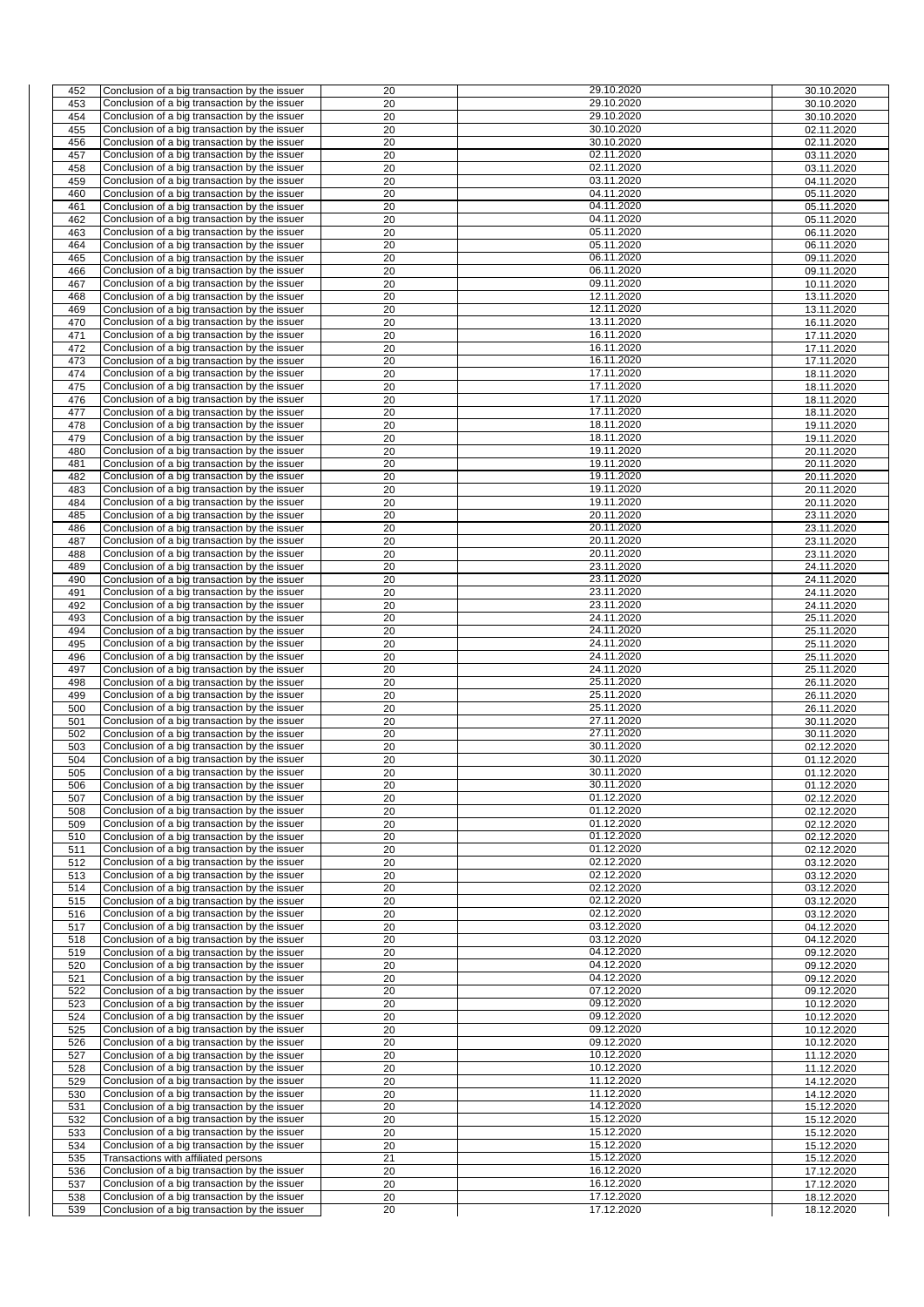|                   | 2. Due from the Central Bank of Uzbekistan<br>3. Net Due from other banks                      |                                |                          | 950,836,621<br>4,143,184,083 |
|-------------------|------------------------------------------------------------------------------------------------|--------------------------------|--------------------------|------------------------------|
|                   | 1. Cash and other cash items                                                                   |                                |                          | 127,510,180                  |
| <b>ASSETS</b>     |                                                                                                |                                |                          |                              |
| <b>Categories</b> |                                                                                                |                                | In thousands, UZS.       |                              |
| 11                |                                                                                                | <b>BALANCE SHEET FOR BANKS</b> |                          |                              |
| 574               | Decisions taken by the supreme governing<br>body of the issuer                                 | 6                              | 31.12.2020               | 31.12.2020                   |
| 573               | Conclusion of a big transaction by the issuer                                                  | 20                             | 31.12.2020               | 31.12.2020                   |
| 572               | Conclusion of a big transaction by the issuer                                                  | 20                             | 30.12.2020               | 31.12.2020                   |
| 571               | Conclusion of a big transaction by the issuer                                                  | 20                             | 30.12.2020               | 31.12.2020                   |
| 570               | Conclusion of a big transaction by the issuer                                                  | 20                             | 30.12.2020               | 31.12.2020                   |
| 569               | Conclusion of a big transaction by the issuer                                                  | 20                             | 30.12.2020               | 31.12.2020                   |
| 568               | Conclusion of a big transaction by the issuer                                                  | 20                             | 29.12.2020               | 30.12.2020                   |
| 567               | Conclusion of a big transaction by the issuer                                                  | 20                             | 29.12.2020               | 30.12.2020                   |
| 566               | Conclusion of a big transaction by the issuer                                                  | 20                             | 29.12.2020               | 30.12.2020                   |
| 565               | Conclusion of a big transaction by the issuer                                                  | 20                             | 29.12.2020               | 30.12.2020                   |
| 564               | Conclusion of a big transaction by the issuer                                                  | 20                             | 29.12.2020               | 30.12.2020                   |
| 563               | Conclusion of a big transaction by the issuer                                                  | 20                             | 28.12.2020               | 29.12.2020                   |
| 562               | Conclusion of a big transaction by the issuer                                                  | 20                             | 28.12.2020               | 29.12.2020                   |
| 561               | Conclusion of a big transaction by the issuer                                                  | 20                             | 28.12.2020               | 29.12.2020                   |
| 560               | Conclusion of a big transaction by the issuer                                                  | 20                             | 24.12.2020               | 25.12.2020                   |
| 559               | Conclusion of a big transaction by the issuer                                                  | 20                             | 24.12.2020               | 25.12.2020                   |
| 558               | Conclusion of a big transaction by the issuer                                                  | 20                             | 23.12.2020               | 24.12.2020                   |
| 557               | Conclusion of a big transaction by the issuer                                                  | 20                             | 23.12.2020               | 24.12.2020                   |
| 556               | Conclusion of a big transaction by the issuer                                                  | 20                             | 23.12.2020               | 24.12.2020                   |
| 555               | Conclusion of a big transaction by the issuer                                                  | 20                             | 23.12.2020               | 24.12.2020                   |
| 554               | Conclusion of a big transaction by the issuer                                                  | 20                             | 22.12.2020               | 23.12.2020                   |
| 552<br>553        | Conclusion of a big transaction by the issuer<br>Conclusion of a big transaction by the issuer | 20<br>20                       | 21.12.2020<br>22.12.2020 | 22.12.2020<br>23.12.2020     |
| 551               | Conclusion of a big transaction by the issuer                                                  | 20                             |                          | 22.12.2020                   |
| 550               | Conclusion of a big transaction by the issuer                                                  | 20                             | 21.12.2020<br>21.12.2020 | 22.12.2020                   |
| 549               | Conclusion of a big transaction by the issuer                                                  | 20                             | 21.12.2020               | 22.12.2020                   |
| 548               | One-time decrease in the value of assets by<br>more than 10 percent                            | 18                             | 18.12.2020               | 07.01.2021                   |
| 547               | Conclusion of a big transaction by the issuer                                                  | 20                             |                          | 21.12.2020                   |
| 546               |                                                                                                |                                | 18.12.2020               | 21.12.2020                   |
| 545               | Conclusion of a big transaction by the issuer<br>Conclusion of a big transaction by the issuer | 20<br>20                       | 18.12.2020               | 21.12.2020                   |
| 544               | Conclusion of a big transaction by the issuer                                                  |                                | 18.12.2020               | 21.12.2020                   |
| 543               |                                                                                                | 20<br>20                       | 18.12.2020               | 18.12.2020                   |
| 542               | Conclusion of a big transaction by the issuer<br>Conclusion of a big transaction by the issuer | 20                             | 17.12.2020<br>17.12.2020 | 18.12.2020                   |
| 541               | Conclusion of a big transaction by the issuer                                                  | 20                             | 17.12.2020               | 18.12.2020                   |
| 540               |                                                                                                |                                |                          |                              |

| 1. Cash and other cash items                                        | 127,510,180    |
|---------------------------------------------------------------------|----------------|
| 2. Due from the Central Bank of Uzbekistan                          | 950,836,621    |
| 3. Net Due from other banks                                         | 4,143,184,083  |
| 4. Net Trading accounts                                             | 167,969        |
| a. Securities                                                       | 154,000        |
| b. Precious metals, coins, stones                                   | 13,969         |
| c. Less: Provision for possible losses                              |                |
| d. Net trading accounts                                             | 167,969        |
| 5. a. Investments                                                   | 5,000,000      |
| b. Less: Provision for possible losses                              |                |
| c. Investments, Net                                                 | 5,000,000      |
| 6. Securities purchased by repurchase agreement                     |                |
| 7. Loans and leasing operations                                     | 990,050,715    |
| a. Loans, Gross                                                     | 977,156,783    |
| b. Leasing operations, Gross                                        | 15,542,341     |
| c. Less: Provision for possible losses                              | 2,648,409      |
| d. Loans and leasing operations, Net                                | $\mathbf 0$    |
| 8. a. Purchased bills                                               | $\mathbf 0$    |
| b. Less: Provision for possible losses                              | $\overline{0}$ |
| c. Purchased bills, Net                                             | $\overline{0}$ |
| 9. Liabilities of Customer on financial instruments                 | $\Omega$       |
| 10. Fixed Assets, Net                                               | 55,855,094     |
| 11. Accrued interest receivable                                     | 9,303,293      |
| 12. Another private bank assets                                     | 0              |
| a. Real estate investment                                           | $\mathbf 0$    |
| b. Other assets acquired in loan settlements                        | $\mathbf 0$    |
| c. Less: Reserves for possible losses on other property of the bank | $\mathbf 0$    |
| d. Other private bank assets, Net                                   | $\Omega$       |
| 13. Other assets                                                    | 9,395,361      |
| 14. Total assets                                                    | 6,291,303,316  |
|                                                                     |                |
| <b>LIABILITIES AND SHAREHOLDERS' EQUITY</b>                         |                |
| <b>LIABILITIES</b>                                                  |                |
| 15. Demand deposits                                                 | 5,599,953,751  |
| 16. Saving deposits                                                 | 16,955,672     |
| 17. Term deposits                                                   |                |
| 18. Payable to the Central Bank of Uzbekistan                       | $\Omega$       |
| 19. Pavable to other banks                                          | 3,916,837      |
| 20. Securities sold under agreement with a subsequent purchase      | $\mathbf 0$    |
| 21. Loans and leasing operations for payment                        | $\mathbf 0$    |
| 22. Subordinated debt                                               | $\mathbf 0$    |
| 23. Accrued interest payable                                        | $\Omega$       |
| 24. Other liabilities                                               | 9,108,310      |
|                                                                     |                |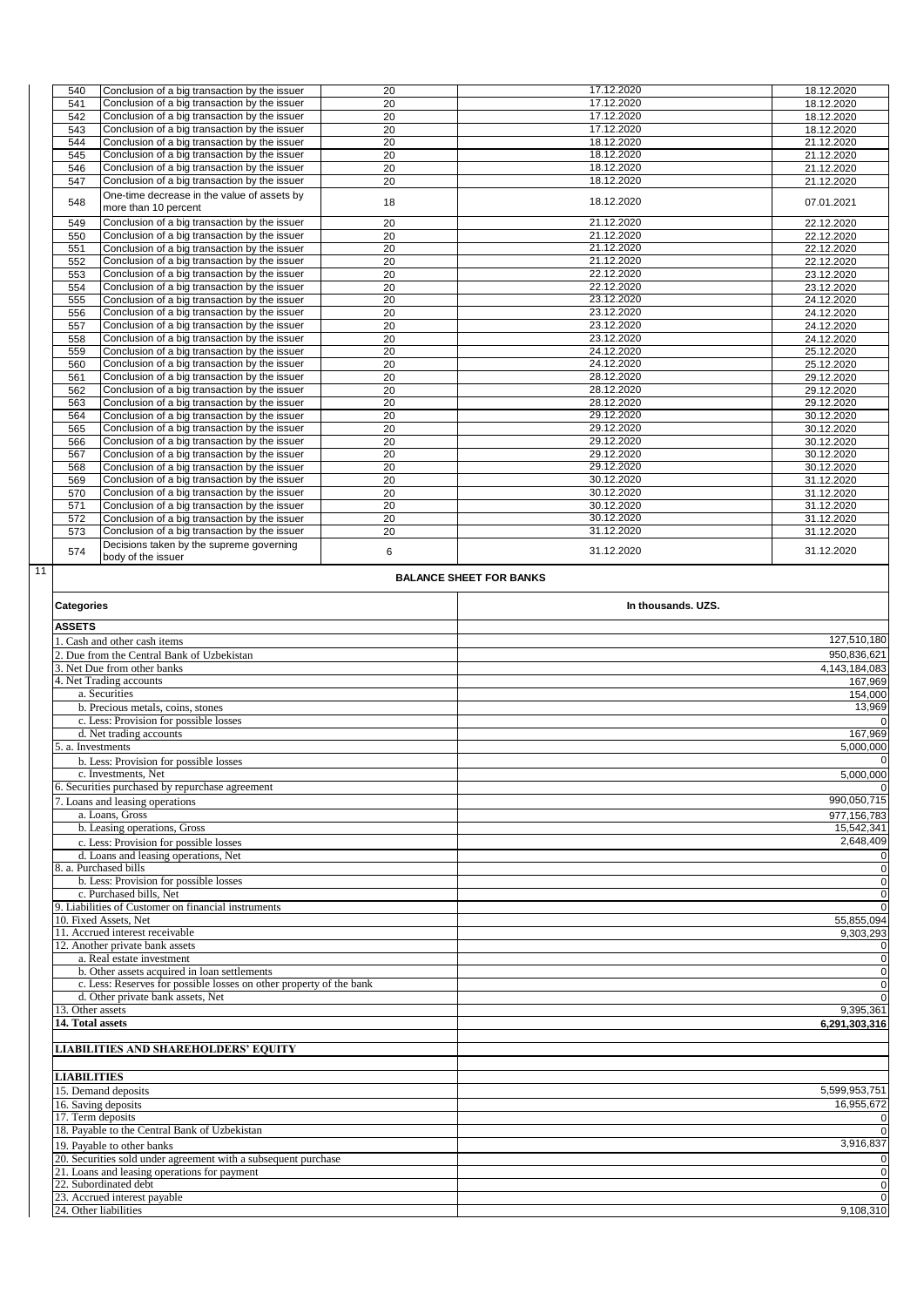| 25. Total liabilities                                                                      | 5,629,934,570                                                      |
|--------------------------------------------------------------------------------------------|--------------------------------------------------------------------|
|                                                                                            |                                                                    |
| <b>EQUITY</b>                                                                              | 101,272,261                                                        |
| 26. Charter Capital<br>a. Shares - Ordinary                                                | 101,272,261                                                        |
| b. Shares - Priveleged                                                                     | 0                                                                  |
| 27. Additional paid-in capital                                                             | $\mathbf 0$                                                        |
| 28. Reserve capital                                                                        | 267,158,788                                                        |
| a. Reserve fund for general purpose                                                        | 48,020,658                                                         |
| a.1. Including Provision for probable losses on standard assets<br>b. Devaluation Reserve  | 32,829,819<br>216,441,789                                          |
| c. Other reserves and funds                                                                | 2,696,341                                                          |
| 29. Retained earnings                                                                      | 292,937,697                                                        |
| 30. Total equity                                                                           | 661,368,746                                                        |
| 31. Total liabilities and equity                                                           | 6,291,303,316                                                      |
|                                                                                            |                                                                    |
| <b>Categories</b>                                                                          | STATEMENT OF FINANCIAL PERFORMANCE FOR BANKS<br>In thousands. UZS. |
| <b>1. INTEREST INCOME</b>                                                                  |                                                                    |
| a. Interest income on the accounts with Central Bank of Uzbekistan                         | 2,758,835                                                          |
| b. Interest income on accounts in other banks                                              | 54,873,037                                                         |
| c. Interest income on bills bought                                                         | 0                                                                  |
| d. Interest income on investments                                                          | 486,315                                                            |
| e. Interest income on trade account securities                                             | 0                                                                  |
| f. Interest income on customer commitments                                                 | $\mathbf 0$                                                        |
| g. Interest income on customer acceptances outstanding obligations of the bank             | $\mathbf 0$                                                        |
| h. Percentage, Discount (Specials) and fees on credit and leasing operations               | 78,356,506                                                         |
| i. Interest income under agreements to purchase securities with a repurchase               | 0                                                                  |
| Other interest income                                                                      | $\mathbf 0$                                                        |
| k. Total interest income                                                                   | 136,474,693                                                        |
|                                                                                            |                                                                    |
| <b>2. INTEREST EXPENSES</b>                                                                |                                                                    |
| a. Interest expense on demand deposits                                                     | $\mathbf 0$                                                        |
| b. Interest expense on saving deposits                                                     | $\mathbf 0$                                                        |
| c. Interest expense on term deposits                                                       | $\pmb{0}$                                                          |
| d. Interest on accounts payable with the Central Bank of Uzbekistan                        | 0                                                                  |
| e. Interest on accounts payable to other banks                                             | $\mathbf 0$                                                        |
| f. Total interest expense on deposits                                                      | 0                                                                  |
| g. Interest expense on loans payable                                                       | $\pmb{0}$                                                          |
| h. Interest expenses on agreements on the sale of securities with subsequent<br>repurchase | $\mathbf 0$                                                        |
| Other interest expense                                                                     | $\mathbf 0$                                                        |
| . Total interest expense on loans                                                          | $\mathbf 0$                                                        |
| k. Total interest expense                                                                  | 0                                                                  |
|                                                                                            |                                                                    |
| 3. NET INTEREST INCOME BEFORE ASSESSMENT POSSIBLE LOSSES ON                                | 136,474,693                                                        |
| a. Less: Provision for possible losses on loans and leasing                                | 2,644,921                                                          |
| b. Net interest income after an assessment of possible losses on loans and leasing         | 133,829,772                                                        |
| <b>4. NON-INTEREST INCOME</b>                                                              |                                                                    |
| a. Income from commissions and fees                                                        | 43,881,703                                                         |
| b. Gain on foreign exchange                                                                | 18,121,418                                                         |
| c. Profit from commercial operations                                                       | $\Omega$                                                           |
| d. Profits and dividends from investments                                                  | 214,387                                                            |
| e. Other non-interest income                                                               | 1,963,636                                                          |
| f. Total non-interest income                                                               | 64,181,144                                                         |
| 5. NON-INTEREST OPERATING EXPENSES                                                         |                                                                    |
| a. Fee and commission expenses and expenses for services                                   | 10,234,466                                                         |
| b. Losses on foreign exchange                                                              | 9,062,933                                                          |
| c. Losses on trading accounts                                                              | 0                                                                  |
| d. Losses on investments                                                                   | $\overline{0}$                                                     |
| e. Other non-interest expenses                                                             | 9,279                                                              |
| f. Total non-interest expenses                                                             | 19,306,678                                                         |
|                                                                                            |                                                                    |
| <b>6. NET INCOME BEFORE OPERATING EXPENSES</b>                                             | 178,704,238                                                        |
| 7. OPERATING EXPENSES                                                                      |                                                                    |
| a. Salaries and other personnel costs of employyees                                        | 68,826,489                                                         |
| b. Rental and maintenance                                                                  | 7,995,608                                                          |
| c. Business trip and transport costs                                                       | 253,378                                                            |
| d. Administrative expenses                                                                 | 3,252,865                                                          |
| e. Representation and charity                                                              | 1,515,518                                                          |
| f. Depreciation costs                                                                      | 6,181,076                                                          |
| g. Insurance, taxes and other costs                                                        | 3,073,322                                                          |
| h. Total operating expenses                                                                | 91,098,256                                                         |
| 8. VALUATION OF NON-CREDIT LOSSES                                                          | 27,868                                                             |
|                                                                                            |                                                                    |
| 9. NET INCOME BEFORE TAX AND OTHER ADJUSTMENTS                                             | 87,578,114                                                         |
| a. Corporate income tax                                                                    | 18,877,785                                                         |
|                                                                                            |                                                                    |
| 10. NET INCOME BEFORE ADJUSTMENT                                                           | 68,700,329                                                         |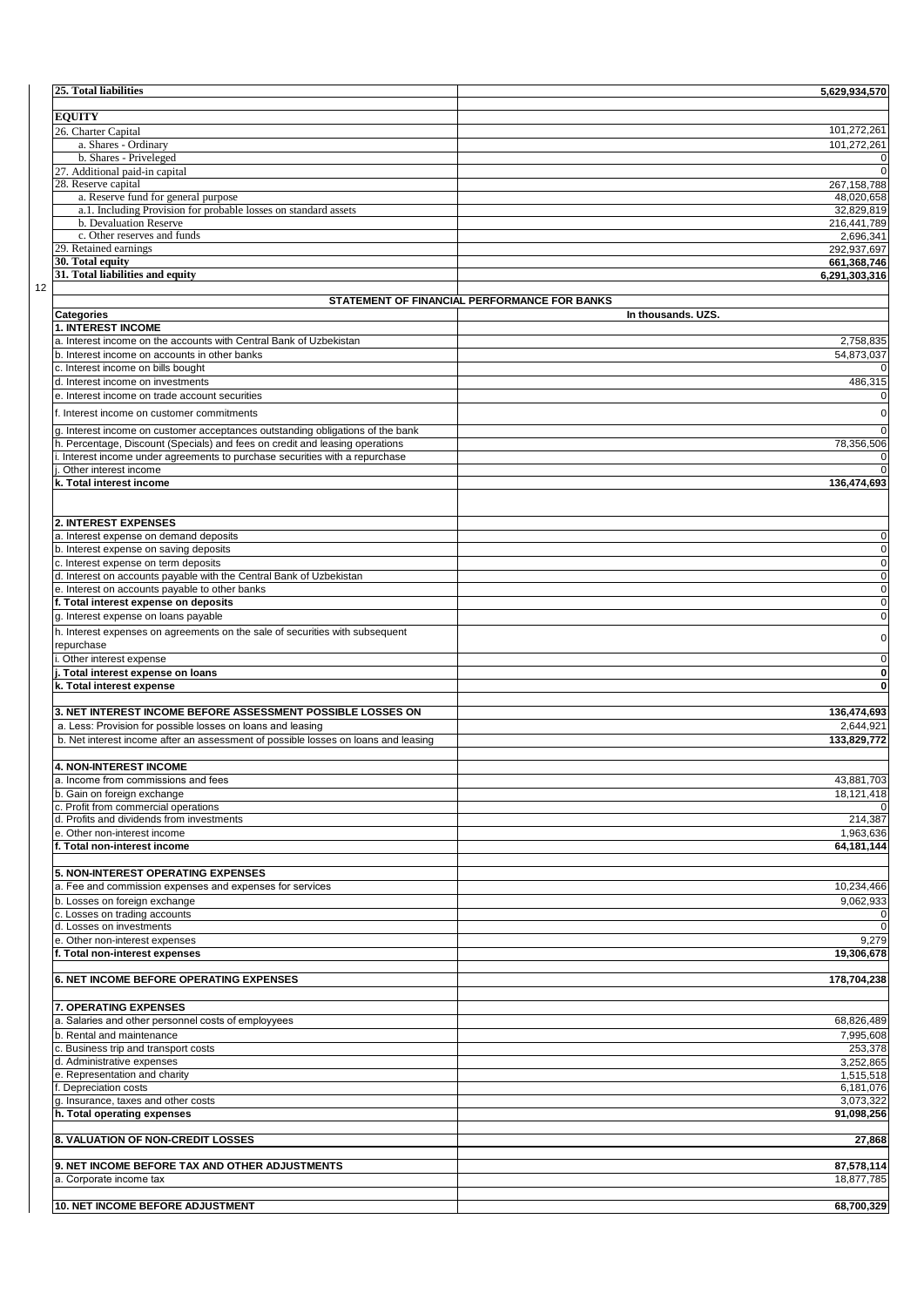|    | a. Unforeseen income or losses, net |                                                                          |                                            |                                           |                                                          |                    | $\mathbf 0$                                                                                      |  |  |  |
|----|-------------------------------------|--------------------------------------------------------------------------|--------------------------------------------|-------------------------------------------|----------------------------------------------------------|--------------------|--------------------------------------------------------------------------------------------------|--|--|--|
|    |                                     | b. Other adjustments on income, net                                      |                                            |                                           |                                                          |                    | $\mathbf 0$                                                                                      |  |  |  |
|    |                                     |                                                                          |                                            |                                           |                                                          |                    |                                                                                                  |  |  |  |
|    |                                     |                                                                          |                                            |                                           |                                                          |                    |                                                                                                  |  |  |  |
|    |                                     | 11. NET INCOME (LOSS)                                                    |                                            | 68,700,329                                |                                                          |                    |                                                                                                  |  |  |  |
|    |                                     |                                                                          | <b>INFORMATION ON THE RESULTS OF AUDIT</b> |                                           |                                                          |                    |                                                                                                  |  |  |  |
| 13 |                                     |                                                                          |                                            |                                           |                                                          |                    |                                                                                                  |  |  |  |
|    |                                     | Name of auditing organization:<br>Audit company "PricewaterhouseCoopers" |                                            |                                           |                                                          |                    |                                                                                                  |  |  |  |
|    | Date of licensing:                  |                                                                          |                                            | 05.04.2019                                |                                                          |                    |                                                                                                  |  |  |  |
|    |                                     |                                                                          |                                            |                                           |                                                          |                    |                                                                                                  |  |  |  |
|    | License number:                     |                                                                          |                                            | No00780                                   |                                                          |                    |                                                                                                  |  |  |  |
|    | Type of conclusion:                 |                                                                          |                                            | Positive                                  |                                                          |                    |                                                                                                  |  |  |  |
|    | Date of audit report:               |                                                                          |                                            | 06.05.2021                                |                                                          |                    |                                                                                                  |  |  |  |
|    |                                     | Number of audit report:                                                  |                                            | n/a                                       |                                                          |                    |                                                                                                  |  |  |  |
|    |                                     | Full name of auditor (s) who carried out the inspection:                 |                                            | Suhrab Azimov, Shukurilla Pulatov         |                                                          |                    |                                                                                                  |  |  |  |
|    |                                     | A copy of the audit report:****                                          |                                            |                                           |                                                          |                    |                                                                                                  |  |  |  |
| 14 |                                     |                                                                          |                                            |                                           | LIST OF MAJOR TRANSACTIONS CONCLUDED IN THE CURRENT YEAR |                    |                                                                                                  |  |  |  |
|    |                                     |                                                                          |                                            |                                           |                                                          |                    |                                                                                                  |  |  |  |
|    | N <sub>2</sub>                      | <b>Trade date</b>                                                        |                                            | Full name or the name of the counterparty | The subject of the transaction                           | Amount             | Who is the issuer of<br>the transaction (the<br>purchaser / transferor<br>of goods and services) |  |  |  |
|    | 1                                   | 06.01.2020                                                               | Mizuho Bank LTD, Сеул бўлинмаси            |                                           | Placing of Interbank deposit                             | 190,151,200,000.00 | Alienator                                                                                        |  |  |  |
|    | $\overline{2}$                      | 07.01.2020                                                               | Mizuho Bank LTD, Сеул бўлинмаси            |                                           | Placing of Interbank deposit                             | 190,157,800,000.00 | Alienator                                                                                        |  |  |  |
|    | 3                                   | 08.01.2020                                                               | Mizuho Bank LTD, Сеул бўлинмаси            |                                           |                                                          |                    | Alienator                                                                                        |  |  |  |
|    |                                     |                                                                          | Mizuho Bank LTD, Сеул бўлинмаси            |                                           | Placing of Interbank deposit                             | 190,157,800,000.00 |                                                                                                  |  |  |  |
|    | $\overline{4}$                      | 09.01.2020                                                               |                                            |                                           | Placing of Interbank deposit                             | 190,157,800,000.00 | Alienator                                                                                        |  |  |  |
|    | $\overline{5}$                      | 10.01.2020                                                               | Mizuho Bank LTD, Сеул бўлинмаси            |                                           | Placing of Interbank deposit                             | 190,157,800,000.00 | Alienator                                                                                        |  |  |  |
|    | 6                                   | 10.01.2020                                                               | Landesbank Baden-Wuerttemberg              |                                           | Placing of Interbank deposit                             | 142,618,350,000.00 | Alienator                                                                                        |  |  |  |
|    | $\overline{7}$                      | 13.01.2020                                                               | Mizuho Bank LTD, Сеул бўлинмаси            |                                           | Placing of Interbank deposit                             | 190,157,800,000.00 | Alienator                                                                                        |  |  |  |
|    | 8                                   | 14.01.2020                                                               | Mizuho Bank LTD, Сеул бўлинмаси            |                                           | Placing of Interbank deposit                             | 191,015,200,000.00 | Alienator                                                                                        |  |  |  |
|    | 9                                   | 15.01.2020                                                               | Mizuho Bank LTD, Сеул бўлинмаси            |                                           | Placing of Interbank deposit                             | 191,015,200,000.00 | Alienator                                                                                        |  |  |  |
|    | 10                                  | 15.01.2020                                                               | Erste Group Bank AG                        |                                           | Placing of Interbank deposit                             | 191,015,200,000.00 | Alienator                                                                                        |  |  |  |
|    | 11                                  | 15.01.2020                                                               | Landesbank Baden-Wuerttemberg              |                                           | Placing of Interbank deposit                             | 191,015,200,000.00 | Alienator                                                                                        |  |  |  |
|    | 12                                  | 16.01.2020                                                               | Mizuho Bank LTD, Сеул бўлинмаси            |                                           | Placing of Interbank deposit                             | 191,015,200,000.00 | Alienator                                                                                        |  |  |  |
|    | 13                                  | 17.01.2020                                                               | Mizuho Bank LTD, Сеул бўлинмаси            |                                           | Placing of Interbank deposit                             | 191,015,200,000.00 | Alienator                                                                                        |  |  |  |
|    | 14                                  | 17.01.2020                                                               | Landesbank Baden-Wuerttemberg              |                                           |                                                          |                    | Alienator                                                                                        |  |  |  |
|    |                                     |                                                                          |                                            |                                           | Placing of Interbank deposit                             | 191,015,200,000.00 |                                                                                                  |  |  |  |
|    | 15                                  | 17.01.2020                                                               | Erste Group Bank AG                        |                                           | Placing of Interbank deposit                             | 191,015,200,000.00 | Alienator                                                                                        |  |  |  |
|    | 16                                  | 21.01.2020                                                               | Mizuho Bank LTD, Сеул бўлинмаси            |                                           | Placing of Interbank deposit                             | 190,941,000,000.00 | Alienator                                                                                        |  |  |  |
|    | 17                                  | 22.01.2020                                                               | Mizuho Bank LTD, Сеул бўлинмаси            |                                           | Placing of Interbank deposit                             | 190,941,000,000.00 | Alienator                                                                                        |  |  |  |
|    | 18                                  | 22.01.2020                                                               | Landesbank Baden-Wuerttemberg              |                                           | Placing of Interbank deposit                             | 190,941,000,000.00 | Alienator                                                                                        |  |  |  |
|    | 19                                  | 22.01.2020                                                               | Erste Group Bank AG                        |                                           | Placing of Interbank deposit                             | 190,941,000,000.00 | Alienator                                                                                        |  |  |  |
|    | 20                                  | 22.01.2020                                                               | Raiffeisen Bank International AG           |                                           | Placing of Interbank deposit                             | 190,941,000,000.00 | Alienator                                                                                        |  |  |  |
|    | 21                                  | 23.01.2020                                                               | Landesbank Baden-Wuerttemberg              |                                           | Placing of Interbank deposit                             | 190,941,000,000.00 | Alienator                                                                                        |  |  |  |
|    | 22<br>23.01.2020<br>Commerzbank AG  |                                                                          |                                            | Placing of Interbank deposit              | 190,941,000,000.00                                       | Alienator          |                                                                                                  |  |  |  |
|    | 23                                  | 23.01.2020                                                               | DZ Bank AG                                 |                                           | Placing of Interbank deposit                             | 190,941,000,000.00 | Alienator                                                                                        |  |  |  |
|    | 24                                  | 24.01.2020                                                               | Landesbank Baden-Wuerttemberg              |                                           | Placing of Interbank deposit                             | 190,941,000,000.00 | Alienator                                                                                        |  |  |  |
|    | 25                                  | 24.01.2020                                                               | Commerzbank AG                             |                                           | Placing of Interbank deposit                             | 190,941,000,000.00 | Alienator                                                                                        |  |  |  |
|    | 26                                  | 24.01.2020                                                               | Erste Group Bank AG                        |                                           | Placing of Interbank deposit                             | 190,941,000,000.00 | Alienator                                                                                        |  |  |  |
|    | 27                                  | 27.01.2020                                                               | Landesbank Baden-Wuerttemberg              |                                           |                                                          |                    | Alienator                                                                                        |  |  |  |
|    |                                     |                                                                          | Commerzbank AG                             |                                           | Placing of Interbank deposit                             | 190,941,000,000.00 |                                                                                                  |  |  |  |
|    | 28                                  | 27.01.2020                                                               |                                            |                                           | Placing of Interbank deposit                             | 190,941,000,000.00 | Alienator                                                                                        |  |  |  |
|    | 29                                  | 27.01.2020                                                               | DZ Bank AG                                 |                                           | Placing of Interbank deposit                             | 190,941,000,000.00 | Alienator                                                                                        |  |  |  |
|    | 30                                  | 27.01.2020                                                               | Raiffeisen Bank International AG           |                                           | Placing of Interbank deposit                             | 190,941,000,000.00 | Alienator                                                                                        |  |  |  |
|    | 31                                  | 28.01.2020                                                               | Landesbank Baden-Wuerttemberg              |                                           | Placing of Interbank deposit                             | 191,266,600,000.00 | Alienator                                                                                        |  |  |  |
|    | 32                                  | 28.01.2020                                                               | Commerzbank AG                             |                                           | Placing of Interbank deposit                             | 191,266,600,000.00 | Alienator                                                                                        |  |  |  |
|    | 33                                  | 28.01.2020                                                               | Erste Group Bank AG                        |                                           | Placing of Interbank deposit                             | 191,266,600,000.00 | Alienator                                                                                        |  |  |  |
|    | 34                                  | 29.01.2020                                                               | Landesbank Baden-Wuerttemberg              |                                           | Placing of Interbank deposit                             | 191,266,600,000.00 | Alienator                                                                                        |  |  |  |
|    | 35                                  | 29.01.2020                                                               | Commerzbank AG                             |                                           | Placing of Interbank deposit                             | 191,266,600,000.00 | Alienator                                                                                        |  |  |  |
|    | 36                                  | 29.01.2020                                                               | DZ Bank AG                                 |                                           | Placing of Interbank deposit                             | 191,266,600,000.00 | Alienator                                                                                        |  |  |  |
|    | 37                                  | 30.01.2020                                                               | Mizuho Bank LTD, Сеул бўлинмаси            |                                           | Placing of Interbank deposit                             | 191,266,600,000.00 | Alienator                                                                                        |  |  |  |
|    | 38                                  | 30.01.2020                                                               | Landesbank Baden-Wuerttemberg              |                                           | Placing of Interbank deposit                             | 191,266,600,000.00 | Alienator                                                                                        |  |  |  |
|    | 39                                  | 30.01.2020                                                               | Commerzbank AG                             |                                           | Placing of Interbank deposit                             | 191,266,600,000.00 | Alienator                                                                                        |  |  |  |
|    | 40                                  | 31.01.2020                                                               | Commerzbank AG                             |                                           | Placing of Interbank deposit                             | 191,266,600,000.00 | Alienator                                                                                        |  |  |  |
|    | 41                                  | 31.01.2020                                                               | Landesbank Baden-Wuerttemberg              |                                           | Placing of Interbank deposit                             | 191,266,600,000.00 | Alienator                                                                                        |  |  |  |
|    | 42                                  |                                                                          | Erste Group Bank AG                        |                                           |                                                          |                    |                                                                                                  |  |  |  |
|    |                                     | 31.01.2020                                                               | DZ Bank AG                                 |                                           | Placing of Interbank deposit                             | 191,266,600,000.00 | Alienator                                                                                        |  |  |  |
|    | 43                                  | 03.02.2020                                                               |                                            |                                           | Placing of Interbank deposit                             | 191,266,600,000.00 | Alienator                                                                                        |  |  |  |
|    | 44                                  | 03.02.2020                                                               | Commerzbank AG                             |                                           | Placing of Interbank deposit                             | 191,266,600,000.00 | Alienator                                                                                        |  |  |  |
|    | 45                                  | 03.02.2020                                                               | Mizuho Bank LTD, Сеул бўлинмаси            |                                           | Placing of Interbank deposit                             | 191,266,600,000.00 | Alienator                                                                                        |  |  |  |
|    | 46                                  | 04.02.2020                                                               | Commerzbank AG                             |                                           | Placing of Interbank deposit                             | 190,834,800,000.00 | Alienator                                                                                        |  |  |  |
|    | 47                                  | 04.02.2020                                                               | Mizuho Bank LTD, Сеул бўлинмаси            |                                           | Placing of Interbank deposit                             | 190,834,800,000.00 | Alienator                                                                                        |  |  |  |
|    | 48                                  | 04.02.2020                                                               | Landesbank Baden-Wuerttemberg              |                                           | Placing of Interbank deposit                             | 190,834,800,000.00 | Alienator                                                                                        |  |  |  |
|    | 49                                  | 04.02.2020                                                               | Erste Group Bank AG                        |                                           | Placing of Interbank deposit                             | 190,834,800,000.00 | Alienator                                                                                        |  |  |  |
|    | 50                                  | 05.02.2020                                                               | Commerzbank AG                             |                                           | Placing of Interbank deposit                             | 190,834,800,000.00 | Alienator                                                                                        |  |  |  |
|    | 51                                  | 05.02.2020                                                               | Landesbank Baden-Wuerttemberg              |                                           | Placing of Interbank deposit                             | 190,834,800,000.00 | Alienator                                                                                        |  |  |  |
|    | 52                                  | 05.02.2020                                                               | DZ Bank AG                                 |                                           | Placing of Interbank deposit                             | 190,834,800,000.00 | Alienator                                                                                        |  |  |  |
|    | 53                                  | 06.02.2020                                                               | Commerzbank AG                             |                                           | Placing of Interbank deposit                             | 190,834,800,000.00 | Alienator                                                                                        |  |  |  |
|    | 54                                  | 06.02.2020                                                               | Landesbank Baden-Wuerttemberg              |                                           | Placing of Interbank deposit                             | 190,834,800,000.00 | Alienator                                                                                        |  |  |  |
|    | 55                                  | 07.02.2020                                                               | Mizuho Bank LTD, Сеул бўлинмаси            |                                           | Placing of Interbank deposit                             | 190,834,800,000.00 | Alienator                                                                                        |  |  |  |
|    | 56                                  | 07.02.2020                                                               | Landesbank Baden-Wuerttemberg              |                                           | Placing of Interbank deposit                             | 190,834,800,000.00 | Alienator                                                                                        |  |  |  |
|    |                                     |                                                                          |                                            |                                           |                                                          |                    |                                                                                                  |  |  |  |
|    | 57                                  | 07.02.2020                                                               | Erste Group Bank AG                        |                                           | Placing of Interbank deposit                             | 190,834,800,000.00 | Alienator                                                                                        |  |  |  |
|    | 58                                  | 07.02.2020                                                               | Commerzbank AG                             |                                           | Placing of Interbank deposit                             | 190,834,800,000.00 | Alienator                                                                                        |  |  |  |
|    | 59                                  | 10.02.2020                                                               | Mizuho Bank LTD, Сеул бўлинмаси            |                                           | Placing of Interbank deposit                             | 190,834,800,000.00 | Alienator                                                                                        |  |  |  |
|    | 60                                  | 10.02.2020                                                               | Landesbank Baden-Wuerttemberg              |                                           | Placing of Interbank deposit                             | 190,834,800,000.00 | Alienator                                                                                        |  |  |  |
|    | 61                                  | 10.02.2020                                                               | Commerzbank AG                             |                                           | Placing of Interbank deposit                             | 190,834,800,000.00 | Alienator                                                                                        |  |  |  |
|    | 62                                  | 10.02.2020                                                               | DZ Bank AG                                 |                                           | Placing of Interbank deposit                             | 190,834,800,000.00 | Alienator                                                                                        |  |  |  |
|    | 63                                  | 11.02.2020                                                               | Erste Group Bank AG                        |                                           | Placing of Interbank deposit                             | 190,783,200,000.00 | Alienator                                                                                        |  |  |  |
|    | 64                                  | 11.02.2020                                                               | Landesbank Baden-Wuerttemberg              |                                           | Placing of Interbank deposit                             | 190,783,200,000.00 | Alienator                                                                                        |  |  |  |
|    | 65                                  | 11.02.2020                                                               | Commerzbank AG                             |                                           | Placing of Interbank deposit                             | 190,783,200,000.00 | Alienator                                                                                        |  |  |  |
|    | 66                                  | 12.02.2020                                                               | Mizuho Bank LTD, Сеул бўлинмаси            |                                           | Placing of Interbank deposit                             | 190,783,200,000.00 | Alienator                                                                                        |  |  |  |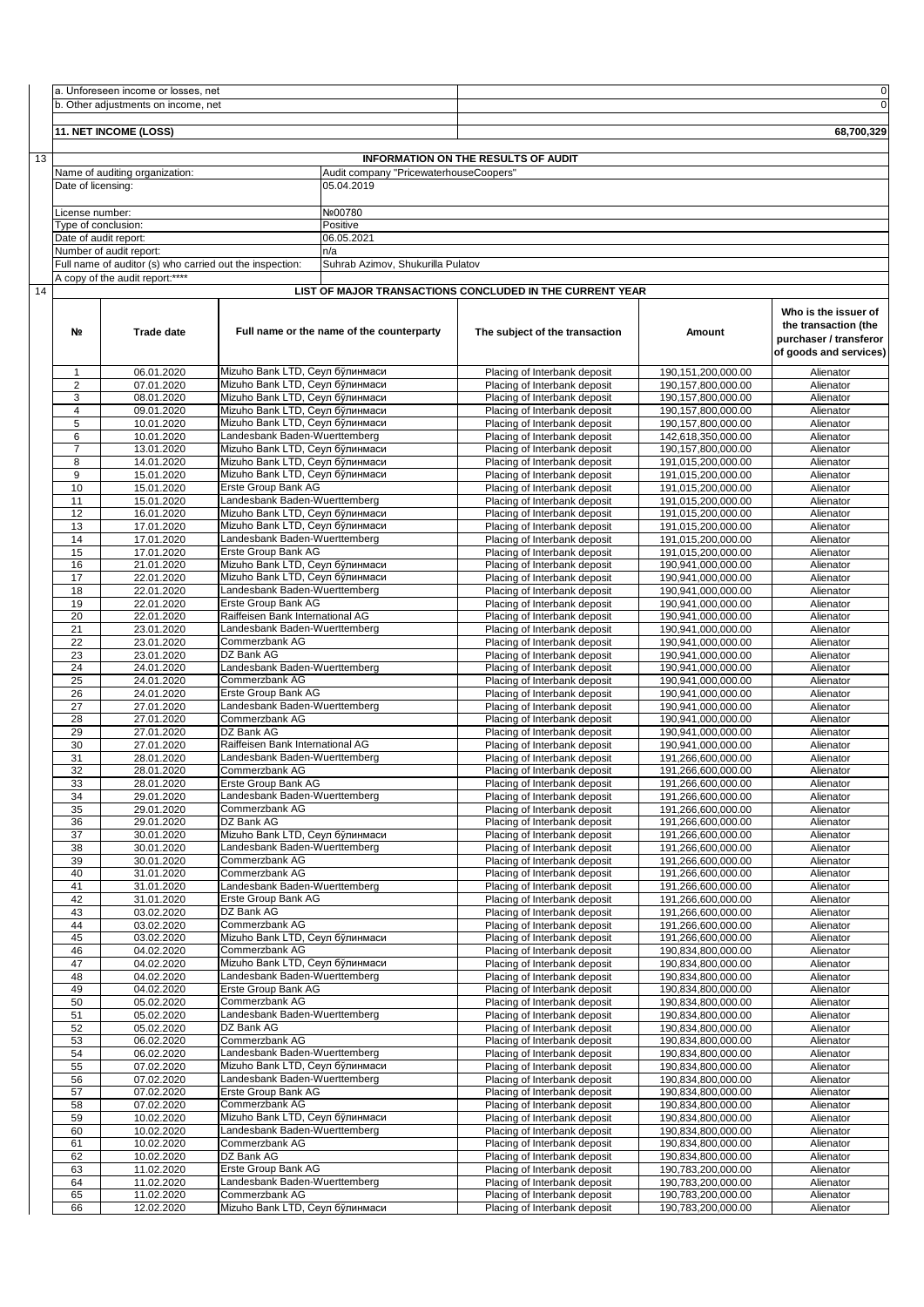| 67         | 12.02.2020               | DZ Bank AG                                                       | Placing of Interbank deposit                                 | 190,783,200,000.00                       | Alienator              |
|------------|--------------------------|------------------------------------------------------------------|--------------------------------------------------------------|------------------------------------------|------------------------|
| 68         | 12.02.2020               | Commerzbank AG                                                   | Placing of Interbank deposit                                 | 190,783,200,000.00                       | Alienator              |
|            |                          |                                                                  |                                                              |                                          |                        |
| 69         | 12.02.2020               | Landesbank Baden-Wuerttemberg                                    | Placing of Interbank deposit                                 | 190,783,200,000.00                       | Alienator              |
| 70         | 13.02.2020               | Mizuho Bank LTD, Сеул бўлинмаси                                  | Placing of Interbank deposit                                 | 190,783,200,000.00                       | Alienator              |
| 71         | 13.02.2020               | Landesbank Baden-Wuerttemberg                                    | Placing of Interbank deposit                                 | 190,783,200,000.00                       | Alienator              |
| 72         | 13.02.2020               | Commerzbank AG                                                   | Placing of Interbank deposit                                 | 190,783,200,000.00                       | Alienator              |
| 73         | 14.02.2020               | Mizuho Bank LTD, Сеул бўлинмаси                                  | Placing of Interbank deposit                                 | 190,783,200,000.00                       | Alienator              |
|            |                          |                                                                  |                                                              |                                          |                        |
| 74         | 14.02.2020               | Landesbank Baden-Wuerttemberg                                    | Placing of Interbank deposit                                 | 190,783,200,000.00                       | Alienator              |
| 75         | 14.02.2020               | Erste Group Bank AG                                              | Placing of Interbank deposit                                 | 190,783,200,000.00                       | Alienator              |
| 76         | 14.02.2020               | Commerzbank AG                                                   | Placing of Interbank deposit                                 | 190,783,200,000.00                       | Alienator              |
| 77         | 18.02.2020               | Landesbank Baden-Wuerttemberg                                    | Placing of Interbank deposit                                 | 190,569,800,000.00                       | Alienator              |
| 78         | 18.02.2020               | Commerzbank AG                                                   | Placing of Interbank deposit                                 | 190,569,800,000.00                       | Alienator              |
| 79         | 19.02.2020               | Mizuho Bank LTD, Сеул бўлинмаси                                  | Placing of Interbank deposit                                 | 190,569,800,000.00                       | Alienator              |
|            |                          |                                                                  |                                                              |                                          |                        |
| 80         | 19.02.2020               | Landesbank Baden-Wuerttemberg                                    | Placing of Interbank deposit                                 | 190,569,800,000.00                       | Alienator              |
| 81         | 19.02.2020               | Commerzbank AG                                                   | Placing of Interbank deposit                                 | 190,569,800,000.00                       | Alienator              |
| 82         | 20.02.2020               | Mizuho Bank LTD, Сеул бўлинмаси                                  | Placing of Interbank deposit                                 | 190,569,800,000.00                       | Alienator              |
| 83         | 20.02.2020               | Landesbank Baden-Wuerttemberg                                    | Placing of Interbank deposit                                 | 190,569,800,000.00                       | Alienator              |
| 84         | 20.02.2020               | Commerzbank AG                                                   | Placing of Interbank deposit                                 | 190,569,800,000.00                       | Alienator              |
| 85         | 20.02.2020               | Erste Group Bank AG                                              | Placing of Interbank deposit                                 | 142,927,350,000.00                       | Alienator              |
|            |                          |                                                                  |                                                              |                                          |                        |
| 86         | 21.02.2020               | Mizuho Bank LTD, Сеул бўлинмаси                                  | Placing of Interbank deposit                                 | 190,569,800,000.00                       | Alienator              |
| 87         | 21.02.2020               | Landesbank Baden-Wuerttemberg                                    | Placing of Interbank deposit                                 | 190,569,800,000.00                       | Alienator              |
| 88         | 21.02.2020               | Commerzbank AG                                                   | Placing of Interbank deposit                                 | 190,569,800,000.00                       | Alienator              |
| 89         | 24.02.2020               | Landesbank Baden-Wuerttemberg                                    | Placing of Interbank deposit                                 | 190,569,800,000.00                       | Alienator              |
| 90         | 24.02.2020               | Commerzbank AG                                                   | Placing of Interbank deposit                                 | 190,569,800,000.00                       | Alienator              |
| 91         | 24.02.2020               | Mizuho Bank LTD, Сеул бўлинмаси                                  | Placing of Interbank deposit                                 | 190,569,800,000.00                       | Alienator              |
|            |                          |                                                                  |                                                              |                                          |                        |
| 92         | 06.01.2020               | Mizuho Bank LTD, Сеул бўлинмаси                                  | Placing of Interbank deposit                                 | 190,151,200,000.00                       | Alienator              |
| 93         | 07.01.2020               | Mizuho Bank LTD, Сеул бўлинмаси                                  | Placing of Interbank deposit                                 | 190,157,800,000.00                       | Alienator              |
| 94         | 08.01.2020               | Mizuho Bank LTD, Сеул бўлинмаси                                  | Placing of Interbank deposit                                 | 190,157,800,000.00                       | Alienator              |
| 95         | 25.02.2020               | Mizuho Bank LTD, Сеул бўлинмаси                                  | Placing of Interbank deposit                                 | 190,525,600,000.00                       | Alienator              |
| 96         | 25.02.2020               | andesbank Baden-Wuerttemberg                                     | Placing of Interbank deposit                                 | 190,525,600,000.00                       | Alienator              |
| 97         | 25.02.2020               | Commerzbank AG                                                   | Placing of Interbank deposit                                 | 190,525,600,000.00                       | Alienator              |
|            |                          |                                                                  |                                                              |                                          |                        |
| 98         | 25.02.2020               | Raiffeisen Bank International AG                                 | Placing of Interbank deposit                                 | 190,525,600,000.00                       | Alienator              |
| 99         | 26.02.2020               | Mizuho Bank LTD, Сеул бўлинмаси                                  | Placing of Interbank deposit                                 | 190,525,600,000.00                       | Alienator              |
| 100        | 26.02.2020               | Landesbank Baden-Wuerttemberg                                    | Placing of Interbank deposit                                 | 190,525,600,000.00                       | Alienator              |
| 101        | 26.02.2020               | Mizuho Bank LTD, Сеул бўлинмаси                                  | Placing of Interbank deposit                                 | 190,525,600,000.00                       | Alienator              |
| 102        | 26.02.2020               | Commerzbank AG                                                   | Placing of Interbank deposit                                 | 190,525,600,000.00                       | Alienator              |
| 103        | 27.02.2020               | Mizuho Bank LTD, Сеул бўлинмаси                                  | Placing of Interbank deposit                                 | 190,525,600,000.00                       | Alienator              |
| 104        | 27.02.2020               | Landesbank Baden-Wuerttemberg                                    | Placing of Interbank deposit                                 | 190,525,600,000.00                       | Alienator              |
| 105        | 27.02.2020               | Commerzbank AG                                                   |                                                              | 190,525,600,000.00                       |                        |
|            |                          |                                                                  | Placing of Interbank deposit                                 |                                          | Alienator              |
| 106        | 27.02.2020               | <b>DBS Bank LTD</b>                                              | Placing of Interbank deposit                                 | 190,525,600,000.00                       | Alienator              |
| 107        | 28.02.2020               | Mizuho Bank LTD, Сеул бўлинмаси                                  | Placing of Interbank deposit                                 | 133,367,920,000.00                       | Alienator              |
| 108        | 28.02.2020               | Landesbank Baden-Wuerttemberg                                    | Placing of Interbank deposit                                 | 133,367,920,000.00                       | Alienator              |
| 109        | 28.02.2020               | DZ Bank AG                                                       | Placing of Interbank deposit                                 | 133,367,920,000.00                       | Alienator              |
| 110        | 28.02.2020               | Erste Group Bank AG                                              | Placing of Interbank deposit                                 | 133,367,920,000.00                       | Alienator              |
| 111        | 28.02.2020               | Raiffeisen Bank International AG                                 | Placing of Interbank deposit                                 | 133,367,920,000.00                       | Alienator              |
| 112        | 28.02.2020               | Commerzbank AG                                                   | Placing of Interbank deposit                                 | 133,367,920,000.00                       | Alienator              |
|            | 02.03.2020               | Mizuho Bank LTD, Сеул бўлинмаси                                  |                                                              |                                          |                        |
| 113        |                          | Landesbank Baden-Wuerttemberg                                    | Placing of Interbank deposit                                 | 190,525,600,000.00                       | Alienator              |
| 114        |                          |                                                                  |                                                              | 190,525,600,000.00                       | Alienator              |
|            | 02.03.2020               |                                                                  | Placing of Interbank deposit                                 |                                          |                        |
| 115        | 02.03.2020               | Commerzbank AG                                                   | Placing of Interbank deposit                                 | 133,367,920,000.00                       | Alienator              |
| 116        | 03.03.2020               | Landesbank Baden-Wuerttemberg                                    | Placing of Interbank deposit                                 | 133,193,760,000.00                       | Alienator              |
| 117        | 03.03.2020               | Commerzbank AG                                                   | Placing of Interbank deposit                                 | 133,193,760,000.00                       | Alienator              |
|            |                          |                                                                  |                                                              |                                          |                        |
| 118        | 04.03.2020               | Mizuho Bank LTD, Сеул бўлинмаси                                  | Placing of Interbank deposit                                 | 133,193,760,000.00                       | Alienator              |
| 119        | 04.03.2020               | Landesbank Baden-Wuerttemberg                                    | Placing of Interbank deposit                                 | 133,193,760,000.00                       | Alienator              |
| 120        | 04.03.2020               | Commerzbank AG                                                   | Placing of Interbank deposit                                 | 133,193,760,000.00                       | Alienator              |
| 121        | 04.03.2020               | <b>DBS Bank LTD</b>                                              | Placing of Interbank deposit                                 | 133,193,760,000.00                       | Alienator              |
| 122        | 05.03.2020               | Mizuho Bank LTD, Сеул бўлинмаси                                  | Placing of Interbank deposit                                 | 133,193,760,000.00                       | Alienator              |
| 123        | 05.03.2020               | Landesbank Baden-Wuerttemberg                                    | Placing of Interbank deposit                                 | 133,193,760,000.00                       | Alienator              |
|            |                          | Commerzbank AG                                                   | Placing of Interbank deposit                                 |                                          |                        |
| 124        | 05.03.2020               | Mizuho Bank LTD, Сеул бўлинмаси                                  | Placing of Interbank deposit                                 | 133,193,760,000.00<br>133,193,760,000.00 | Alienator              |
| 125        | 05.03.2020               |                                                                  |                                                              |                                          | Alienator              |
| 126        | 06.03.2020               | Landesbank Baden-Wuerttemberg                                    | Placing of Interbank deposit                                 | 133,193,760,000.00                       | Alienator              |
| 127        | 06.03.2020               | Commerzbank AG                                                   | Placing of Interbank deposit                                 | 133,193,760,000.00                       | Alienator              |
| 128        | 09.03.2020               | Mizuho Bank LTD, Сеул бўлинмаси                                  | Placing of Interbank deposit                                 | 133,193,760,000.00                       | Alienator              |
| 129        | 09.03.2020               | Landesbank Baden-Wuerttemberg                                    | Placing of Interbank deposit                                 | 133,193,760,000.00                       | Alienator              |
| 130        | 09.03.2020               | Commerzbank AG                                                   | Placing of Interbank deposit                                 | 133,193,760,000.00                       | Alienator              |
| 131        | 10.03.2020               | Mizuho Bank LTD, Сеул бўлинмаси                                  | Placing of Interbank deposit                                 | 133,007,560,000.00                       | Alienator              |
| 132        | 10.03.2020               | Landesbank Baden-Wuerttemberg                                    | Placing of Interbank deposit                                 | 133,007,560,000.00                       | Alienator              |
| 133        | 10.03.2020               | Commerzbank AG                                                   | Placing of Interbank deposit                                 | 133,007,560,000.00                       | Alienator              |
|            |                          |                                                                  |                                                              |                                          |                        |
| 134        | 11.03.2020               | Mizuho Bank LTD, Сеул бўлинмаси                                  | Placing of Interbank deposit                                 | 133,007,560,000.00                       | Alienator              |
| 135        | 11.03.2020               | Landesbank Baden-Wuerttemberg                                    | Placing of Interbank deposit                                 | 133,007,560,000.00                       | Alienator              |
| 136        | 11.03.2020               | Commerzbank AG                                                   | Placing of Interbank deposit                                 | 133,007,560,000.00                       | Alienator              |
| 137        | 12.03.2020               | Mizuho Bank LTD, Сеул бўлинмаси                                  | Placing of Interbank deposit                                 | 133,007,560,000.00                       | Alienator              |
| 138        | 12.03.2020               | Commerzbank AG                                                   | Placing of Interbank deposit                                 | 133,007,560,000.00                       | Alienator              |
| 139        | 13.03.2020               | Mizuho Bank LTD, Сеул бўлинмаси                                  | Placing of Interbank deposit                                 | 133,007,560,000.00                       | Alienator              |
| 140        | 13.03.2020               | Landesbank Baden-Wuerttemberg                                    | Placing of Interbank deposit                                 | 133,007,560,000.00                       | Alienator              |
| 141        | 13.03.2020               | Commerzbank AG                                                   | Placing of Interbank deposit                                 | 133,007,560,000.00                       | Alienator              |
|            |                          | <b>DBS Bank LTD</b>                                              |                                                              |                                          |                        |
| 142        | 13.03.2020               |                                                                  | Placing of Interbank deposit                                 | 133,007,560,000.00                       | Alienator              |
| 143        | 16.03.2020               | Mizuho Bank LTD, Сеул бўлинмаси                                  | Placing of Interbank deposit                                 | 133,007,560,000.00                       | Alienator              |
| 144        | 16.03.2020               | Landesbank Baden-Wuerttemberg                                    | Placing of Interbank deposit                                 | 133,007,560,000.00                       | Alienator              |
| 145        | 16.03.2020               | Commerzbank AG                                                   | Placing of Interbank deposit                                 | 133,007,560,000.00                       | Alienator              |
| 146        | 17.03.2020               | Mizuho Bank LTD, Сеул бўлинмаси                                  | Placing of Interbank deposit                                 | 133,284,760,000.00                       | Alienator              |
| 147        | 17.03.2020               | Landesbank Baden-Wuerttemberg                                    | Placing of Interbank deposit                                 | 133,284,760,000.00                       | Alienator              |
| 148        | 17.03.2020               | Raiffeisen Bank International AG                                 | Placing of Interbank deposit                                 | 133,284,760,000.00                       | Alienator              |
| 149        | 17.03.2020               | Commerzbank AG                                                   | Placing of Interbank deposit                                 | 133,284,760,000.00                       | Alienator              |
| 150        | 18.03.2020               | Landesbank Baden-Wuerttemberg                                    | Placing of Interbank deposit                                 | 133,284,760,000.00                       | Alienator              |
|            |                          | DZ Bank AG                                                       |                                                              |                                          |                        |
| 151        | 18.03.2020               |                                                                  | Placing of Interbank deposit                                 | 133,284,760,000.00                       | Alienator              |
| 152        | 18.03.2020               | Commerzbank AG                                                   | Placing of Interbank deposit                                 | 133,284,760,000.00                       | Alienator              |
| 153<br>154 | 19.03.2020<br>20.03.2020 | Landesbank Baden-Wuerttemberg<br>Mizuho Bank LTD, Сеул бўлинмаси | Placing of Interbank deposit<br>Placing of Interbank deposit | 133,284,760,000.00<br>133,284,760,000.00 | Alienator<br>Alienator |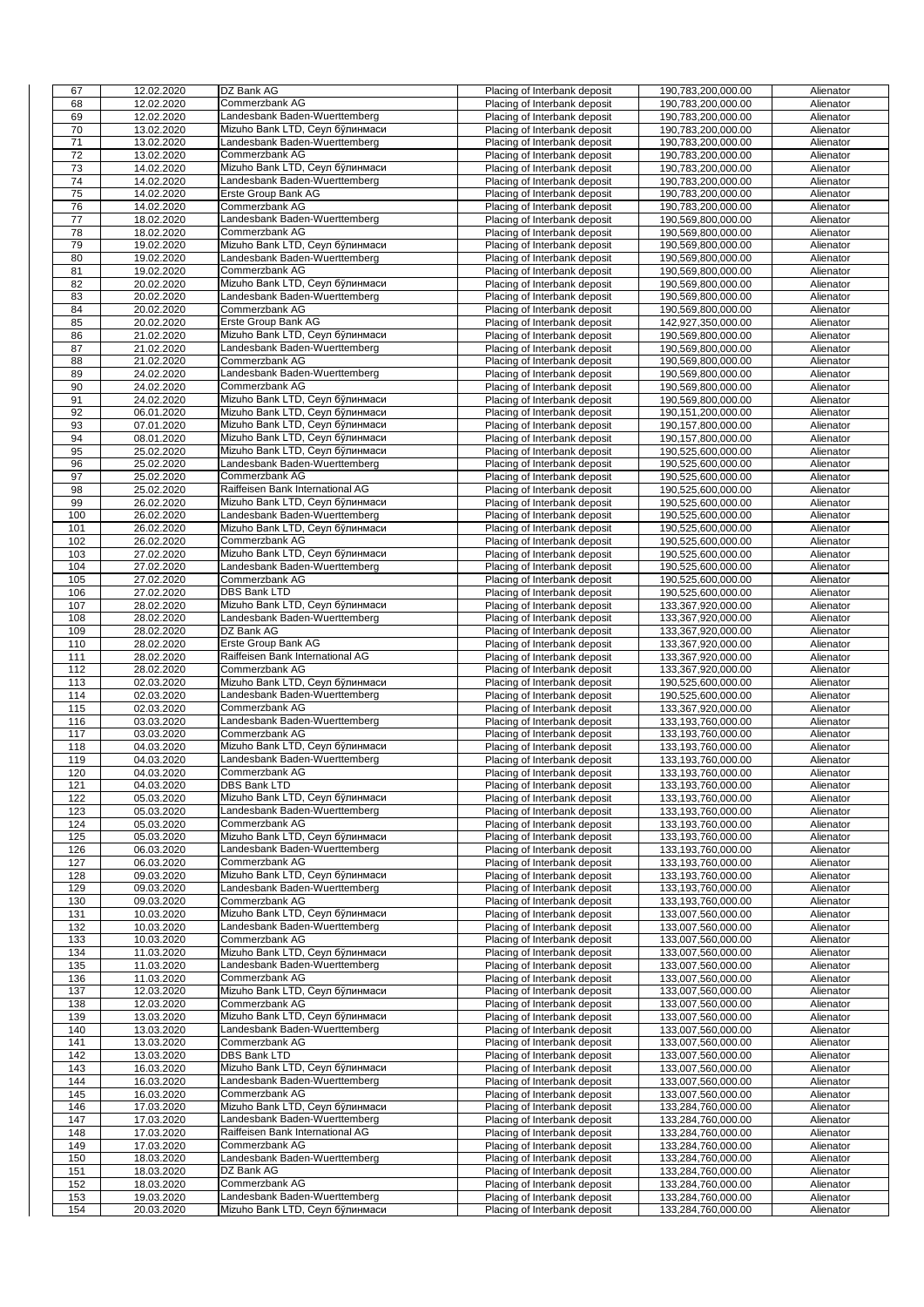| 155             | 20.03.2020               | DZ Bank AG                                      | Placing of Interbank deposit                                 | 133,284,760,000.00                       | Alienator              |
|-----------------|--------------------------|-------------------------------------------------|--------------------------------------------------------------|------------------------------------------|------------------------|
| 156             | 20.03.2020               | Erste Group Bank AG                             | Placing of Interbank deposit                                 | 133,284,760,000.00                       | Alienator              |
| 157             | 20.03.2020               | Raiffeisen Bank International AG                | Placing of Interbank deposit                                 | 133,284,760,000.00                       | Alienator              |
|                 |                          |                                                 |                                                              |                                          |                        |
| 158             | 20.03.2020               | Sumitomo Mitsui Banking Corporation, Hong Kong  | Placing of Interbank deposit                                 | 133,284,760,000.00                       | Alienator              |
|                 |                          | <b>Branch</b>                                   |                                                              |                                          |                        |
| 159             | 24.03.2020               | Mizuho Bank LTD, Сеул бўлинмаси                 | Placing of Interbank deposit                                 | 133,284,760,000.00                       | Alienator              |
| 160             | 24.03.2020               | Landesbank Baden-Wuerttemberg                   | Placing of Interbank deposit                                 | 133,284,760,000.00                       | Alienator              |
| 161             | 24.03.2020               | Raiffeisen Bank International AG                | Placing of Interbank deposit                                 | 133,284,760,000.00                       | Alienator              |
| 162             | 25.03.2020               | Mizuho Bank LTD, Сеул бўлинмаси                 | Placing of Interbank deposit                                 | 133,458,360,000.00                       | Alienator              |
|                 | 26.03.2020               | Mizuho Bank LTD, Сеул бўлинмаси                 |                                                              |                                          | Alienator              |
| 163             |                          |                                                 | Placing of Interbank deposit                                 | 133,458,360,000.00                       |                        |
| 164             | 26.03.2020               | Landesbank Baden-Wuerttemberg                   | Placing of Interbank deposit                                 | 133,458,360,000.00                       | Alienator              |
| 165             | 26.03.2020               | Sumitomo Mitsui Banking Corporation, Hong Kong  | Placing of Interbank deposit                                 | 133,458,360,000.00                       | Alienator              |
|                 |                          | <b>Branch</b>                                   |                                                              |                                          |                        |
| 166             | 27.03.2020               | Mizuho Bank LTD, Сеул булинмаси                 | Placing of Interbank deposit                                 | 133,458,360,000.00                       | Alienator              |
| 167             | 27.03.2020               | DZ Bank AG                                      | Placing of Interbank deposit                                 | 133,458,360,000.00                       | Alienator              |
| 168             | 27.03.2020               | Erste Group Bank AG                             | Placing of Interbank deposit                                 | 133,458,360,000.00                       | Alienator              |
| 169             | 27.03.2020               | Raiffeisen Bank International AG                | Placing of Interbank deposit                                 | 133,458,360,000.00                       | Alienator              |
|                 | 27.03.2020               | Landesbank Baden-Wuerttemberg                   |                                                              |                                          | Alienator              |
| 170             |                          | Raiffeisen Bank International AG                | Placing of Interbank deposit                                 | 133,458,360,000.00                       |                        |
| $\frac{1}{171}$ | 31.03.2020               |                                                 | Placing of Interbank deposit                                 | 133,759,080,000.00                       | Alienator              |
| 172             | 31.03.2020               | Landesbank Baden-Wuerttemberg                   | Placing of Interbank deposit                                 | 133,759,080,000.00                       | Alienator              |
| 173             | 01.04.2020               | Mizuho Bank LTD, Сеул бўлинмаси                 | Placing of Interbank deposit                                 | 133,759,080,000.00                       | Alienator              |
| 174             | 02.04.2020               | Mizuho Bank LTD, Сеул бўлинмаси                 | Placing of Interbank deposit                                 | 133,759,080,000.00                       | Alienator              |
|                 |                          | Sumitomo Mitsui Banking Corporation, Hong Kong  |                                                              |                                          |                        |
| 175             | 02.04.2020               | <b>Branch</b>                                   | Placing of Interbank deposit                                 | 133,759,080,000.00                       | Alienator              |
|                 |                          |                                                 |                                                              |                                          |                        |
| 176             | 02.04.2020               | Raiffeisen Bank International AG                | Placing of Interbank deposit                                 | 133,759,080,000.00                       | Alienator              |
| 177             | 02.04.2020               | Landesbank Baden-Wuerttemberg                   | Placing of Interbank deposit                                 | 133,759,080,000.00                       | Alienator              |
| 178             | 03.04.2020               | Mizuho Bank LTD, Сеул бўлинмаси                 | Placing of Interbank deposit                                 | 133,759,080,000.00                       | Alienator              |
| 179             | 03.04.2020               | Erste Group Bank AG                             | Placing of Interbank deposit                                 | 133,759,080,000.00                       | Alienator              |
| 180             | 06.04.2020               | Mizuho Bank LTD, Сеул бўлинмаси                 | Placing of Interbank deposit                                 | 133,759,080,000.00                       | Alienator              |
| 181             | 07.04.2020               | Mizuho Bank LTD, Сеул бўлинмаси                 | Placing of Interbank deposit                                 | 134,261,400,000.00                       | Alienator              |
| 182             | 07.04.2020               | DZ Bank AG                                      | Placing of Interbank deposit                                 | 134,261,400,000.00                       | Alienator              |
| 183             | 07.04.2020               | Raiffeisen Bank International AG                | Placing of Interbank deposit                                 | 134,261,400,000.00                       | Alienator              |
| 184             | 07.04.2020               | Landesbank Baden-Wuerttemberg                   | Placing of Interbank deposit                                 | 134,261,400,000.00                       | Alienator              |
| 185             | 08.04.2020               | Mizuho Bank LTD, Сеул бўлинмаси                 | Placing of Interbank deposit                                 | 134,261,400,000.00                       | Alienator              |
|                 |                          |                                                 |                                                              |                                          |                        |
| 186             | 08.04.2020               | Landesbank Baden-Wuerttemberg                   | Placing of Interbank deposit                                 | 134,261,400,000.00                       | Alienator              |
| 187             | 09.04.2020               | Mizuho Bank LTD, Seoul branch                   | Placing of Interbank deposit                                 | 134,261,400,000.00                       | Alienator              |
| 188             | 09.04.2020               | Landesbank Baden-Wuerttemberg                   | Placing of Interbank deposit                                 | 134,261,400,000.00                       | Alienator              |
| 189             | 10.04.2020               | Mizuho Bank LTD, Seoul branch                   | Placing of Interbank deposit                                 | 134,261,400,000.00                       | Alienator              |
| 190             | 14.04.2020               | Mizuho Bank LTD, Seoul branch                   | Placing of Interbank deposit                                 | 135,707,040,000.00                       | Alienator              |
|                 |                          | Sumitomo Mitsui Banking Corporation, Hong Kong  |                                                              |                                          |                        |
| 191             | 14.04.2020               | <b>Branch</b>                                   | Placing of Interbank deposit                                 | 135,707,040,000.00                       | Alienator              |
| 192             | 15.04.2020               | DZ Bank AG                                      | Placing of Interbank deposit                                 | 126,013,680,000.00                       | Alienator              |
| 193             | 15.04.2020               | Landesbank Baden-Wuerttemberg                   | Placing of Interbank deposit                                 |                                          | Alienator              |
|                 |                          |                                                 |                                                              |                                          |                        |
|                 |                          |                                                 |                                                              | 126,013,680,000.00                       |                        |
| 194             | 16.04.2020               | Mizuho Bank LTD, Seoul branch                   | Placing of Interbank deposit                                 | 131,573,000,000.00                       | Alienator              |
| 195             | 17.04.2020               | Mizuho Bank LTD, Seoul branch                   | Placing of Interbank deposit                                 | 131,573,000,000.00                       | Alienator              |
| 196             | 17.04.2020               | Landesbank Baden-Wuerttemberg                   | Placing of Interbank deposit                                 | 131,573,000,000.00                       | Alienator              |
| 197             | 20.04.2020               | Mizuho Bank LTD, Seoul branch                   | Placing of Interbank deposit                                 | 131,573,000,000.00                       | Alienator              |
| 198             | 22.04.2020               | Mizuho Bank LTD, Seoul branch                   | Placing of Interbank deposit                                 | 131,793,220,000.00                       | Alienator              |
|                 |                          | Sumitomo Mitsui Banking Corporation, Hong Kong  |                                                              |                                          |                        |
| 199             | 22.04.2020               | <b>Branch</b>                                   | Placing of Interbank deposit                                 | 131,793,220,000.00                       | Alienator              |
|                 |                          |                                                 |                                                              |                                          |                        |
| 200             | 23.04.2020               | Mizuho Bank LTD, Seoul branch                   | Placing of Interbank deposit                                 | 131,793,220,000.00                       | Alienator              |
| 201             | 23.04.2020               | Erste Group Bank AG                             | Placing of Interbank deposit                                 | 131,793,220,000.00                       | Alienator              |
| 202             | 24.04.2020               | Mizuho Bank LTD, Seoul branch                   | Placing of Interbank deposit                                 | 131,793,220,000.00                       | Alienator              |
| 203             | 24.04.2020               | Landesbank Baden-Wuerttemberg                   | Placing of Interbank deposit                                 | 131,793,220,000.00                       | Alienator              |
| 204             | 27.04.2020               | Mizuho Bank LTD, Seoul branch                   | Placing of Interbank deposit                                 | 131,793,220,000.00                       | Alienator              |
| 205             | 27.04.2020               | Landesbank Baden-Wuerttemberg                   | Placing of Interbank deposit                                 | 131,793,220,000.00                       | Alienator              |
| 206             | 27.04.2020               | DZ Bank AG                                      | Placing of Interbank deposit                                 | 131,793,220,000.00                       | Alienator              |
| 207             | 28.04.2020               | Mizuho Bank LTD, Seoul branch                   | Placing of Interbank deposit                                 | 131,690,000,000.00                       | Alienator              |
|                 |                          | Sumitomo Mitsui Banking Corporation, Hong Kong  |                                                              |                                          |                        |
| 208             | 29.04.2020               | <b>Branch</b>                                   | Placing of Interbank deposit                                 | 131,690,000,000.00                       | Alienator              |
|                 |                          | Raiffeisen Bank International AG                | Placing of Interbank deposit                                 |                                          | Alienator              |
| 209             | 30.04.2020               |                                                 |                                                              | 131,690,000,000.00                       |                        |
| 210             | 30.04.2020               | Landesbank Baden-Wuerttemberg                   | Placing of Interbank deposit                                 | 131,690,000,000.00                       | Alienator              |
| 211             | 04.05.2020               | Mizuho Bank LTD, Seoul branch                   | Placing of Interbank deposit                                 | 131,690,000,000.00                       | Alienator              |
| 212             | 04.05.2020               | DZ Bank AG                                      | Placing of Interbank deposit                                 | 131,690,000,000.00                       | Alienator              |
| 213             | 04.05.2020               | Landesbank Baden-Wuerttemberg                   | Placing of Interbank deposit                                 | 131,690,000,000.00                       | Alienator              |
| 214             | 05.05.2020               | Erste Group Bank AG                             | Placing of Interbank deposit                                 | 131,682,070,000.00                       | Alienator              |
| 215             | 05.05.2020               | Commerzbank AG                                  | Placing of Interbank deposit                                 | 131,682,070,000.00                       | Alienator              |
| 216             | 05.05.2020               | Landesbank Baden-Wuerttemberg                   | Placing of Interbank deposit                                 | 131,682,070,000.00                       | Alienator              |
| 217             | 06.05.2020               | Commerzbank AG                                  | Placing of Interbank deposit                                 | 131,682,070,000.00                       | Alienator              |
| 218             | 06.05.2020               | Landesbank Baden-Wuerttemberg                   | Placing of Interbank deposit                                 | 131,682,070,000.00                       | Alienator              |
| 219             | 06.05.2020               | DZ Bank AG                                      | Placing of Interbank deposit                                 | 131,682,070,000.00                       | Alienator              |
| 220             | 07.05.2020               | Commerzbank AG                                  | Placing of Interbank deposit                                 | 131,682,070,000.00                       | Alienator              |
| 221             | 07.05.2020               | Landesbank Baden-Wuerttemberg                   | Placing of Interbank deposit                                 | 131,682,070,000.00                       | Alienator              |
| 222             |                          | Mizuho Bank LTD, Seoul branch                   | Placing of Interbank deposit                                 |                                          | Alienator              |
|                 | 08.05.2020               | Landesbank Baden-Wuerttemberg                   |                                                              | 131,682,070,000.00                       |                        |
| 223             | 08.05.2020               |                                                 | Placing of Interbank deposit                                 | 131,682,070,000.00                       | Alienator              |
| 224             | 11.05.2020               | Commerzbank AG                                  | Placing of Interbank deposit                                 | 131,682,070,000.00                       | Alienator              |
| 225             | 11.05.2020               | Landesbank Baden-Wuerttemberg                   | Placing of Interbank deposit                                 | 131,682,070,000.00                       | Alienator              |
| 226             | 12.05.2020               | Landesbank Baden-Wuerttemberg                   | Placing of Interbank deposit                                 | 131,783,600,000.00                       | Alienator              |
| 227             | 12.05.2020               | Commerzbank AG                                  | Placing of Interbank deposit                                 | 131,783,600,000.00                       | Alienator              |
| 228             | 13.05.2020               | Commerzbank AG                                  | Placing of Interbank deposit                                 | 131,783,600,000.00                       | Alienator              |
| 229             | 13.05.2020               | DZ Bank AG                                      | Placing of Interbank deposit                                 | 131,783,600,000.00                       | Alienator              |
|                 |                          | Sumitomo Mitsui Banking Corporation, Hong Kong  |                                                              |                                          |                        |
| 230             | 14.05.2020               | <b>Branch</b>                                   | Placing of Interbank deposit                                 | 131,783,600,000.00                       | Alienator              |
|                 |                          |                                                 |                                                              |                                          |                        |
| 231             | 14.05.2020               | Commerzbank AG                                  | Placing of Interbank deposit                                 | 131,783,600,000.00                       | Alienator              |
| 232<br>233      | 15.05.2020<br>15.05.2020 | Mizuho Bank LTD, Seoul branch<br>Commerzbank AG | Placing of Interbank deposit<br>Placing of Interbank deposit | 131,783,600,000.00<br>131,783,600,000.00 | Alienator<br>Alienator |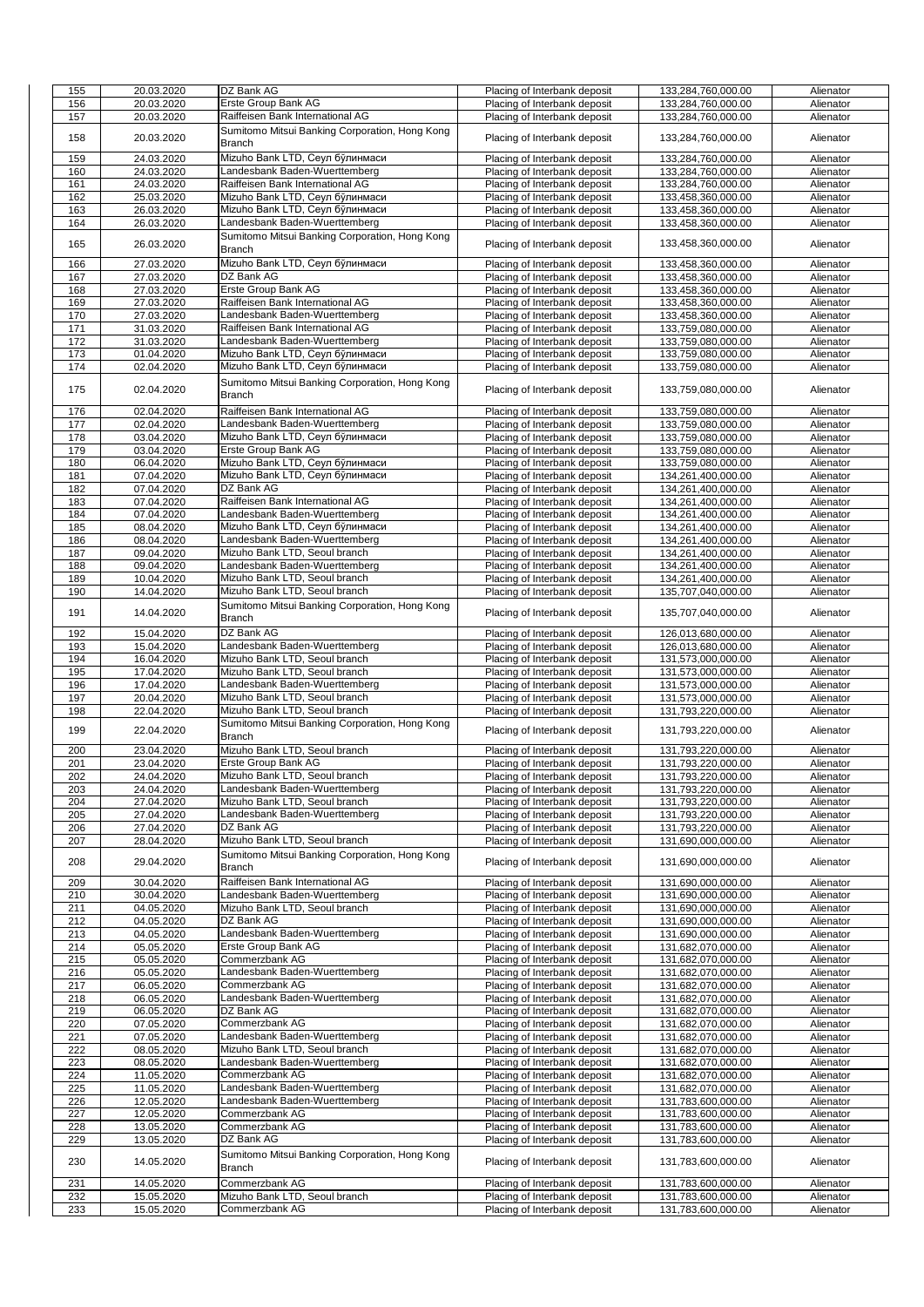| 234        | 18.05.2020               | Commerzbank AG                                              | Placing of Interbank deposit                                 | 131,783,600,000.00                       | Alienator              |
|------------|--------------------------|-------------------------------------------------------------|--------------------------------------------------------------|------------------------------------------|------------------------|
|            |                          |                                                             |                                                              |                                          |                        |
| 235        | 18.05.2020               | Landesbank Baden-Wuerttemberg                               | Placing of Interbank deposit                                 | 131,783,600,000.00                       | Alienator              |
| 236        | 19.05.2020               | Commerzbank AG                                              | Placing of Interbank deposit                                 | 131,684,280,000.00                       | Alienator              |
|            |                          |                                                             |                                                              |                                          |                        |
| 237        | 20.05.2020               | Erste Group Bank AG                                         | Placing of Interbank deposit                                 | 131,684,280,000.00                       | Alienator              |
| 238        | 20.05.2020               | Commerzbank AG                                              | Placing of Interbank deposit                                 | 131,684,280,000.00                       | Alienator              |
|            |                          |                                                             |                                                              |                                          |                        |
| 239        | 20.05.2020               | DBS BANK LTD TAIPEI BRANCH                                  | Placing of Interbank deposit                                 | 131,684,280,000.00                       | Alienator              |
| 240        | 21.05.2020               | Commerzbank AG                                              | Placing of Interbank deposit                                 | 131,684,280,000.00                       | Alienator              |
|            | 22.05.2020               | Mizuho Bank LTD, Seoul branch                               |                                                              |                                          |                        |
| 241        |                          |                                                             | Placing of Interbank deposit                                 | 131,684,280,000.00                       | Alienator              |
| 242        | 26.05.2020               | Raiffeisen Bank International AG                            | Placing of Interbank deposit                                 | 131,810,900,000.00                       | Alienator              |
| 243        | 26.05.2020               | Landesbank Baden-Wuerttemberg                               | Placing of Interbank deposit                                 | 131,810,900,000.00                       | Alienator              |
|            |                          |                                                             |                                                              |                                          |                        |
| 244        | 26.05.2020               | DZ Bank AG                                                  | Placing of Interbank deposit                                 | 131,810,900,000.00                       | Alienator              |
|            |                          | Sumitomo Mitsui Banking Corporation, Hong Kong              |                                                              |                                          |                        |
| 245        | 28.05.2020               |                                                             | Placing of Interbank deposit                                 | 131,810,900,000.00                       | Alienator              |
|            |                          | <b>Branch</b>                                               |                                                              |                                          |                        |
|            |                          |                                                             |                                                              |                                          |                        |
| 246        | 29.05.2020               | Commerzbank AG                                              | Placing of Interbank deposit                                 | 131,810,900,000.00                       | Alienator              |
| 247        | 02.06.2020               | Commerzbank AG                                              | Placing of Interbank deposit                                 | 131,928,030,000.00                       | Alienator              |
|            |                          |                                                             |                                                              |                                          |                        |
| 248        | 02.06.2020               | Landesbank Baden-Wuerttemberg                               | Placing of Interbank deposit                                 | 131,928,030,000.00                       | Alienator              |
| 249        | 02.06.2020               | DBS BANK LTD TAIPEI BRANCH                                  | Placing of Interbank deposit                                 | 131,928,030,000.00                       | Alienator              |
|            |                          | Commerzbank AG                                              |                                                              |                                          |                        |
| 250        | 03.06.2020               |                                                             | Placing of Interbank deposit                                 | 131,928,030,000.00                       | Alienator              |
| 251        | 03.06.2020               | Raiffeisen Bank International AG                            | Placing of Interbank deposit                                 | 131,928,030,000.00                       | Alienator              |
| 252        |                          | Erste Group Bank AG                                         |                                                              |                                          |                        |
|            | 04.06.2020               |                                                             | Placing of Interbank deposit                                 | 131,928,030,000.00                       | Alienator              |
| 253        | 04.06.2020               | Commerzbank AG                                              | Placing of Interbank deposit                                 | 131,928,030,000.00                       | Alienator              |
|            | 05.06.2020               | Commerzbank AG                                              |                                                              |                                          | Alienator              |
| 254        |                          |                                                             | Placing of Interbank deposit                                 | 131,928,030,000.00                       |                        |
| 255        | 08.06.2020               | Commerzbank AG                                              | Placing of Interbank deposit                                 | 131,928,030,000.00                       | Alienator              |
|            |                          | Mizuho Bank LTD, Seoul branch                               |                                                              |                                          |                        |
| 256        | 10.06.2020               |                                                             | Placing of Interbank deposit                                 | 131,991,470,000.00                       | Alienator              |
| 257        | 10.06.2020               | Commerzbank AG                                              | Placing of Interbank deposit                                 | 131,991,470,000.00                       | Alienator              |
|            |                          | Landesbank Baden-Wuerttemberg                               |                                                              | 131,991,470,000.00                       |                        |
| 258        | 10.06.2020               |                                                             | Placing of Interbank deposit                                 |                                          | Alienator              |
|            |                          | Sumitomo Mitsui Banking Corporation, Hong Kong              |                                                              |                                          |                        |
| 259        | 11.06.2020               |                                                             | Placing of Interbank deposit                                 | 131,991,470,000.00                       | Alienator              |
|            |                          | <b>Branch</b>                                               |                                                              |                                          |                        |
| 260        | 11.06.2020               | DBS BANK LTD TAIPEI BRANCH                                  | Placing of Interbank deposit                                 | 131,991,470,000.00                       | Alienator              |
|            |                          |                                                             |                                                              |                                          |                        |
| 261        | 11.06.2020               | Raiffeisen Bank International AG                            | Placing of Interbank deposit                                 | 131,991,470,000.00                       | Alienator              |
| 262        | 11.06.2020               | Commerzbank AG                                              | Placing of Interbank deposit                                 | 131,991,470,000.00                       | Alienator              |
|            |                          |                                                             |                                                              |                                          |                        |
| 263        | 12.06.2020               | Commerzbank AG                                              | Placing of Interbank deposit                                 | 131,991,470,000.00                       | Alienator              |
| 264        | 17.06.2020               | Landesbank Baden-Wuerttemberg                               | Placing of Interbank deposit                                 | 131,974,700,000.00                       | Alienator              |
|            |                          |                                                             |                                                              |                                          |                        |
| 265        | 19.06.2020               | Erste Group Bank AG                                         | Placing of Interbank deposit                                 | 131,974,700,000.00                       | Alienator              |
| 266        | 19.06.2020               | Landesbank Baden-Wuerttemberg                               | Placing of Interbank deposit                                 | 131,974,700,000.00                       | Alienator              |
|            |                          |                                                             |                                                              |                                          |                        |
| 267        | 22.06.2020               | Mizuho Bank LTD, Seoul branch                               | Placing of Interbank deposit                                 | 131,974,700,000.00                       | Alienator              |
| 268        | 23.06.2020               | Erste Group Bank AG                                         | Placing of Interbank deposit                                 | 132,245,880,000.00                       | Alienator              |
|            |                          |                                                             |                                                              |                                          |                        |
| 269        | 23.06.2020               | DBS BANK LTD TAIPEI BRANCH                                  | Placing of Interbank deposit                                 | 132,245,880,000.00                       | Alienator              |
| 270        | 23.06.2020               | Landesbank Baden-Wuerttemberg                               | Placing of Interbank deposit                                 | 132,245,880,000.00                       | Alienator              |
|            |                          | Landesbank Baden-Wuerttemberg                               |                                                              |                                          |                        |
| 271        | 24.06.2020               |                                                             | Placing of Interbank deposit                                 | 132,245,880,000.00                       | Alienator              |
| 272        | 25.06.2020               | Landesbank Baden-Wuerttemberg                               | Placing of Interbank deposit                                 | 132,245,880,000.00                       | Alienator              |
| 273        | 26.06.2020               | Landesbank Baden-Wuerttemberg                               | Placing of Interbank deposit                                 | 132,245,880,000.00                       | Alienator              |
|            |                          |                                                             |                                                              |                                          |                        |
| 274        | 29.06.2020               | Landesbank Baden-Wuerttemberg                               | Placing of Interbank deposit                                 | 132,245,880,000.00                       | Alienator              |
| 275        | 30.06.2020               | Erste Group Bank AG                                         | Placing of Interbank deposit                                 | 132,253,940,000.00                       | Alienator              |
|            |                          |                                                             |                                                              |                                          |                        |
| 276        | 30.06.2020               | DBS BANK LTD TAIPEI BRANCH                                  | Placing of Interbank deposit                                 | 132,253,940,000.00                       | Alienator              |
| 277        | 30.06.2020               | Commerzbank AG                                              | Placing of Interbank deposit                                 | 132,253,940,000.00                       | Alienator              |
|            |                          |                                                             |                                                              |                                          |                        |
| 278        | 30.06.2020               | Landesbank Baden-Wuerttemberg                               | Placing of Interbank deposit                                 | 132,253,940,000.00                       | Alienator              |
| 279        | 01.07.2020               | Mizuho Bank LTD, Seoul branch                               | Placing of Interbank deposit                                 | 132,253,940,000.00                       | Alienator              |
|            |                          |                                                             |                                                              |                                          |                        |
| 280        | 01.07.2020               | Commerzbank AG                                              | Placing of Interbank deposit                                 | 132,253,940,000.00                       | Alienator              |
| 281        | 01.07.2020               | Landesbank Baden-Wuerttemberg                               | Placing of Interbank deposit                                 | 132,253,940,000.00                       | Alienator              |
|            |                          | Commerzbank AG                                              |                                                              |                                          |                        |
| 282        | 02.07.2020               |                                                             | Placing of Interbank deposit                                 | 132,253,940,000.00                       | Alienator              |
| 283        | 03.07.2020               | Commerzbank AG                                              | Placing of Interbank deposit                                 | 132,253,940,000.00                       | Alienator              |
| 284        | 03.07.2020               | Landesbank Baden-Wuerttemberg                               |                                                              | 132,253,940,000.00                       |                        |
|            |                          |                                                             | Placing of Interbank deposit                                 |                                          | Alienator              |
| 285        | 06.07.2020               | Commerzbank AG                                              | Placing of Interbank deposit                                 | 132,253,940,000.00                       | Alienator              |
|            |                          | Landesbank Baden-Wuerttemberg                               |                                                              |                                          | Alienator              |
| 286        | 06.07.2020               |                                                             | Placing of Interbank deposit                                 | 132,253,940,000.00                       |                        |
| 287        | 07.07.2020               | Commerzbank AG                                              | Placing of Interbank deposit                                 | 132,401,490,000.00                       | Alienator              |
| 288        | 07.07.2020               | Landesbank Baden-Wuerttemberg                               | Placing of Interbank deposit                                 | 132,401,490,000.00                       | Alienator              |
|            |                          |                                                             |                                                              |                                          |                        |
| 289        | 08.07.2020               | Mizuho Bank LTD, Seoul branch                               | Placing of Interbank deposit                                 | 132,401,490,000.00                       | Alienator              |
| 290        | 08.07.2020               | Commerzbank AG                                              | Placing of Interbank deposit                                 | 132,401,490,000.00                       | Alienator              |
|            |                          |                                                             |                                                              |                                          |                        |
| 291        | 08.07.2020               | Landesbank Baden-Wuerttemberg                               | Placing of Interbank deposit                                 |                                          |                        |
| 292        | 09.07.2020               | Erste Group Bank AG                                         |                                                              | 132,401,490,000.00                       | Alienator              |
|            |                          |                                                             |                                                              |                                          |                        |
| 293        |                          |                                                             | Placing of Interbank deposit                                 | 132,401,490,000.00                       | Alienator              |
|            | 09.07.2020               | DBS BANK LTD TAIPEI BRANCH                                  | Placing of Interbank deposit                                 | 132,401,490,000.00                       | Alienator              |
|            |                          | Commerzbank AG                                              |                                                              |                                          |                        |
| 294        | 09.07.2020               |                                                             | Placing of Interbank deposit                                 | 132,401,490,000.00                       | Alienator              |
| 295        | 09.07.2020               | Landesbank Baden-Wuerttemberg                               | Placing of Interbank deposit                                 | 132,401,490,000.00                       | Alienator              |
| 296        | 10.07.2020               | Commerzbank AG                                              | Placing of Interbank deposit                                 | 132,401,490,000.00                       | Alienator              |
|            |                          |                                                             |                                                              |                                          |                        |
| 297        | 13.07.2020               | Commerzbank AG                                              | Placing of Interbank deposit                                 | 132,401,490,000.00                       | Alienator              |
| 298        | 14.07.2020               | Commerzbank AG                                              | Placing of Interbank deposit                                 | 132,534,480,000.00                       | Alienator              |
|            |                          |                                                             |                                                              |                                          |                        |
| 299        | 20.07.2020               | Commerzbank AG                                              | Placing of Interbank deposit                                 | 132,534,480,000.00                       | Alienator              |
| 300        | 20.07.2020               | Landesbank Baden-Wuerttemberg                               | Placing of Interbank deposit                                 | 132,534,480,000.00                       | Alienator              |
|            |                          | Commerzbank AG                                              |                                                              |                                          |                        |
| 301        | 21.07.2020               |                                                             | Placing of Interbank deposit                                 | 132,735,070,000.00                       | Alienator              |
| 302        | 22.07.2020               | Commerzbank AG                                              | Placing of Interbank deposit                                 | 132,735,070,000.00                       | Alienator              |
| 303        |                          | Commerzbank AG                                              |                                                              |                                          |                        |
|            | 23.07.2020               |                                                             | Placing of Interbank deposit                                 | 132,735,070,000.00                       | Alienator              |
| 304        | 24.07.2020               | Commerzbank AG                                              | Placing of Interbank deposit                                 | 132,735,070,000.00                       | Alienator              |
|            |                          | Erste Group Bank AG                                         |                                                              |                                          | Alienator              |
| 305        | 27.07.2020               |                                                             | Placing of Interbank deposit                                 | 132,735,070,000.00                       |                        |
| 306        | 27.07.2020               | DBS BANK LTD TAIPEI BRANCH                                  | Placing of Interbank deposit                                 | 132,735,070,000.00                       | Alienator              |
| 307        | 27.07.2020               | Commerzbank AG                                              | Placing of Interbank deposit                                 | 132,735,070,000.00                       | Alienator              |
|            |                          |                                                             |                                                              |                                          |                        |
| 308        | 28.07.2020               | Commerzbank AG                                              | Placing of Interbank deposit                                 | 132,699,970,000.00                       | Alienator              |
| 309        | 29.07.2020               | Commerzbank AG                                              | Placing of Interbank deposit                                 | 132,699,970,000.00                       | Alienator              |
|            |                          |                                                             |                                                              |                                          |                        |
| 310        | 30.07.2020               | Commerzbank AG                                              | Placing of Interbank deposit                                 | 132,699,970,000.00                       | Alienator              |
|            |                          |                                                             |                                                              |                                          |                        |
| 311        | 07.08.2020               | Sumitomo Mitsui Banking Corporation, Hong Kong              | Placing of Interbank deposit                                 | 132,728,180,000.00                       | Alienator              |
|            |                          | <b>Branch</b>                                               |                                                              |                                          |                        |
|            |                          |                                                             |                                                              |                                          |                        |
| 312        | 10.08.2020               | Mizuho Bank LTD, Seoul branch                               | Placing of Interbank deposit                                 | 132,728,180,000.00                       | Alienator              |
|            |                          | Erste Group Bank AG                                         |                                                              |                                          |                        |
| 313        | 13.08.2020               |                                                             | Placing of Interbank deposit                                 | 133,012,230,000.00                       | Alienator              |
| 314        | 14.08.2020               | Landesbank Baden-Wuerttemberg                               | Placing of Interbank deposit                                 | 133,012,230,000.00                       | Alienator              |
| 315        | 14.08.2020               | DZ Bank AG                                                  | Placing of Interbank deposit                                 | 133,012,230,000.00                       | Alienator              |
|            |                          |                                                             |                                                              |                                          |                        |
| 316<br>317 | 17.08.2020<br>17.08.2020 | DBS BANK LTD TAIPEI BRANCH<br>Landesbank Baden-Wuerttemberg | Placing of Interbank deposit<br>Placing of Interbank deposit | 133,012,230,000.00<br>133,012,230,000.00 | Alienator<br>Alienator |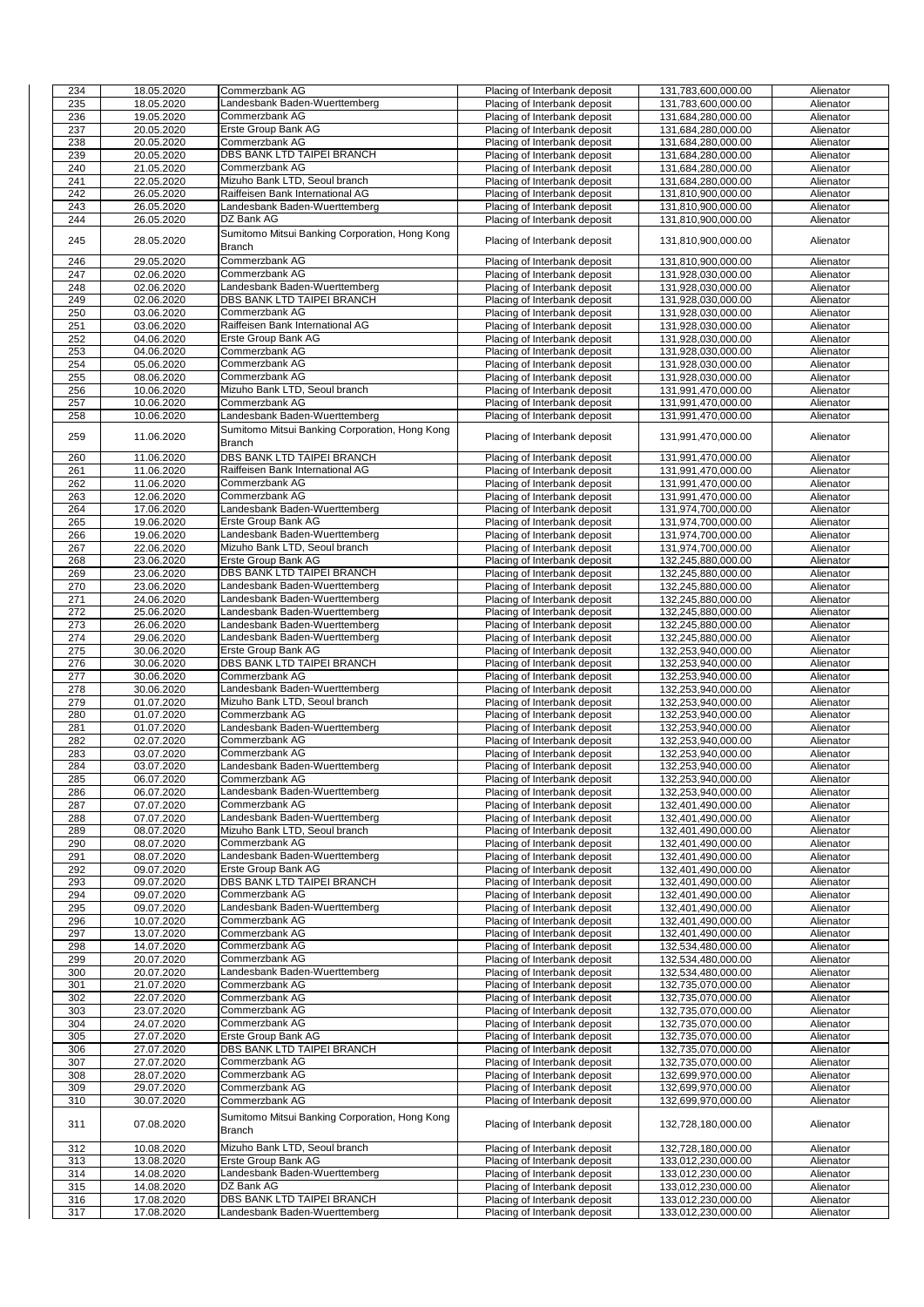| 318        | 18.08.2020               | Landesbank Baden-Wuerttemberg                                      | Placing of Interbank deposit                                 | 133,207,230,000.00                       | Alienator              |
|------------|--------------------------|--------------------------------------------------------------------|--------------------------------------------------------------|------------------------------------------|------------------------|
| 319        | 18.08.2020               | DZ Bank AG                                                         | Placing of Interbank deposit                                 | 133,207,230,000.00                       | Alienator              |
| 320        | 19.08.2020               | Landesbank Baden-Wuerttemberg                                      | Placing of Interbank deposit                                 | 133,207,230,000.00                       | Alienator              |
| 321        | 20.08.2020               | Landesbank Baden-Wuerttemberg                                      | Placing of Interbank deposit                                 | 133,207,230,000.00                       | Alienator              |
| 322        | 21.08.2020               | Landesbank Baden-Wuerttemberg                                      | Placing of Interbank deposit                                 | 133,207,230,000.00                       | Alienator              |
| 323        | 21.08.2020               | DZ Bank AG                                                         | Placing of Interbank deposit                                 | 133,207,230,000.00                       | Alienator              |
| 324        | 24.08.2020               | Landesbank Baden-Wuerttemberg                                      | Placing of Interbank deposit                                 | 133,207,230,000.00                       | Alienator              |
|            |                          |                                                                    |                                                              |                                          |                        |
| 325        | 24.08.2020               | MIZUHO BANK, LTD., SEOUL BRANCH                                    | Placing of Interbank deposit                                 | 133,207,230,000.00                       | Alienator              |
| 326        | 25.08.2020               | SMBC Hong Kong Branch                                              | Placing of Interbank deposit                                 | 133,417,310,000.00                       | Alienator              |
| 327        | 25.08.2020               | Landesbank Baden-Wuerttemberg                                      | Placing of Interbank deposit                                 | 133,417,310,000.00                       | Alienator              |
| 328        | 26.08.2020               | Landesbank Baden-Wuerttemberg                                      | Placing of Interbank deposit                                 | 133,417,310,000.00                       | Alienator              |
| 329        | 26.08.2020               | BANK OF TOKYO-MITSUBISHI UFJ, SINGAPORE                            | Placing of Interbank deposit                                 | 133,417,310,000.00                       | Alienator              |
| 330        | 27.08.2020               | Landesbank Baden-Wuerttemberg                                      | Placing of Interbank deposit                                 | 133,417,310,000.00                       | Alienator              |
| 331        | 27.08.2020               | DBS BANK LTD, TAIPEI BRANCH                                        | Placing of Interbank deposit                                 | 133,417,310,000.00                       | Alienator              |
| 332        | 28.08.2020               | COMMERZBANK AG, FRANKFURT GERMANY                                  | Placing of Interbank deposit                                 | 133,417,310,000.00                       | Alienator              |
|            |                          | ERSTE GROUP BANK AG, HONG KONG                                     |                                                              |                                          |                        |
| 333        | 28.08.2020               | <b>BRANCH HK</b>                                                   | Placing of Interbank deposit                                 | 133,417,310,000.00                       | Alienator              |
|            |                          |                                                                    |                                                              |                                          |                        |
| 334        | 28.08.2020               | LANDESBANK BADEN-WUERTTEMBERG                                      | Placing of Interbank deposit                                 | 133,417,310,000.00                       | Alienator              |
| 335        | 02.09.2020               | Landesbank Baden-Wuerttemberg                                      | Placing of Interbank deposit                                 | 133,417,310,000.00                       | Alienator              |
| 336        | 02.09.2020               | SMBC Hong Kong Branch                                              | Placing of Interbank deposit                                 | 133,417,310,000.00                       | Alienator              |
| 337        | 02.09.2020               | BANK OF TOKYO-MITSUBISHI UFJ, SINGAPORE                            | Placing of Interbank deposit                                 | 133,417,310,000.00                       | Alienator              |
| 338        | 03.09.2020               | Landesbank Baden-Wuerttemberg                                      | Placing of Interbank deposit                                 | 133,511,040,000.00                       | Alienator              |
| 339        | 04.09.2020               | COMMERZBANK AG, FRANKFURT GERMANY                                  | Placing of Interbank deposit                                 | 133,511,040,000.00                       | Alienator              |
| 340        | 04.09.2020               | LANDESBANK BADEN-WUERTTEMBERG                                      | Placing of Interbank deposit                                 | 133,511,040,000.00                       | Alienator              |
| 341        | 08.09.2020               | Landesbank Baden-Wuerttemberg                                      | Placing of Interbank deposit                                 | 133,564,210,000.00                       | Alienator              |
| 342        | 08.09.2020               | MIZUHO BANK, LTD., SEOUL BRANCH                                    | Placing of Interbank deposit                                 | 133,564,210,000.00                       | Alienator              |
| 343        | 09.09.2020               | Landesbank Baden-Wuerttemberg                                      | Placing of Interbank deposit                                 | 133,564,210,000.00                       | Alienator              |
| 344        | 09.09.2020               | SMBC Hong Kong Branch                                              | Placing of Interbank deposit                                 | 133,564,210,000.00                       | Alienator              |
| 345        | 09.09.2020               | BANK OF TOKYO-MITSUBISHI UFJ, SINGAPORE                            | Placing of Interbank deposit                                 | 133,564,210,000.00                       | Alienator              |
|            |                          | Landesbank Baden-Wuerttemberg                                      |                                                              |                                          | Alienator              |
| 346        | 10.09.2020               |                                                                    | Placing of Interbank deposit                                 | 133,564,210,000.00                       |                        |
| 347        | 11.09.2020               | Landesbank Baden-Wuerttemberg                                      | Placing of Interbank deposit                                 | 133,564,210,000.00                       | Alienator              |
| 348        | 11.09.2020               | COMMERZBANK AG, FRANKFURT GERMANY                                  | Placing of Interbank deposit                                 | 133,564,210,000.00                       | Alienator              |
| 349        | 14.09.2020               | Landesbank Baden-Wuerttemberg                                      | Placing of Interbank deposit                                 | 133,564,210,000.00                       | Alienator              |
| 350        | 14.09.2020               | ERSTE GROUP BANK AG                                                | Placing of Interbank deposit                                 | 133,564,210,000.00                       | Alienator              |
| 351        | 15.09.2020               | Landesbank Baden-Wuerttemberg                                      | Placing of Interbank deposit                                 | 133,839,290,000.00                       | Alienator              |
| 352        | 16.09.2020               | Landesbank Baden-Wuerttemberg                                      | Placing of Interbank deposit                                 | 133,839,290,000.00                       | Alienator              |
| 353        | 16.09.2020               | DZ BANK AG                                                         | Placing of Interbank deposit                                 | 133,839,290,000.00                       | Alienator              |
| 354        | 17.09.2020               | Landesbank Baden-Wuerttemberg                                      | Placing of Interbank deposit                                 | 133,839,290,000.00                       | Alienator              |
| 355        | 18.09.2020               | Landesbank Baden-Wuerttemberg                                      | Placing of Interbank deposit                                 | 133,839,290,000.00                       | Alienator              |
| 356        | 18.09.2020               | COMMERZBANK AG, FRANKFURT GERMANY                                  | Placing of Interbank deposit                                 | 133,839,290,000.00                       | Alienator              |
|            |                          |                                                                    |                                                              |                                          |                        |
| 357        | 18.09.2020               | ERSTE GROUP BANK AG, HONG KONG                                     | Placing of Interbank deposit                                 | 133,839,290,000.00                       | Alienator              |
|            |                          | <b>BRANCH HK</b>                                                   |                                                              |                                          |                        |
| 358        | 18.09.2020               | MIZUHO BANK, LTD., SEOUL BRANCH                                    | Placing of Interbank deposit                                 | 133,839,290,000.00                       | Alienator              |
| 359        | 21.09.2020               | Landesbank Baden-Wuerttemberg                                      | Placing of Interbank deposit                                 | 133,839,290,000.00                       | Alienator              |
| 360        | 22.09.2020               | Landesbank Baden-Wuerttemberg                                      | Placing of Interbank deposit                                 | 134,103,060,000.00                       | Alienator              |
| 361        | 23.09.2020               | Landesbank Baden-Wuerttemberg                                      | Placing of Interbank deposit                                 | 134,103,060,000.00                       | Alienator              |
| 362        | 23.09.2020               | BANK OF TOKYO-MITSUBISHI UFJ, SINGAPORE                            | Placing of Interbank deposit                                 | 134,103,060,000.00                       | Alienator              |
| 363        | 24.09.2020               | Landesbank Baden-Wuerttemberg                                      | Placing of Interbank deposit                                 | 134,103,060,000.00                       | Alienator              |
| 364        | 25.09.2020               | Landesbank Baden-Wuerttemberg                                      | Placing of Interbank deposit                                 | 134,103,060,000.00                       | Alienator              |
|            |                          |                                                                    |                                                              |                                          |                        |
| 365        |                          |                                                                    |                                                              |                                          |                        |
| 366        | 25.09.2020               | MIZUHO BANK, LTD., SEOUL BRANCH                                    | Placing of Interbank deposit                                 | 134,103,060,000.00                       | Alienator              |
|            | 28.09.2020               | Landesbank Baden-Wuerttemberg                                      | Placing of Interbank deposit                                 | 134,103,060,000.00                       | Alienator              |
| 367        | 28.09.2020               | Commerzbank AG, Frankfurt Germany                                  | Placing of Interbank deposit                                 | 134,103,060,000.00                       | Alienator              |
| 368        | 29.09.2020               | Landesbank Baden-Wuerttemberg                                      | Placing of Interbank deposit                                 | 134,175,730,000.00                       | Alienator              |
| 369        | 29.09.2020               | Commerzbank AG, Frankfurt Germany                                  | Placing of Interbank deposit                                 | 134,175,730,000.00                       | Alienator              |
| 370        | 30.09.2020               | BANK OF TOKYO-MITSUBISHI UFJ, SINGAPORE                            | Placing of Interbank deposit                                 | 134,175,730,000.00                       | Alienator              |
| 371        | 30.09.2020               | DBS BANK LTD, TAIPEI BRANCH                                        | Placing of Interbank deposit                                 | 134,175,730,000.00                       | Alienator              |
| 372        | 30.09.2020               | LANDESBANK BADEN                                                   | Placing of Interbank deposit                                 | 134, 175, 730, 000. 00                   | Alienator              |
|            | 30.09.2020               | COMMERZBANK AG, FRANKFURT GERMANY                                  | Placing of Interbank deposit                                 | 134,175,730,000.00                       | Alienator              |
| 373        |                          | MIZUHO BANK, LTD., SEOUL BRANCH                                    |                                                              |                                          |                        |
| 374        | 05.10.2020               | Landesbank Baden-Wuerttemberg                                      | Placing of Interbank deposit                                 | 134,175,730,000.00                       | Alienator              |
| 375        | 07.10.2020               |                                                                    | Placing of Interbank deposit                                 | 134,415,840,000.00                       | Alienator              |
| 376        | 07.10.2020               | Commerzbank AG, Frankfurt Germany                                  | Placing of Interbank deposit                                 | 134,415,840,000.00                       | Alienator              |
|            |                          | ERSTE GROUP BANK AG, HONG KONG                                     |                                                              |                                          |                        |
| 377        | 07.10.2020               | <b>BRANCH HK</b>                                                   | Placing of Interbank deposit                                 | 134,415,840,000.00                       | Alienator              |
|            |                          | Commerzbank AG, Frankfurt Germany                                  |                                                              | 134,415,840,000.00                       |                        |
| 378        | 08.10.2020               |                                                                    | Placing of Interbank deposit                                 |                                          | Alienator              |
| 379        | 09.10.2020               | COMMERZBANK AG, FRANKFURT GERMANY                                  | Placing of Interbank deposit                                 | 134,415,840,000.00                       | Alienator              |
| 380        | 09.10.2020               | LANDESBANK BADEN-WUERTTEMBERG                                      | Placing of Interbank deposit                                 | 134,415,840,000.00                       | Alienator              |
| 381        | 12.10.2020               | SMBC Hong Kong Branch                                              | Placing of Interbank deposit                                 | 134,415,840,000.00                       | Alienator              |
| 382        | 12.10.2020               | BANK OF TOKYO-MITSUBISHI UFJ, SINGAPORE                            | Placing of Interbank deposit                                 | 134,415,840,000.00                       | Alienator              |
| 383        | 13.10.2020               | Landesbank Baden-Wuerttemberg                                      | Placing of Interbank deposit                                 | 134,738,240,000.00                       | Alienator              |
| 384        | 13.10.2020               | Commerzbank AG, Frankfurt Germany                                  | Placing of Interbank deposit                                 | 134,738,240,000.00                       | Alienator              |
| 385        | 14.10.2020               | Landesbank Baden-Wuerttemberg                                      | Placing of Interbank deposit                                 | 134,738,240,000.00                       | Alienator              |
| 386        | 14.10.2020               | Commerzbank AG, Frankfurt Germany                                  | Placing of Interbank deposit                                 | 134,738,240,000.00                       | Alienator              |
| 387        | 15.10.2020               | Landesbank Baden-Wuerttemberg                                      | Placing of Interbank deposit                                 | 134,738,240,000.00                       | Alienator              |
| 388        | 15.10.2020               | Commerzbank AG, Frankfurt Germany                                  | Placing of Interbank deposit                                 | 134,738,240,000.00                       | Alienator              |
| 389        | 16.10.2020               | Commerzbank AG, Frankfurt Germany                                  | Placing of Interbank deposit                                 | 134,738,240,000.00                       | Alienator              |
| 390        | 19.10.2020               | Landesbank Baden-Wuerttemberg                                      | Placing of Interbank deposit                                 | 134,738,240,000.00                       | Alienator              |
| 391        | 19.10.2020               | Commerzbank AG, Frankfurt Germany                                  | Placing of Interbank deposit                                 | 134,738,240,000.00                       | Alienator              |
|            |                          |                                                                    |                                                              |                                          |                        |
| 392        | 19.10.2020               | MIZUHO BANK, LTD., SEOUL BRANCH                                    | Placing of Interbank deposit                                 | 134,738,240,000.00                       | Alienator              |
| 393        | 20.10.2020               | Landesbank Baden-Wuerttemberg                                      | Placing of Interbank deposit                                 | 134,832,880,000.00                       | Alienator              |
| 394        | 20.10.2020               | Commerzbank AG, Frankfurt Germany                                  | Placing of Interbank deposit                                 | 134,832,880,000.00                       | Alienator              |
| 395        | 20.10.2020               | DBS BANK LTD, TAIPEI BRANCH                                        | Placing of Interbank deposit                                 | 134,832,880,000.00                       | Alienator              |
| 396        | 21.10.2020               | Landesbank Baden-Wuerttemberg                                      | Placing of Interbank deposit                                 | 134,832,880,000.00                       | Alienator              |
| 397        | 21.10.2020               | Commerzbank AG, Frankfurt Germany                                  | Placing of Interbank deposit                                 | 134,832,880,000.00                       | Alienator              |
| 398<br>399 | 22.10.2020<br>22.10.2020 | Landesbank Baden-Wuerttemberg<br>Commerzbank AG, Frankfurt Germany | Placing of Interbank deposit<br>Placing of Interbank deposit | 134,832,880,000.00<br>134,832,880,000.00 | Alienator<br>Alienator |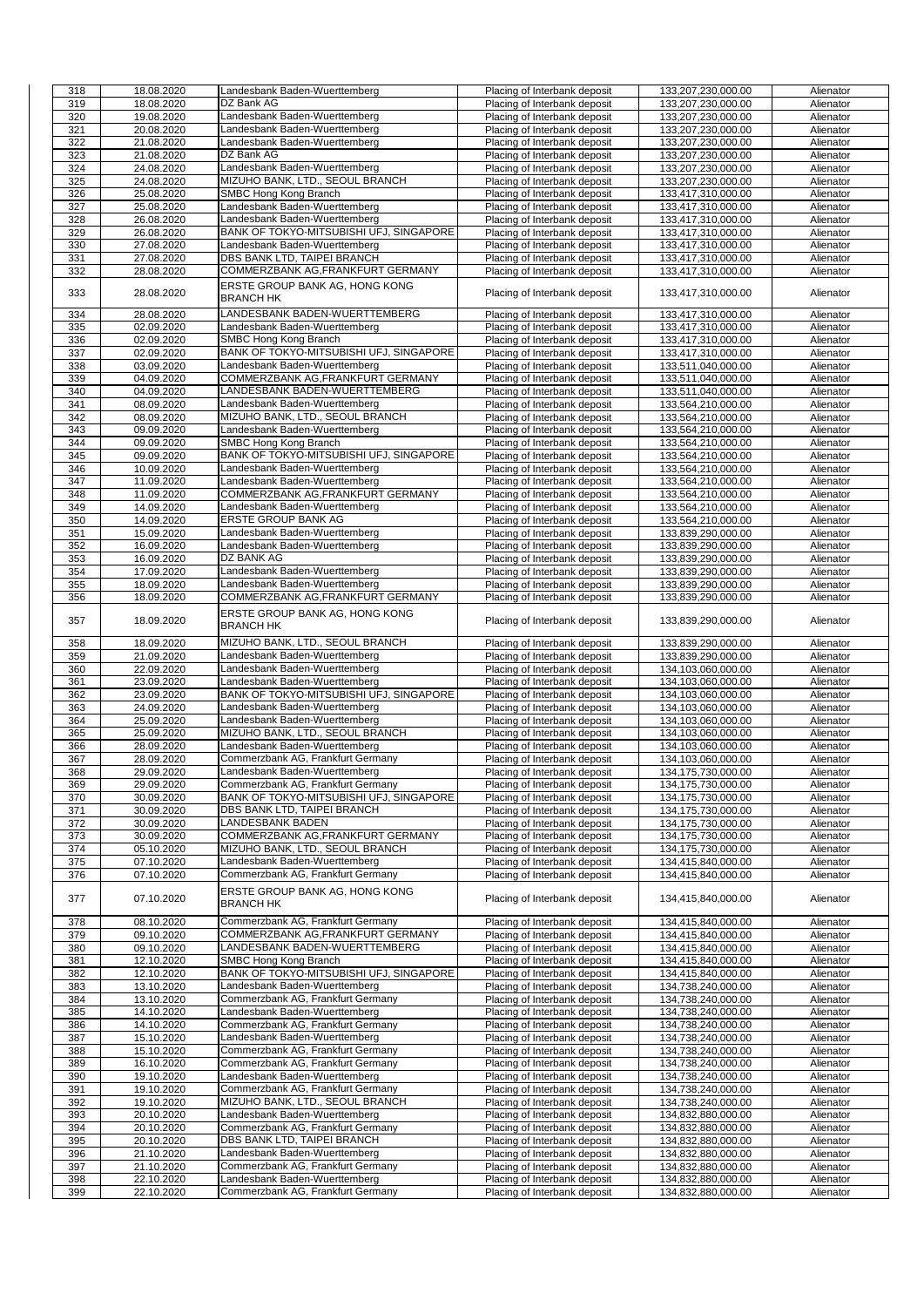| 400        | 22.10.2020               | ERSTE GROUP BANK AG, HONG KONG<br><b>BRANCH HK</b>                           | Placing of Interbank deposit                                 | 134,832,880,000.00                       | Alienator              |
|------------|--------------------------|------------------------------------------------------------------------------|--------------------------------------------------------------|------------------------------------------|------------------------|
| 401        | 23.10.2020               | Landesbank Baden-Wuerttemberg                                                | Placing of Interbank deposit                                 | 134,832,880,000.00                       | Alienator              |
| 402        | 23.10.2020               | Commerzbank AG, Frankfurt Germany                                            | Placing of Interbank deposit                                 | 134,832,880,000.00                       | Alienator              |
| 403<br>404 | 26.10.2020<br>26.10.2020 | Landesbank Baden-Wuerttemberg<br>Commerzbank AG, Frankfurt Germany           | Placing of Interbank deposit<br>Placing of Interbank deposit | 134,832,880,000.00<br>134,832,880,000.00 | Alienator<br>Alienator |
| 405        | 27.10.2020               | Landesbank Baden                                                             | Placing of Interbank deposit                                 | 134,678,440,000.00                       | Alienator              |
| 406        | 27.10.2020               | Commerzbank AG, Frankfurt Germany                                            | Placing of Interbank deposit                                 | 134,678,440,000.00                       | Alienator              |
| 407        | 27.10.2020               | DBS BANK LTD, TAIPEI BRANCH                                                  | Placing of Interbank deposit                                 | 134,678,440,000.00                       | Alienator              |
| 408<br>409 | 28.10.2020<br>29.10.2020 | Commerzbank AG, Frankfurt Germany<br>Commerzbank AG, Frankfurt Germany       | Placing of Interbank deposit<br>Placing of Interbank deposit | 134,678,440,000.00<br>134,678,440,000.00 | Alienator<br>Alienator |
| 410        | 29.10.2020               | DZ BANK AG                                                                   | Placing of Interbank deposit                                 | 134,678,440,000.00                       | Alienator              |
| 411        | 29.10.2020               | LANDESBANK BADEN-WUERTTEMBERG                                                | Placing of Interbank deposit                                 | 134,678,440,000.00                       | Alienator              |
| 412        | 30.10.2020               | Commerzbank AG, Frankfurt Germany                                            | Placing of Interbank deposit                                 | 134,678,440,000.00                       | Alienator              |
| 413<br>414 | 30.10.2020<br>02.11.2020 | BANK OF TOKYO-MITSUBISHI UFJ, SINGAPORE<br>Commerzbank AG, Frankfurt Germany | Placing of Interbank deposit<br>Placing of Interbank deposit | 134,678,440,000.00<br>134,678,440,000.00 | Alienator<br>Alienator |
| 415        | 02.11.2020               | MIZUHO BANK, LTD., SEOUL BRANCH                                              | Placing of Interbank deposit                                 | 134,678,440,000.00                       | Alienator              |
| 416        | 03.11.2020               | Commerzbank AG, Frankfurt Germany                                            | Placing of Interbank deposit                                 | 134,769,180,000.00                       | Alienator              |
| 417        | 04.11.2020               | Commerzbank AG, Frankfurt Germany                                            | Placing of Interbank deposit                                 | 134,769,180,000.00                       | Alienator              |
| 418<br>419 | 04.11.2020<br>04.11.2020 | SMBC Hong Kong Branch<br>DBS BANK LTD, TAIPEI BRANCH                         | Placing of Interbank deposit<br>Placing of Interbank deposit | 134,769,180,000.00<br>134,769,180,000.00 | Alienator<br>Alienator |
| 420        | 05.11.2020               | Commerzbank AG, Frankfurt Germany                                            | Placing of Interbank deposit                                 | 134,769,180,000.00                       | Alienator              |
| 421        | 05.11.2020               | LANDESBANK BADEN-WUERTTEMBERG                                                | Placing of Interbank deposit                                 | 134,769,180,000.00                       | Alienator              |
| 422        | 06.11.2020               | Commerzbank AG, Frankfurt Germany                                            | Placing of Interbank deposit                                 | 134,769,180,000.00                       | Alienator              |
| 423        | 06.11.2020               | ERSTE GROUP BANK AG. HONG KONG<br><b>BRANCH HK</b>                           | Placing of Interbank deposit                                 | 134,769,180,000.00                       | Alienator              |
| 424        | 09.11.2020               | Commerzbank AG, Frankfurt Germany                                            | Placing of Interbank deposit                                 | 134,769,180,000.00                       | Alienator              |
| 425<br>426 | 12.11.2020<br>12.11.2020 | Commerzbank AG, Frankfurt Germany<br>Landesbank Baden-Wuerttemberg           | Placing of Interbank deposit<br>Placing of Interbank deposit | 134,925,440,000.00<br>134,925,440,000.00 | Alienator<br>Alienator |
| 427        | 13.11.2020               | Commerzbank AG, Frankfurt Germany                                            | Placing of Interbank deposit                                 | 134,925,440,000.00                       | Alienator              |
| 428        | 16.11.2020               | MIZUHO BANK, LTD., SEOUL BRANCH                                              | Placing of Interbank deposit                                 | 134,925,440,000.00                       | Alienator              |
| 429        | 16.11.2020               | Landesbank Baden-Wuerttemberg                                                | Placing of Interbank deposit                                 | 134,925,440,000.00                       | Alienator              |
| 430<br>431 | 16.11.2020<br>17.11.2020 | Commerzbank AG, Frankfurt Germany<br>MIZUHO BANK, LTD., SEOUL BRANCH         | Placing of Interbank deposit<br>Placing of Interbank deposit | 134,925,440,000.00<br>135,082,090,000.00 | Alienator<br>Alienator |
| 432        | 17.11.2020               | Landesbank Baden-Wuerttemberg                                                | Placing of Interbank deposit                                 | 135,082,090,000.00                       | Alienator              |
| 433        | 17.11.2020               | BANK OF TOKYO-MITSUBISHI UFJ, SINGAPORE                                      | Placing of Interbank deposit                                 | 135,082,090,000.00                       | Alienator              |
| 434        | 17.11.2020               | Commerzbank AG, Frankfurt Germany                                            | Placing of Interbank deposit                                 | 135,082,090,000.00                       | Alienator              |
| 435        | 18.11.2020               | MIZUHO BANK, LTD., SEOUL BRANCH<br>Commerzbank AG, Frankfurt Germany         | Placing of Interbank deposit                                 | 135,082,090,000.00                       | Alienator              |
| 436<br>437 | 18.11.2020<br>19.11.2020 | MIZUHO BANK, LTD., SEOUL BRANCH                                              | Placing of Interbank deposit<br>Placing of Interbank deposit | 135,082,090,000.00<br>135,082,090,000.00 | Alienator<br>Alienator |
| 438        | 19.11.2020               | Landesbank Baden-Wuerttemberg                                                | Placing of Interbank deposit                                 | 135,082,090,000.00                       | Alienator              |
| 439        | 19.11.2020               | Commerzbank AG, Frankfurt Germany                                            | Placing of Interbank deposit                                 | 135,082,090,000.00                       | Alienator              |
| 440<br>441 | 19.11.2020               | DZ BANK AG<br>SMBC Hong Kong Branch                                          | Placing of Interbank deposit                                 | 135,082,090,000.00                       | Alienator              |
| 442        | 19.11.2020<br>20.11.2020 | MIZUHO BANK, LTD., SEOUL BRANCH                                              | Placing of Interbank deposit<br>Placing of Interbank deposit | 135,082,090,000.00<br>135,082,090,000.00 | Alienator<br>Alienator |
| 443        | 20.11.2020               | Landesbank Baden-Wuerttemberg                                                | Placing of Interbank deposit                                 | 135,082,090,000.00                       | Alienator              |
| 444        | 20.11.2020               | Commerzbank AG, Frankfurt Germany                                            | Placing of Interbank deposit                                 | 135,082,090,000.00                       | Alienator              |
| 445        | 20.11.2020               | BANK OF TOKYO-MITSUBISHI UFJ, SINGAPORE                                      | Placing of Interbank deposit                                 | 135,082,090,000.00                       | Alienator              |
| 446<br>447 | 23.11.2020<br>23.11.2020 | MIZUHO BANK, LTD., SEOUL BRANCH<br>Landesbank Baden-Wuerttemberg             | Placing of Interbank deposit<br>Placing of Interbank deposit | 135,082,090,000.00<br>135,082,090,000.00 | Alienator<br>Alienator |
| 448        | 23.11.2020               | Commerzbank AG, Frankfurt Germany                                            | Placing of Interbank deposit                                 | 135,082,090,000.00                       | Alienator              |
| 449        | 23.11.2020               | ERSTE GROUP BANK AG, HONG KONG<br><b>BRANCH HK</b>                           | Placing of Interbank deposit                                 | 135,082,090,000.00                       | Alienator              |
| 450        | 24.11.2020               | MIZUHO BANK, LTD., SEOUL BRANCH                                              | Placing of Interbank deposit                                 | 135,393,180,000.00                       | Alienator              |
| 451        | 24.11.2020               | Landesbank Baden-Wuerttemberg                                                | Placing of Interbank deposit                                 | 135,393,180,000.00                       | Alienator              |
| 452<br>453 | 24.11.2020<br>24.11.2020 | Commerzbank AG, Frankfurt Germany<br>DZ BANK AG                              | Placing of Interbank deposit<br>Placing of Interbank deposit | 135,393,180,000.00<br>135,393,180,000.00 | Alienator<br>Alienator |
| 454        | 24.11.2020               | DBS BANK LTD, TAIPEI BRANCH                                                  | Placing of Interbank deposit                                 | 135,393,180,000.00                       | Alienator              |
| 455        | 25.11.2020               | COMMERZBANK AG, FRANKFURT GERMANY                                            | Placing of Interbank deposit                                 | 135,393,180,000.00                       | Alienator              |
| 456        | 25.11.2020               | LANDESBANK BADEN-WUERTTEMBERG                                                | Placing of Interbank deposit                                 | 135,393,180,000.00                       | Alienator              |
| 457<br>458 | 25.11.2020<br>27.11.2020 | MIZUHO BANK, LTD., SEOUL BRANCH<br>Landesbank Baden-Wuerttemberg             | Placing of Interbank deposit<br>Placing of Interbank deposit | 135,393,180,000.00<br>135,393,180,000.00 | Alienator<br>Alienator |
| 459        | 27.11.2020               | Commerzbank AG, Frankfurt Germany                                            | Placing of Interbank deposit                                 | 135,393,180,000.00                       | Alienator              |
| 460        | 30.11.2020               | KBC N.V. Brussels                                                            | Placing of Interbank deposit                                 | 104,148,600,000.00                       | Alienator              |
| 461        | 30.11.2020               | Landesbank Baden-Wuerttemberg                                                | Placing of Interbank deposit                                 | 135,393,180,000.00                       | Alienator              |
| 462<br>463 | 30.11.2020<br>30.11.2020 | Commerzbank AG, Frankfurt Germany<br>BANK OF TOKYO-MITSUBISHI UFJ, SINGAPORE | Placing of Interbank deposit<br>Placing of Interbank deposit | 135,393,180,000.00<br>135,393,180,000.00 | Alienator<br>Alienator |
| 464        | 01.12.2020               | KBC N.V. Brussels                                                            | Placing of Interbank deposit                                 | 104,273,800,000.00                       | Alienator              |
| 465        | 01.12.2020               | MIZUHO BANK, LTD., SEOUL BRANCH                                              | Placing of Interbank deposit                                 | 135,555,940,000.00                       | Alienator              |
| 466        | 01.12.2020               | Landesbank Baden-Wuerttemberg                                                | Placing of Interbank deposit                                 | 135,555,940,000.00                       | Alienator              |
| 467<br>468 | 01.12.2020<br>01.12.2020 | Commerzbank AG, Frankfurt Germany<br>RAIFFEISEN BANK INTERNATIONAL           | Placing of Interbank deposit<br>Placing of Interbank deposit | 135,555,940,000.00<br>135,555,940,000.00 | Alienator<br>Alienator |
| 469        | 02.12.2020               | Landesbank Baden-Wuerttemberg                                                | Placing of Interbank deposit                                 | 135,555,940,000.00                       | Alienator              |
| 470        | 02.12.2020               | Commerzbank AG, Frankfurt Germany                                            | Placing of Interbank deposit                                 | 135,555,940,000.00                       | Alienator              |
| 471<br>472 | 02.12.2020<br>02.12.2020 | DZ BANK AG<br><b>KBC N.V. Brussels</b>                                       | Placing of Interbank deposit                                 | 135,555,940,000.00<br>104,273,800,000.00 | Alienator<br>Alienator |
| 473        | 02.12.2020               | MIZUHO BANK, LTD., SEOUL BRANCH                                              | Placing of Interbank deposit<br>Placing of Interbank deposit | 135,555,940,000.00                       | Alienator              |
| 474        | 03.12.2020               | Landesbank Baden-Wuerttemberg                                                | Placing of Interbank deposit                                 | 135,555,940,000.00                       | Alienator              |
| 475        | 03.12.2020               | Commerzbank AG, Frankfurt Germany                                            | Placing of Interbank deposit                                 | 135,555,940,000.00                       | Alienator              |
| 476<br>477 | 04.12.2020               | Commerzbank AG, Frankfurt Germany                                            | Placing of Interbank deposit                                 | 135,555,940,000.00                       | Alienator              |
| 478        | 04.12.2020<br>04.12.2020 | SMBC Hong Kong Branch<br>LANDESBANK BADEN-WUERTTEMBERG                       | Placing of Interbank deposit<br>Placing of Interbank deposit | 135,555,940,000.00<br>135,555,940,000.00 | Alienator<br>Alienator |
| 479        | 07.12.2020               | COMMERZBANK AG, FRANKFURT GERMANY                                            | Placing of Interbank deposit                                 | 135,555,940,000.00                       | Alienator              |
| 480        | 09.12.2020               | Landesbank Baden-Wuerttemberg                                                | Placing of Interbank deposit                                 | 135,759,910,000.00                       | Alienator              |
| 481        | 09.12.2020               | Commerzbank AG, Frankfurt Germany<br>BANK OF TOKYO-MITSUBISHI UFJ, SINGAPORE | Placing of Interbank deposit                                 | 135,759,910,000.00                       | Alienator              |
| 482<br>483 | 09.12.2020<br>09.12.2020 | DBS BANK LTD, TAIPEI BRANCH                                                  | Placing of Interbank deposit<br>Placing of Interbank deposit | 135,759,910,000.00<br>135,759,910,000.00 | Alienator<br>Alienator |
|            |                          |                                                                              |                                                              |                                          |                        |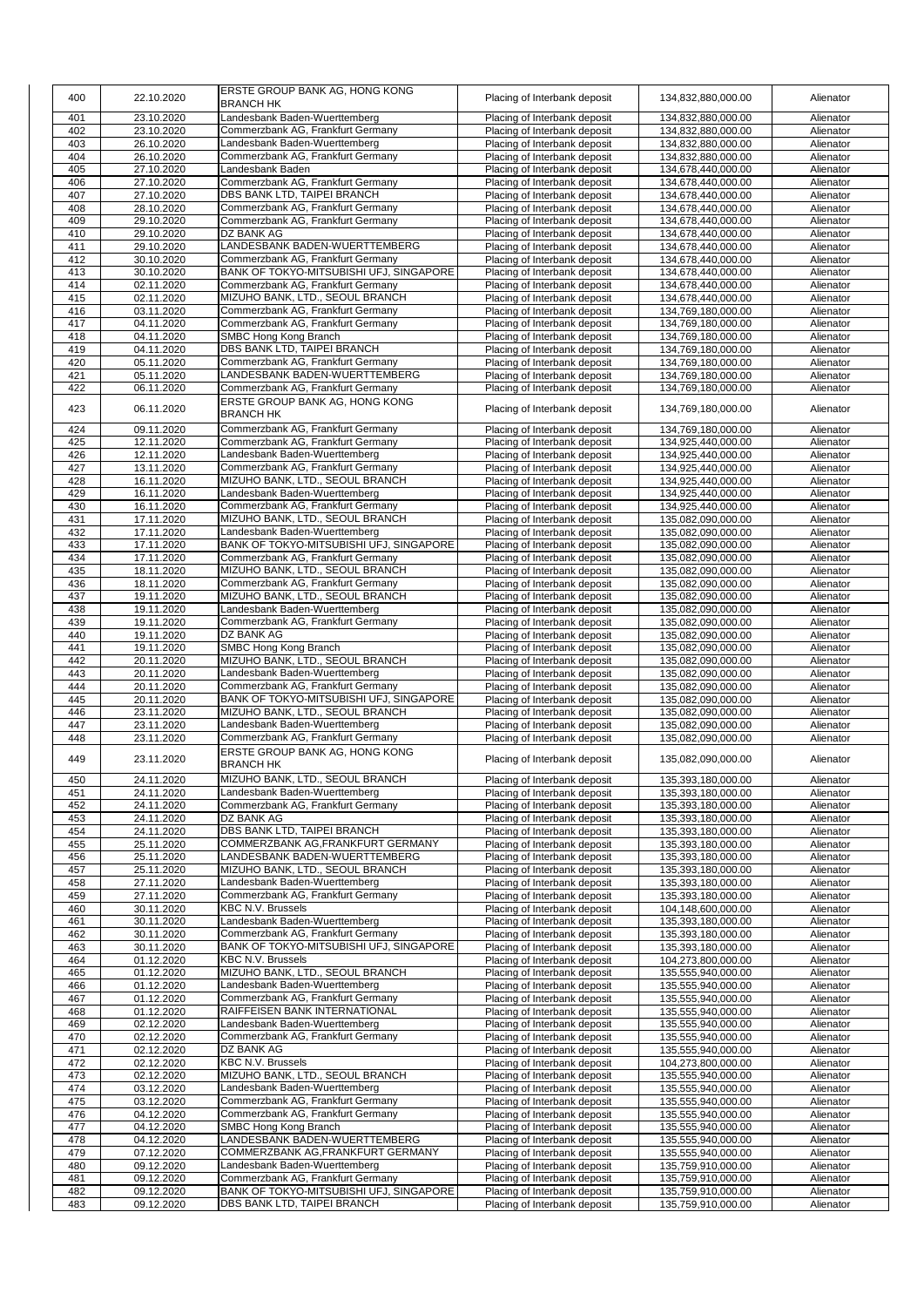|    | 484            | 10.12.2020               | Commerzbank AG, Frankfurt Germany                 |                                       | Placing of Interbank deposit                                 | 135,759,910,000.00                                                                                                                                      | Alienator                                                                                                                                 |
|----|----------------|--------------------------|---------------------------------------------------|---------------------------------------|--------------------------------------------------------------|---------------------------------------------------------------------------------------------------------------------------------------------------------|-------------------------------------------------------------------------------------------------------------------------------------------|
|    | 485            | 10.12.2020               | Credit Agricole CIB Seoul Branch                  |                                       | Placing of Interbank deposit                                 | 135,759,910,000.00                                                                                                                                      | Alienator                                                                                                                                 |
|    |                |                          |                                                   |                                       |                                                              |                                                                                                                                                         |                                                                                                                                           |
|    | 486            | 11.12.2020               | Landesbank Baden-Wuerttemberg                     |                                       | Placing of Interbank deposit                                 | 135,759,910,000.00                                                                                                                                      | Alienator                                                                                                                                 |
|    | 487            | 11.12.2020               | Commerzbank AG, Frankfurt Germany                 |                                       | Placing of Interbank deposit                                 | 135,759,910,000.00                                                                                                                                      | Alienator                                                                                                                                 |
|    | 488            | 14.12.2020               | Commerzbank AG, Frankfurt Germany                 |                                       | Placing of Interbank deposit                                 | 135,759,910,000.00                                                                                                                                      | Alienator                                                                                                                                 |
|    | 489            | 15.12.2020               | Landesbank Baden-Wuerttemberg                     |                                       | Placing of Interbank deposit                                 | 136,020,560,000.00                                                                                                                                      | Alienator                                                                                                                                 |
|    |                |                          |                                                   |                                       |                                                              |                                                                                                                                                         |                                                                                                                                           |
|    | 490<br>491     | 15.12.2020<br>15.12.2020 | Commerzbank AG, Frankfurt Germany                 | ERSTE GROUP BANK AG, HONG KONG        | Placing of Interbank deposit<br>Placing of Interbank deposit | 136,020,560,000.00<br>136,020,560,000.00                                                                                                                | Alienator<br>Alienator                                                                                                                    |
|    | 492            | 16.12.2020               | <b>BRANCH HK</b><br>Landesbank Baden-Wuerttemberg |                                       | Placing of Interbank deposit                                 | 136,020,560,000.00                                                                                                                                      | Alienator                                                                                                                                 |
|    | 493            | 16.12.2020               | Commerzbank AG, Frankfurt Germany                 |                                       | Placing of Interbank deposit                                 | 136,020,560,000.00                                                                                                                                      | Alienator                                                                                                                                 |
|    | 494            | 17.12.2020               | DBS BANK LTD, TAIPEI BRANCH                       |                                       | Placing of Interbank deposit                                 | 136,020,560,000.00                                                                                                                                      |                                                                                                                                           |
|    |                |                          |                                                   |                                       |                                                              |                                                                                                                                                         | Alienator                                                                                                                                 |
|    | 495            | 17.12.2020               | <b>KBC N.V. Brussels</b>                          |                                       | Placing of Interbank deposit                                 | 104,631,200,000.00                                                                                                                                      | Alienator                                                                                                                                 |
|    | 496            | 17.12.2020               | MIZUHO BANK, LTD., SEOUL BRANCH                   |                                       | Placing of Interbank deposit                                 | 136,020,560,000.00                                                                                                                                      | Alienator                                                                                                                                 |
|    | 497            | 17.12.2020               | Landesbank Baden-Wuerttemberg                     |                                       | Placing of Interbank deposit                                 | 136,020,560,000.00                                                                                                                                      | Alienator                                                                                                                                 |
|    | 498            | 17.12.2020               | <b>SMBC Hong Kong Branch</b>                      |                                       | Placing of Interbank deposit                                 | 136,020,560,000.00                                                                                                                                      | Alienator                                                                                                                                 |
|    | 499            | 17.12.2020               | Commerzbank AG, Frankfurt Germany                 |                                       | Placing of Interbank deposit                                 | 136,020,560,000.00                                                                                                                                      | Alienator                                                                                                                                 |
|    | 500            | 18.12.2020               | KBC N.V. Brussels                                 |                                       | Placing of Interbank deposit                                 | 104,631,200,000.00                                                                                                                                      | Alienator                                                                                                                                 |
|    |                |                          | MIZUHO BANK, LTD., SEOUL BRANCH                   |                                       |                                                              |                                                                                                                                                         |                                                                                                                                           |
|    | 501            | 18.12.2020               |                                                   |                                       | Placing of Interbank deposit                                 | 136,020,560,000.00                                                                                                                                      | Alienator                                                                                                                                 |
|    | 502            | 18.12.2020               | Commerzbank AG, Frankfurt Germany                 |                                       | Placing of Interbank deposit                                 | 136,020,560,000.00                                                                                                                                      | Alienator                                                                                                                                 |
|    | 503            | 18.12.2020               | Credit Agricole CIB Seoul Branch                  |                                       | Placing of Interbank deposit                                 | 136,020,560,000.00                                                                                                                                      | Alienator                                                                                                                                 |
|    | 504            | 21.12.2020               | <b>KBC N.V. Brussels</b>                          |                                       | Placing of Interbank deposit                                 | 104,631,200,000.00                                                                                                                                      | Alienator                                                                                                                                 |
|    | 505            | 21.12.2020               | MIZUHO BANK, LTD., SEOUL BRANCH                   |                                       | Placing of Interbank deposit                                 | 136,020,560,000.00                                                                                                                                      | Alienator                                                                                                                                 |
|    | 506            | 21.12.2020               | Landesbank Baden-Wuerttemberg                     |                                       | Placing of Interbank deposit                                 | 136,020,560,000.00                                                                                                                                      | Alienator                                                                                                                                 |
|    | 507            | 21.12.2020               | Commerzbank AG, Frankfurt Germany                 |                                       | Placing of Interbank deposit                                 | 136,020,560,000.00                                                                                                                                      |                                                                                                                                           |
|    |                |                          |                                                   |                                       |                                                              |                                                                                                                                                         | Alienator                                                                                                                                 |
|    | 508            | 22.12.2020               | MIZUHO BANK, LTD., SEOUL BRANCH                   |                                       | Placing of Interbank deposit                                 | 136,159,010,000.00                                                                                                                                      | Alienator                                                                                                                                 |
|    | 509            | 22.12.2020               | Commerzbank AG, Frankfurt Germany                 |                                       | Placing of Interbank deposit                                 | 136,159,010,000.00                                                                                                                                      | Alienator                                                                                                                                 |
|    | 510            | 23.12.2020               | <b>KBC N.V. Brussels</b>                          |                                       | Placing of Interbank deposit                                 | 104,737,700,000.00                                                                                                                                      | Alienator                                                                                                                                 |
|    | 511            | 23.12.2020               | MIZUHO BANK, LTD., SEOUL BRANCH                   |                                       | Placing of Interbank deposit                                 | 136,159,010,000.00                                                                                                                                      | Alienator                                                                                                                                 |
|    | 512            | 23.12.2020               | Landesbank Baden-Wuerttemberg                     |                                       | Placing of Interbank deposit                                 | 136,159,010,000.00                                                                                                                                      | Alienator                                                                                                                                 |
|    | 513            | 23.12.2020               | Commerzbank AG, Frankfurt Germany                 |                                       | Placing of Interbank deposit                                 | 136,159,010,000.00                                                                                                                                      | Alienator                                                                                                                                 |
|    |                |                          |                                                   |                                       |                                                              |                                                                                                                                                         |                                                                                                                                           |
|    | 514            | 24.12.2020               |                                                   | COMMERZBANK AG, FRANKFURT GERMANY     | Placing of Interbank deposit                                 | 136,159,010,000.00                                                                                                                                      | Alienator                                                                                                                                 |
|    | 515            | 24.12.2020               | MIZUHO BANK, LTD., SEOUL BRANCH                   |                                       | Placing of Interbank deposit                                 | 136,159,010,000.00                                                                                                                                      | Alienator                                                                                                                                 |
|    | 516            | 28.12.2020               | <b>KBC N.V. Brussels</b>                          |                                       | Placing of Interbank deposit                                 | 104,737,700,000.00                                                                                                                                      | Alienator                                                                                                                                 |
|    | 517            | 28.12.2020               | MIZUHO BANK, LTD., SEOUL BRANCH                   |                                       | Placing of Interbank deposit                                 | 136,159,010,000.00                                                                                                                                      | Alienator                                                                                                                                 |
|    | 518            | 28.12.2020               | Landesbank Baden-Wuerttemberg                     |                                       | Placing of Interbank deposit                                 | 136,159,010,000.00                                                                                                                                      | Alienator                                                                                                                                 |
|    | 519            | 29.12.2020               | <b>KBC N.V. Brussels</b>                          |                                       | Placing of Interbank deposit                                 | 104,769,200,000.00                                                                                                                                      | Alienator                                                                                                                                 |
|    | 520            | 29.12.2020               | MIZUHO BANK, LTD., SEOUL BRANCH                   |                                       | Placing of Interbank deposit                                 | 136,199,960,000.00                                                                                                                                      | Alienator                                                                                                                                 |
|    |                |                          |                                                   |                                       |                                                              |                                                                                                                                                         |                                                                                                                                           |
|    | 521            | 29.12.2020               | Landesbank Baden-Wuerttemberg                     |                                       | Placing of Interbank deposit                                 | 136,199,960,000.00                                                                                                                                      | Alienator                                                                                                                                 |
|    | 522            | 29.12.2020               | Commerzbank AG, Frankfurt Germany                 |                                       | Placing of Interbank deposit                                 | 136,199,960,000.00                                                                                                                                      | Alienator                                                                                                                                 |
|    | 523            | 29.12.2020               |                                                   | SUMITOMO MITSUI TRUST BANK, HONG KONG | Placing of Interbank deposit                                 | 104,769,200,000.00                                                                                                                                      | Alienator                                                                                                                                 |
|    |                |                          | HΚ                                                |                                       |                                                              |                                                                                                                                                         |                                                                                                                                           |
|    | 524            | 30.12.2020               | MIZUHO BANK, LTD., SEOUL BRANCH                   |                                       | Placing of Interbank deposit                                 | 136,199,960,000.00                                                                                                                                      | Alienator                                                                                                                                 |
|    | 525            |                          |                                                   |                                       |                                                              |                                                                                                                                                         |                                                                                                                                           |
|    |                |                          |                                                   |                                       |                                                              |                                                                                                                                                         |                                                                                                                                           |
|    |                | 30.12.2020               |                                                   | Commerzbank AG, Frankfurt Germany     | Placing of Interbank deposit                                 | 136,199,960,000.00                                                                                                                                      | Alienator                                                                                                                                 |
|    | 526            | 30.12.2020               | DBS BANK LTD, TAIPEI BRANCH                       |                                       | Placing of Interbank deposit                                 | 136,199,960,000.00                                                                                                                                      | Alienator                                                                                                                                 |
|    | 527            | 30.12.2020               |                                                   | LANDESBANK BADEN-WUERTTEMBERG         | Placing of Interbank deposit                                 | 136,199,960,000.00                                                                                                                                      | Alienator                                                                                                                                 |
|    | 528            | 31.12.2020               | MIZUHO BANK, LTD., SEOUL BRANCH                   |                                       | Placing of Interbank deposit                                 | 136.199.960.000.00                                                                                                                                      | Alienator                                                                                                                                 |
| 15 |                |                          |                                                   |                                       | LIST OF AGREEMENTS WITH AFFILIATES IN THE CURRENT YEAR       |                                                                                                                                                         |                                                                                                                                           |
|    | N <sub>2</sub> | Trade date               | Full name or the                                  |                                       | Amount                                                       |                                                                                                                                                         |                                                                                                                                           |
|    |                |                          | name of the                                       | The subject of the<br>transaction     |                                                              | <b>Issuer body taking the</b><br>decision on transactions                                                                                               | The full wording of the<br>resolutions adopted                                                                                            |
|    | $\mathbf{1}$   | 14.01.2020               | KDB Asia Ltd.                                     | Placing of Interbank deposit          | 41 780 900 000 soums<br>(equiv.to 5 000 000 US dollars)      | Signed by executive<br>director (on the basis of<br><b>Extraordinary General</b><br>Meeting of Shareholders<br>dated 28.06.2018, 9th<br>agendum)        | transactions with KDB<br>Asia Ltd.(Hong Kong)<br>and the branch KDB<br>London                                                             |
|    | $\overline{2}$ | 21.01.2020               | KDB Asia Ltd.                                     | Placing of Interbank deposit          | 41 890 900 000 soums<br>(equiv.to 5 000 000 US dollars)      | Signed by executive<br>director (on the basis of<br><b>Extraordinary General</b><br>Meeting of Shareholders<br>dated 28.06.2018, 9th<br>agendum)        | Approval of limits for the<br>transactions with KDB<br>Asia Ltd.(Hong Kong)<br>and the branch KDB<br>London                               |
|    | 3              | 16.03.2020               | KDB Asia Ltd.                                     | Placing of Interbank deposit          | 41 949 850 000 soums<br>(equiv.to 5 000 000 US dollars)      | Signed by executive<br>director (on the basis of<br><b>Extraordinary General</b><br>Meeting of Shareholders<br>dated 28.06.2018, 9th<br>agendum)        | Approval of limits for the<br>transactions with KDB<br>Asia Ltd.(Hong Kong)<br>and the branch KDB<br>London                               |
|    | 4              | 18.03.2020               | KDB Asia Ltd.                                     | Placing of Interbank deposit          | 41 949 850 000 soums<br>(equiv.to 5 000 000 US dollars)      | Signed by executive<br>director (on the basis of<br><b>Extraordinary General</b><br><b>Meeting of Shareholders</b><br>dated 28.06.2018, 9th<br>agendum) | Approval of limits for the<br>Approval of limits for the<br>transactions with KDB<br>Asia Ltd.(Hong Kong)<br>and the branch KDB<br>London |
|    | 5              | 17.04.2020               | KDB Asia Ltd.                                     | Placing of Interbank deposit          | 41 949 850 000 soums<br>(equiv.to 5 000 000 US dollars)      | Signed by executive<br>director (on the basis of<br><b>Extraordinary General</b><br><b>Meeting of Shareholders</b><br>dated 28.06.2018, 9th<br>agendum) | Approval of limits for the<br>transactions with KDB<br>Asia Ltd.(Hong Kong)<br>and the branch KDB<br>London                               |

director (on the basis of Extraordinary General Meeting of Shareholders dated 28.06.2018, 9th agendum)

Approval of limits for the transactions with KDB Asia Ltd.(Hong Kong) and the branch KDB London

6 21.04.2020 KDB Asia Ltd. Placing of Interbank deposit  $\begin{array}{|l} 42\,276\,850\,000\,\text{s}$  (equiv.to 5 000 S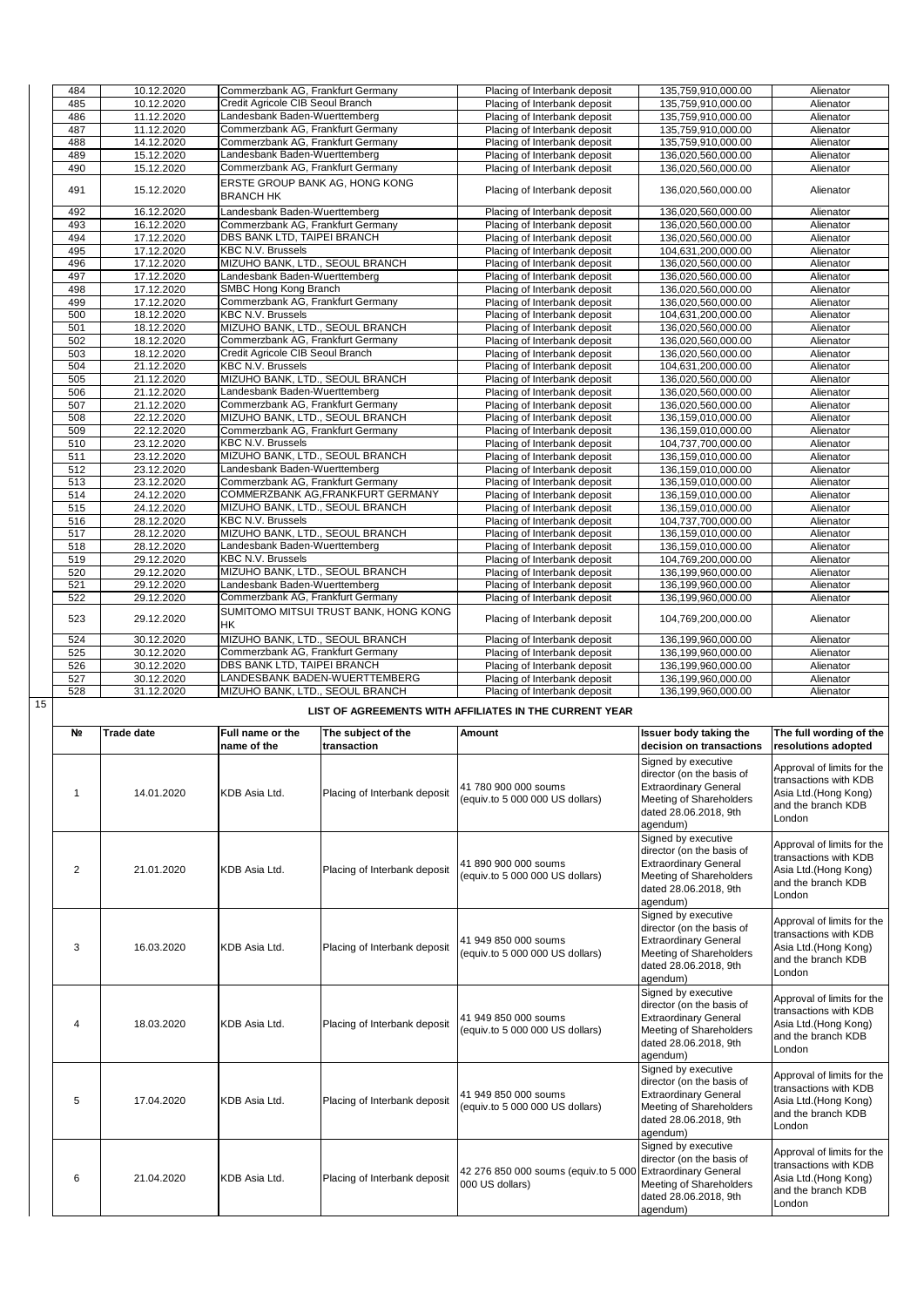|    | $\overline{7}$ | 18.05.2020                                   | KDB Asia Ltd. | Placing of Interbank deposit                                 | 42 276 850 000 soums<br>(equiv.to 5 000 000 US dollars)                                                        | Signed by executive<br>director (on the basis of<br><b>Extraordinary General</b><br>Meeting of Shareholders<br>dated 28.06.2018, 9th<br>agendum) | Approval of limits for the<br>transactions with KDB<br>Asia Ltd.(Hong Kong)<br>and the branch KDB<br>London  |
|----|----------------|----------------------------------------------|---------------|--------------------------------------------------------------|----------------------------------------------------------------------------------------------------------------|--------------------------------------------------------------------------------------------------------------------------------------------------|--------------------------------------------------------------------------------------------------------------|
|    | 8              | 18.06.2020                                   | KDB Asia Ltd. | Placing of Interbank deposit                                 | 42 206 800 000 soums<br>(equiv.to 5 000 000 US dollars)                                                        | Signed by executive<br>director (on the basis of<br><b>Extraordinary General</b><br>Meeting of Shareholders<br>dated 28.06.2018, 9th<br>agendum) | Approval of limits for the<br>transactions with KDB<br>Asia Ltd.(Hong Kong)<br>and the branch KDB<br>London  |
|    | 9              | 22.06.2020                                   | KDB Asia Ltd. | Placing of Interbank deposit                                 | 42 244 450 000 soums<br>(equiv.to 5 000 000 US dollars)                                                        | Signed by executive<br>director (on the basis of<br><b>Extraordinary General</b><br>Meeting of Shareholders<br>dated 28.06.2018, 9th<br>agendum) | Approval of limits for the<br>transactions with KDB<br>Asia Ltd.(Hong Kong)<br>and the branch KDB<br>London  |
|    | 10             | 21.07.2020                                   | KDB Asia Ltd. | Placing of Interbank deposit                                 | 42 429 550 000 soums<br>(equiv.to 5 000 000 US dollars)                                                        | Signed by executive<br>director (on the basis of<br>Annual General Meeting of<br>Shareholders dated<br>29.06.2020, 1st agendum)                  | Approval of limits for the<br>transactions with KDB<br>Asia Ltd.(Hong Kong)<br>and the branch KDB<br>London  |
|    | 11             | 22.07.2020                                   | KDB Asia Ltd. | Placing of Interbank deposit                                 | 42 678 700 000 soums<br>(equiv.to 5 000 000 US dollars)                                                        | Signed by executive<br>director (on the basis of<br>Annual General Meeting of<br>Shareholders dated<br>29.06.2020, 1st agendum)                  | Approval of limits for the<br>transactions with KDB<br>Asia Ltd.(Hong Kong)<br>and the branch KDB<br>London  |
|    | 12             | 20.08.2020                                   | KDB Asia Ltd. | Placing of Interbank deposit                                 | 42 678 700 000 soums<br>(equiv.to 5 000 000 US dollars)                                                        | Signed by executive<br>director (on the basis of<br>Annual General Meeting of<br>Shareholders dated<br>29.06.2020, 1st agendum)                  | Approval of limits for the<br>transactions with KDB<br>Asia Ltd.(Hong Kong)<br>and the branch KDB<br>London  |
|    | 13             | 21.08.2020                                   | KDB Asia Ltd. | Placing of Interbank deposit                                 | 43 122 550 000 soums<br>(equiv.to 5 000 000 US dollars)                                                        | Signed by executive<br>director (on the basis of<br>Annual General Meeting of<br>Shareholders dated<br>29.06.2020, 1st agendum)                  | Approval of limits for the<br>transactions with KDB<br>Asia Ltd.(Hong Kong)<br>and the branch KDB<br>London  |
|    | 14             | 21.09.2020                                   | KDB Asia Ltd. | Placing of Interbank deposit                                 | 43 122 550 000 soums<br>(equiv.to 5 000 000 US dollars)                                                        | Signed by executive<br>director (on the basis of<br>Annual General Meeting of<br>Shareholders dated<br>29.06.2020, 1st agendum)                  | Approval of limits for the<br>transactions with KDB<br>Asia Ltd.(Hong Kong)<br>and the branch KDB<br>London  |
|    | 15             | 22.09.2020                                   | KDB Asia Ltd. | Placing of Interbank deposit                                 | 81 549 000 000 soums (equiv.to 9 000<br>000 US dollars)                                                        | Signed by executive<br>director (on the basis of<br>Annual General Meeting of<br>Shareholders dated<br>29.06.2020, 1st agendum)                  | Approval of limits for the<br>transactions with KDB<br>Asia Ltd.(Hong Kong)<br>and the branch KDB<br>London  |
|    | 16             | 27.10.2020                                   | KDB Asia Ltd. | Placing of Interbank deposit                                 | 75 641 920 000 soums<br>(equiv.to 8 000 000 US dollars)                                                        | Signed by executive<br>director (on the basis of<br>Annual General Meeting of<br>Shareholders dated<br>29.06.2020, 1st agendum)                  | Approval of limits for the<br>transactions with KDB<br>Asia Ltd.(Hong Kong)<br>and the branch KDB<br>London  |
|    | 17             | 28.10.2020                                   | KDB Asia Ltd. | Placing of Interbank deposit                                 | 75 641 920 000 soums<br>(equiv.to 8 000 000 US dollars)                                                        | Signed by executive<br>director (on the basis of<br>Annual General Meeting of<br>Shareholders dated<br>29.06.2020, 1st agendum)                  | Approval of limits for the<br>transactions with KDB<br>Asia Ltd. (Hong Kong)<br>and the branch KDB<br>London |
|    | 18             | 15.12.2020                                   | KDB Asia Ltd. | Placing of Interbank deposit                                 | 75 641 920 000 soums<br>(equiv.to 8 000 000 US dollars)                                                        | Signed by executive<br>director (on the basis of<br>Annual General Meeting of<br>Shareholders dated<br>29.06.2020, 1st agendum)                  | Approval of limits for the<br>transactions with KDB<br>Asia Ltd.(Hong Kong)<br>and the branch KDB<br>London  |
|    |                |                                              |               |                                                              | <b>LIST OF AFFILIATES</b>                                                                                      |                                                                                                                                                  |                                                                                                              |
|    |                |                                              |               |                                                              | (As of the end of the year)                                                                                    |                                                                                                                                                  |                                                                                                              |
| 16 | N <sub>2</sub> | Full name or the name<br>of the counterparty |               |                                                              | Location (residence) (state, region, city, district) The foundation on which they are recognized as affiliates |                                                                                                                                                  | Date of the foundation                                                                                       |
|    | $\mathbf{1}$   | Korea Development<br>Bank (KDB)              |               | Republic of Korea, Seoul                                     | Legal entity owning 20% or more shares in the charter capital of<br><b>JSC</b>                                 |                                                                                                                                                  | 10.02.2006                                                                                                   |
|    | 2              | Yang Seung Weon                              |               | Republic of Korea, Seoul                                     | Member of Supervisory Board                                                                                    |                                                                                                                                                  | 25.02.2020                                                                                                   |
|    | 3              | Lee Byung Ho                                 |               | Republic of Korea, Seoul                                     | Member of Supervisory Board                                                                                    |                                                                                                                                                  | 25.02.2020                                                                                                   |
|    | 4              | Shim Sang Sun                                |               | Republic of Korea, Seoul                                     | Member of Supervisory Board                                                                                    |                                                                                                                                                  | 25.02.2020                                                                                                   |
|    | 5<br>6         | Kim Dong Kyun<br>Tulyaganov Kudratilla       |               | Republic of Korea, Seoul<br>Republic of Uzbekistan, Tashkent | Member of Supervisory Board<br>Member of Supervisory Board                                                     |                                                                                                                                                  | 13.10.2020<br>29.06.2020                                                                                     |
|    |                |                                              |               |                                                              | A person executing the powers of the Chairman of the Management                                                |                                                                                                                                                  |                                                                                                              |
|    | $\overline{7}$ | Jong Seon Kim                                |               | Republic of Uzbekistan, Tashkent                             | Board                                                                                                          |                                                                                                                                                  | 25.02.2019                                                                                                   |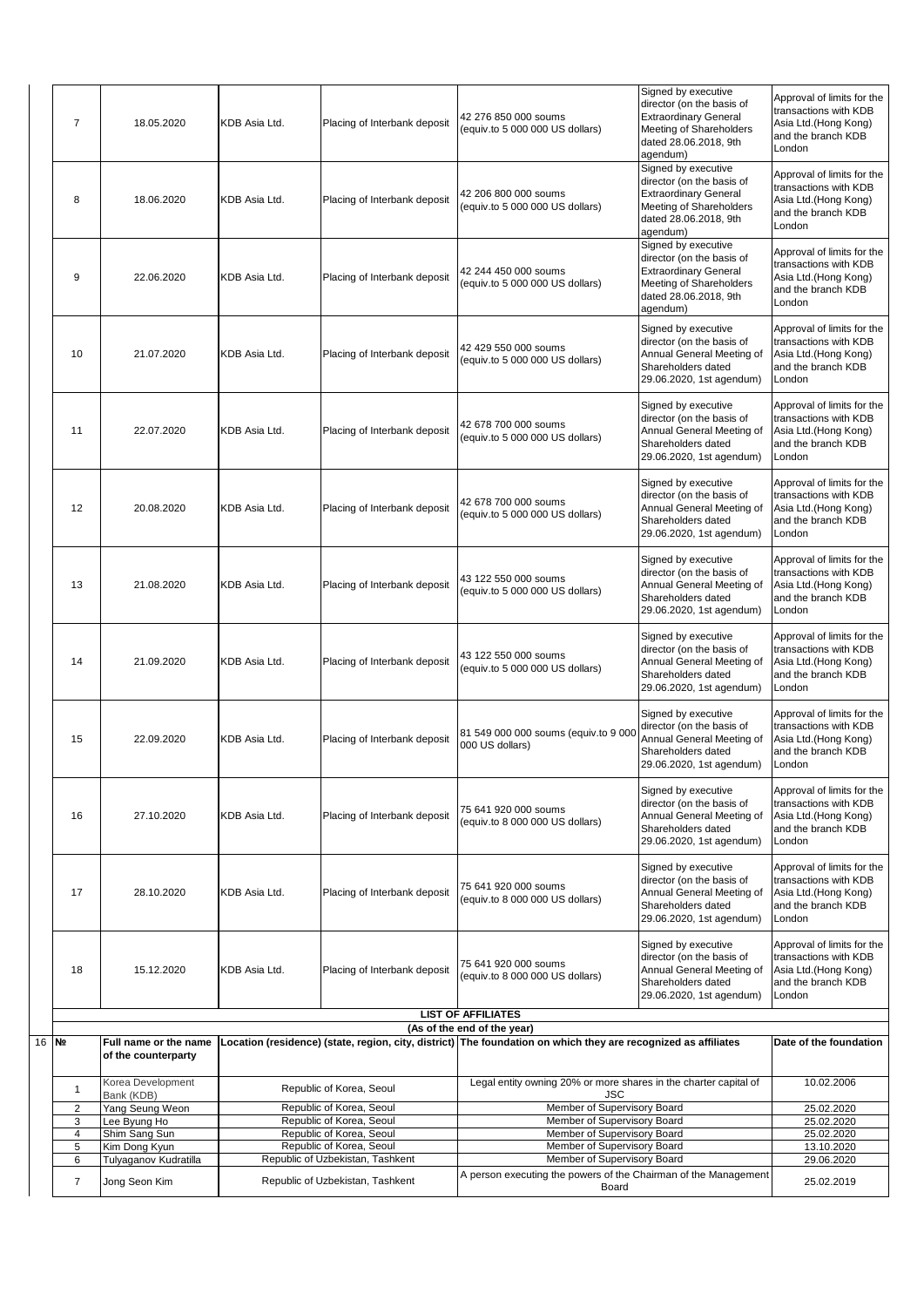| 8  | Saydakhmedov<br>Saydmakhmud<br>Saydmamurovich                                | Republic of Uzbekistan, Tashkent | A person executing the powers of a member of the Management<br>Board                                                                                            | 28.12.2012 |
|----|------------------------------------------------------------------------------|----------------------------------|-----------------------------------------------------------------------------------------------------------------------------------------------------------------|------------|
| 9  | Heung Sang Kim                                                               | Republic of Uzbekistan, Tashkent | A person executing the powers of a member of the Management<br>Board                                                                                            | 04.04.2019 |
| 10 | Min Su Park                                                                  | Republic of Uzbekistan, Tashkent | A person executing the powers of a member of the Management<br>Board                                                                                            | 25.03.2020 |
| 11 | Hyun Seok Kim                                                                | Republic of Uzbekistan, Tashkent | A person executing the powers of a member of the Management<br>Board                                                                                            | 18.09.2020 |
| 12 | Seong Deuk Cheong                                                            | Republic of Uzbekistan, Tashkent | A person executing the powers of a member of the Management<br>Board                                                                                            | 31.07.2019 |
| 13 | Ashrafkhanov Bobir<br>Bakhodirovich                                          | Republic of Uzbekistan, Tashkent | A person executing the powers of a member of the Management<br>Board                                                                                            | 04.04.2019 |
| 14 | Juraev Abror<br>Baxshillaevich                                               | Republic of Uzbekistan, Tashkent | A person executing the powers of a member of the Management<br>Board                                                                                            | 07.10.2016 |
| 15 | Rakhmanberdiev Gayrat<br>Abduganievich                                       | Republic of Uzbekistan, Tashkent | A person executing the powers of a member of the Management<br>Board                                                                                            | 07.10.2016 |
| 16 | KDB Bank Europe Ltd.                                                         | Hungary                          | A legal entity whose 20% or more shares in the charter capital are<br>owned by the same legal entity owning 20% or more shares in the<br>charter capital of JSC | 10.02.2006 |
| 17 | Banco KDB Do Brasil<br>S.A                                                   | Brazil                           | A legal entity whose 20% or more shares in the charter capital are<br>owned by the same legal entity owning 20% or more shares in the<br>charter capital of JSC | 10.02.2006 |
| 18 | <b>KDB Capital Corporation</b>                                               | Republic of Korea                | A legal entity whose 20% or more shares in the charter capital are<br>owned by the same legal entity owning 20% or more shares in the<br>charter capital of JSC | 10.02.2006 |
| 19 | <b>KDB Infrastructure</b><br><b>Investment Asset</b><br>Management Co., Ltd. | Republic of Korea                | A legal entity whose 20% or more shares in the charter capital are<br>owned by the same legal entity owning 20% or more shares in the<br>charter capital of JSC | 10.02.2006 |
| 20 | Daewoo Shipbuilding &<br>Marine Engineering Co.,<br>Ltd.                     | Republic of Korea                | A legal entity whose 20% or more shares in the charter capital are<br>owned by the same legal entity owning 20% or more shares in the<br>charter capital of JSC | 10.02.2006 |
| 21 | Corporate Liquidity<br>Assistance Agency Co.,<br>Ltd.                        | Republic of Korea                | A legal entity whose 20% or more shares in the charter capital are<br>owned by the same legal entity owning 20% or more shares in the<br>charter capital of JSC | 31.12.2020 |
| 22 | Sam Woo Heavy<br>Industries Co., Ltd.                                        | Republic of Korea                | A legal entity whose 20% or more shares in the charter capital are<br>owned by the same legal entity owning 20% or more shares in the<br>charter capital of JSC | 01.01.2011 |
| 23 | Daehan Shipbuilding<br>Co., Ltd.                                             | Republic of Korea                | A legal entity whose 20% or more shares in the charter capital are<br>owned by the same legal entity owning 20% or more shares in the<br>charter capital of JSC | 31.12.2019 |
| 24 | Korea Infrastructure<br>Fund                                                 | Republic of Korea                | A legal entity whose 20% or more shares in the charter capital are<br>owned by the same legal entity owning 20% or more shares in the<br>charter capital of JSC | 10.02.2006 |
| 25 | Korea Education Fund                                                         | Republic of Korea                | A legal entity whose 20% or more shares in the charter capital are<br>owned by the same legal entity owning 20% or more shares in the<br>charter capital of JSC | 08.12.2006 |
| 26 | Korea BTL Fund 1                                                             | Republic of Korea                | A legal entity whose 20% or more shares in the charter capital are<br>owned by the same legal entity owning 20% or more shares in the<br>charter capital of JSC | 19.07.2006 |
| 27 | Korea Railroad Fund 1                                                        | Republic of Korea                | A legal entity whose 20% or more shares in the charter capital are<br>owned by the same legal entity owning 20% or more shares in the<br>charter capital of JSC | 08.12.2006 |
| 28 | KDB Indonesia Ltd.                                                           | Indonesia                        | A legal entity whose 20% or more shares in the charter capital are<br>owned by the same legal entity owning 20% or more shares in the<br>charter capital of JSC | 31.12.2020 |
| 29 | <b>KDB Consus Value PEF</b>                                                  | Republic of Korea                | A legal entity whose 20% or more shares in the charter capital are<br>owned by the same legal entity owning 20% or more shares in the<br>charter capital of JSC | 04.02.2010 |
| 30 | Components & Materials<br>M&A PEF                                            | Republic of Korea                | A legal entity whose 20% or more shares in the charter capital are<br>owned by the same legal entity owning 20% or more shares in the<br>charter capital of JSC | 29.12.2009 |
| 31 | KDB Biz Co., Ltd.                                                            | Republic of Korea                | A legal entity whose 20% or more shares in the charter capital are<br>owned by the same legal entity owning 20% or more shares in the<br>charter capital of JSC | 31.12.2019 |
| 32 | KDB Sigma PEF II                                                             | Republic of Korea                | A legal entity whose 20% or more shares in the charter capital are<br>owned by the same legal entity owning 20% or more shares in the<br>charter capital of JSC | 05.06.2015 |
| 33 | <b>KDB Asia PEF</b>                                                          | Republic of Korea                | A legal entity whose 20% or more shares in the charter capital are<br>owned by the same legal entity owning 20% or more shares in the<br>charter capital of JSC | 01.07.2016 |
| 34 | KDB Investment Co.,<br>Ltd.                                                  | Republic of Korea                | A legal entity whose 20% or more shares in the charter capital are<br>owned by the same legal entity owning 20% or more shares in the<br>charter capital of JSC | 31.12.2019 |
| 35 | KDB Asia (HK) Ltd.                                                           | Hongkong                         | A legal entity whose 20% or more shares in the charter capital are<br>owned by the same legal entity owning 20% or more shares in the<br>charter capital of JSC | 10.02.2006 |